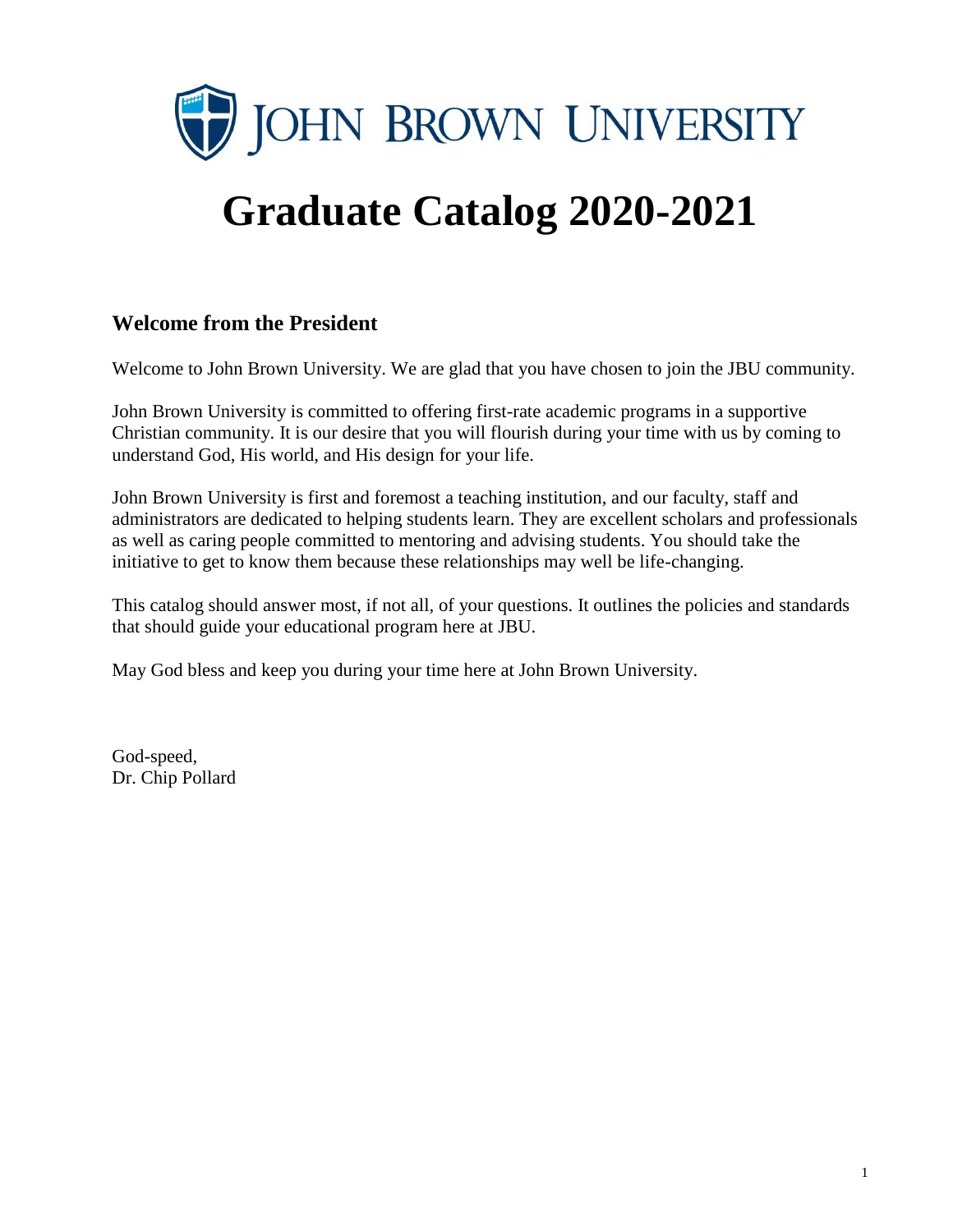## **Catalog Guide**

This catalog contains policies and guidelines for the purpose of aiding students in planning their educational curriculum and is not to be considered a contractual agreement. Program requirements, course content, and other regulations are subject to change at the discretion of the controlling entities within the university.

|                  | Use this icon to easily print sections of the catalog or save pages to a PDF file to save<br>for future use |
|------------------|-------------------------------------------------------------------------------------------------------------|
| <b>Apply Now</b> | Use this icon to apply now                                                                                  |

For information concerning the Traditional Undergraduate or Online Programs, please refer to the respective 2020-2021Traditional Undergraduate or Online catalogs.

## **Non-Discriminatory Policy**

John Brown University admits persons to its programs and activities without regard to race, color, national or ethnic origin, or gender. The university does not discriminate on the basis of race, color, national or ethnic origin, physical or mental disability, or gender in the administration of education policies, admission policies, scholarship and loan programs, athletics, and other school-sponsored programs.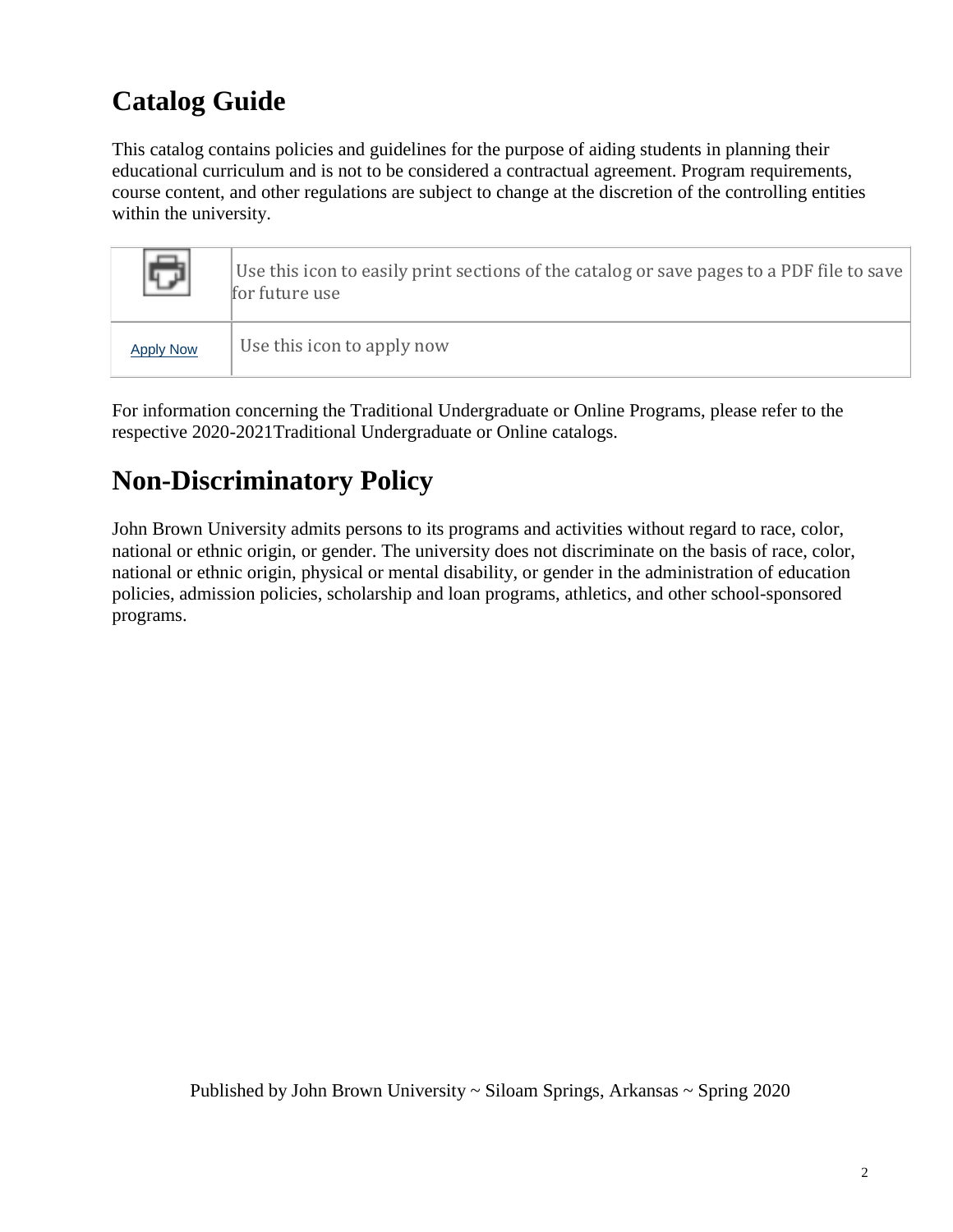#### **Academic Calendar**

#### **Important Dates for all JBU Students**

#### **FALL 2020**

| Su 8/16 - T 8/18    | <b>TUG International Student Orientation</b> |
|---------------------|----------------------------------------------|
| W 8/19              | <b>TUG New Student Move-In</b>               |
| W 8/19              | <b>TUG New Student Registration</b>          |
| TH 8/20 - Su 8/23   | <b>TUG New Student Orientation</b>           |
| M 8/24              | TUG, OU, Grad Classes Begin                  |
| $F\,9/4$            | <b>TUG Last Day to Add Courses</b>           |
| M 9/7               | Labor Day Holiday                            |
| F9/11               | OU Last Day to Drop Fall A Courses*          |
| F9/11               | <b>OU Midterm Grades Due</b>                 |
| $F\frac{9}{18}$     | Grad Last Day to Drop Fall A Courses*        |
| F10/9               | <b>TUG Midterm Grades Due</b>                |
| $M$ 10/12 - T 10/13 | <b>TUG Fall Break</b>                        |
| F 10/16             | <b>TUG Last Day to Drop Courses</b>          |
| F 10/16             | Grad Last Day to Drop 16-week Courses*       |
| F 10/16             | OU Last Day of Fall A Courses                |
| F 10/16             | Grad Last Day of Fall A Courses              |
| M 10/19             | OU First Day of Fall B Courses               |
| M 10/19             | <b>Grad First Day of Fall B Courses</b>      |
| F 11/6              | OU Last Day to Drop Fall B Courses*          |
| F 11/13             | Grad Last Day to Drop Fall B Courses*        |
| M 11/23 - F 11/27   | <b>Thanksgiving Holiday</b>                  |
| M 12/14 - R 12/17   | <b>TUG Final Exams</b>                       |
| F 12/18             | OU and Grad Last Day of Classes              |
| Sa 12/19            | Commencement                                 |
|                     |                                              |

\* *TUG students taking Online Undergraduate or Graduate classes must follow these drop dates.*

#### **SPRING 2021**

| F <sub>1/8</sub> | <b>TUG New Student Move-In</b>      |
|------------------|-------------------------------------|
| Sa 1/9           | <b>TUG New Student Orientation</b>  |
| Sa $1/9$         | <b>TUG New Student Registration</b> |
| $M$ 1/11         | TUG, OU, Grad Classes Begin         |
| $M$ 1/18         | Martin Luther King, Jr. Day Holiday |
| F1/22            | <b>TUG Last Day to Add Courses</b>  |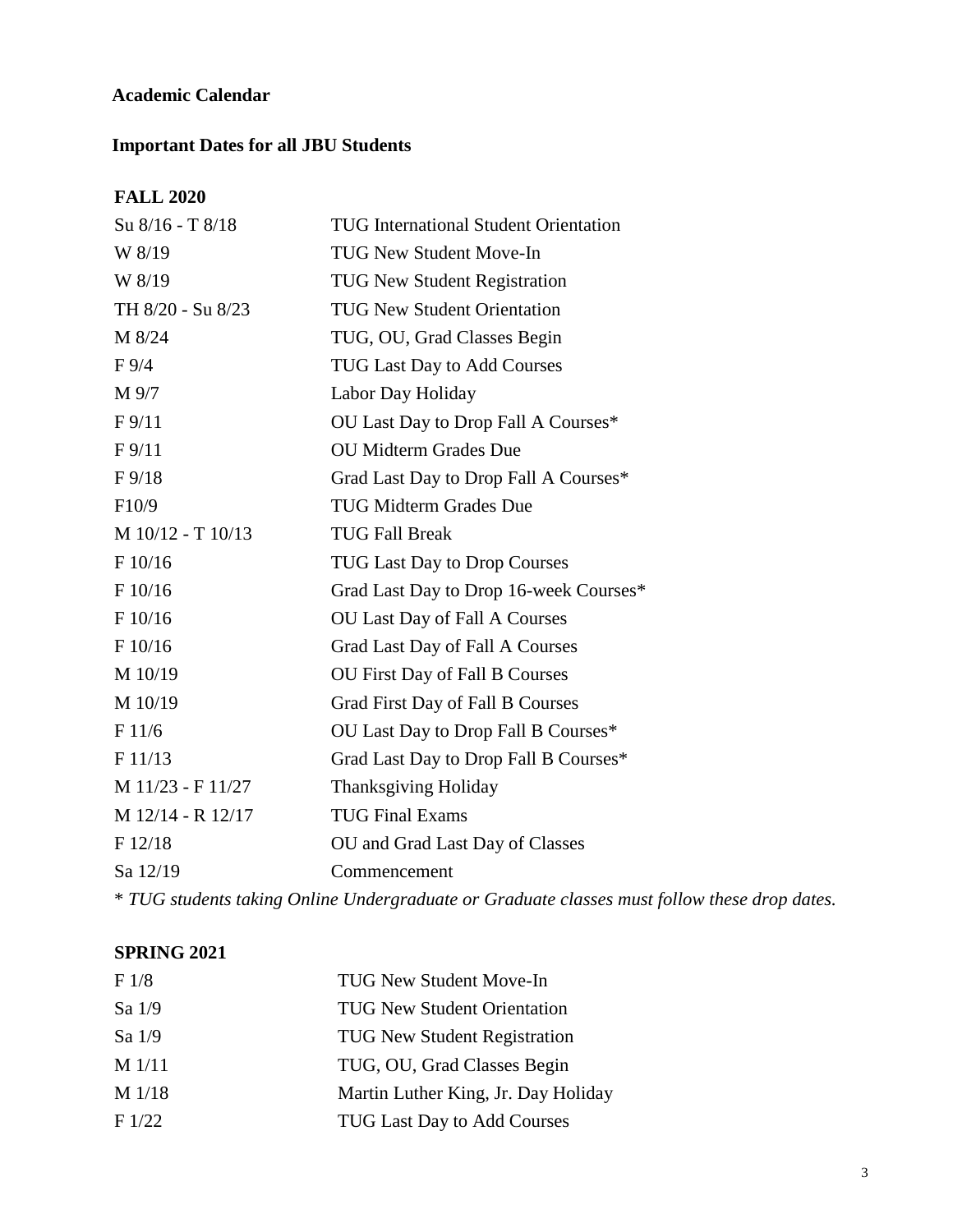| F1/29            | <b>OU Midterm Grades Due</b>                                                        |
|------------------|-------------------------------------------------------------------------------------|
| F1/29            | OU Last Day to Drop Spring A Courses*                                               |
| F2/5             | Grad Last Day to Drop Spring A Courses*                                             |
| $F$ 2/26         | <b>TUG Midterm Grades Due</b>                                                       |
| F3/5             | <b>TUG Last Day to Drop Courses</b>                                                 |
| F3/5             | Grad Last Day to Drop 16-week Courses*                                              |
| F3/5             | OU Last Day of Spring A Courses                                                     |
| $F\frac{3}{5}$   | Grad Last Day of Spring A Courses                                                   |
| M 3/8            | <b>OU First Day of Spring B Courses</b>                                             |
| M 3/8            | Grad First Day of Spring B Courses                                                  |
| T3/9             | <b>TUG Academic Advisement Day</b>                                                  |
| M 3/22 - F 3/26  | <b>Spring Break</b>                                                                 |
| $F\,4/2$         | Good Friday Holiday                                                                 |
| $F\,4/2$         | OU Last Day to Drop Spring B Courses*                                               |
| F <sub>4/9</sub> | Grad Last Day to Drop Spring B Courses*                                             |
| M 5/3 - R 5/6    | <b>TUG Final Exams</b>                                                              |
| F <sub>5/7</sub> | OU and Grad Last Day of Classes                                                     |
| Sa $5/8$         | Commencement                                                                        |
|                  | * TUG students taking Online Undergraduate or Graduate classes must follow these dr |

#### **SUMMER 2021**

| $M$ 5/10          | OU and Grad Summer Classes Begin                                                    |
|-------------------|-------------------------------------------------------------------------------------|
| $F\,5/28$         | OU Last Day to Drop Summer A Courses*                                               |
| $M\,5/31$         | <b>Memorial Day Holiday</b>                                                         |
| F 6/4             | Grad Last Day to Drop Summer A Courses*                                             |
| F 6/25            | OU and Grad Last Day of Summer A Courses                                            |
| $M\,6/28$         | OU and Grad First Day of Summer B Courses                                           |
| F <sub>7/2</sub>  | Grad Last Day to Drop 14-week Courses*                                              |
| M 7/5 - F 7/9     | <b>Summer Break</b>                                                                 |
| $F\ 7/23$         | OU Last Day to Drop Summer B Courses*                                               |
| F <sub>7/30</sub> | Grad Last Day to Drop Summer B Courses*                                             |
| F 8/20            | OU and Grad Last Day of Summer B Courses                                            |
|                   | * TUG students taking Online Undergraduate or Graduate classes must follow these dr |

## **Table of Contents**

## Graduate Catalog 2020-2021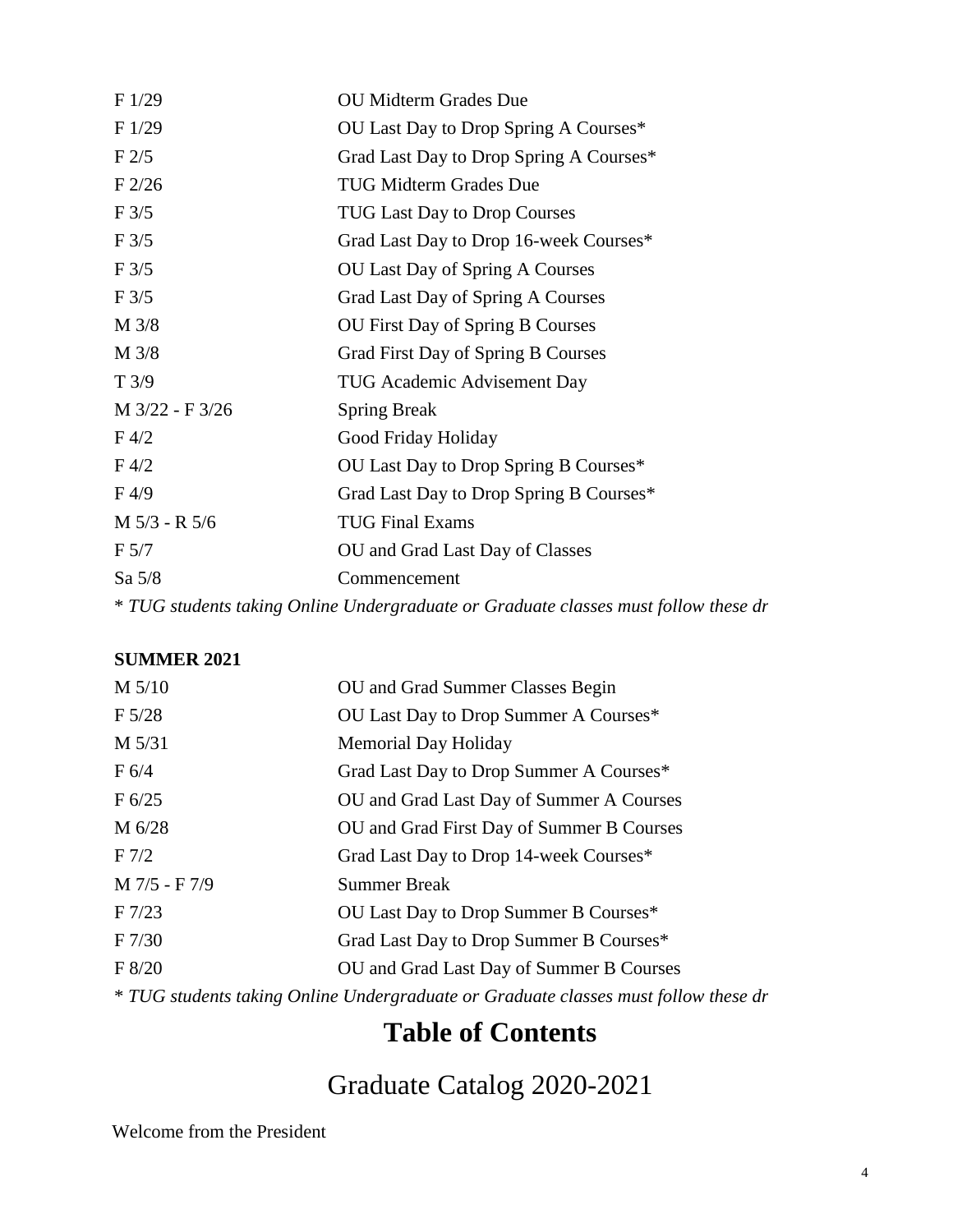| Master of Business Administration (M.B.A.), concentration in Cybersecurity (36 hours) 22    |
|---------------------------------------------------------------------------------------------|
| Master of Business Administration (M.B.A.), concentration in Cybersecurity (45 hours) 22    |
| Master of Business Administration (M.B.A.), concentration in Design Thinking and Innovation |
| Master of Business Administration (M.B.A.), concentration in Design Thinking and Innovation |
| Master of Business Administration (M.B.A.), concentration in Healthcare Administration      |
| Master of Business Administration (M.B.A.), concentration in Healthcare Administration      |
| Master of Business Administration (M.B.A.), concentration in International Business         |
| Master of Business Administration (M.B.A.), concentration in International Business         |
| Master of Business Administration (M.B.A.), concentration in Leadership (36 hours)28        |
| Master of Business Administration (M.B.A.), concentration in Leadership (45 hours)26        |
| Master of Business Administration (M.B.A.), concentration in Market Research and Consumer   |
| Master of Business Administration (M.B.A.), concentration in Market Research and Consumer   |
|                                                                                             |
|                                                                                             |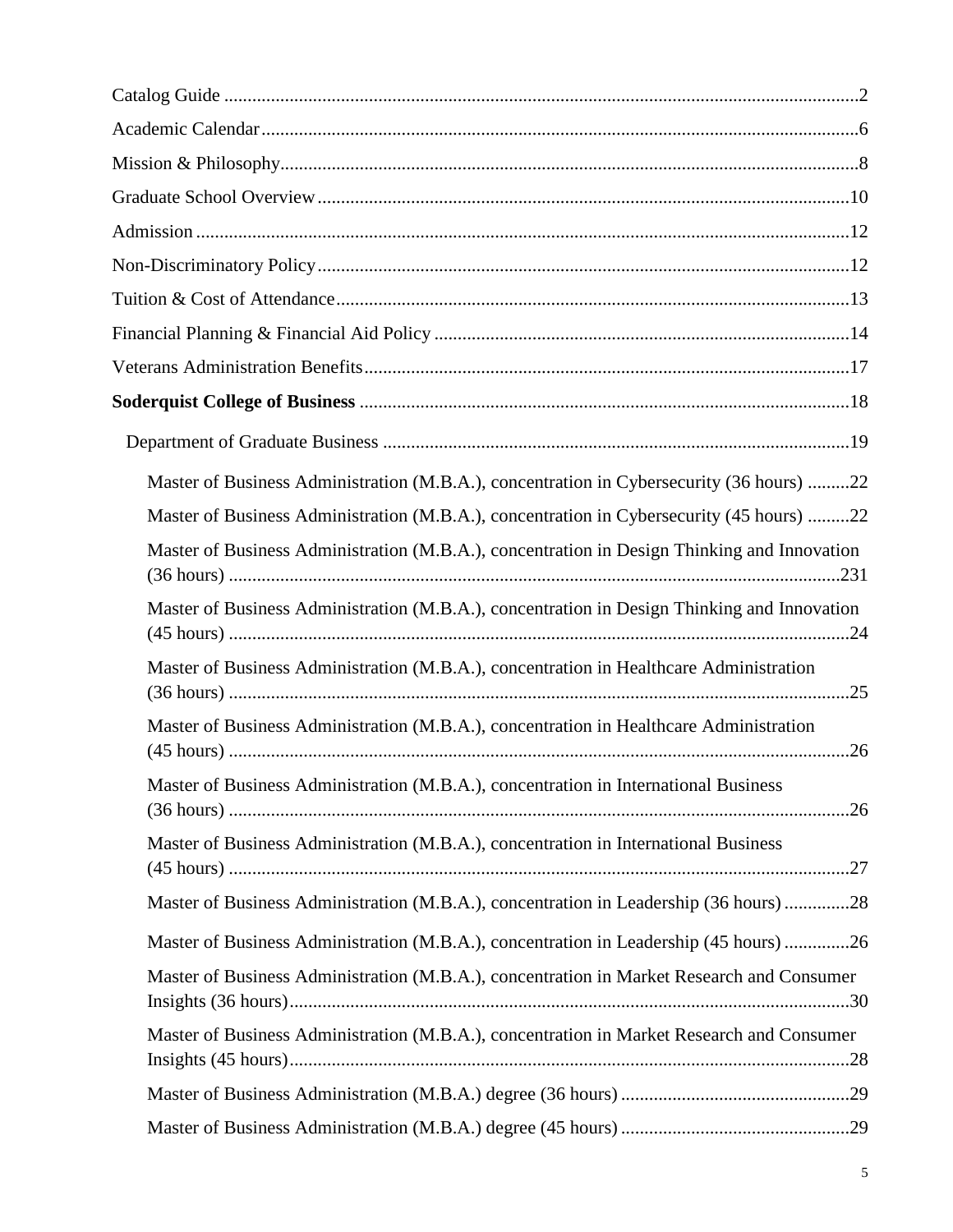| School Counseling Licensure Endorsement | 46 |
|-----------------------------------------|----|
|                                         |    |
|                                         |    |
|                                         |    |
|                                         |    |
|                                         |    |
|                                         |    |
|                                         |    |
|                                         |    |
|                                         |    |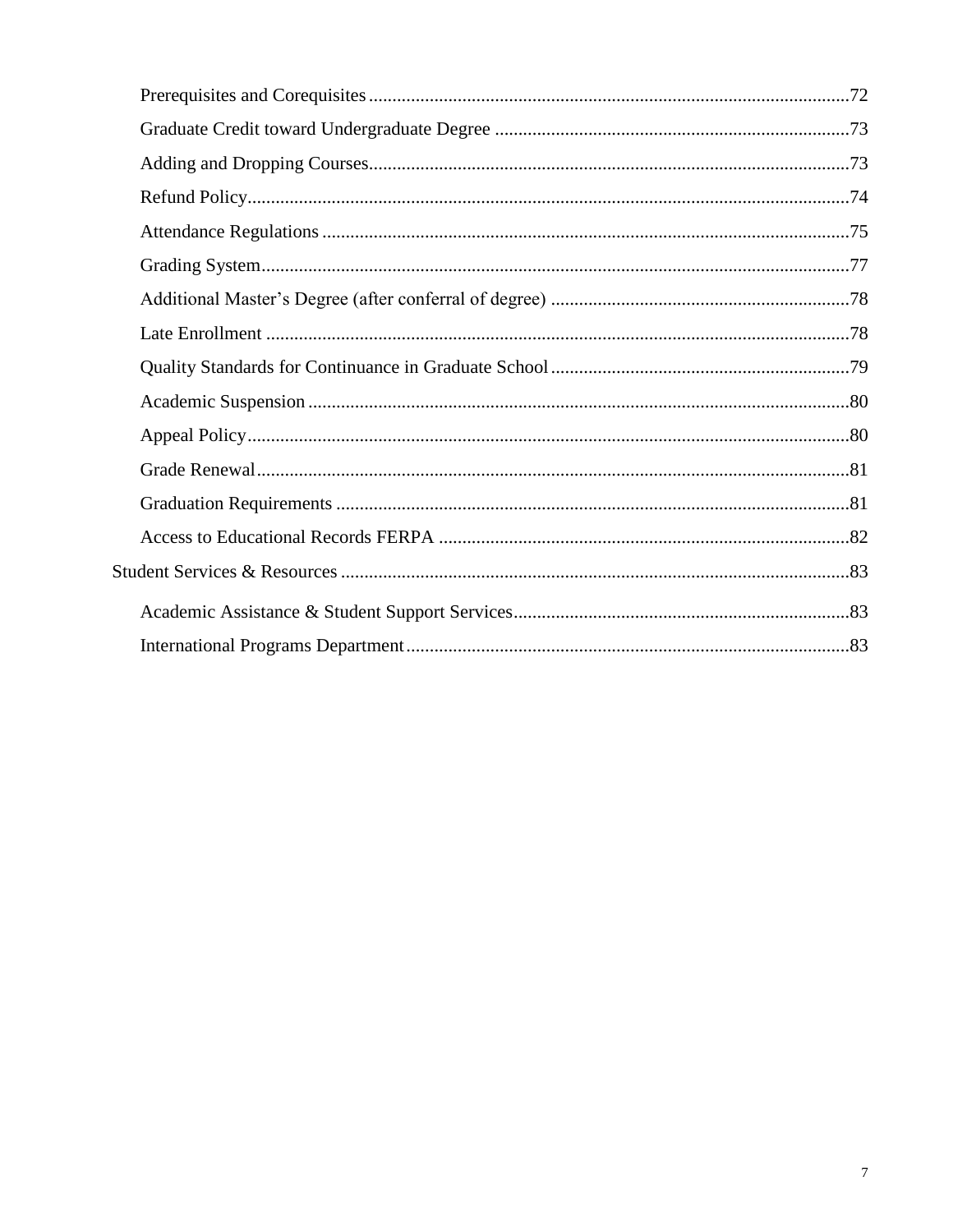## **Academic Calendar**

Important Dates for all JBU Students

| <b>FALL 2020</b>      |                                                                                              |
|-----------------------|----------------------------------------------------------------------------------------------|
| $T 8/11 - W 8/12$     | TUG International Student Orientation & Registration                                         |
| $T 8/11 - W 8/12$     | <b>TUG New Student Move-In</b>                                                               |
| $T 8/11 - W 8/12$     | <b>TUG New Student Registration</b>                                                          |
| Th $8/13$ - Sa $8/15$ | <b>TUG New Student Orientation</b>                                                           |
| M 8/17                | <b>TUG Classes Begin</b>                                                                     |
| M 8/24                | OU and Grad Classes Begin                                                                    |
| F 8/28                | TUG Last Day to Add On-Ground Courses                                                        |
| M 9/7                 | OU and Grad Labor Day Holiday                                                                |
| $F\frac{9}{11}$       | OU Last Day to Drop Fall A Courses*                                                          |
| F <sub>9/11</sub>     | <b>OU Midterm Grades Due</b>                                                                 |
| $F\frac{9}{18}$       | Grad Last Day to Drop Fall A Courses*                                                        |
| F10/2                 | <b>TUG Midterm Grades Due</b>                                                                |
| F 10/9                | TUG Last Day to Drop On-Ground Courses                                                       |
| F 10/16               | Grad Last Day to Drop 16-week Courses*                                                       |
| $\rm F$ 10/16         | <b>OU Last Day of Fall A Courses</b>                                                         |
| F 10/16               | Grad Last Day of Fall A Courses                                                              |
| M 10/19               | OU First Day of Fall B Courses                                                               |
| M 10/19               | Grad First Day of Fall B Courses                                                             |
| F 11/6                | OU Last Day to Drop Fall B Courses*                                                          |
| F 11/13               | Grad Last Day to Drop Fall B Courses*                                                        |
| Sa 11/21              | <b>TUG Commencement</b>                                                                      |
| M 11/23 - F 11/27     | OU and Grad Thanksgiving Holiday                                                             |
| T11/24                | <b>TUG Last Day of Courses</b>                                                               |
| W 11/25 - F 11/27     | <b>TUG Thanksgiving Holiday</b>                                                              |
| $T 12/1 - F 12/4$     | TUG Final Exams and Final Projects                                                           |
| Sa 12/5               | OU and Grad Commencement                                                                     |
| F 12/18               | OU and Grad Last Day of Classes                                                              |
|                       | * TUG students taking Online Undergraduate or Graduate classes must follow these drop dates. |

#### **SPRING 2021**

| $M$ 1/4 - F 1/29 | <b>TUG Winter Session</b>        |
|------------------|----------------------------------|
| $M$ 1/11         | OU and Grad Spring Classes Begin |
| F1/29            | OU Spring A Midterm Grades Due   |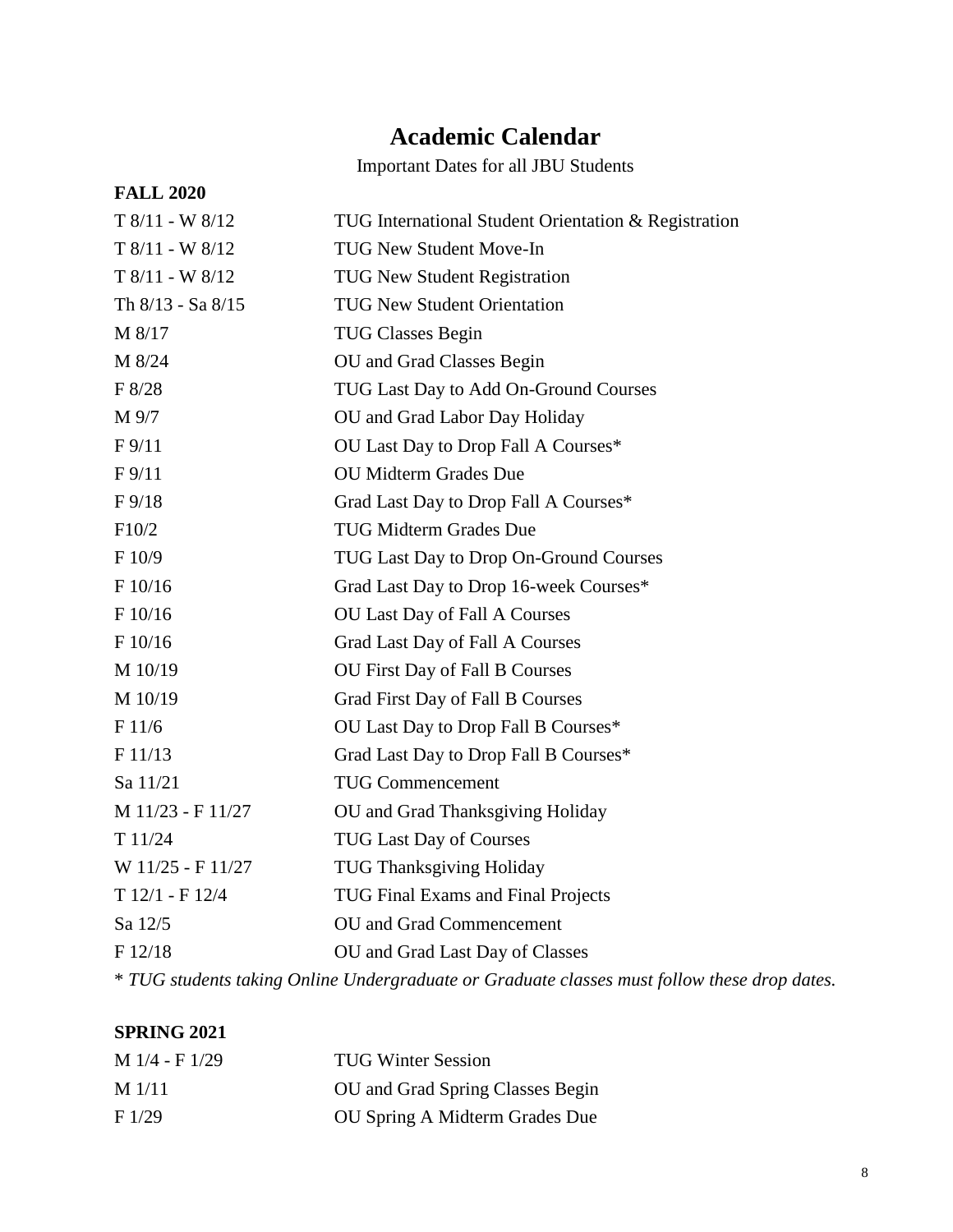| F1/29              | OU Last Day to Drop Spring A Courses*                                                        |
|--------------------|----------------------------------------------------------------------------------------------|
| $M$ 2/1            | <b>TUG First Day of Spring Classes</b>                                                       |
| F2/5               | Grad Last Day to Drop Spring A Courses*                                                      |
| F2/12              | <b>TUG Last Day to Add Courses</b>                                                           |
| F3/5               | Grad Last Day to Drop 16-week Courses*                                                       |
| F3/5               | <b>OU Last Day of Spring A Courses</b>                                                       |
| F3/5               | Grad Last Day of Spring A Courses                                                            |
| M 3/8              | OU First Day of Spring B Courses                                                             |
| M 3/8              | Grad First Day of Spring B Courses                                                           |
| T3/19              | <b>TUG Midterm Grades Due</b>                                                                |
| M 3/22 - F 3/26    | OU and Grad (only) Spring Break                                                              |
| F3/26              | <b>TUG Last Day to Drop Courses</b>                                                          |
| Th $4/1 - F 4/2$   | TUG (only) Easter Break                                                                      |
| $F\,4/2$           | OU Last Day to Drop Spring B Courses*                                                        |
| F4/9               | Grad Last Day to Drop Spring B Courses*                                                      |
| F <sub>5/7</sub>   | OU and Grad Last Day of Classes                                                              |
| F 5/14             | <b>TUG Last Day of Classes</b>                                                               |
| $M 5/17 - Th 5/20$ | <b>TUG Final Exams</b>                                                                       |
| Sa 5/22            | Commencement (tentative)                                                                     |
|                    | * TUG students taking Online Undergraduate or Graduate classes must follow these drop dates. |

#### **SUMMER 2021**

| M 5/10           | OU and Grad Summer Classes Begin          |
|------------------|-------------------------------------------|
| M 5/24           | <b>TUG Summer Classes Begin</b>           |
| $F\,5/28$        | TUG Last Day to Drop Summer Courses       |
| $F\,5/28$        | OU Last Day to Drop Summer A Courses*     |
| M 5/31           | <b>Memorial Day Holiday</b>               |
| F 6/4            | Grad Last Day to Drop Summer A Courses*   |
| F 6/18           | <b>TUG Last Day of Summer Courses</b>     |
| F 6/25           | OU and Grad Last Day of Summer A Courses  |
| M 6/28           | OU and Grad First Day of Summer B Courses |
| F <sub>7/2</sub> | Grad Last Day to Drop 14-week Courses*    |
| M 7/5 - F 7/9    | <b>Summer Break</b>                       |
| $F\ 7/23$        | OU Last Day to Drop Summer B Courses*     |
| F 7/30           | Grad Last Day to Drop Summer B Courses*   |
| F 8/20           | OU and Grad Last Day of Summer B Courses  |
|                  |                                           |

\* *TUG students taking Online Undergraduate or Graduate classes must follow these drop dates.*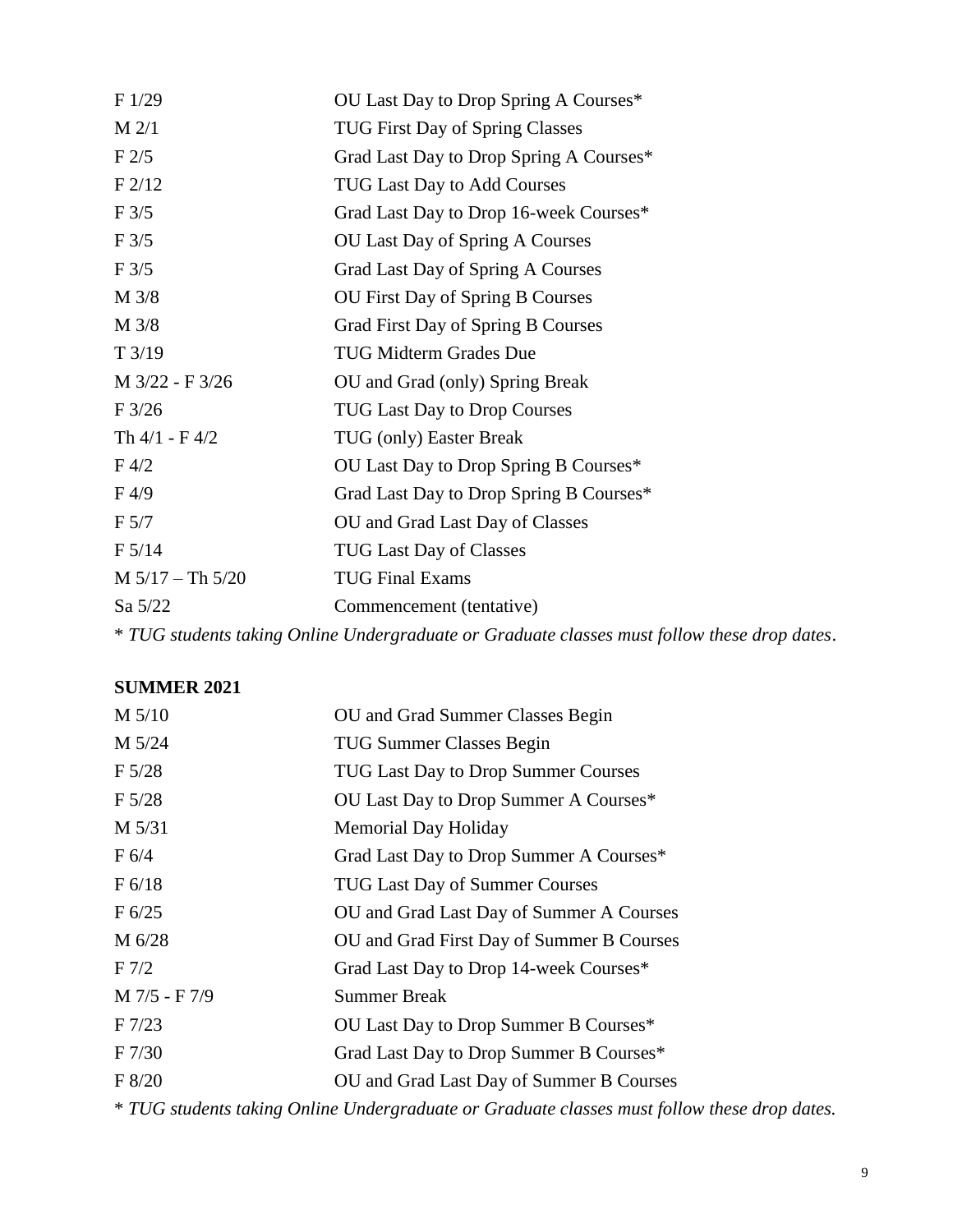## **Mission of the University**

The faculty and board of trustees have accepted the following statement as being an accurate expression of the university basic mission:

> *John Brown University provides Christ-centered education that prepares people to honor God and serve others by developing their intellectual, spiritual, and professional lives.*

|  | <b>Accreditations &amp; Affiliations</b><br><b>Statement of Faith</b> | <b>Council for Christian Colleges</b> |
|--|-----------------------------------------------------------------------|---------------------------------------|
|  |                                                                       | and Universities                      |

#### **Educational Philosophy**

The faculty has expressed its purpose as sending forth graduates

#### **Whose lives reflect the love of Christ**

Through reverence toward God. Through consecration to Christ and His Church. Through knowledge of the Bible and appreciation of its principles. Through participation in Christian activities with talents, means, and time. Through tolerance, humility, and helpfulness to others.

#### **Who possess intellectual integrity and an enthusiasm for continuing self-development**

Through use of mental processes which lead to intelligent decisions. Through familiarization with sources of information. Through utilization of knowledge. Through mastery of means of communication of ideas.

#### **Who are able to function effectively in a multicultural world**

Through a heightened awareness of diverse cultural contexts and values.

Through development of skills and attitudes necessary to interact, work, and minister with people of other cultures.

Through understanding the inclusiveness of God's Kingdom and the equality of all people before God. Through formation of a Christian perspective of the world.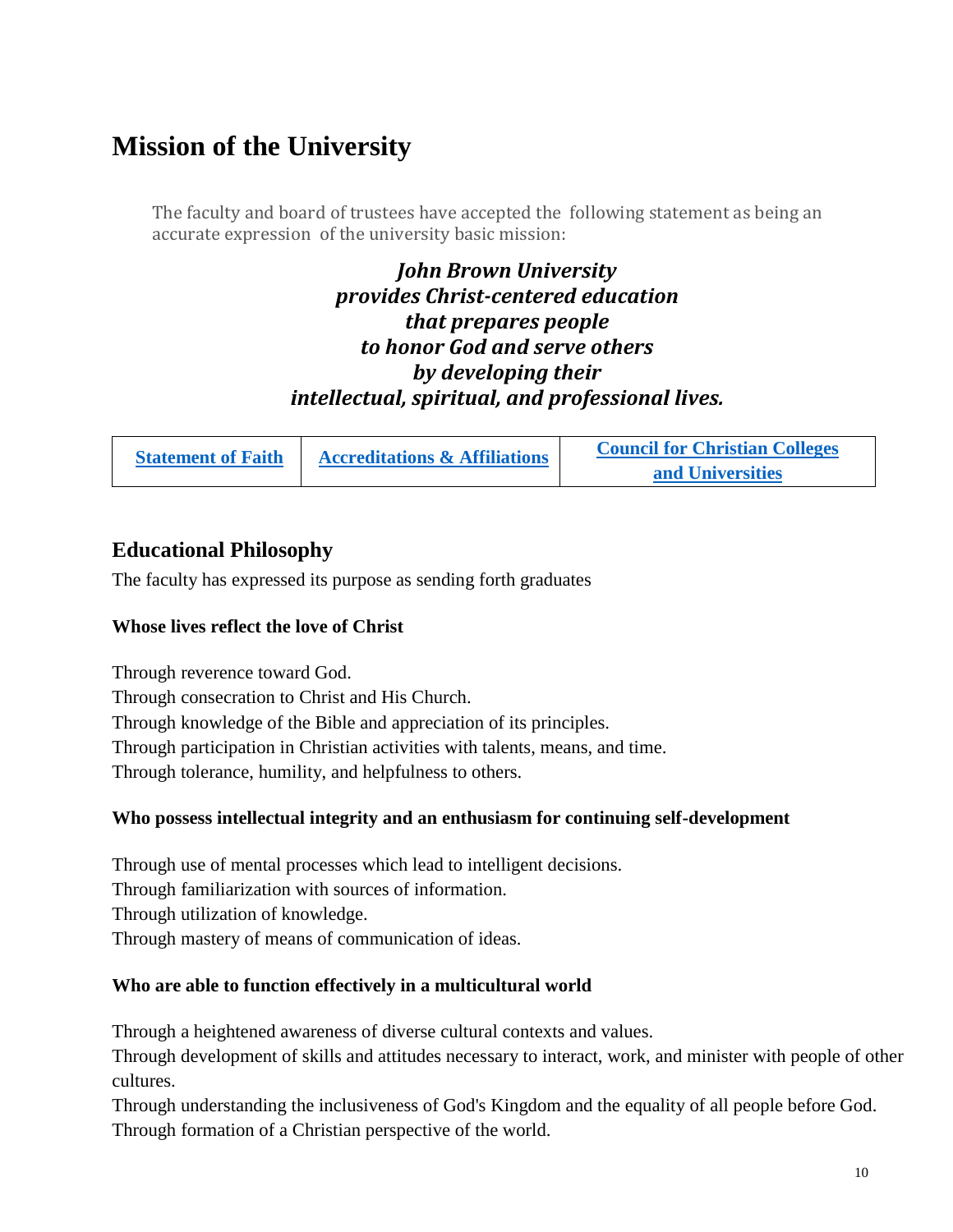#### **Who are eager and able to perform a share of the world's work**

Through their willing response to God's unique plan. Through working in chosen vocations with skill, efficiency, and dedication. Through a cooperative and understanding attitude toward fellow workers.

#### **Who make worthy contributions to their communities**

Through active cooperation with other people toward general community improvement. Through promoting wholesome entertainment, adequate educational programs, and other phases of community welfare.

Through exercising their political privileges in the spirit of Christ.

Through practicing the high ideals of love and justice toward all people.

| Locations & Map                | <b>Faculty &amp; Administration</b> | These are links to their respective JBU web pages in the |
|--------------------------------|-------------------------------------|----------------------------------------------------------|
| <b>JBU Facts &amp; Figures</b> | <b>Board of Trustees</b>            | catalog                                                  |
| <b>Northwest Arkansas</b>      | <b>Faculty Emeriti</b>              |                                                          |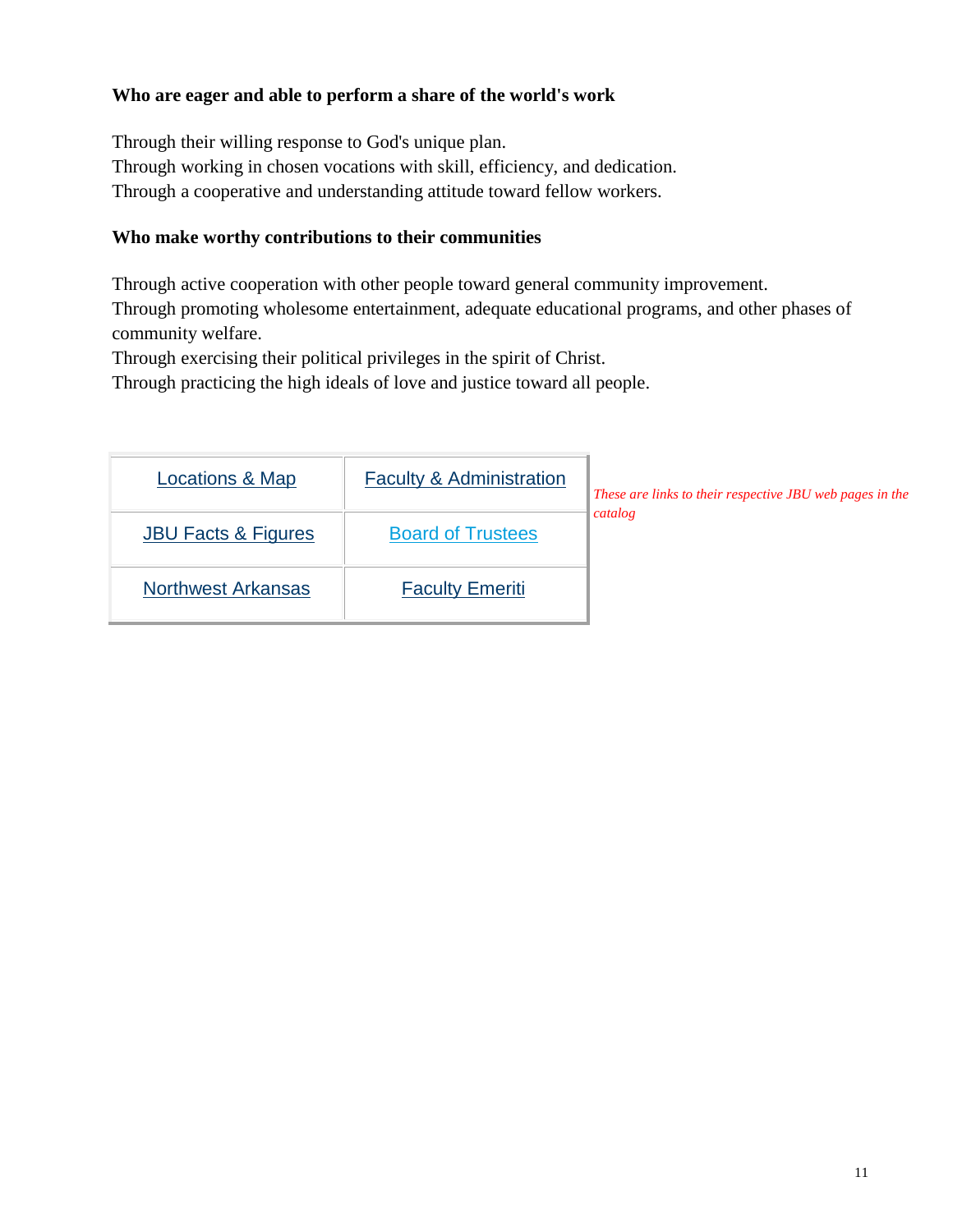## **Graduate School Overview**

Norwood (associate vice president for academic administration)

The Graduate School comprises the students, faculty, staff, programs, policies, and facilities affiliated with master's level education at John Brown University. The Graduate School works with JBU's academic colleges to support graduate degree and certificate programs in a variety of disciplines.

#### **History**

In 1995, John Brown University began offering graduate courses leading to the Master of Science (M.S.) in Counseling. Graduate degrees in business were first offered in 1999 with the creation of the M.S. in Leadership and Ethics and later the Master of Business Administration (M.B.A.). Today the Graduate School offers M.A., M.A.T., M.B.A., M.Ed., and M.S. degrees in Business, Counseling, Cybersecurity, Design Thinking and Innovation, Education Studies, Higher Education, Leadership, Outdoor Program Management, School Counseling, Special Education, and Teaching.

International study opportunities for graduate students began in 2005 with a ten-day Graduate Business experience in Belfast, Northern Ireland. In the years since, students in the Graduate School have participated in focused international study courses in Guatemala, China, Brazil, South Africa, the United Kingdom, and Ireland. International travel experiences have become a hallmark of many JBU graduate programs.

#### **Educational Centers**

Graduate classes are offered in several locations throughout Arkansas: the main campus in Siloam Springs, the Rogers Center, and the Counseling Education Center@Little Rock. The centers are designed for adult students and are outfitted with seminar style classrooms, computers with Internet access, and the latest in technical equipment.

#### **Community Counseling Clinics**

As a counseling center with offices in Siloam Springs and Little Rock, JBU's Community Counseling Clinics are an integral part of the Department of Graduate Counseling programs. The clinics provide a valuable service to the community by offering affordable counseling to anyone in the community. The counselors include both licensed counselors and graduate students working to fulfill their internship requirements in the final stage of their counseling degree program.

#### **Play Therapy Institute**

The Play Therapy Institute is housed in the Tucker Hill Play Therapy Wing of the Community Counseling Clinic located on JBU's main campus. The 2,400 square-foot Tucker Hill Play Therapy Wing includes therapy suites specifically designed to deliver play therapy services. The suites include sandtray rooms, family-sized play therapy suites and a parental consultation suite. The Play Therapy Institute has been designated as an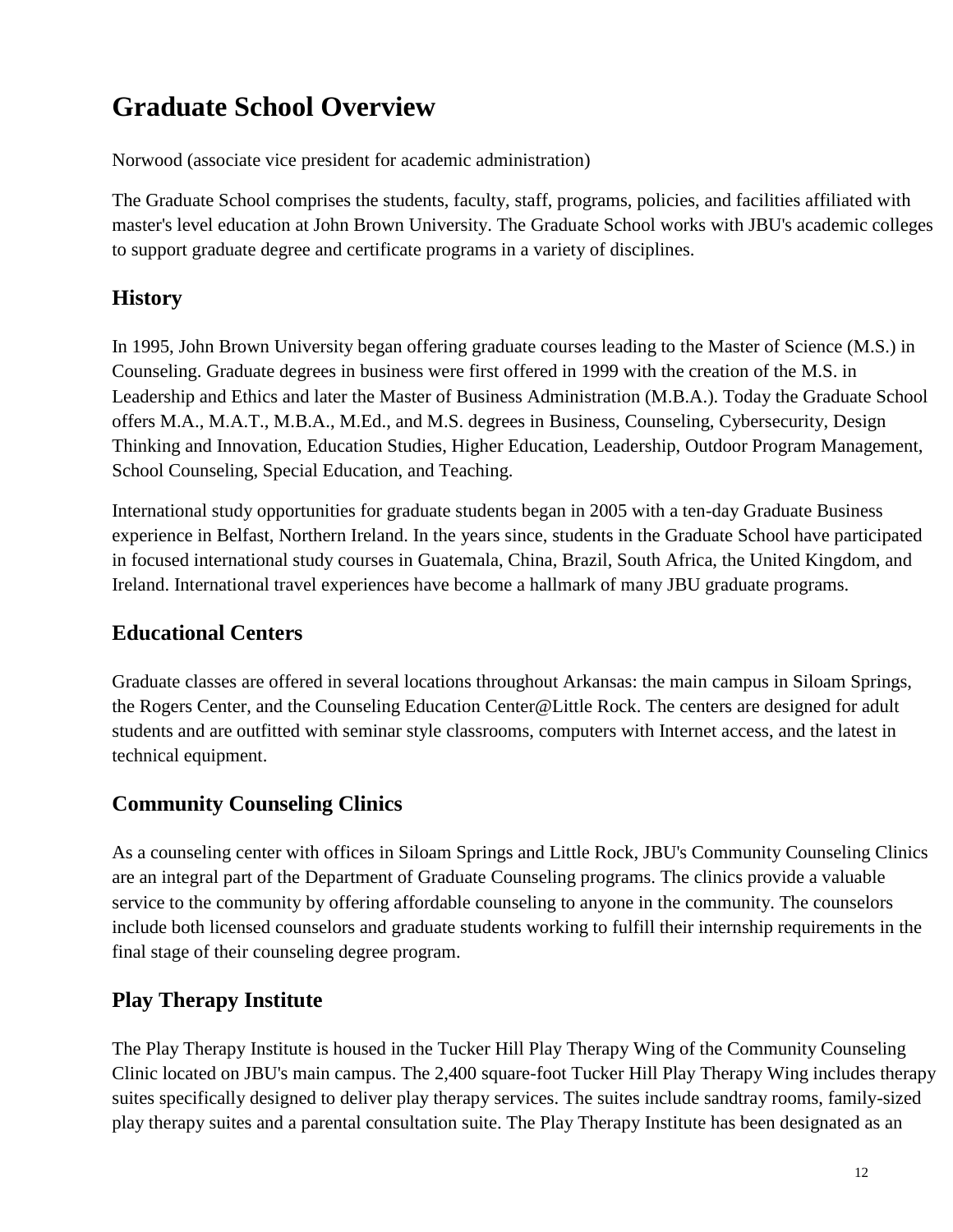approved provider of play therapy education by the Association for Play Therapy (APT Approved Provider number 13-350).

### **Online Options**

Many graduate classes are offered online. All requirements for online courses may be accomplished using Internet-based interactions, which allow students to learn in their preferred location and environment.

#### **Faculty**

Graduate faculty includes both full-time faculty and adjunct professors, all of whom have relevant experience in the fields they teach.

#### **International Practicums**

Graduate students may earn graduate credit through study abroad opportunities offered by JBU. Travel locations have included places such as Central and South America, China, and Ireland where students are immersed in the culture. The practicums consist of pre- and post-trip classes and course work, the travel experience and, in some cases, project development.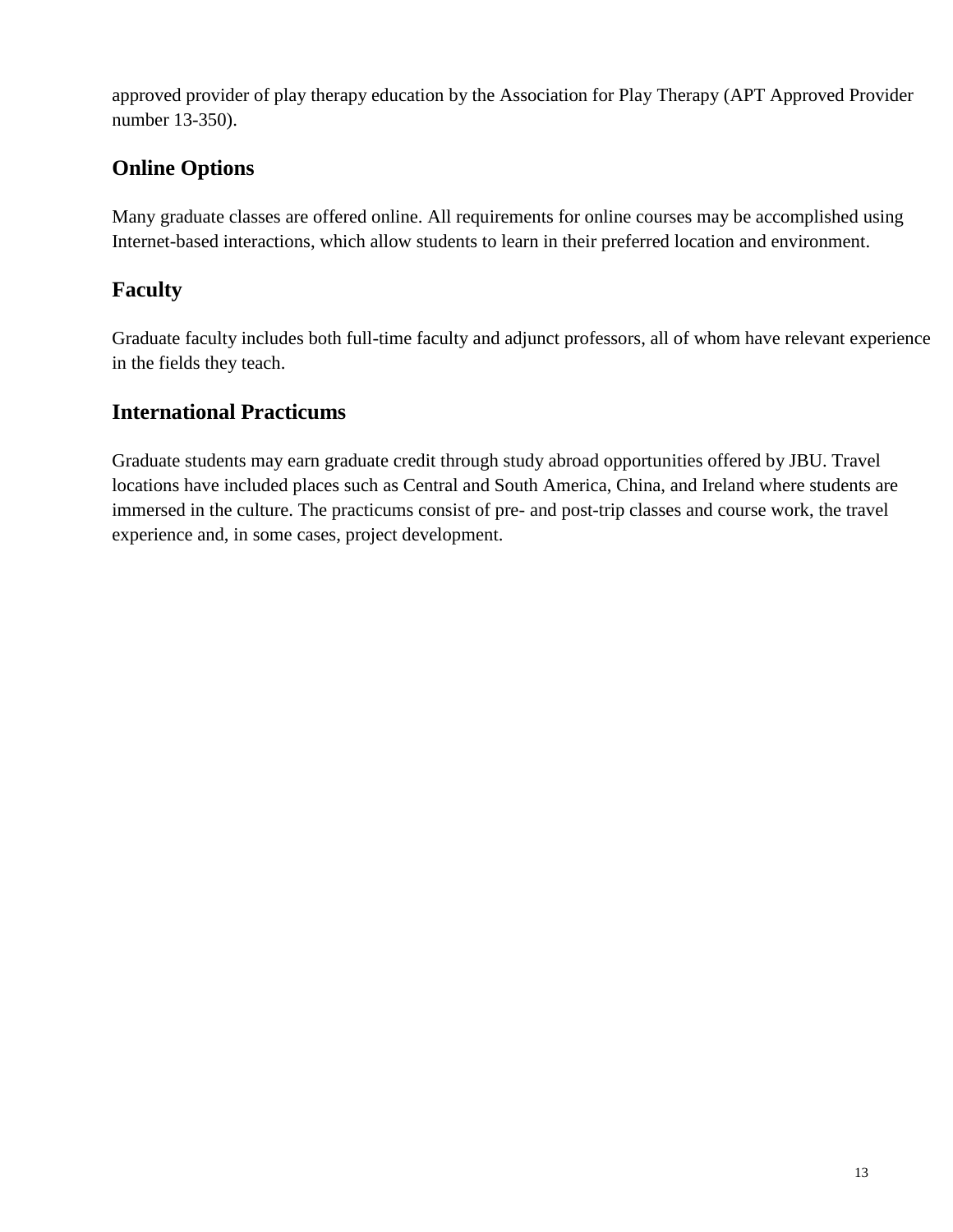## **Admission to The Graduate School**

#### **Become an expert in your field with a relevant, hands-on master's program from Arkansas' #1 university!**

We know you want to be an expert professional confident in your ability to tackle new challenges or take a different direction in your career. In order to do that, you need a trusted master's program built on the idea that learning happens in real life, not just the classroom.

That's why we've designed our graduate programs to not only teach you the relevant theories and knowledge you need to be successful, but to provide opportunities for you practice those skills through application to your life and work.

[APPLY NOW](https://admissions.jbu.edu/apply/?sr=4ef61036-edc2-46b5-bb2f-fc229bca15ae&_ga=2.180956719.948850577.1588598562-1774231816.1584451367&_gac=1.183707092.1585156244.CjwKCAjwguzzBRBiEiwAgU0FTx0JBbE7ppcUwfwaIZLDSARyGgtgk12-l2w6QnwEpFVPiubNrx_yNxoCMX0QAvD_BwE) [CONTACT US](https://www.jbu.edu/grad/about/request-info/)

**Graduate Admissions:** https://www.jbu.edu/grad/admissions**/**

**Admissions Requirements for International Students:** https://www.jbu.edu/grad/admissions/international/

**The Graduate School Home Page** <https://www.jbu.edu/grad/>

**The Graduate Student Guide** <https://www.jbu.edu/grad/about/student-guide/>

#### **Nondiscriminatory Statement**

*John Brown University admits persons to its programs and activities without regard to race, color, national or ethnic origin, or gender. The university does not discriminate on the basis of race, color, national or ethnic origin, physical or mental disability, or gender in the administration of education policies, admission policies, scholarship and loan programs, athletics, and other school-sponsored programs.*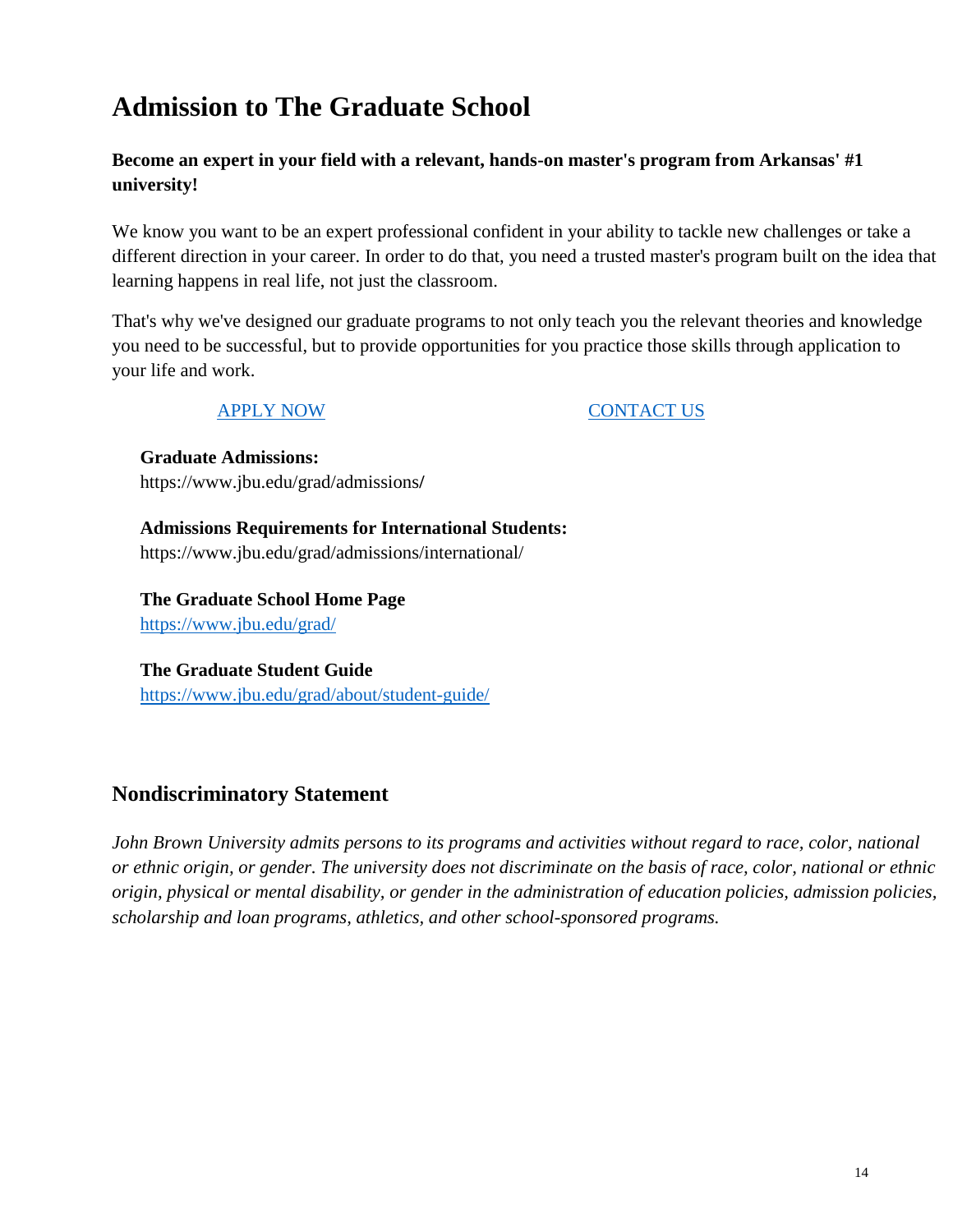## **Tuition & Cost of Attendance**

#### **2020-2021 Graduate School Tuition:**

**Refer to this site for specific information:** <https://www.jbu.edu/grad/financial-aid/tuition/#tuition>

| <b>Business</b>                                  | \$600/c1 |
|--------------------------------------------------|----------|
| Counseling and School Counseling                 | \$560/c1 |
| Cybersecurity                                    | \$600/c1 |
| Teaching, Special Education and Higher Education | \$460/c1 |

#### **Additional Financial Information**

Applications for admission to the university should be accompanied by a \$25 non-refundable application fee.

| Cost of Attendance                      | <b>Tuition</b>                  |
|-----------------------------------------|---------------------------------|
| <b>Student Accounts</b>                 | <b>Student Account Services</b> |
| Financial Aid & Scholarships            | <b>Financial Aid Assistance</b> |
| <b>Veterans Administration Benefits</b> | <b>Veterans Services</b>        |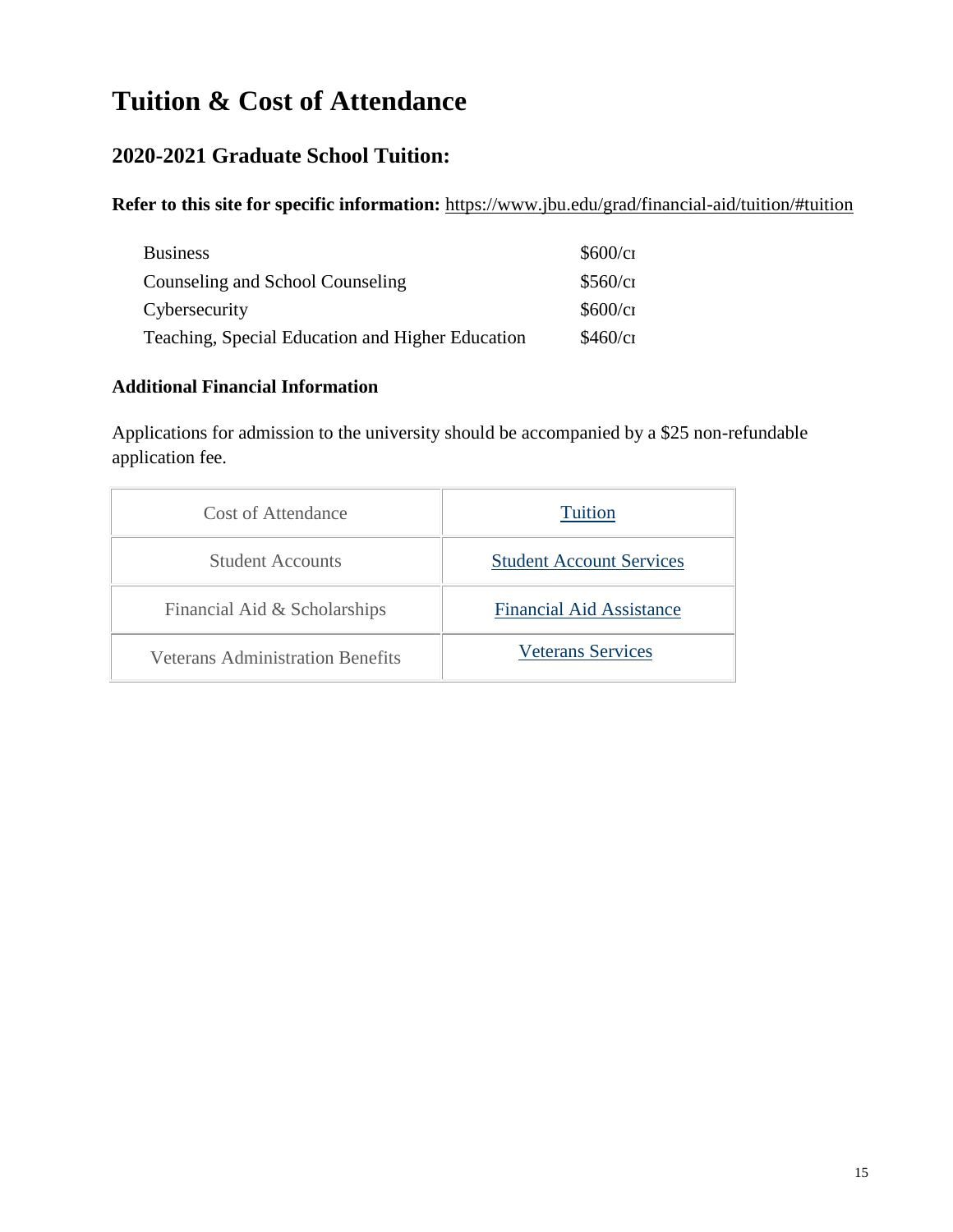## **Financial Planning**

Each year a majority of graduate students attending John Brown University benefit from federal loans. Students enrolled at least half-time and seeking financial aid are required to complete the Free Application for Federal Student Aid (FAFSA) at www.fafsa.gov. For additional information, visit the web at jbu.edu/grad/financial\_aid/. To ensure that financial aid eligibility is determined in a timely manner, submit the FAFSA at least eight weeks prior to registration. Only eligible US citizens or noncitizens pursuing master's degrees or certificates are eligible for aid.

Based on information supplied by a student's FAFSA results, the Financial Aid Office will determine each student's financial aid award offer. Consideration for financial assistance will occur only after the student has received a tentative or final acceptance through the Admissions Office. Returning students will be awarded assistance if they are making satisfactory academic progress. To continue to receive financial aid, application for aid must be made each year.

## **Financial Aid Policy**

All students enrolled at John Brown University who receive financial aid through JBU or the federal Title IV Assistance Programs must meet the satisfactory academic progress requirements as defined below in order to be eligible for further aid.

## **Satisfactory Academic Progress**

In order to be eligible to apply for financial assistance, a student must meet the qualitative and quantitative SAP standards.

#### **1. The GPA Standard (Qualitative)**

- o Undergraduate students must achieve and maintain a cumulative grade point average of at least a 2.0 ('C' average) or must have an academic standing consistent with JBU's requirements for graduation.
- $\circ$  Graduate students must achieve and maintain a cumulative grade point average of at least a 3.0 to continue in the JBU Graduate Program and be eligible to receive aid.

#### **2. The Pace of Progress Standard (Quantitative)**

- o Students must pass a minimum of 67% of the credits attempted during their academic career.
	- In accordance with Federal Student Aid requirements, the Financial Aid Office allows the student the opportunity to receive federal aid for only one retake of a class. A repeated course is counted as attempted and successfully completed if a passing grade is earned.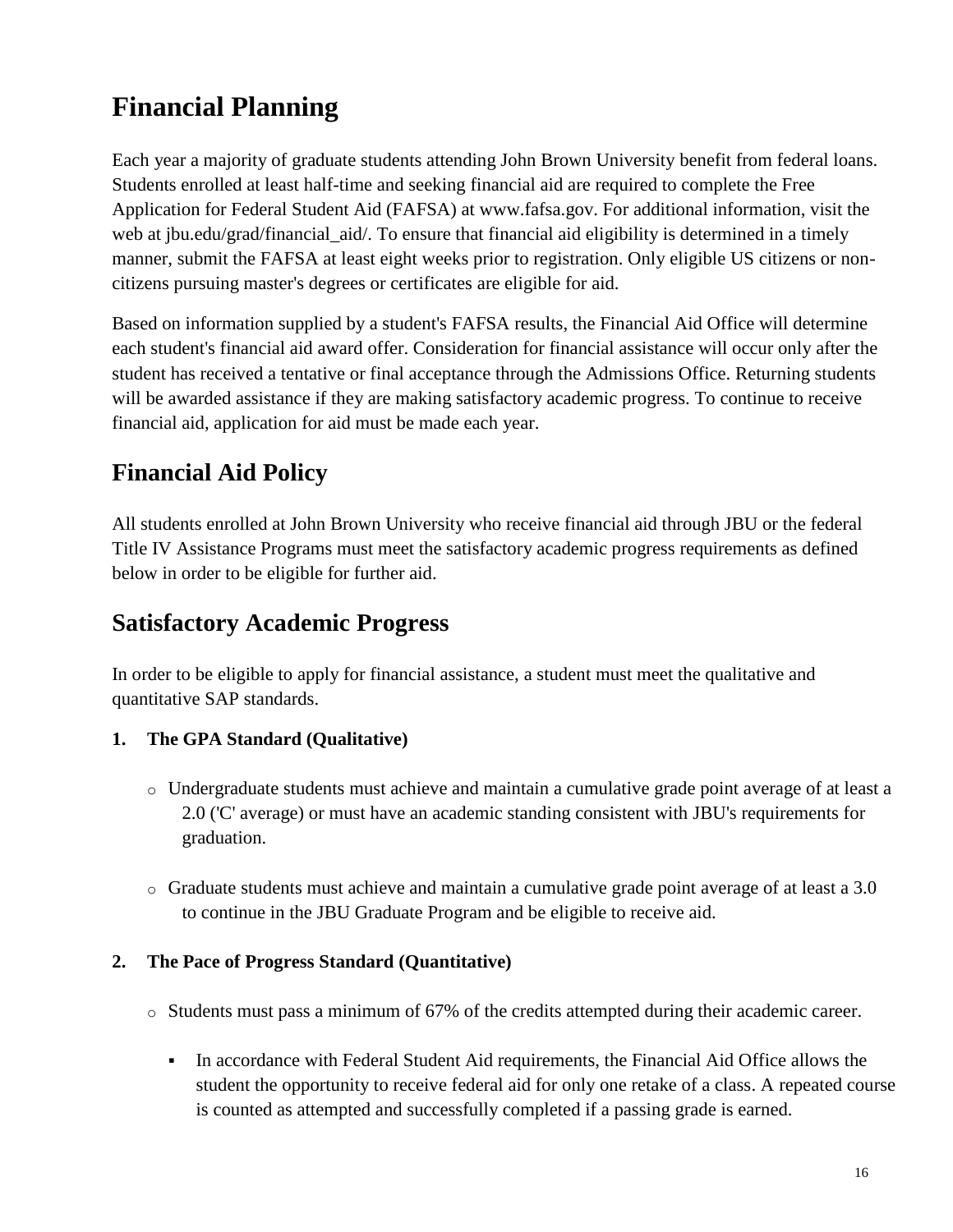- o Undergraduate students cannot attempt more than 150% of the credits required for completion of the student's degree.
	- In the case of a transfer student who may have earned credits at another institution, only the credits that apply to the student's degree will be considered as part of the 150% degree maximum.

## **Appeal Process**

If a student does not successfully meet the satisfactory academic progress standards, the Financial Aid Office will notify the students in writing of his or her suspension of financial aid. The Financial Aid office will email students with this notification and the email will additionally contain the institutional policy regarding appeals procedures. The student may submit a written appeal to the director of financial aid within 30 calendar days of the notification of their financial aid status suspension. Submission of an appeal does not guarantee that probationary status will be granted to a student who does not meet SAP requirements. The director of financial aid will review appeals on a case-by-case basis and upon completion of the appeal review, the student will be notified by the Financial Aid Office of the decision.

While the director of financial aid may allow for other mitigating circumstances depending on the merit of the appeal, some examples where the university makes allowances for mitigating circumstances include:

- 1. Death in the family or death of a close friend
- 2. Serious illness of a family member
- 3. Medical complications or prolonged illness of the student
- 4. Inability to attend classes due to unexpected lack of transportation
- 5. Serious financial problems requiring excessive hours of employment

Upon successful appeal, a student is allowed a probation period of one year to meet the SAP requirements in which the student will continue to receive assistance. If a student does not meet SAP requirements upon completion of their probation period, they are ineligible to receive financial aid under the Title IV, HEA program requirements.

Additionally, if a student has extenuating circumstances that require an extension of time to complete a degree, the student may submit a written appeal to the Financial Aid Committee for review of the Pace of Progress Standard.

An appeal for financial aid eligibility is a separate process from the appeal process for academic suspension conducted through the Office of the Registrar. A successful appeal with the Office of the Registrar after academic suspension does not necessarily reinstate a student's financial aid.

#### **Additional SAP Considerations**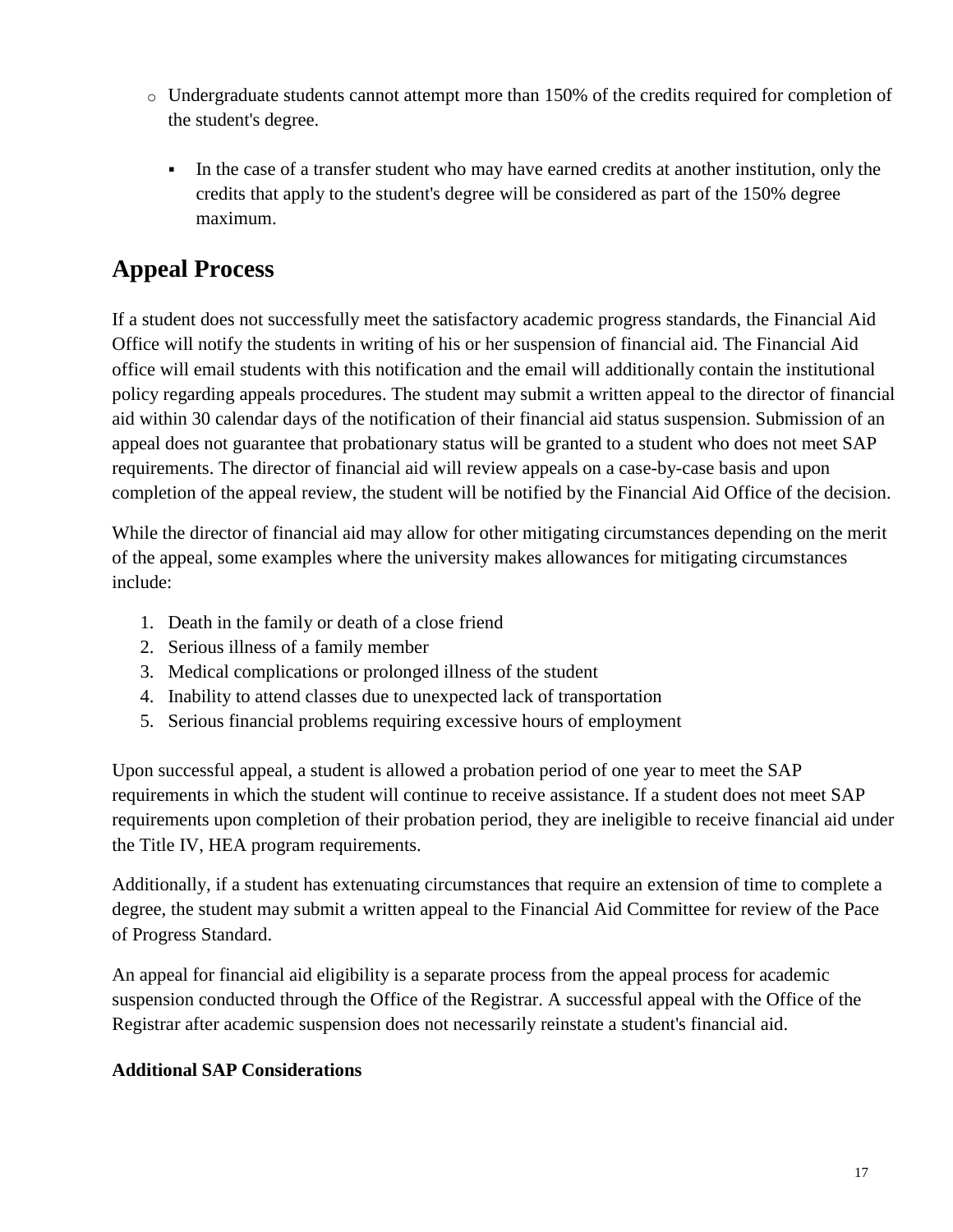- *Incompletes:* An incomplete (T) is counted as an attempted class that was not successfully completed.
- Per traditional undergraduate academic policy, an incomplete grade must be made up within 30 days after the official grade reporting date. After the 30 days, the incomplete grade will be changed to the grade of 'F' and can only be changed upon approval of the instructor and the associate vice president for academic administration. In extenuating circumstances, the instructor may request an extension date from the associate vice president for academic administration.
- *Withdrawals:* a withdrawal ('W') is counted as an attempted class that was not successfully completed.
- For semester-based JBU Online Undergraduate students, a withdrawal is counted as an attempted class that was not successfully completed. However, for term-based JBU Online Undergraduate students, a withdrawal received during the add/drop period does not factor into the SAP calculation; withdrawal after the add/drop period immediately incur an 'F' and count as an attempted class that was not successfully completed.
- *Not-for-credit remedial course work* and *audited courses* are not counted in SAP calculations.
- *Transfer hours:* Transfer hours that apply to a student's degree count as hours attempted and completed, but they are not considered in the calculation of cumulative GPA.
- *Students pursuing a second degree:* Students pursuing a second degree are not eligible for the Pell Grant. Students are only eligible for loans up to 150% of the hours required to obtain their degree. Students who have completed a degree, but who have not enrolled in a new degree program are not eligible for financial aid.
- *Determining official or unofficial withdrawal:* JBU has several procedures in place for determining whether or not a student officially withdrew for students who received all 'F' or 'I' grades in a term.
	- o Undergraduate: Professors and advisors initially monitor students for absences, though they are not required to take attendance. If a lengthy absence is observed by either the professor, advisor, or other faculty or staff members, the student is reported to the Office of the Registrar. The registrar then notifies the student with a letter indicating that the student will be officially withdrawn unless they begin to consistently attend classes. If a student does not respond to the registrar's contact, the student is removed from classes and is officially withdrawn. At this time, the Financial Aid Office is notified by the registrar of the student's official withdrawal.

When a graduate or undergraduate student fails to attend classes and fails to notify proper administrators that they wish to withdraw, the university utilizes one of two methods to address these situations. First, the professor notifies the administration that a student failed to attend or, in the case of an online class, failed to submit assignments. After the administration appropriately reviews the situation to confirm that the student will not continue in the class, the administration sends a withdrawal form to each of the campus offices affected, including the Financial Aid Office. For graduate students, the administration is either the administrative assistant in the Office of the Graduate School or the administrative assistant in the respective Department of the Graduate School. For undergraduate students, professors should submit an Ally Alert.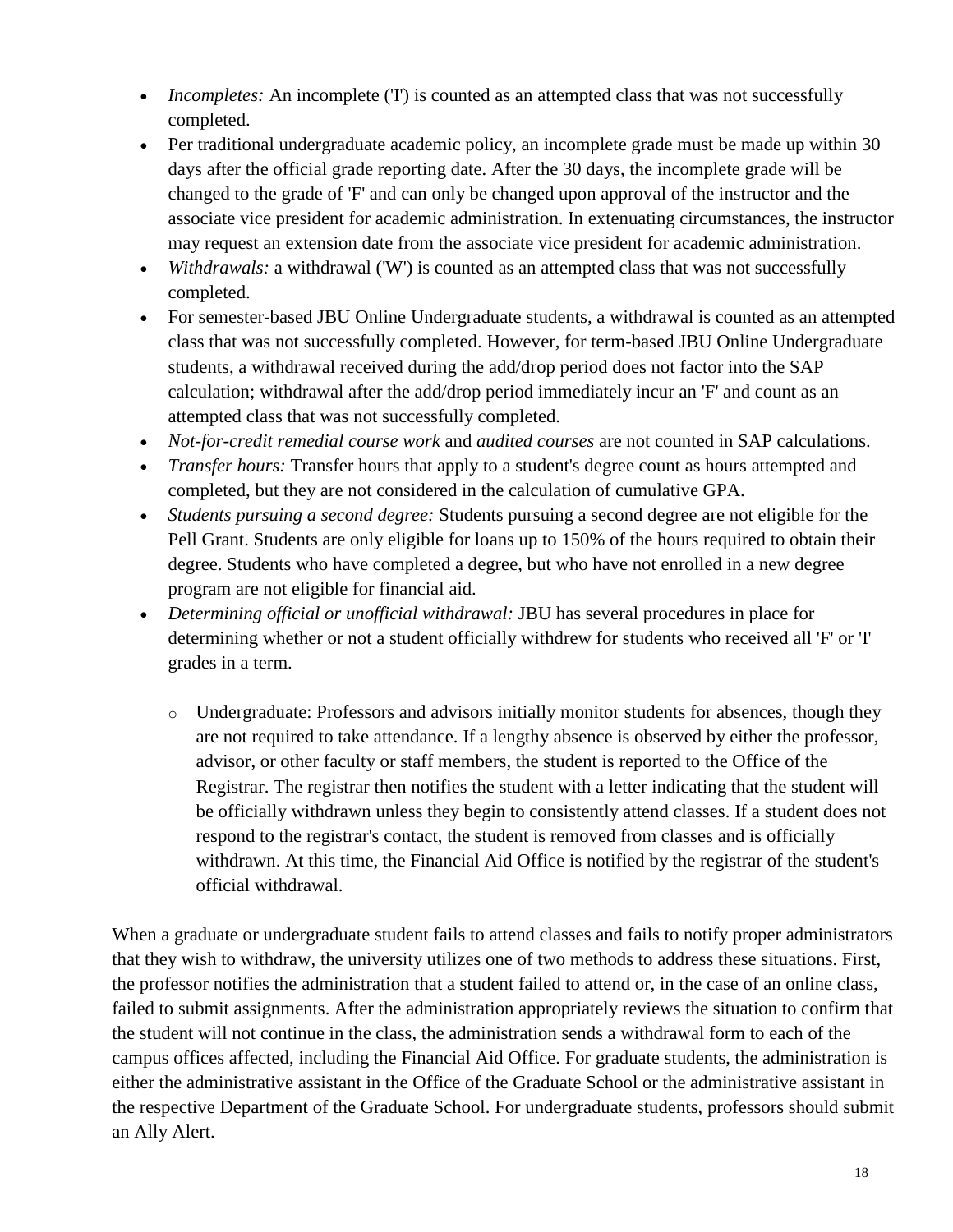## **Veterans Administration Benefits**

John Brown University is an approved institution for veterans and veterans' beneficiaries training. Veterans, widows, and children of veterans who lost their lives in service, or veterans who are now disabled as a result of service should contact the nearest Veterans Administration Regional Office as far in advance of enrollment date as possible for assistance in securing VA benefits. Information regarding this program may be obtained from the VA Certifying Official at jmcgarrah@jbu.edu, in the Registrar's Office.

#### **VA Pending Payment Compliance Addendum**

In accordance with Title 38 US Code 3679(c), this educational institution adopts the following additional provisions for any students using U.S. Department of Veterans Affairs (VA) Post-9/11 G.I. Bill® (Ch.33) or Vocational Rehabilitation & Employment (Ch. 31) benefits, while payment to the institution is pending from VA. This educational institution will not:

- Prevent the student's enrollment;
- Assess a late penalty fee to the student;
- Require the student to secure alternative or additional funding;
- Deny the student access to any resources (access to classes, libraries, or other institutional facilities) available to other students who have satisfied their tuition and fee bills to the institution.

However, to qualify for this provision, such students may be required to:

- Produce the VA Certification of Eligibility (COE) by the first day of class;
- Provide a written request to be certified;
- Provide additional information needed to properly certify the enrollment as described in other institutional policies.

Contact Veteran Services at [veteranservices@jbu.edu](mailto:veteranservices@jbu.edu) for additional information.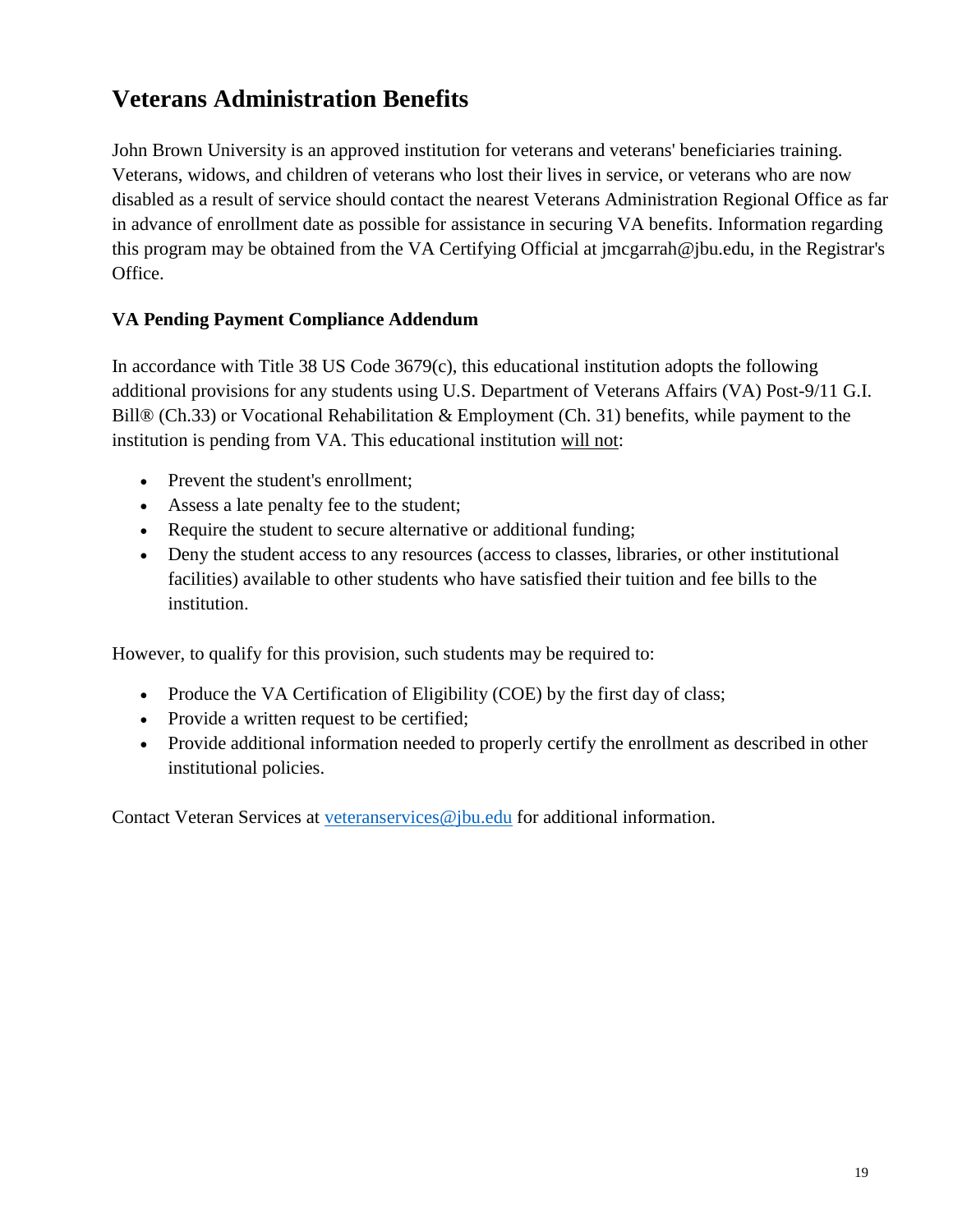## **Academic Colleges**

## **Soderquist College of Business**

#### Ladner (dean)

The Soderquist College of Business at John Brown University consists of the Department of Business (Undergraduate and Online Undergraduate) and the Department of Graduate Business programs. The Soderquist College of Business has adopted the following vision, mission, and core values, which have been embraced by each Department within the College.

#### **Vision of the Soderquist College of Business**

*To be nationally recognized as a leader in Christian higher education in business through the accomplishments of our students, our contributions to the academy and industry, and our impact on the world.*

#### **Mission of the Soderquist College of Business**

*We provide challenging, practical business education from a Christian perspective, equipping students to succeed in their lifework and impact their world.*

#### **Core Values of the Soderquist College of Business**

**Christian Faith:** *We are committed to John Brown University Articles of Faith.* **Relationships:** *We value our relationship with God which guides collaboration, respect, and trust among all.* **Teaching and Learning:** *We are passionate about excellence in teaching and lifelong learning.* **Global Focus:** *We value global perspectives and experiences that stretch our understanding of business and provide opportunities to impact the world.* **Intellectual Curiosity:** *We value an active, investigative pursuit of knowledge.* **Gratitude:**

*We promote a culture of being thankful to God and each other.*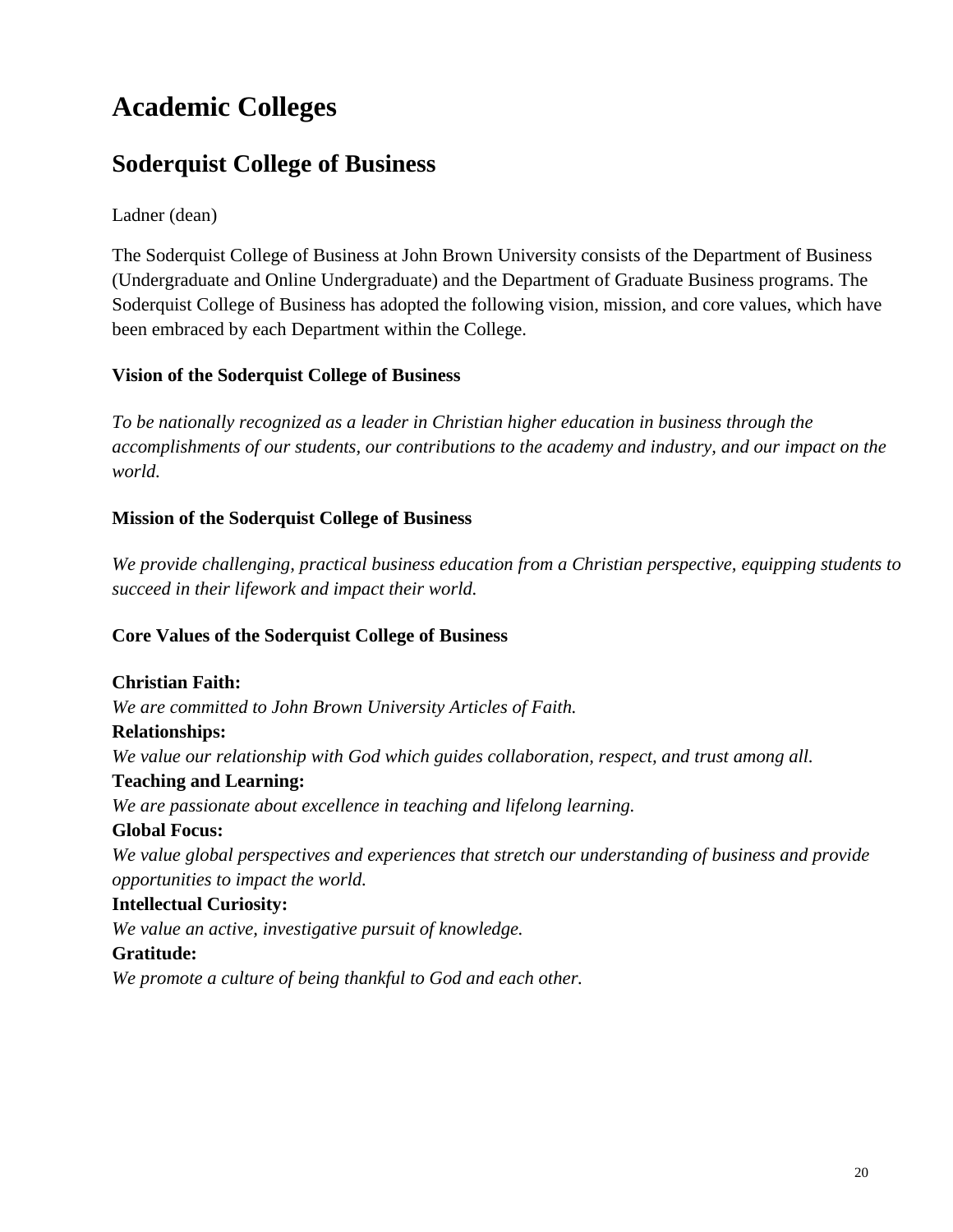#### **Department of Graduate Business**

Gatlin, Heinrich, Jackson (department chair), Ladner, McCollum, Pierce, Reimer, Togami, Vytlacil, Waldron, Walenciak

#### (SYMBOLS: BUS, HCA, OPM)

In every segment of society today there is a need for leaders who have relevant skills, high integrity, and strong character. With several degree options to choose from, including both M.B.A. and M.S. degrees, the Graduate Business programs are designed to equip people to lead with excellence.

Organizations-and the people who lead them-shape our future. People who are committed to developing excellent business, management, and leadership skills have the greatest potential to achieve higher levels of success and make a positive, sustainable impact in our communities and upon the world. The purpose of the John Brown University graduate business programs is to help students develop a portfolio of business and management skills and leadership strengths that will enable them to excel in their areas of calling, enable and empower their colleagues, and be "light and salt" in the world. With JBU's culture of training the head, heart, and hand infused into its programs, JBU graduates are uniquely prepared to offer leadership with character, competence, and conscience.

Through interaction with faculty and practitioners, students learn to analyze diverse business situations, solve complex problems, and provide strategic leadership to organizations. Students will strengthen their management skills in accounting, marketing, economics, and finance, and they will develop leadership skills in the areas of team building, innovation, organizational change, process improvement, project management, and overall organizational effectiveness.

As part of the graduate program, students may elect to obtain an M.B.A. with no additional concentration (general) or a concentration in Cybersecurity, Design Thinking and Innovation, Healthcare Administration, International Business, Leadership, or Market Research and Consumer Insights. The MS options include Design Thinking and Innovation, Leadership, and Outdoor Program Management. The M.B.A. program is offered in two tracks for each of the concentrations: a 36-hour track and a 45-hour track. The 36-hour track is for those who have an undergraduate degree or minor in business or a related field with appropriate coursework in management/marketing, accounting, finance, economics and statistics; the 45-hour track is for students who do not have the appropriate undergraduate coursework.

All of the M.S. programs are 30 hours and share the same 18 hour core requirements.

Designed with the working professional in mind, graduate business classes are available in various formats. Students may choose to study online, at one of our physical locations, or in some combination of the two. Most courses are eight weeks in duration. Other program enhancements include studies trips to China and Guatemala. Through our partnership with Milestone Leadership, students also have access to an executive-level leadership development program.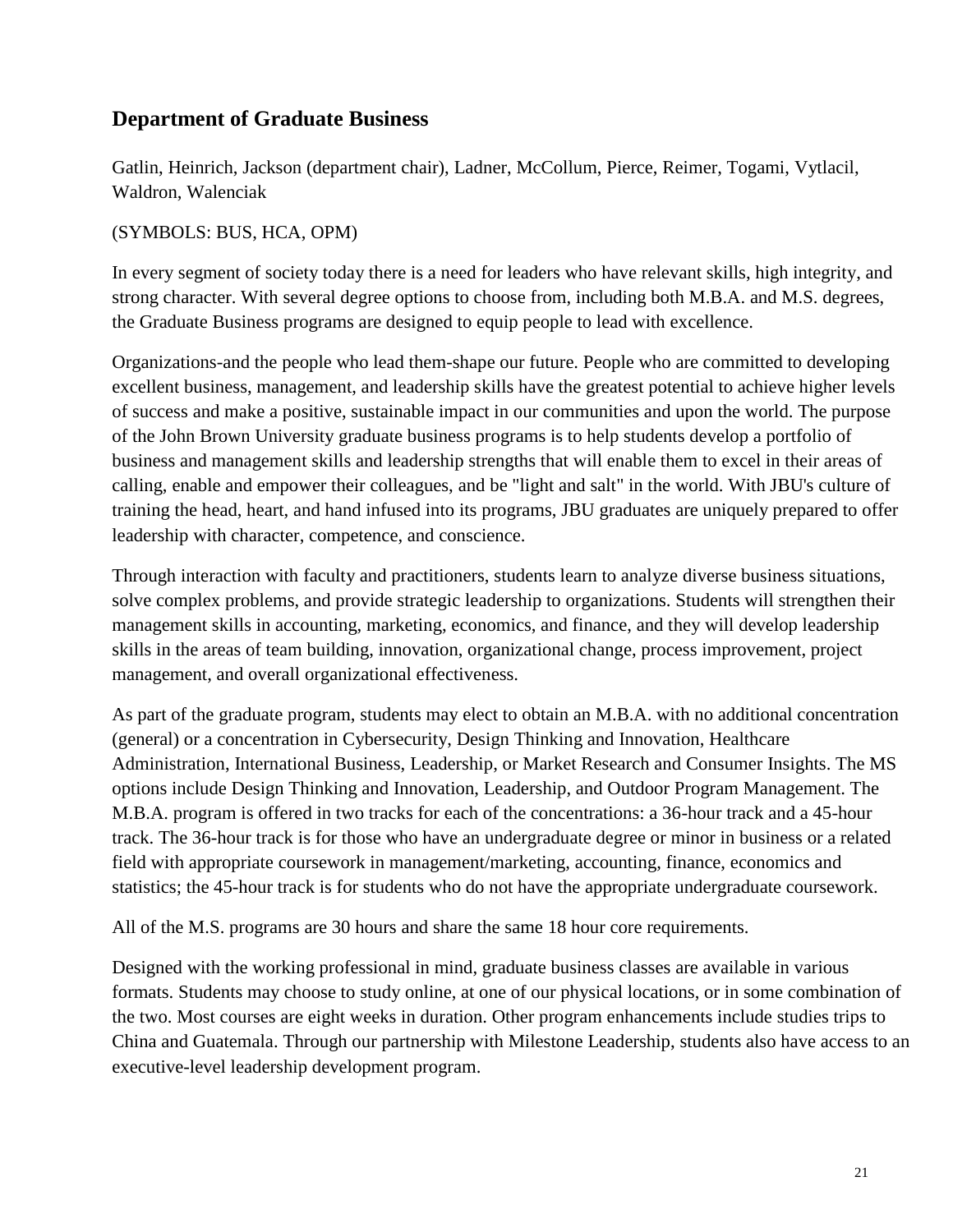All undergraduate and graduate business degree programs of the Soderquist College of Business are accredited by or are candidates for accreditation by the Accreditation Council for Business Schools and Programs (ACBSP), http://acbsp.org, (913) 339-9356.

#### **Business Administration with Cybersecurity Concentration**

The M.B.A. Program combines functional training in essential business skills with training in leadership, ethics, and global business. The M.B.A. degree can be taken on its own or paired with a concentration in Design Thinking and Innovation, Healthcare Administration, International Business, Leadership, or Market Research and Consumer Insights. These programs develop and prepare leaders from a broad range of undergraduate majors.

#### <span id="page-21-0"></span>**Requirements for the Master of Business Administration (M.B.A.) degree with concentration in Cybersecurity (36 hours)**

MBA Core Requirements - 21 hours

- BUS 7013 Managerial Accounting
- BUS 7033 Organizational Management and Leadership
- BUS 7113 Marketing Strategies
- BUS 7223 Managerial Economics
- BUS 8003 Managerial Finance
- BUS 8033 Christian Foundations of Business
- BUS 8043 Quantitative Methods for Business

Cybersecurity Concentration - 15 hours

- CYB 7103 Cybersecurity Foundations
- CYB 7113 Legal Issues and Ethics
- CYB 7233 Information Technology Risk Management
- CYB 8113 Security Policies and Privacy
- CYB 8913 Advanced Topics in Cybersecurity

Minimum Semester Hours - 36

#### <span id="page-21-1"></span>**Requirements for the Master of Business Administration (M.B.A.) degree with concentration in Cybersecurity (45 hours)**

Foundational Course Requirements - 9 hours

- BUS 6003 Foundations of Accounting & Finance
- BUS 6013 Foundations of Quantitative Methods
- BUS 6023 Foundations of Economic Theory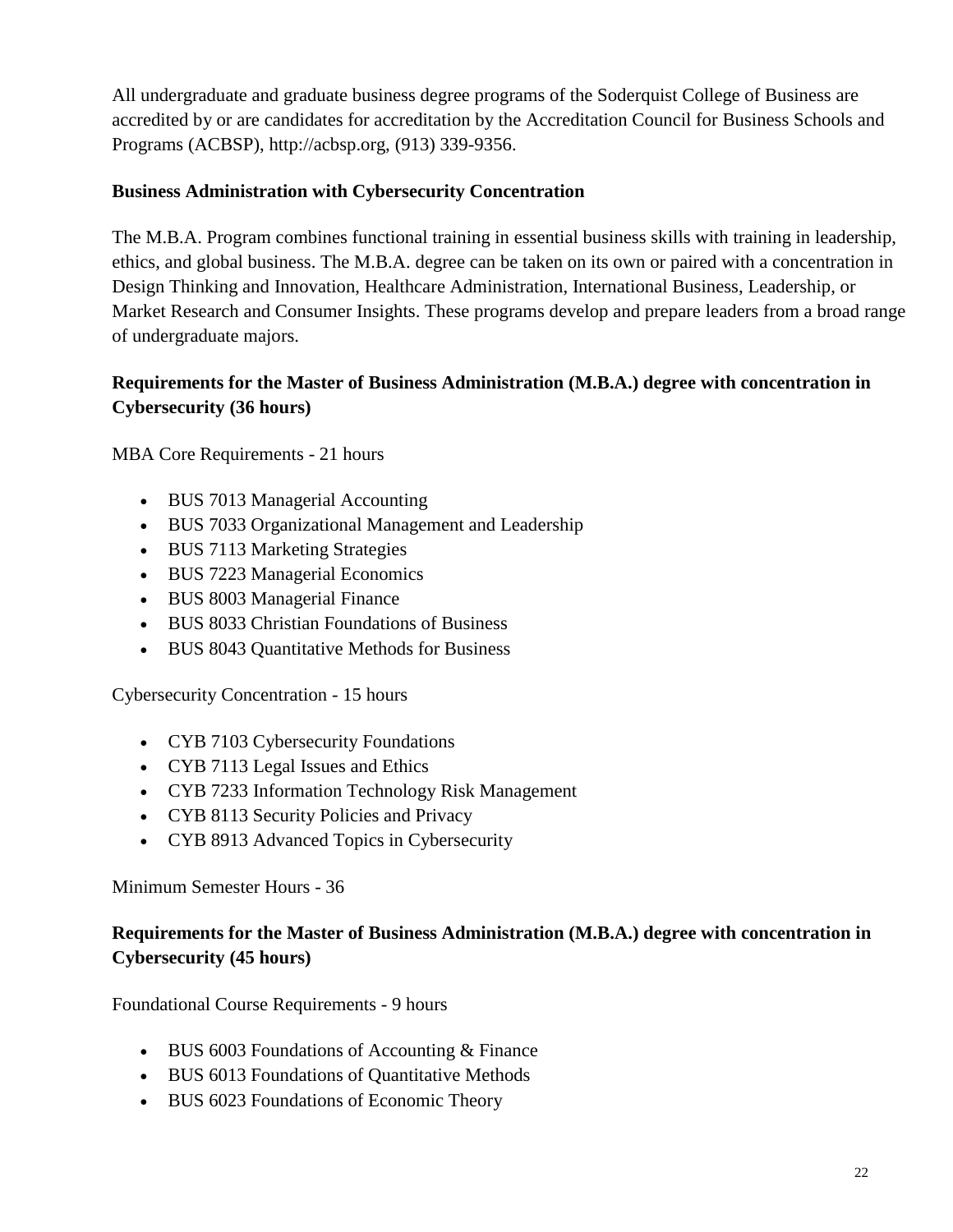MBA Core Requirements - 21 hours

- BUS 7013 Managerial Accounting
- BUS 7033 Organizational Management and Leadership
- BUS 7113 Marketing Strategies
- BUS 7223 Managerial Economics
- BUS 8003 Managerial Finance
- BUS 8033 Christian Foundations of Business
- BUS 8043 Quantitative Methods for Business

Cybersecurity Concentration - 15 hours

- CYB 7103 Cybersecurity Foundations
- CYB 7113 Legal Issues and Ethics
- CYB 7233 Information Technology Risk Management
- CYB 8113 Security Policies and Privacy
- CYB 8913 Advanced Topics in Cybersecurity

Minimum Semester Hours - 45

#### **Business Administration with Design Thinking and Innovation Concentration**

The M.B.A. Program combines functional training in essential business skills with training in leadership, ethics, and global business. The M.B.A. degree can be taken on its own or paired with a concentration in Cybersecurity, Healthcare Administration, International Business, Leadership, or Market Research and Consumer Insights. These programs develop and prepare leaders from a broad range of undergraduate majors.

#### <span id="page-22-0"></span>**Requirements for the Master of Business Administration (M.B.A.) degree with concentration in Design Thinking and Innovation (36 hours)**

MBA Core Requirements - 24 hours

- BUS 7013 Managerial Accounting
- BUS 7033 Organizational Management and Leadership
- BUS 7113 Marketing Strategies
- BUS 7223 Managerial Economics
- BUS 8003 Managerial Finance
- BUS 8033 Christian Foundations of Business
- BUS 8043 Quantitative Methods for Business
- BUS 8793 Designing & Executing Strategies

Design Thinking and Innovation Concentration - 12 hours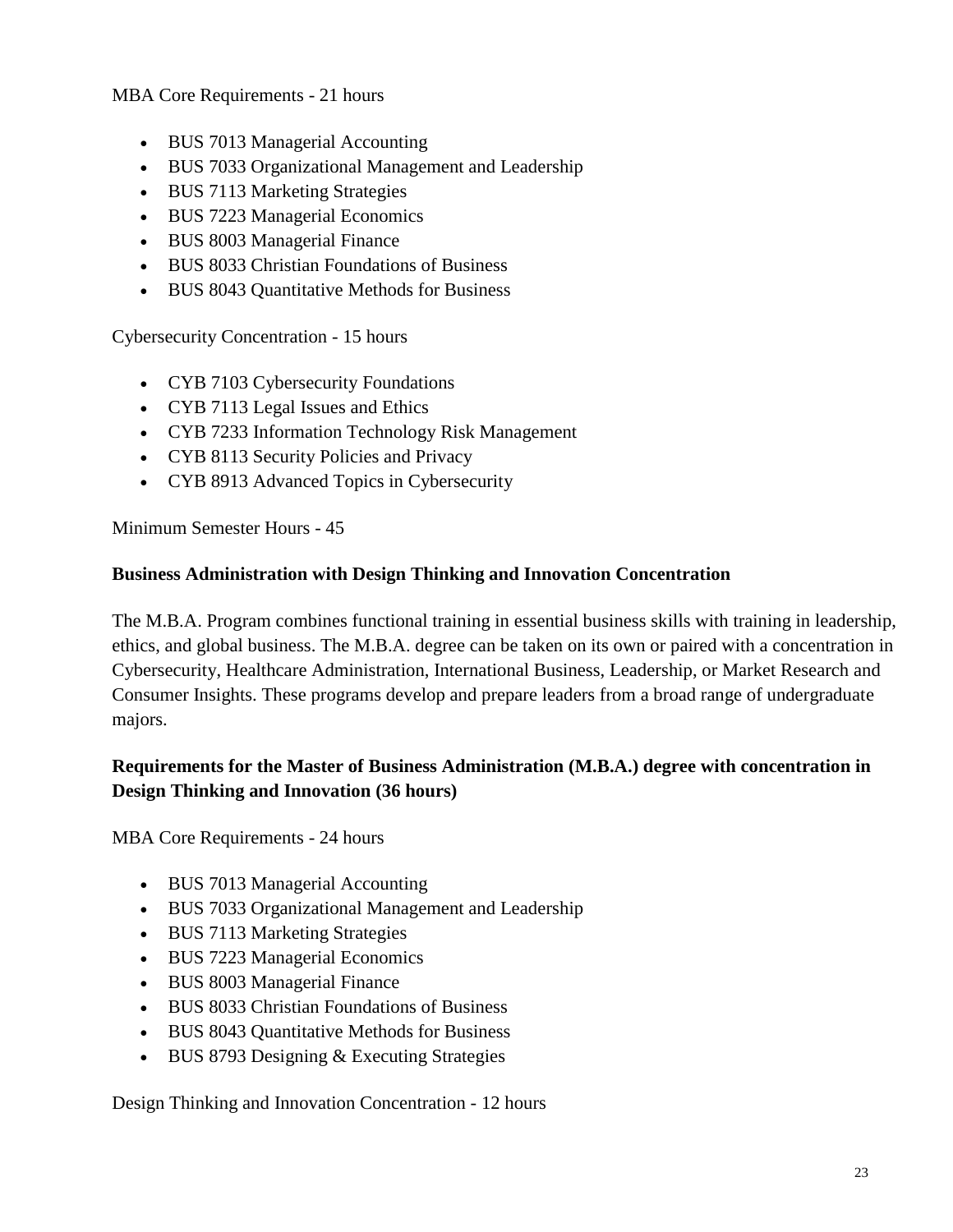#### DTI Core

- BUS 7253 Design Thinking Methods
- BUS 7353 Creativity in Business

Selected Topics - Student must take three selected topics courses each worth one hour of credit. Exact topics to be determined.

• BUS 7601 Selected Topics in Innovation

#### Seminar

One of the following:

- BUS 8263 International Business Practicum
- BUS 8893 Graduate Business Seminar

Minimum Semester Hours - 36

#### <span id="page-23-0"></span>**Requirements for the Master of Business Administration (M.B.A.) degree with concentration in Design Thinking and Innovation (45 hours)**

Foundational Course Requirements - 9 hours

- BUS 6003 Foundations of Accounting & Finance
- BUS 6013 Foundations of Quantitative Methods
- BUS 6023 Foundations of Economic Theory

MBA Core Requirements - 24 hours

- BUS 7013 Managerial Accounting
- BUS 7033 Organizational Management and Leadership
- BUS 7113 Marketing Strategies
- BUS 7223 Managerial Economics
- BUS 8003 Managerial Finance
- BUS 8033 Christian Foundations of Business
- BUS 8043 Quantitative Methods for Business
- BUS 8793 Designing & Executing Strategies

Design Thinking & Innovation Concentration - 12 hours

#### DTI Core

- BUS 7253 Design Thinking Methods
- BUS 7353 Creativity in Business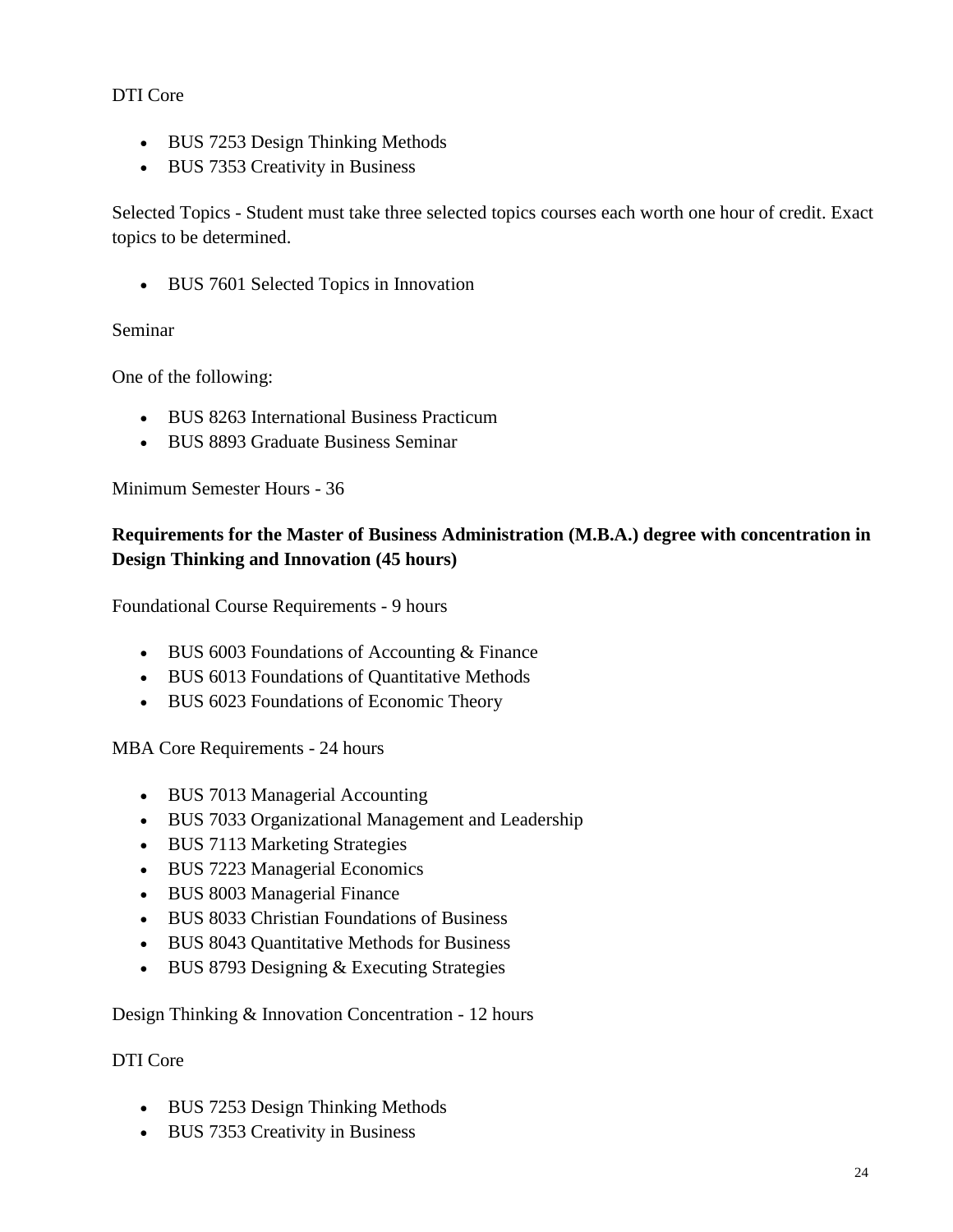Selected Topics - Student must take three selected topics courses each worth one hour of credit. Exact topics to be determined.

• BUS 7601 Selected Topics in Innovation

Seminar

One of the following:

- BUS 8263 International Business Practicum
- BUS 8893 Graduate Business Seminar

Minimum Semester Hours - 45

#### **Business Administration with Healthcare Administration Concentration**

The M.B.A. Program combines functional training in essential business skills with training in leadership, ethics, and global business. The M.B.A. degree can be taken on its own or paired with a concentration in Cybersecurity, Design Thinking and Innovation, International Business, Leadership, or Market Research and Consumer Insights. These programs develop and prepare leaders from a broad range of undergraduate majors.

#### <span id="page-24-0"></span>**Requirements for the Masters in Business Administration (M.B.A.) degree with concentration in Healthcare Administration (36 hours)**

MBA Core Requirements - 18 hours

- BUS 7223 Managerial Economics
- BUS 7113 Marketing Strategies
- BUS 8003 Managerial Finance
- BUS 8033 Christian Foundations of Business
- BUS 8043 Quantitative Methods for Business
- BUS 8793 Designing & Executing Strategies

Healthcare Administration Concentration - 18 hours

- HCA 7013 Financial Management of Healthcare Organizations
- HCA 7253 Healthcare Law & Ethics
- HCA 7503 Healthcare Operations & Patient Care Management
- HCA 8513 Healthcare Analytics
- HCA 8623 Seminar in Healthcare Administration
- HCA 8993 Strategic Management in Healthcare Organizations

Minimum total semester hours - 36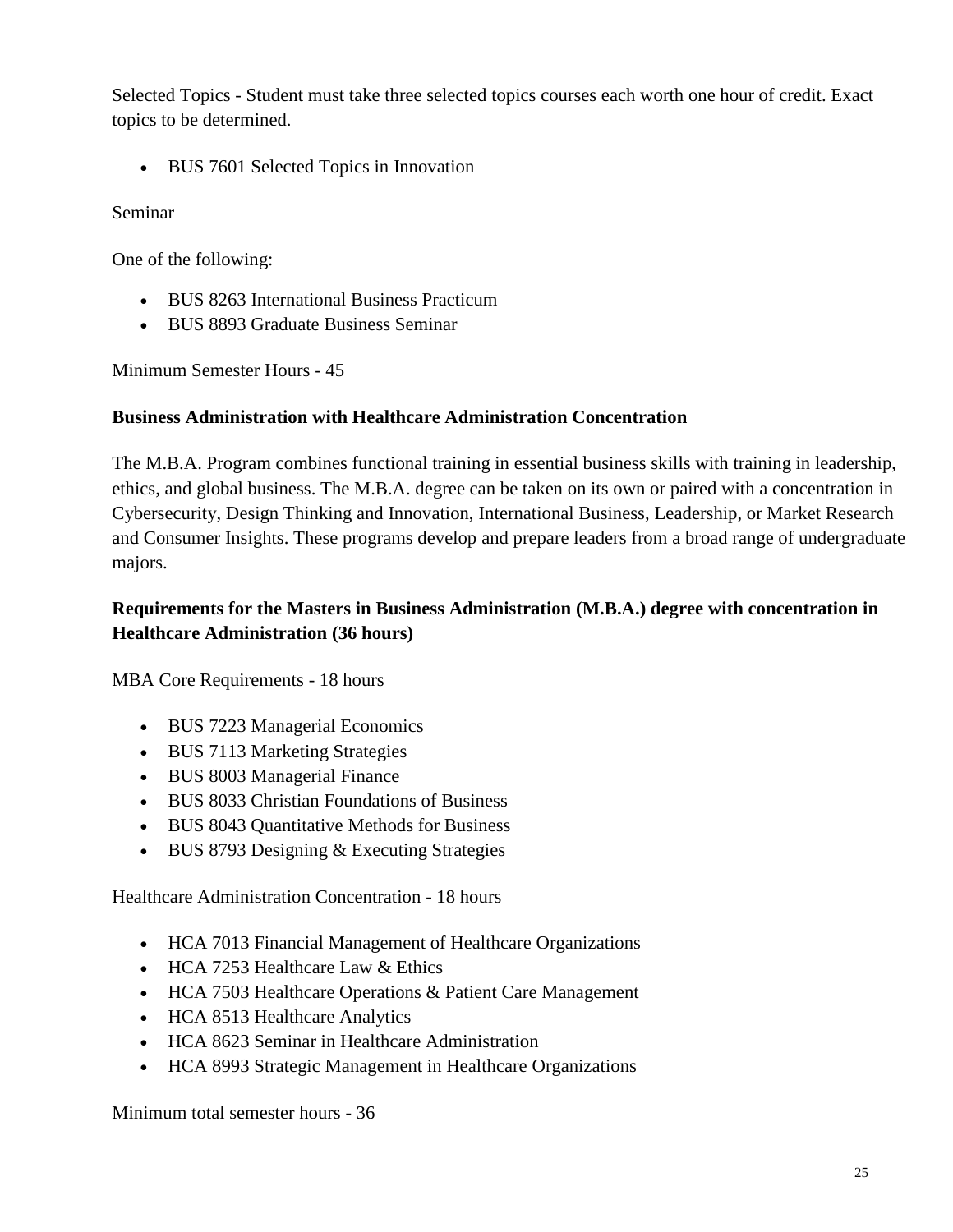#### <span id="page-25-0"></span>**Requirements for the Masters in Business Administration (M.B.A.) degree with concentration in Healthcare Administration (45 hours)**

Foundational Course Requirements - 9 hours

- BUS 6003 Foundations of Accounting & Finance
- BUS 6013 Foundations of Quantitative Methods
- BUS 6023 Foundations of Economic Theory

MBA Core Requirements - 18 hours

- BUS 7113 Marketing Strategies
- BUS 7223 Managerial Economics
- BUS 8003 Managerial Finance
- BUS 8033 Christian Foundations of Business
- BUS 8043 Quantitative Methods for Business
- BUS 8793 Designing & Executing Strategies

Healthcare Administration Concentration - 18 hours

- HCA 7013 Financial Management of Healthcare Organizations
- HCA 7253 Healthcare Law  $&$  Ethics
- HCA 7503 Healthcare Operations & Patient Care Management
- HCA 8513 Healthcare Analytics
- HCA 8623 Seminar in Healthcare Administration
- HCA 8993 Strategic Management in Healthcare Organizations

Minimum Semester Hours - 45

#### **Business Administration with International Business Concentration**

The M.B.A. Program combines functional training in essential business skills with training in leadership, ethics, and global business. The M.B.A. degree can be taken on its own or paired with a concentration in Cybersecurity, Design Thinking and Innovation, Healthcare Administration, Leadership, or Market Research and Consumer Insights. These programs develop and prepare leaders from a broad range of undergraduate majors.

#### <span id="page-25-1"></span>**Requirements for the Master of Business Administration (M.B.A.) degree with concentration in International Business (36 hours)**

MBA Core Requirements - 24 hours

- BUS 7013 Managerial Accounting
- BUS 7033 Organizational Management and Leadership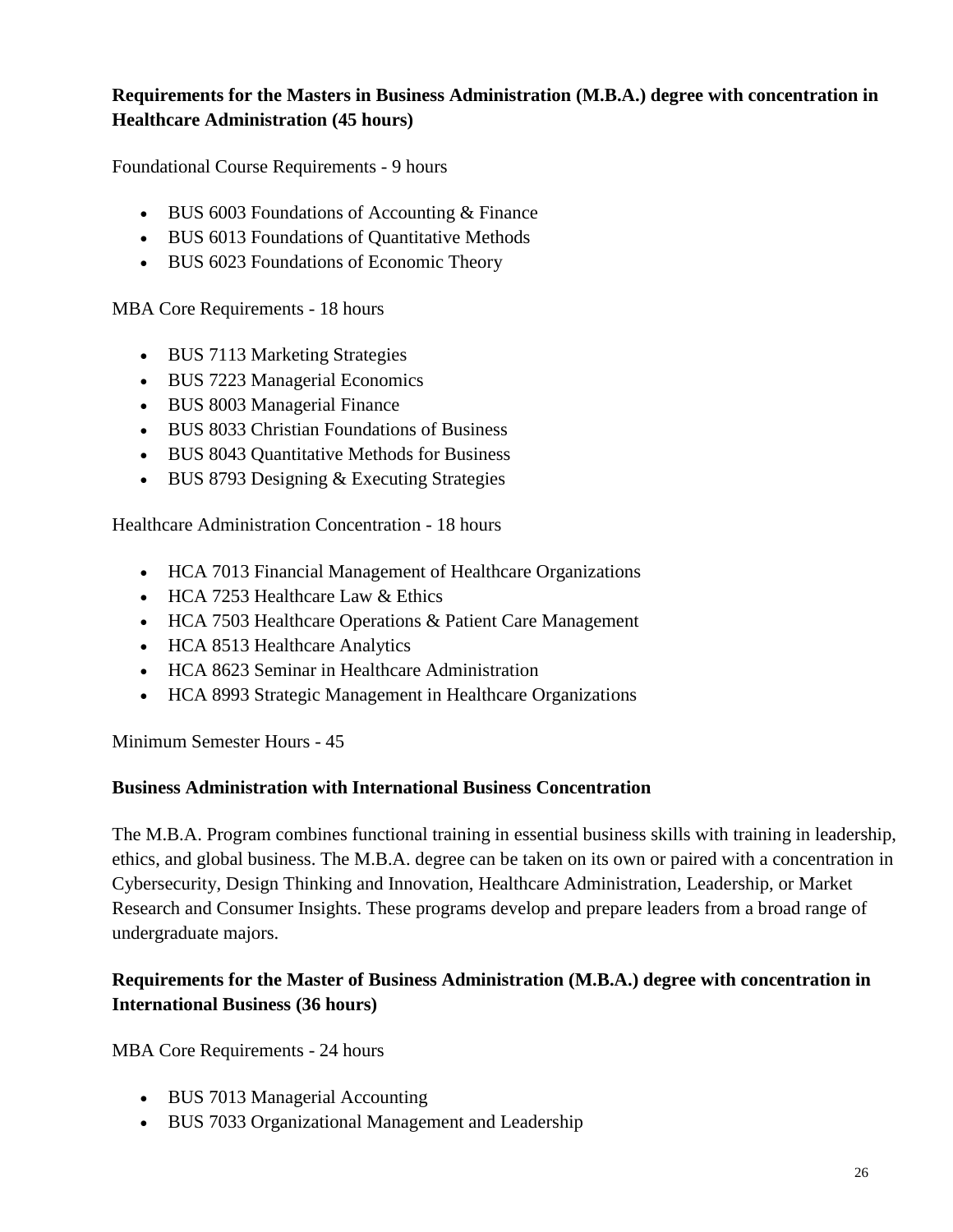- BUS 7113 Marketing Strategies
- BUS 7223 Managerial Economics
- BUS 8003 Managerial Finance
- BUS 8033 Christian Foundations of Business
- BUS 8043 Quantitative Methods for Business
- BUS 8793 Designing & Executing Strategies

Concentration in International Business - 12 hours

- BUS 7213 Global Leadership and Ethics
- BUS 8113 Global Supply Chain Management
- BUS 8263 International Business Practicum
- BUS 8343 Strategies for Emerging Markets

Minimum Semester Hours - 36

#### <span id="page-26-0"></span>**Requirements for the Master of Business Administration (M.B.A.) degree with concentration in International Business (45 hours)**

Foundational Course Requirements - 9 hours

- BUS 6003 Foundations of Accounting & Finance
- BUS 6013 Foundations of Quantitative Methods
- BUS 6023 Foundations of Economic Theory

MBA Core Requirements - 24 hours

- BUS 7013 Managerial Accounting
- BUS 7033 Organizational Management and Leadership
- BUS 7113 Marketing Strategies
- BUS 7223 Managerial Economics
- BUS 8003 Managerial Finance
- BUS 8033 Christian Foundations of Business
- BUS 8043 Quantitative Methods for Business
- BUS 8793 Designing & Executing Strategies

Concentration in International Business - 12 hours

- BUS 7213 Global Leadership and Ethics
- BUS 8113 Global Supply Chain Management
- BUS 8263 International Business Practicum
- BUS 8343 Strategies for Emerging Markets

Minimum Semester Hours - 45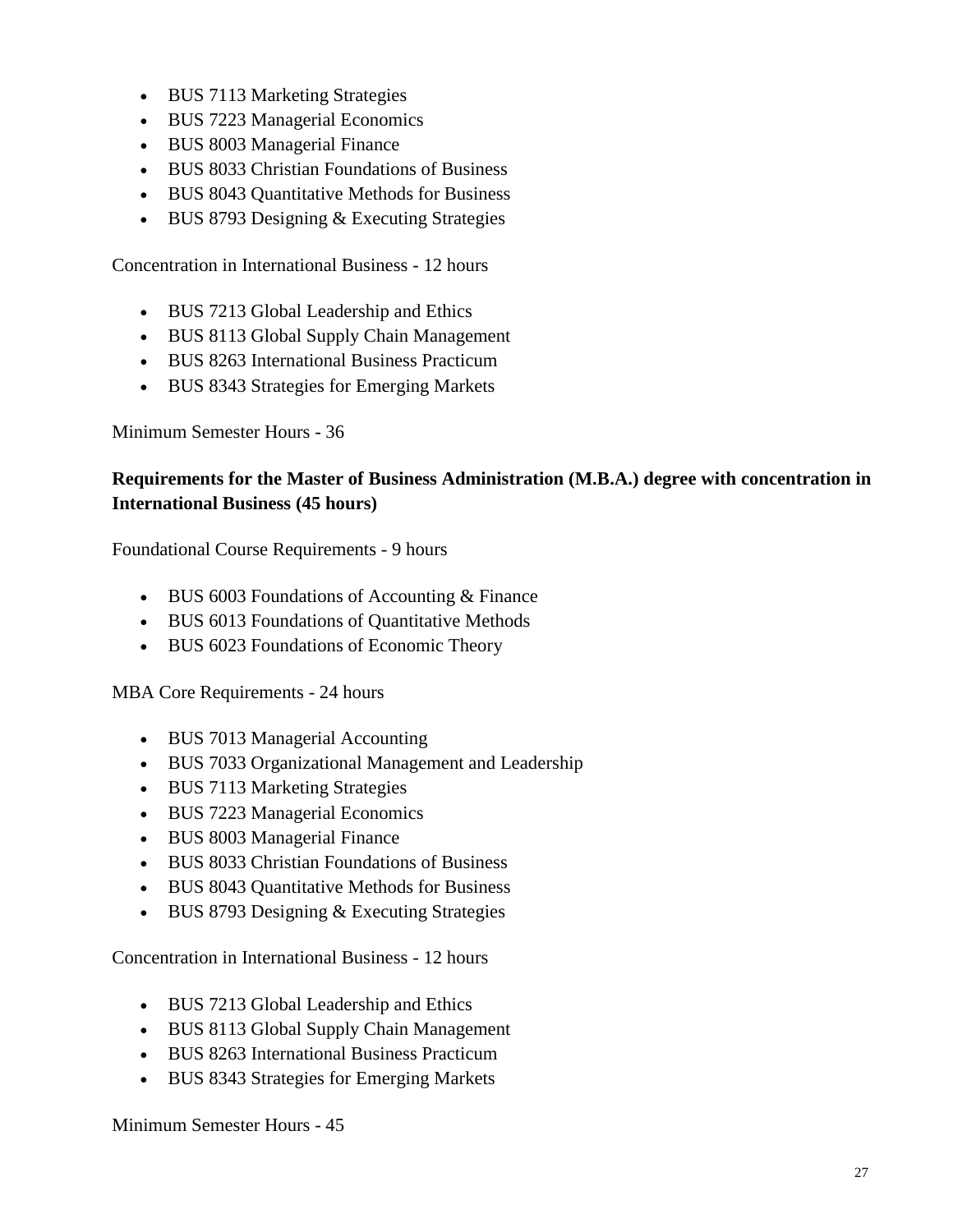#### **Business Administration with Leadership Concentration**

The M.B.A. Program combines functional training in essential business skills with training in leadership, ethics, and global business. The M.B.A. degree can be taken on its own or paired with a concentration in Cybersecurity, Design Thinking and Innovation, Healthcare Administration, International Business, or Market Research and Consumer Insights. These programs develop and prepare leaders from a broad range of undergraduate majors.

#### <span id="page-27-0"></span>**Requirements for the Master of Business Administration (M.B.A.) degree with concentration in Leadership (36 hours)**

MBA Core Requirements - 24 hours

- BUS 7013 Managerial Accounting
- BUS 7033 Organizational Management and Leadership
- BUS 7223 Managerial Economics
- BUS 7113 Marketing Strategies
- BUS 8003 Managerial Finance
- BUS 8033 Christian Foundations of Business
- BUS 8043 Quantitative Methods for Business
- BUS 8793 Designing & Executing Strategies

Leadership Concentration - 12 hours

#### Leadership Core

- BUS 7443 Leading Organizational Transformation
- BUS 8443 Ethical Decision Making in Organizations

Selected Topics - Student must take three selected topics courses each worth one hour of credit. Exact topics to be determined.

• BUS 7501 Selected Topics in Leadership

#### Seminar

One of the following:

- BUS 8263 International Business Practicum
- BUS 8893 Graduate Business Seminar

Minimum Semester Hours - 36

#### **Requirements for the Master of Business Administration (M.B.A.) degree with concentration in Leadership (45 hours)**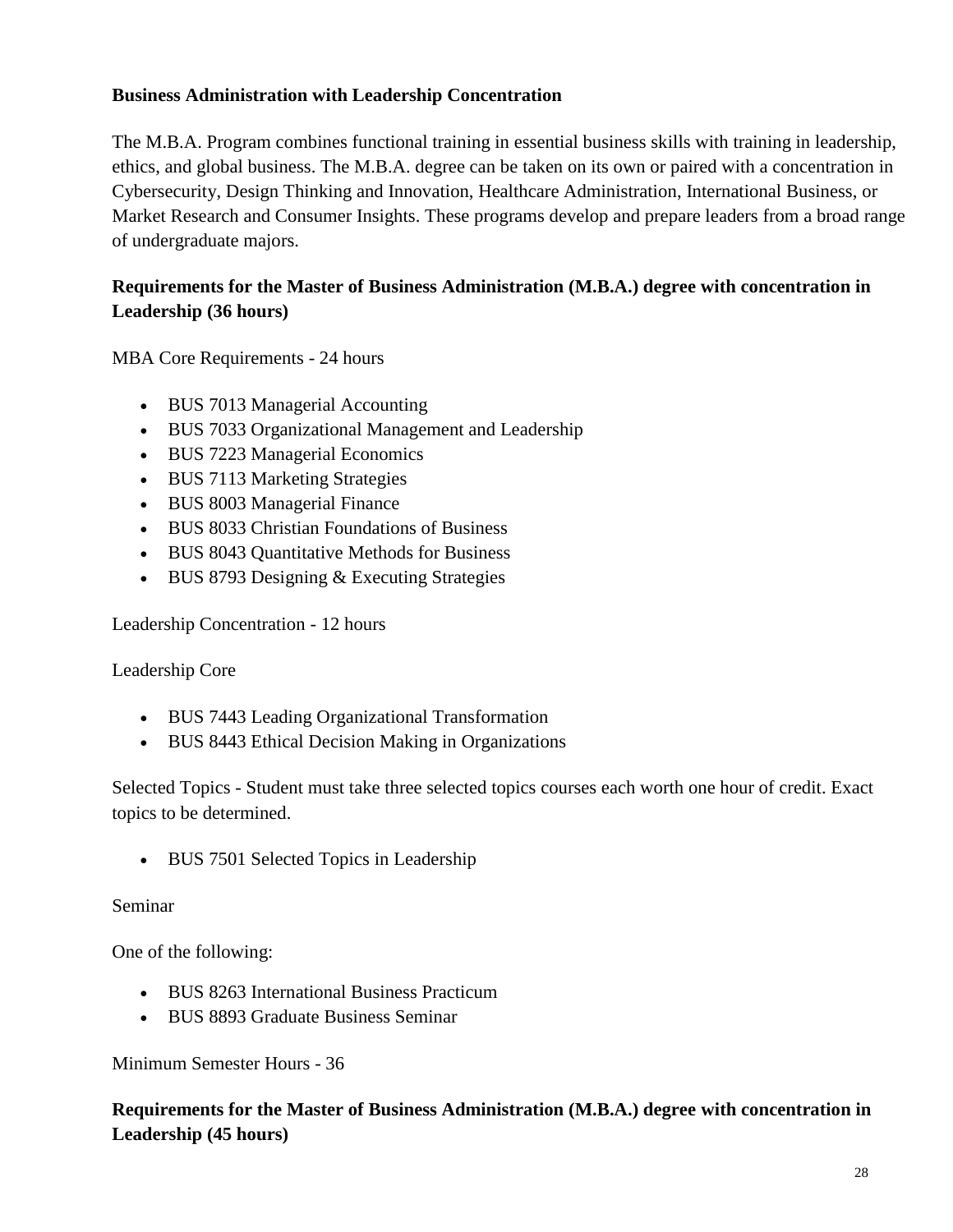Foundational Course Requirements - 9 hours

- BUS 6003 Foundations of Accounting & Finance
- BUS 6013 Foundations of Quantitative Methods
- BUS 6023 Foundations of Economic Theory

MBA Core Requirements - 24 hours

- BUS 7013 Managerial Accounting
- BUS 7033 Organizational Management and Leadership
- BUS 7113 Marketing Strategies
- BUS 7223 Managerial Economics
- BUS 8003 Managerial Finance
- BUS 8033 Christian Foundations of Business
- BUS 8043 Quantitative Methods for Business
- BUS 8793 Designing & Executing Strategies

Leadership Concentration - 12 hours

Leadership Core

- BUS 7443 Leading Organizational Transformation
- BUS 8443 Ethical Decision Making in Organizations

Selected Topics - Student must take three selected topics courses each worth one hour of credit. Exact topics to be determined.

• BUS 7501 Selected Topics in Leadership

#### Seminar

One of the following:

- BUS 8263 International Business Practicum
- BUS 8893 Graduate Business Seminar

Minimum Semester Hours - 45

#### **Business Administration with Market Research and Consumer Insights Concentration**

The M.B.A. Program combines functional training in essential business skills with training in leadership, ethics, and global business. The M.B.A. degree can be taken on its own or paired with a concentration in Cybersecurity, Design Thinking and Innovation, Healthcare Administration, International Business, or Leadership. These programs develop and prepare leaders from a broad range of undergraduate majors.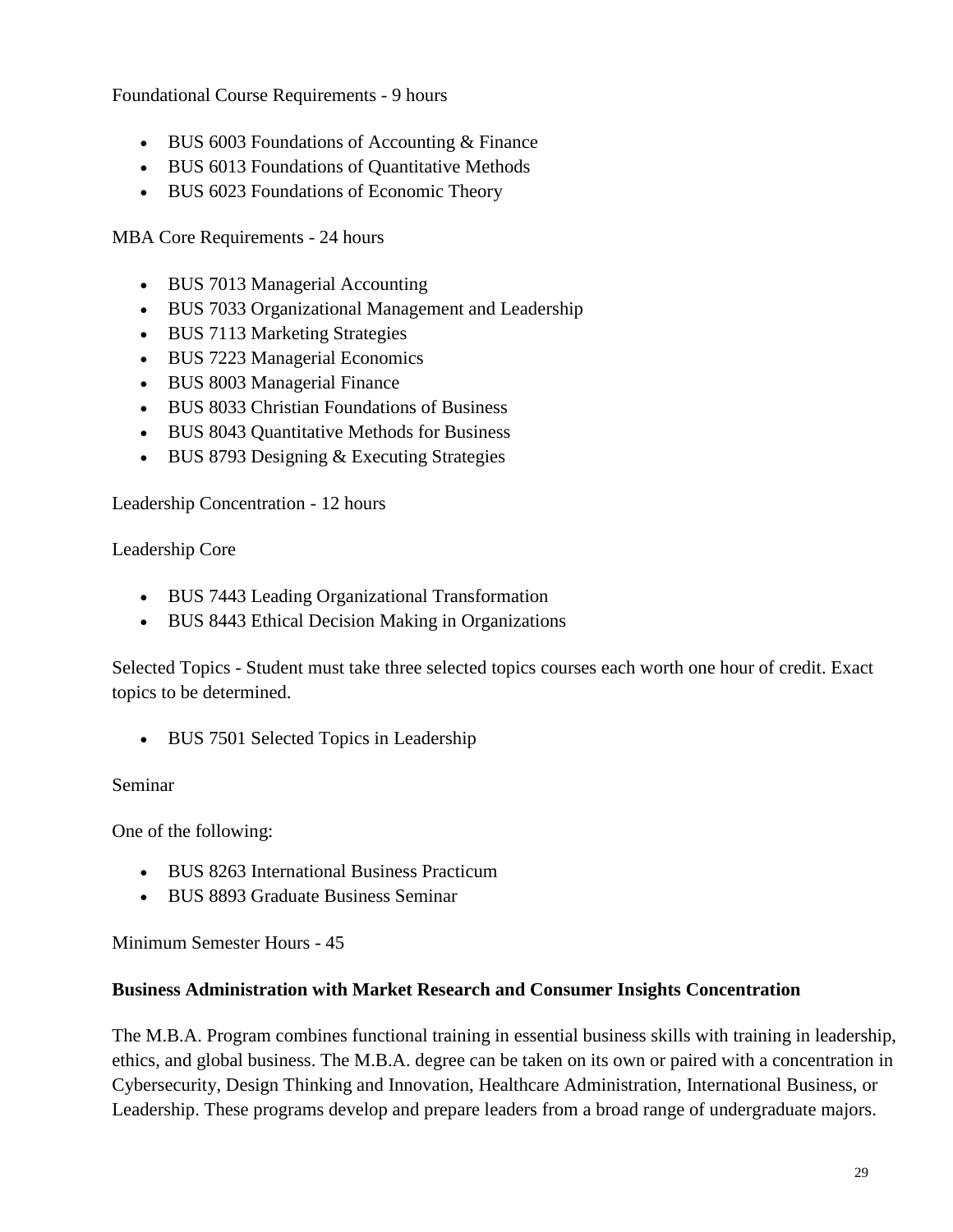#### <span id="page-29-0"></span>**Requirements for the Master of Business Administration (M.B.A.) degree with concentration in Market Research and Consumer Insights (36 hours)**

MBA Core Requirements - 24 hours

- BUS 7013 Managerial Accounting
- BUS 7033 Organizational Management and Leadership
- BUS 7113 Marketing Strategies
- BUS 7223 Managerial Economics
- BUS 8003 Managerial Finance
- BUS 8033 Christian Foundations of Business
- BUS 8043 Quantitative Methods for Business
- BUS 8793 Designing & Executing Strategies

Concentration in Market Research and Consumer Insights - 12 hours

- BUS 8213 Quantitative Marketing Research
- BUS 8283 Marketing Analytics
- BUS 8373 Consumer Insights & Decision Making
- BUS 8413 Qualitative Marketing Research

Minimum Semester Hours - 36

#### **Requirements for the Master of Business Administration (M.B.A.) degree with concentration in Market Research and Consumer Insights (45 hours)**

Foundational Course Requirements - 9 hours

- BUS 6003 Foundations of Accounting & Finance
- BUS 6013 Foundations of Quantitative Methods
- BUS 6023 Foundations of Economic Theory

MBA Core Requirements - 24 hours

- BUS 7013 Managerial Accounting
- BUS 7033 Organizational Management and Leadership
- BUS 7113 Marketing Strategies
- BUS 7223 Managerial Economics
- BUS 8003 Managerial Finance
- BUS 8033 Christian Foundations of Business
- BUS 8043 Quantitative Methods for Business
- BUS 8793 Designing & Executing Strategies

Concentration in Market Research and Consumer Insights - 12 hours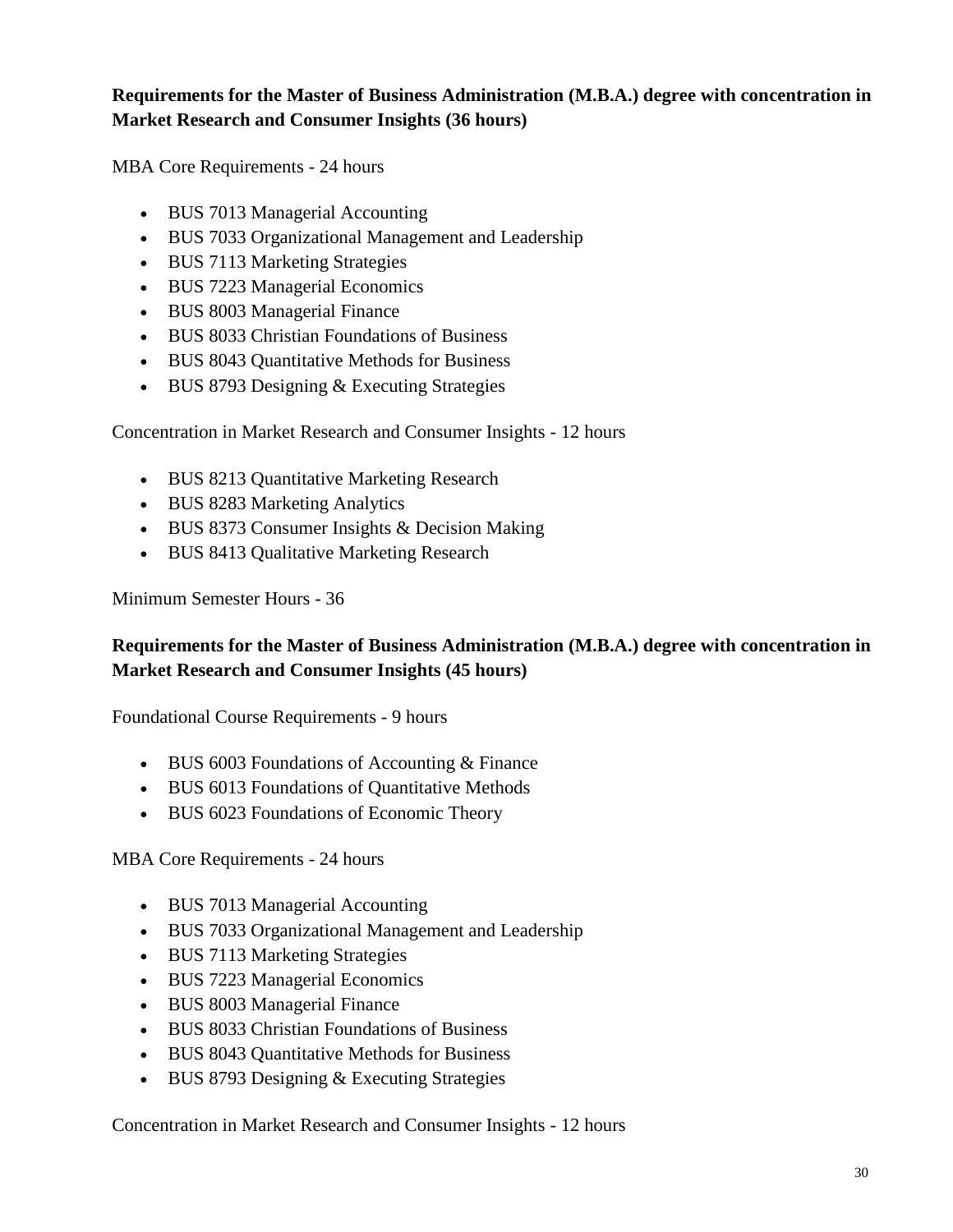- BUS 8213 Quantitative Marketing Research
- BUS 8283 Marketing Analytics
- BUS 8373 Consumer Insights & Decision Making
- BUS 8413 Qualitative Marketing Research

Minimum Semester Hours - 45

#### **Business Administration**

The M.B.A. Program combines functional training in essential business skills with training in leadership, ethics, and global business. The M.B.A. degree can be taken on its own or paired with a concentration in Cybersecurity, Design Thinking and Innovation, Healthcare Administration, International Business, Leadership, or Market Research and Consumer Insights. These programs develop and prepare leaders from a broad range of undergraduate majors.

#### **Requirements for the Master of Business Administration (M.B.A.) degree (36 hours)**

MBA Core Requirements - 24 hours

- BUS 7013 Managerial Accounting
- BUS 7033 Organizational Management and Leadership
- BUS 7113 Marketing Strategies
- BUS 7223 Managerial Economics
- BUS 8003 Managerial Finance
- BUS 8033 Christian Foundations of Business
- BUS 8043 Quantitative Methods for Business
- BUS 8793 Designing & Executing Strategies

Additional Requirements - 12 hours

Choose four courses (12 credits) from BUS 7000 or BUS 8000 level coursework.

Minimum Semester Hours - 36

#### **Requirements for the Master of Business Administration (M.B.A.) degree (45 hours)**

Foundational Course Requirements - 9 hours

- BUS 6003 Foundations of Accounting & Finance
- BUS 6013 Foundations of Quantitative Methods
- BUS 6023 Foundations of Economic Theory

#### MBA Core Requirements - 24 hours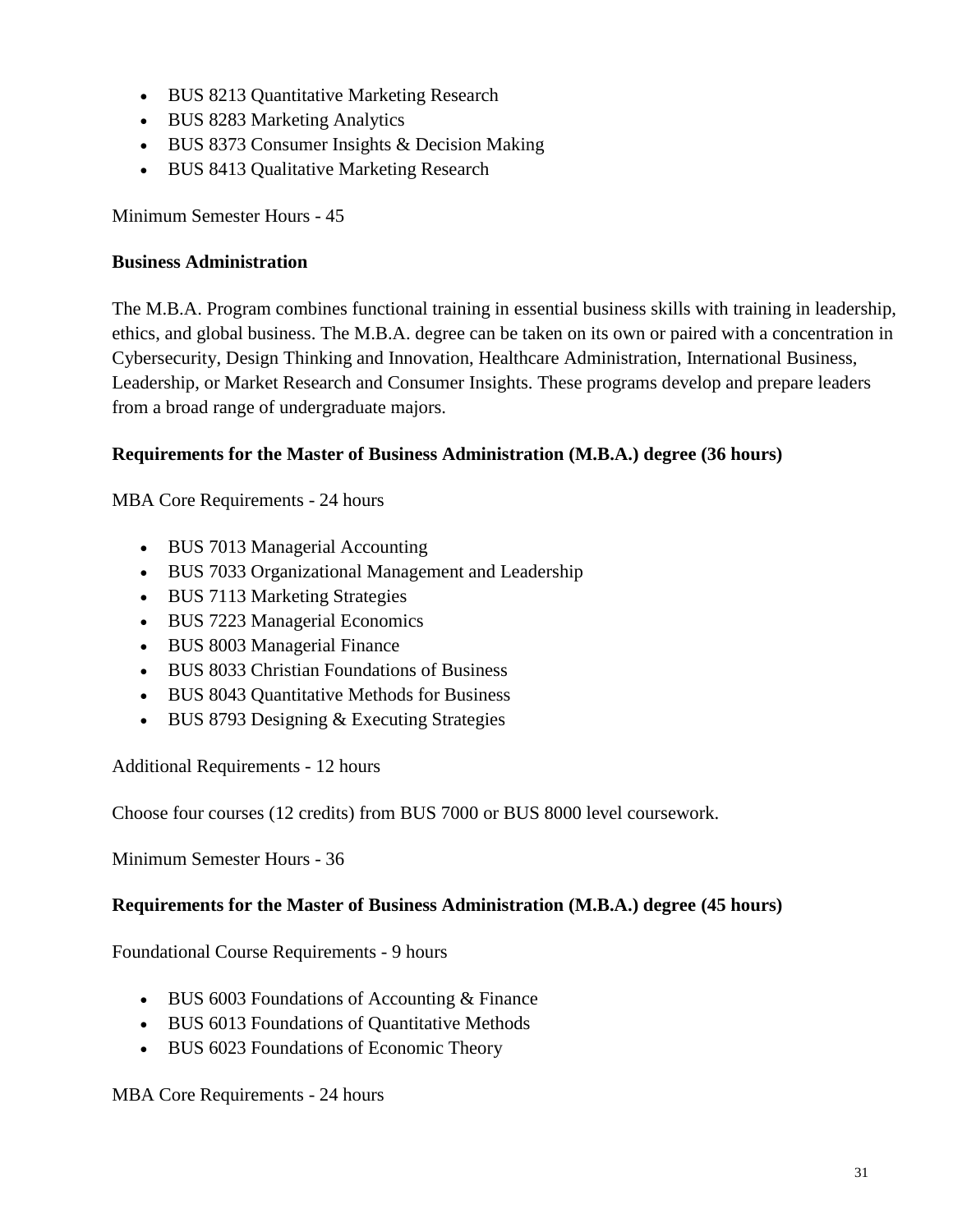- BUS 7013 Managerial Accounting
- BUS 7033 Organizational Management and Leadership
- BUS 7113 Marketing Strategies
- BUS 7223 Managerial Economics
- BUS 8003 Managerial Finance
- BUS 8033 Christian Foundations of Business
- BUS 8043 Quantitative Methods for Business
- BUS 8793 Designing & Executing Strategies

Additional Requirements - 12 hours

Choose four courses (12 credits) from BUS 7000 or BUS 8000 level coursework.

Minimum Semester Hours - 45

#### **Design Thinking and Innovation, M.S.**

Design thinking is the study of customer needs and how to eliminate inefficiencies. Businesses need design thinking and innovation because it bridges the gap between the intent of the organization and the actual use and experience of the customer, creating closer equilibrium. Students in the Design Thinking and Innovation program will acquire the tools and knowledge needed to develop innovative products, services, communications, and a business model with an organizational impact. By learning techniques, gaining experience and developing real projects using design thinking methodologies, students will be able to implement new and creative solutions to positively impact the world around them.

#### **Requirements for the Master of Science (M.S.) degree in Design Thinking and Innovation**

MS Core Requirements - 18 hours

- BUS 6003 Foundations of Accounting & Finance
- BUS 7033 Organizational Management and Leadership
- BUS 7443 Leading Organizational Transformation
- BUS 7453 Personality and Emotional Health in Organizations
- BUS 8033 Christian Foundations of Business
- BUS 8793 Designing & Executing Strategies

Design Thinking & Innovation Concentration - 12 hours

#### DTI Core

- BUS 7253 Design Thinking Methods
- BUS 7353 Creativity in Business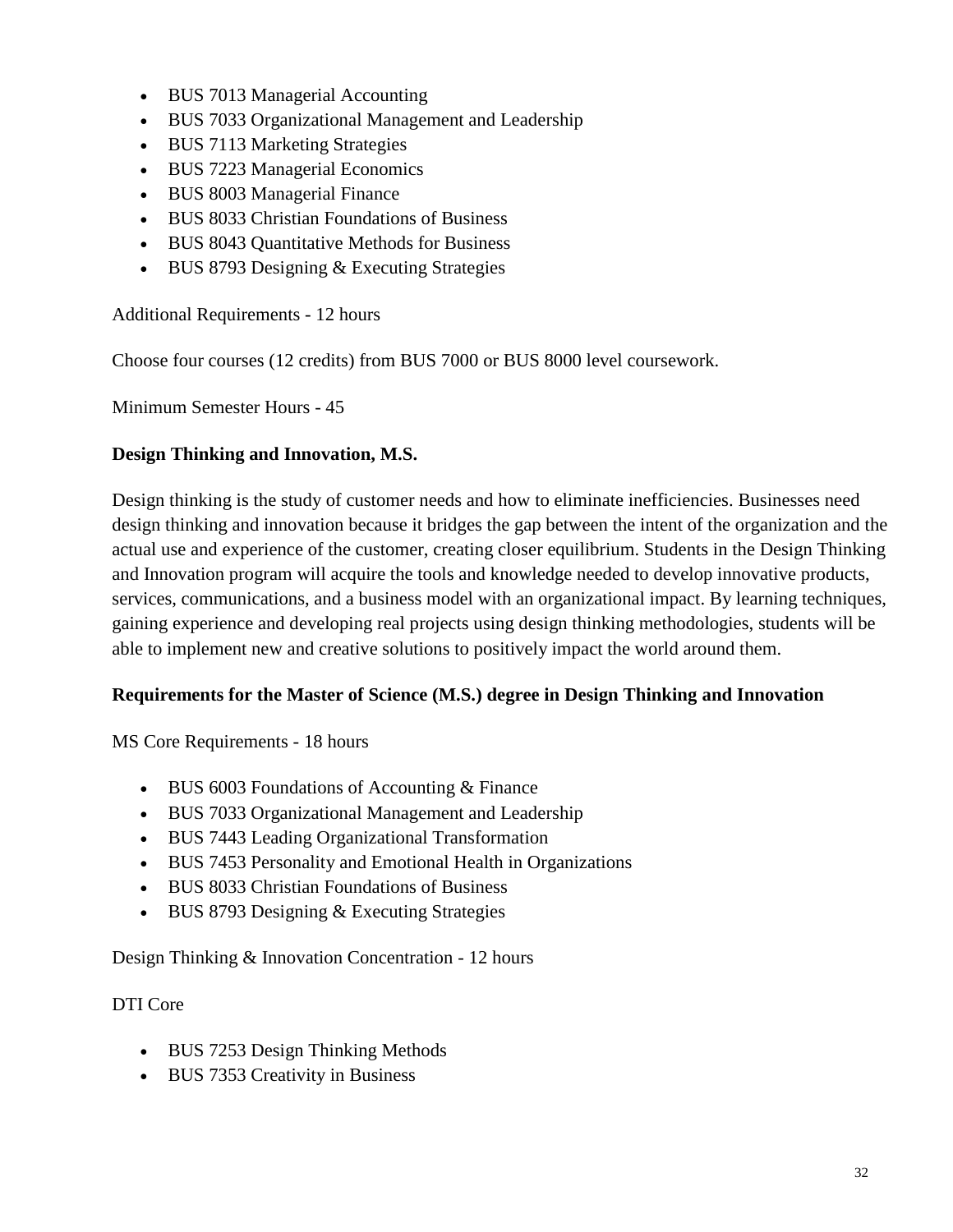Selected Topics - Student must take three selected topics courses each worth one hour of credit. Exact topics to be determined.

• BUS 7601 Selected Topics in Innovation

Seminar

One of the following:

- BUS 8263 International Business Practicum
- BUS 8893 Graduate Business Seminar

Minimum Semester Hours - 30

#### **Leadership, M.S.**

The M.S. in Leadership Program is for individuals who want to become experts in management and communication processes in public or private organizations. The program focuses on essential skills and knowledge with a balance of practical and theoretical training. Students learn competencies that enable them to understand the tools necessary to inspire, develop, and motivate individuals and teams in support of strategic organizational growth. These skills include developing emotional intelligence, learning how to motivate others, and building consensus.

With more of a focus on people than business, this degree will develop and equip students to lead with excellence using biblically-based models. Students will gain an understanding of how organizations work, how to provide leadership to a company, and how to implement ethical business practices. What students learn will set them apart as leaders with integrity, character, trustworthiness, and excellence in professional training.

#### **Requirements for the Master of Science (M.S.) degree in Leadership**

MS Core Requirements - 18 hours

- BUS 6003 Foundations of Accounting & Finance
- BUS 7033 Organizational Management and Leadership
- BUS 7443 Leading Organizational Transformation
- BUS 7453 Personality and Emotional Health in Organizations
- BUS 8033 Christian Foundations of Business
- BUS 8793 Designing & Executing Strategies

#### Leadership Concentration – 12 hours

#### Leadership Core

• BUS 7213 Global Leadership and Ethics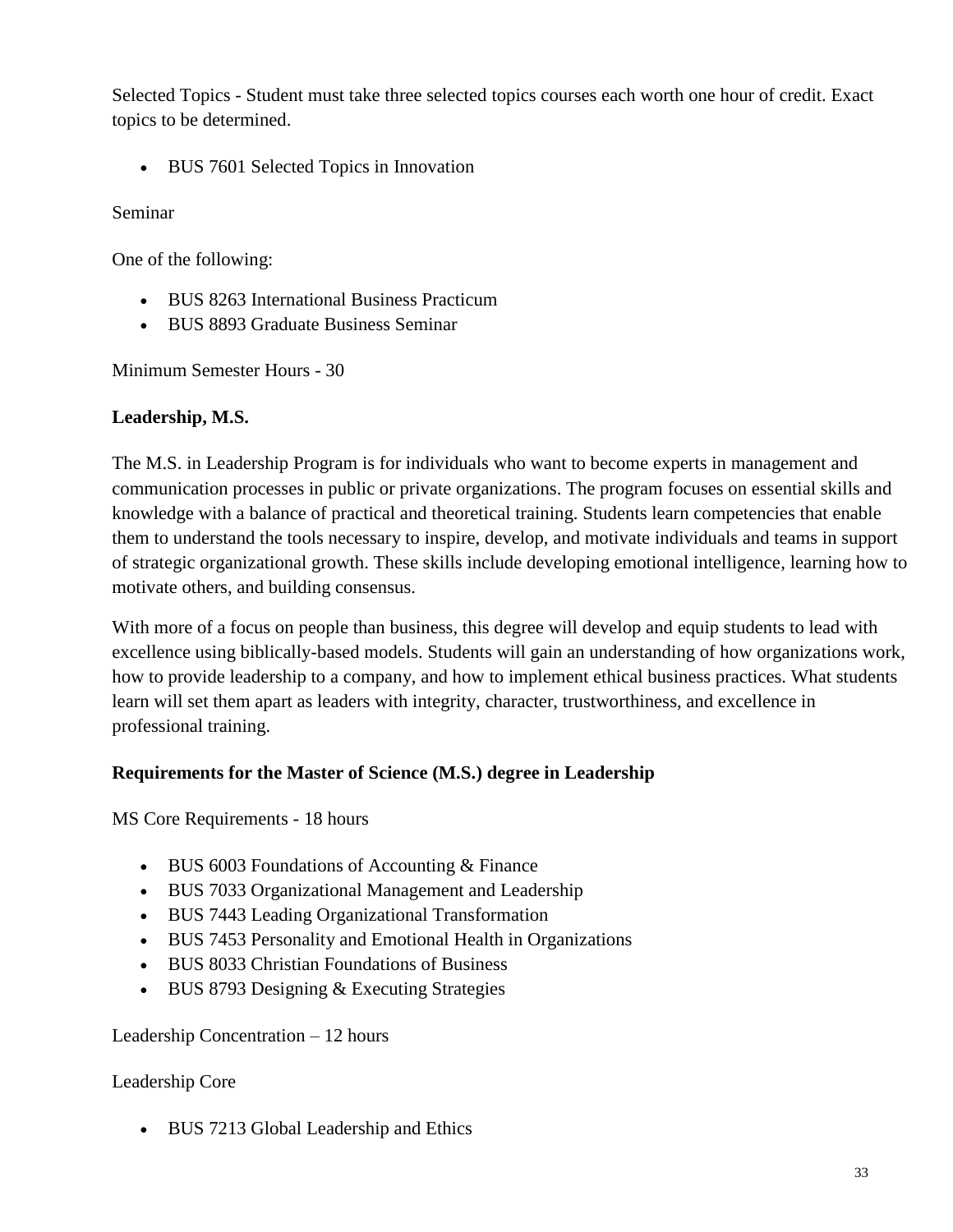• BUS 8443 Ethical Decision Making in Organizations

Selected Topics - Student must take three selected topics courses each worth one hour of credit. Exact topics to be determined.

• BUS 7501 Selected Topics in Leadership

#### Seminar

One of the following:

- BUS 8263 International Business Practicum
- BUS 8893 Graduate Business Seminar

Minimum Semester Hours - 30

#### **Outdoor Program Management, M.S.**

Given the increasing complexity in the outdoor industry as camps are consolidating into larger organizations, outdoor pursuits are being used to enhance education, corporate training, and therapeutic treatment. The M.S. in Outdoor Program Management degree prepares students who desire to move toward executive director or site manager roles within the outdoor industry.

#### <span id="page-33-0"></span>**Requirements for the Master of Science (M.S.) degree in Outdoor Program Management**

MS Core Requirements - 18 hours

- BUS 6003 Foundations of Accounting & Finance
- BUS 7033 Organizational Management and Leadership
- BUS 7443 Leading Organizational Transformation
- BUS 7453 Personality and Emotional Health in Organizations
- BUS 8033 Christian Foundations of Business
- BUS 8793 Designing & Executing Strategies

Outdoor Program Management Core - 12 hours

- BUS 7043 Community Development and Dynamics
- BUS 7313 Outdoor Program Management
- BUS 8143 Development & Formation in an Outdoor, Experiential Context
- BUS 8153 Emerging Models in Outdoor & Experiential Based Programs

Minimum Semester Hours – 30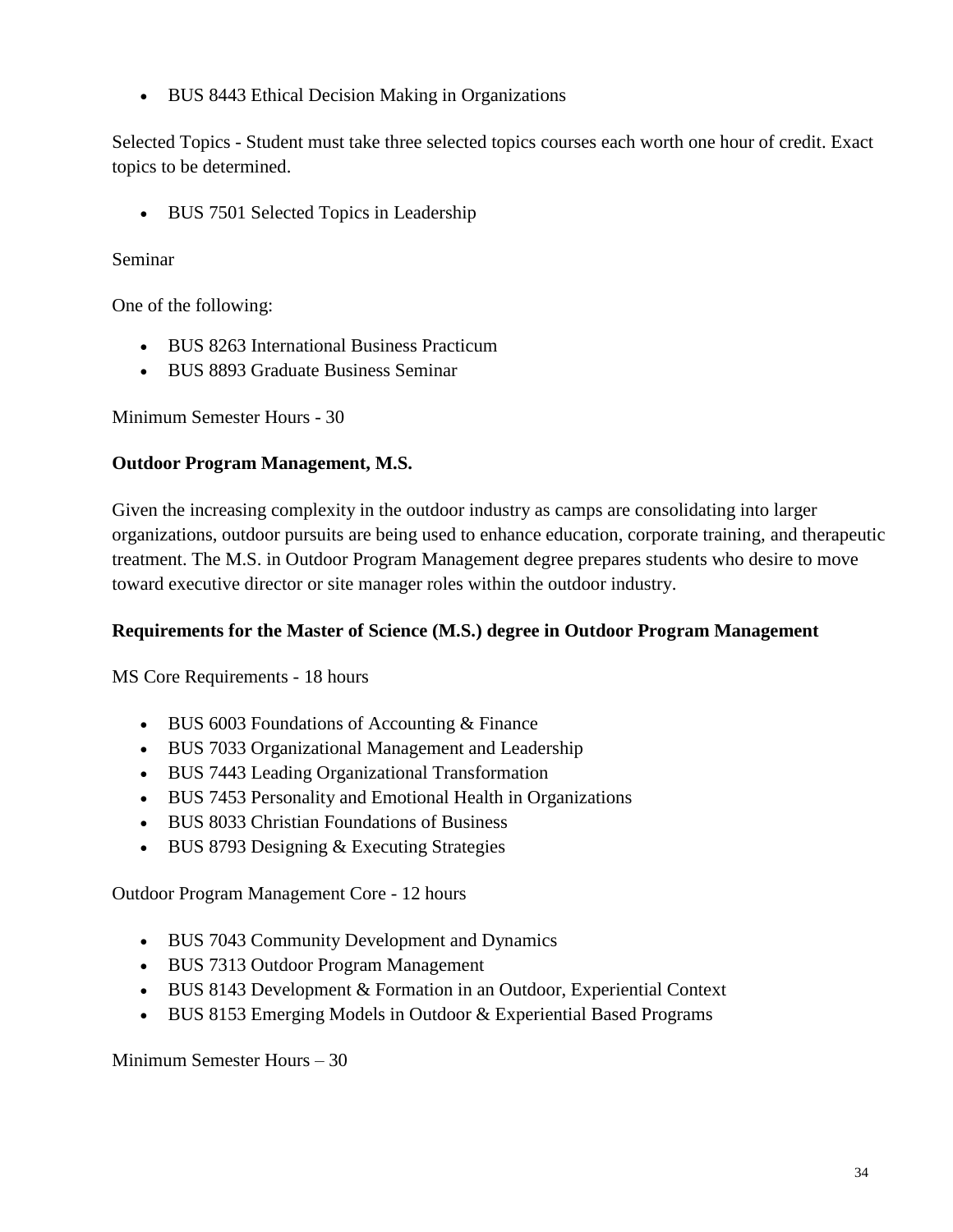## **College of Education and Social & Behavioral Human ServicesSciences**

#### Ellis (dean)

The College of Education and Human ServicesSocial and Behavioral Sciences encompasses disciplines related to serving and working with individuals, couples, families, groups, and communities. Prospective students desire vocations where they can work with people in various ways, serving the Kingdom by serving others. Disciplines of the college include the undergraduate departments of Family and Human Services, Kinesiology, Nursing, Psychology, and Teacher Education, as well as the graduate departments of Counseling, Higher Education, and Teacher Education.

#### **Mission Statement**

The mission of the College of Education and Human ServicesSocial and Behavioral Sciences is to equip servant leaders to pursue scientific understanding and service in the helping fields in response to the great commandments of loving God and loving people.

#### **Department of Graduate Counseling**

Burton, Cornett, Cowell, Dinger, C. Hall, Hull (department chair), Lampton, Phillips, Reddick, and Satterlee

(SYMBOL: CNL)

#### **Mission**

The Department of Graduate Counseling provides Christ-centered counselor training that promotes personal development, academic excellence, and clinical competency.

#### **Purpose**

The Department of Graduate Counseling prepares program graduates for professional counseling practice in community mental health agencies, inpatient and outpatient hospital settings, residential treatment programs, private and non-profit practices, human and social services, marriage and family counseling ministries, school-based mental health programs, and wilderness/adventure settings.

#### **Professional Licensure**

The Department of Graduate Counseling programs are designed to meet educational requirements for professional licensure (Licensed Professional Counselor and Licensed Marriage and Family Therapist) in the state of Arkansas. All students must understand from the beginning of their training, however, that becoming informed about, applying for, and obtaining a professional license or certificate outside of the state of Arkansas is solely the responsibility of the student with the assistance of faculty and staff.

#### **Assessment**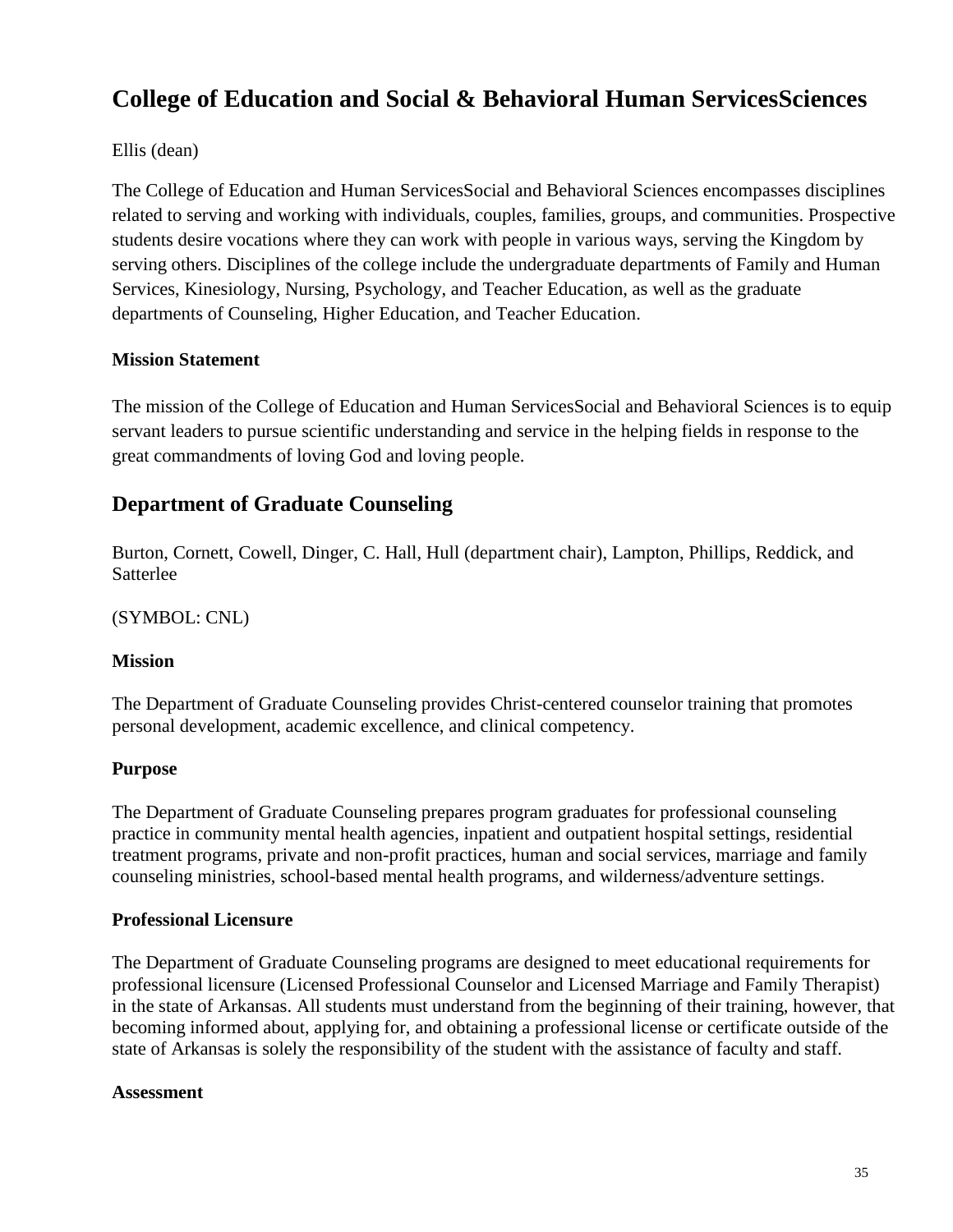The Department of Graduate Counseling formally assesses student knowledge (academic), skills (competency), and dispositions (personal development) as part of a process designed to provide formative feedback to students and summative feedback used to evaluate the counseling programs. The assessment process is part of on-going quality improvement efforts designed to meet the accreditation requirements set by the Higher Learning Commission mandating that all university degree-programs measure student learning outcomes.

#### **Gatekeeping the Counseling Profession**

Based on the American Counseling Association Code of Ethics (section F.6.b) the Department of Graduate Counseling has a system of five "gates" where students are formally evaluated and given formative feedback on their performance as counselors-in-training. Aggregate data for each gate is used to evaluate program strengths and areas of improvement.

Formal gatekeeping assessments occur at the following five gates:

- 1. Admissions
- 2. Completion of 12 credit hours of graduate counseling course work
- 3. Prior to entry into Practicum
- 4. Prior to entry into Internship
- 5. Final semester of the program prior to graduation

The Department of Graduate Counseling has formal Professional Development and Gatekeeping policies (including dismissal policy) for students who demonstrate a notable area of concern, deficiency, or impairment that may interfere with the duties associated with delivery of counseling services. All program policies can be found in the Graduate School Catalog or Department of Graduate Counseling Handbook.

#### **Background Check**

A background check is NOT required for admissions in to the Department of Graduate Counseling program. However, students in the graduate counseling program will have to pass a background check prior to being eligible for clinical work in Practicum/Internship or obtaining professional licensure. Each state has formally adopted a list of criminal offenses, which substantially relate to the practice of behavioral health counseling and pose a reasonable threat to the public or others working in the same occupation. Each state's licensing board is authorized to deny the application of any person with a conviction of any of these offenses. See "Licensing restrictions based on criminal records" (Arkansas Senate Bill 451; 17-2-102)

#### **Comprehensive Exam**

As part of the program review process, the Department of Graduate Counseling is required to assess students' acquisition of foundational knowledge for the profession. Students will be required to pass the Counselor Preparation Comprehensive Examination (CPCE) based on criteria adopted by the Department of Graduate Counseling in order to be eligible for graduation from the counseling program. For more information on the CPCE please contact the Department of Graduate Counseling office.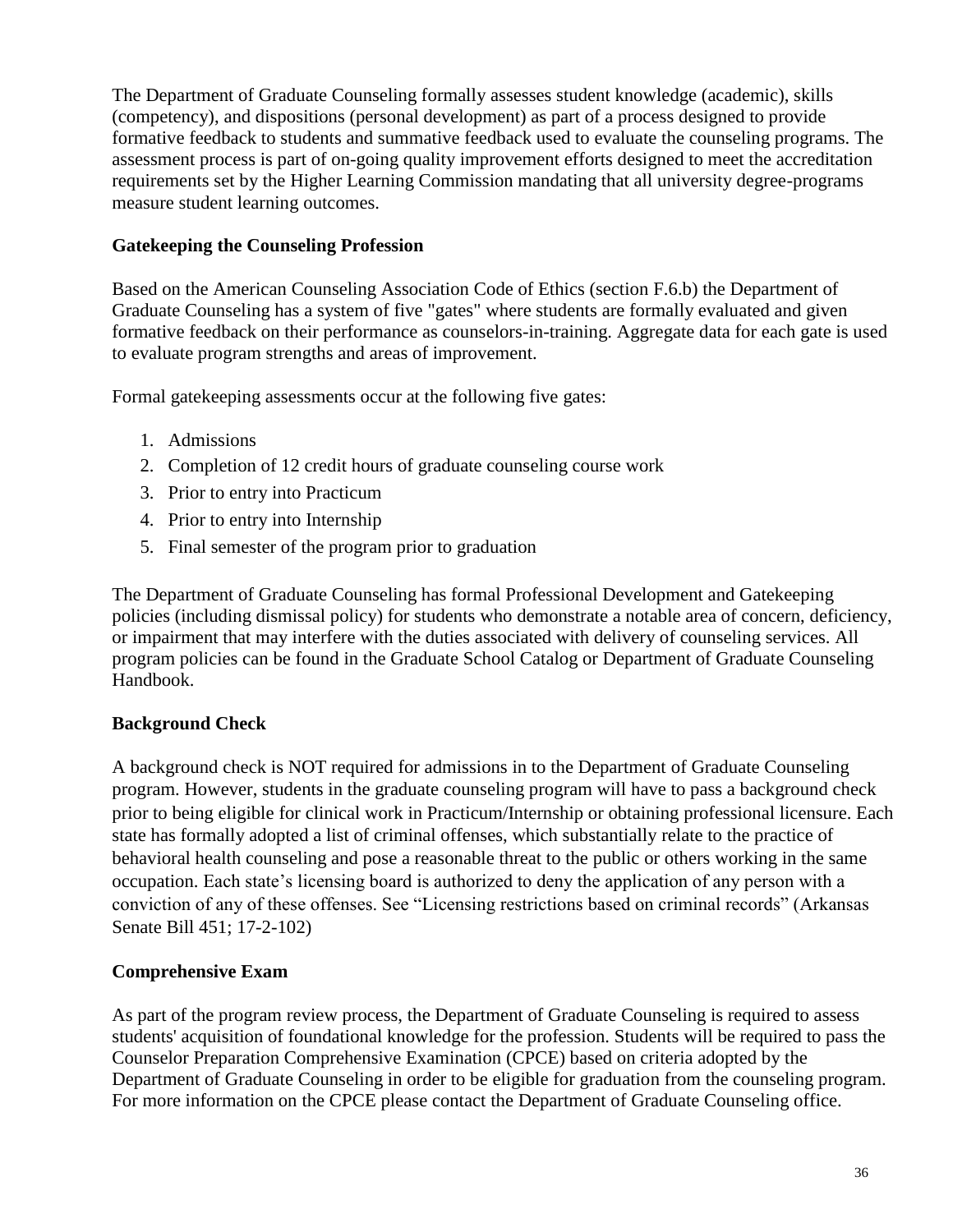# **Clinical Hours**

All graduate counseling students will be required to complete a specified number of supervised clinical hours working with real clients in order to be eligible for graduation from the counseling program. Students who do not meet the requisite number of required hours in a clinical course may need to re-take that course until clinical hour totals are satisfied.

# **Counseling, M.S.**

The Master of Science degree program in Counseling provides academic, clinical, and dispositional training related to professional counseling. This program prepares students for professional counseling careers in a variety of diverse settings including community mental health agencies, hospitals, private practices, churches/ministries, human and social service agencies, college/student counseling centers, and addiction/substance abuse treatment centers. Graduates of this program are eligible to pursue licensure as Licensed Professional Counselors (LPC) or Licensed Mental Health Counselors (LMHC) in most states. Specifically, this degree was designed to meet the educational requirements for licensure (LPC) in the state of Arkansas. The M.S. in Counseling can be paired with emphases in specialized therapies, including Marriage & Family Therapy, Play Therapy, and Adventure Therapy.

## **Requirements for the Master of Science (M.S.) degree in Counseling**

Counseling Core Requirements - 42 hours

- CNL 7013 Statistics and Research in Counseling
- CNL 7033 Social and Cultural Foundations in Counseling
- CNL 7043 Human Growth & Lifespan Development
- CNL 7133 Counseling Theories
- CNL 7323 Career Counseling
- CNL 7523 Introduction to Counseling & Professional Development
- CNL 7533 Foundations of Marriage, Couples, and Family Counseling
- CNL 8053 Crisis and Trauma Counseling
- CNL 8073 Psychopathology & Diagnosis
- CNL 8083 Testing, Assessment, & Appraisal in Counseling
- CNL 8132 Psychopharmacology in Counseling
- CNL 8153 Addictions Counseling
- CNL 8221 Technology Assisted Counseling
- CNL 8253 Spiritual & Religious Values in Counseling
- CNL 8433 Professional Ethics & Legal Issues in Counseling

Clinical Requirements - 15 hours

- CNL 7123 Group Counseling
- CNL 7413 Counseling Skills
- CNL 8813 Practicum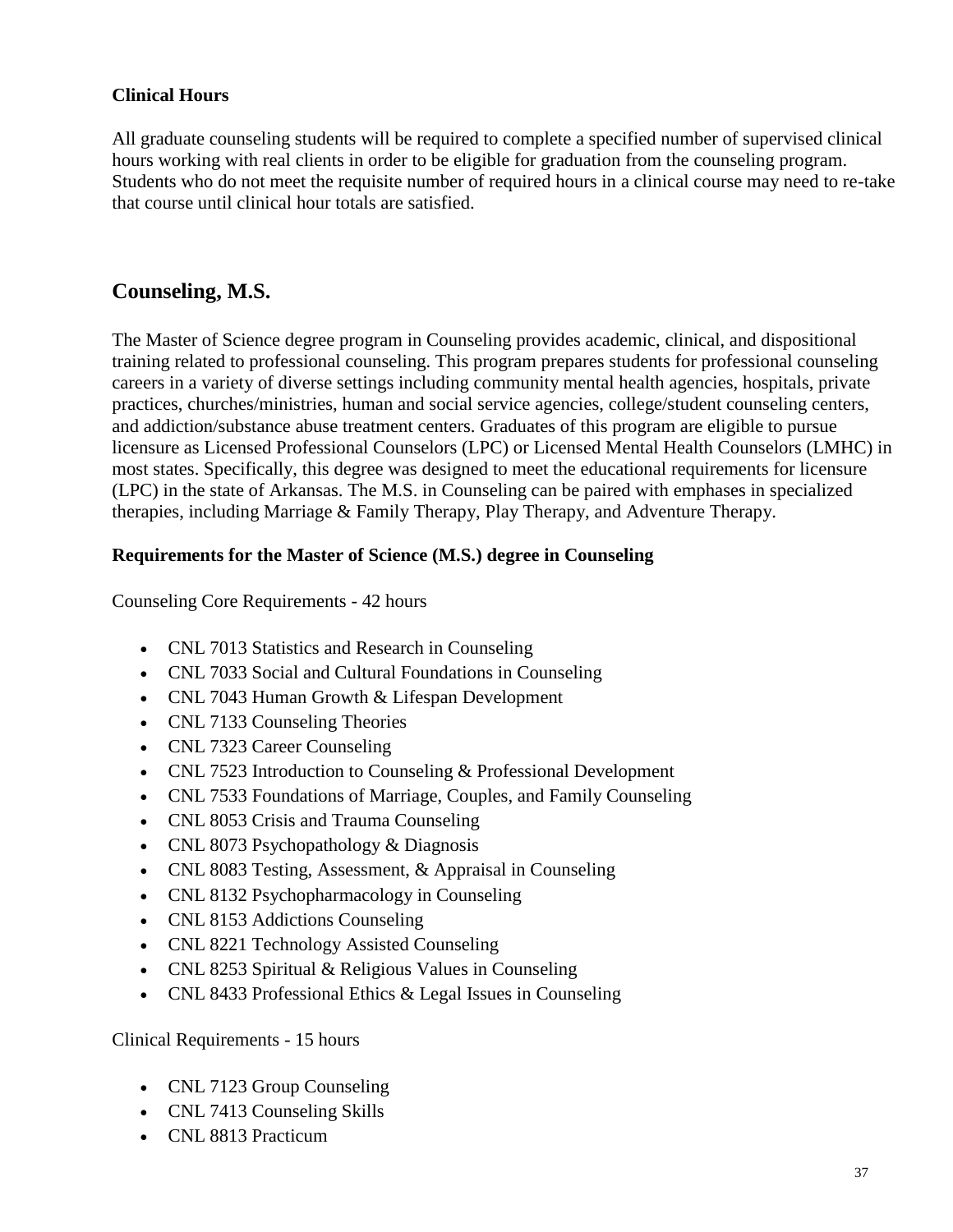- CNL 8873 Internship 1
- CNL 8883 Internship 2

Elective option - 3 hours

One of the following:

- CNL 7353 Introduction to Play Therapy
- CNL 8443 Advanced Marriage & Couples Therapy
- CNL 8453 Advanced Family Therapy
- OPM 7823 Principles and Practices of Experiential Education in Adventure Therapy

Minimum Semester Hours - 60

# **Adventure Therapy Emphasis**

The Emphasis in Adventure Therapy (AT) can be added to the M.S. in Counseling degree and provides specialized training in wilderness and outdoor adventure counseling. Graduates of the M.S in Counseling degree with an AT Emphasis are eligible to pursue professional careers as recreational therapists, camp/residential counselors, and adventure therapists in a variety of exciting therapeutic settings.

Required Courses - 12 hours

- BUS 8143 Development & Formation in an Outdoor, Experiential Context
- OPM 7823 Principles and Practices of Experiential Education in Adventure Therapy
- OPM 7833 Outdoor Living Skills for Adventure Therapy
- OPM 7843 Therapeutic Interventions in Adventure and Wilderness Settings

# **Marriage & Family Therapy Emphasis**

The Emphasis in Marriage & Family Therapy (MFT) can be added to the M.S. in Counseling degree and provides specialized training in counseling couples and families. Graduates of the M.S. in Counseling degree with an MFT Emphasis are eligible to pursue licensure as Licensed Marriage and Family Therapists (LMFT) in most states. Specifically, this emphasis combined with the Counseling degree was designed to meet the educational requirements for licensure (LMFT) in the state of Arkansas.

Required Courses - 12 hours

- CNL 8443 Advanced Marriage & Couples Therapy
- CNL 8453 Advanced Family Therapy
- CNL 8943 MFT Field Experience 1
- CNL 8953 MFT Field Experience 2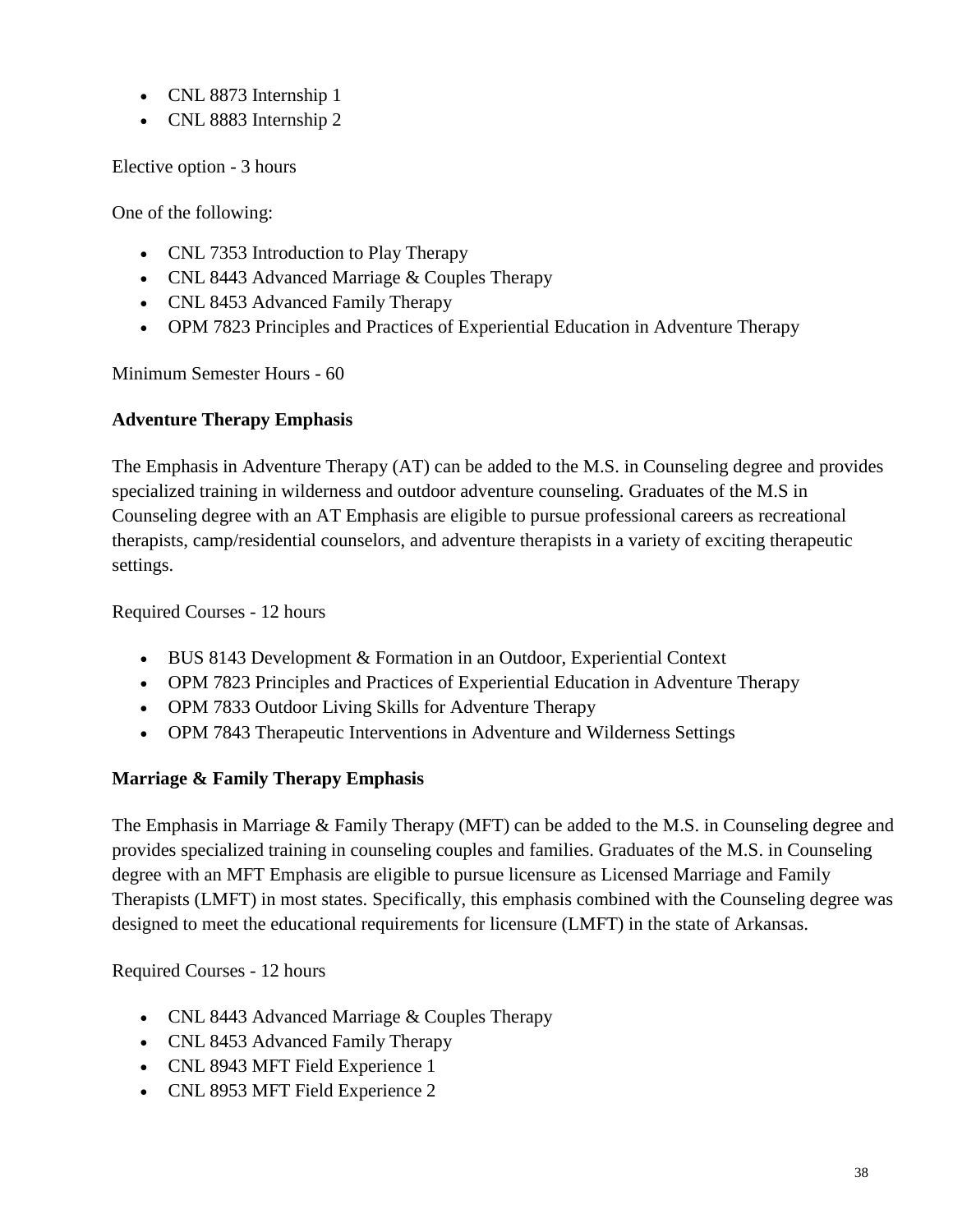# **Play Therapy Emphasis**

Each of these courses meets part of the educational requirements to become a Registered Play Therapist according to the standards set by the Association for Play Therapy.

Required Courses - 9 hours

- CNL 7353 Introduction to Play Therapy
- CNL 8213 Family Play Therapy
- CNL 8913 Selected Topics in Play Therapy

## **Post-Master's Credit Fulfillment Track**

If you hold a master's degree from a regionally accredited university but have licensure deficiencies, the credit fulfillment track will enable you to complete licensure requirements for the State of Arkansas and will be tailored depending on your individual needs. Practicum/Internships are excluded from this option.

Admission Requirements

- 1. Admission to the Graduate School (GRE requirement waived).
- 2. A minimum of a master's degree in mental health field from a regionally accredited university.
- 3. Approval from the Graduate Counseling department chair.

Once official transcripts are reviewed, your individual deficiency plan will be created by a faculty member of the department.

Academic Standards for Post-Master's Program

Students in a post-master's program are required to meet the same academic standards as those who are pursuing graduate degrees. Post-master's programs are governed by the same policies and procedures regarding probation, dematriculation, readmission, drop/add, refunds, etc.

# **Department of Graduate Higher Education**

Ellis (department chair)

#### (SYMBOL: HED)

The Master of Arts degree (M.A.) in Higher Education is a graduate program focused on the many facets of American colleges and universities, the history and purpose of higher education in society, current trends and dynamics in higher education, and the role of educational leaders within these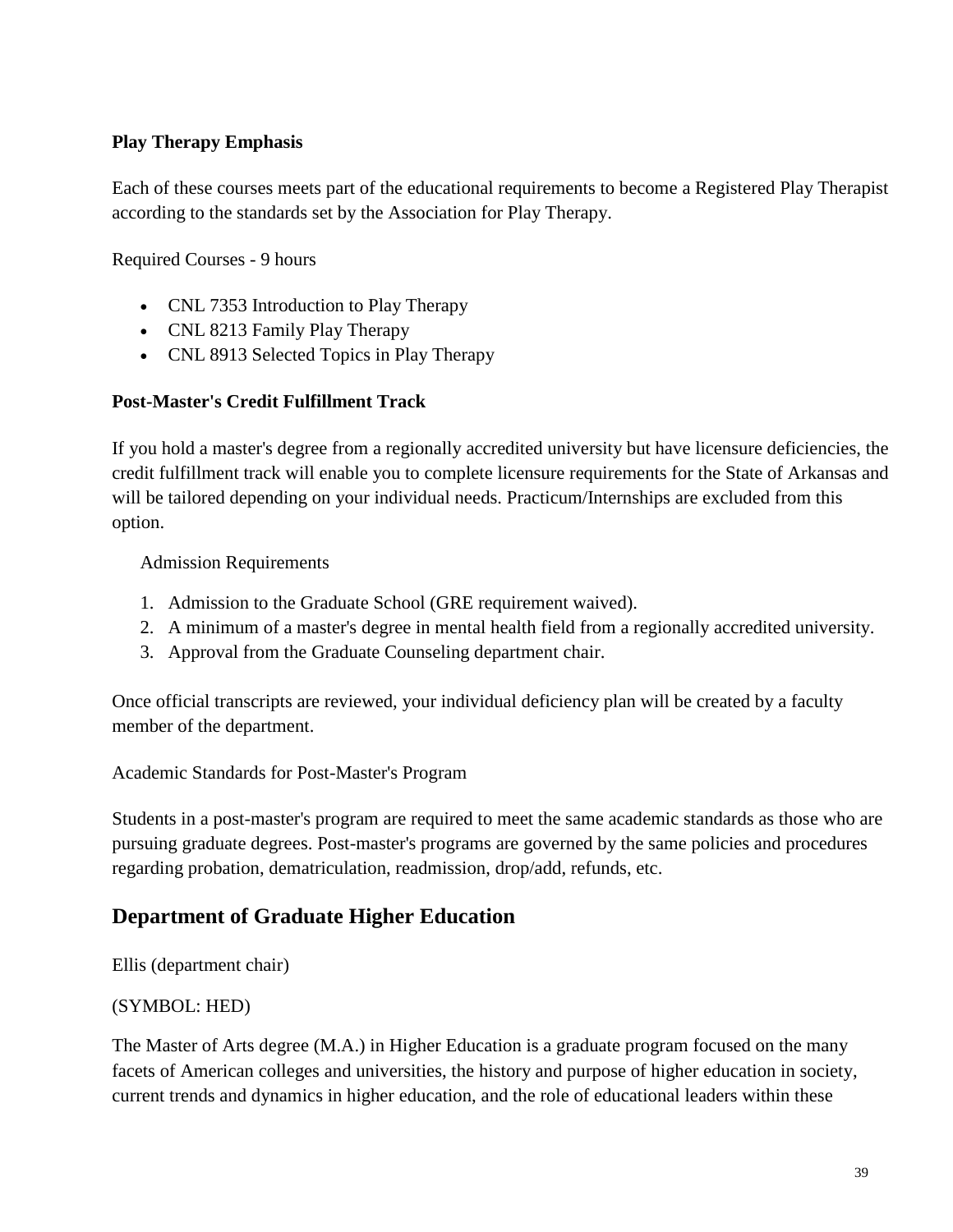institutions. This degree is ideal for individuals seeking to develop a deep understanding of the field of higher education.

The M.A. in Higher Education degree prepares graduates for a variety of higher education careers, including residence life, student development, admissions, financial aid, career development services, intercollegiate athletics, ministry programs, student leadership, student support services, and other areas of university administration.

# **Higher Education, M.A.**

# **Student Learning Outcomes**

Students who complete the M.A. in Higher Education will be able to:

- 1. Apply their understanding of the relationship of higher education to the development of college students of various ages and demographics.
- 2. Evaluate current trends and forces impacting higher education in the United States in light of history and social context.
- 3. Describe the internal and public governance dynamics of colleges and universities.
- 4. Apply legal and ethical principles to decision-making within higher education settings.
- 5. Evaluate and apply research related to the study of higher education.
- 6. Implement responses to problems or opportunities facing higher education institutions.

## **Requirements for the Master of Arts (M.A.) degree in Higher Education**

Higher Education Core Requirements - 21 hours

- HED 7113 History and Philosophy of American Higher Education
- HED 7213 Understanding and Applying Research in Higher Education
- HED 7663 The College Student: Issues, Policies, and Programs
- HED 7993 Administrative Leadership in Higher Education
- HED 8003 Planning and Financial Management of Colleges and Universities
- HED 8033 Christian Foundations in Higher Education
- HED 8443 Law and Higher Education

Leadership Requirement - 3 hours

• BUS 7033 Organizational Management and Leadership

## Cognate Requirement - 3 hours

One of the following

- BUS 7443 Leading Organizational Transformation
- HED 8263 Higher Education Practicum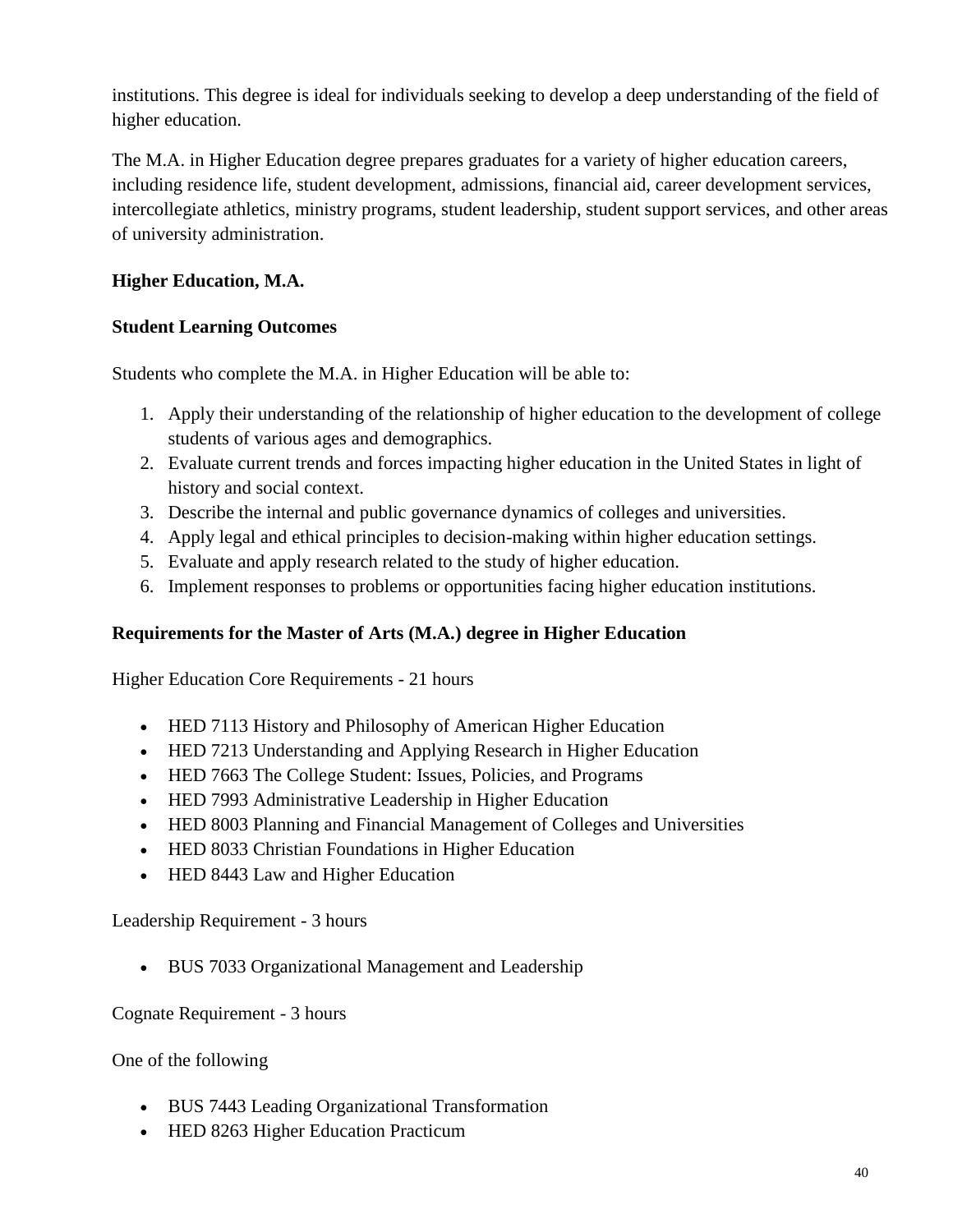- HED 8903 Selected Topics
- Other course as approved by the department chair

Capstone - 3 hours

• HED 8913 Higher Education Project

Minimum Semester Hours - 30

# **Department of Graduate Teacher Education**

Collins, Cunningham (, ? department chair), Herndon, Murie, and Winslett

John Brown University's Department of Graduate Teacher Education offers master's degrees for those who desire to become licensed teachers, school administrators, or counselors in public and private elementary and secondary schools. The department offers programs in Curriculum & Instruction, Educational Leadership, Special Education (K-12), School Counseling, and Teaching.

- Instructional Specialist
- Curriculum Specialist
- Classroom Supporter
- Classroom Teacher
- Instructional Facilitator
- School Leader
- Building-Level Administrator
- Mentor Teacher

Students in the Master of Education (M.Ed.), the Master of Arts in Teaching (M.A.T.), or the Master of Science (M.S.) programs benefit from these distinctive features:

- Christian values-based learning
- Academically and professionally qualified faculty
- Interactive learning environment
- Online synchronous and asynchronous course designs that include F2F opportunities
- Authentic action research opportunities with public school partners

## **Education Programs**

The M.Ed. and M.A.T programs prepare candidates to improve student performance by analyzing classroom and standardized assessment data to select and implement a differentiated curriculum that meets the needs of today's diverse learners. Students will also develop leadership skills to support and facilitate the development of curriculum and instruction in their schools.

The M.Ed degree in Special Education K-12 prepares licensed teachers to differentiate curriculum to meet the needs of all students, but especially those with special learning needs. The program also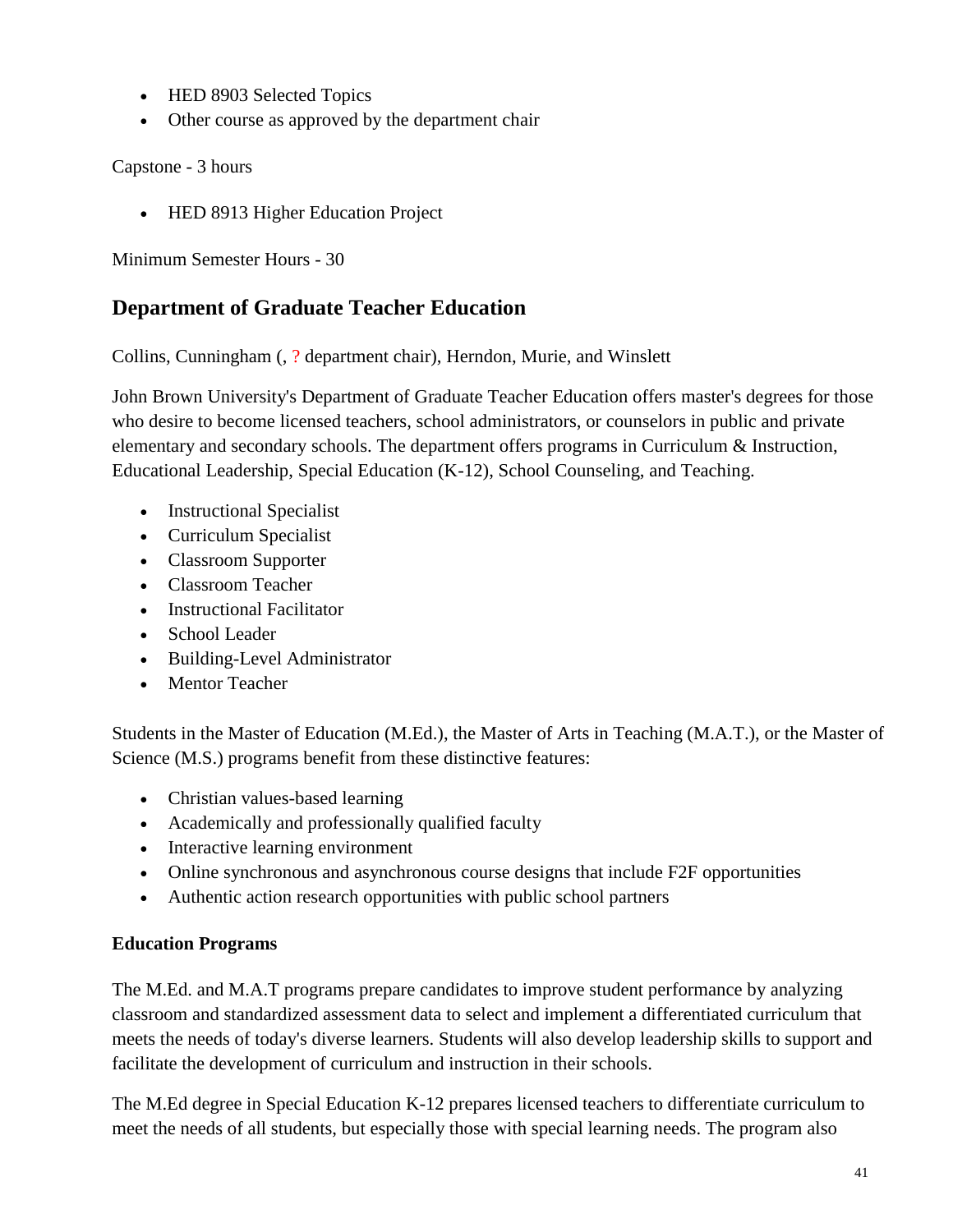prepares students for the paperwork, and legal/ethical issues involved in working with special needs students. Students must demonstrate science of reading proficiency for licensure.

The M.Ed. degree in School Counseling prepares students to become licensed school counselors through the Arkansas Department of EducationDivision of Elementary and Secondary Education. Students must demonstrate science of reading awareness for licensure.

The M.A.T. degree in Secondary Education prepares students for Standard Licensure through the Arkansas Department of Education. The M.A.T. program includes three two transition points. At each transition point, students meet with a faculty advisor to monitor progress in the program, and to discuss dispositional and professional growth goals.

Transition points occur:

- 1. After the completion of 6 hours in the program.
- 2.1.After the completion of 18 hours in the program.
- 3.2.Prior to enrolling for internship

The M.A.T. degree in Teaching is a 36-hour master's program designed for individuals who have a bachelor's degree, can demonstrate content knowledge, and who want to teach. Upon completion of the program, students will earn a Master of Arts in Teaching degree and may apply for licensure through the Arkansas Department of EducationDivision of Elementary and Secondary Education. The JBU M.A.T. Program provides preparation for the following Arkansas teaching licensure areas:

- Grades 4-8: Math, English, Social Studies or Science (You must select two content areas)
- Grades 4-12: Computer Science
- Grades K-12: Instrumental Music, Vocal Music, Art, Drama/Speech, Physical Education/ Health, or Foreign Languages
- Grades 7-12: English, Math Social Studies, Biology, Chemistry, Physics, Physical Science, Physics/Mathematics, Drama, or Speech,
- Career Education Grades 7-12: Business Technology, Agriculture Science & Tech, Family and Consumer Science, or Industrial Technology

The Graduate School at JBU also offers an M.A. in Higher Education through the Department of Graduate Higher Education.

As required by the Arkansas Department of Education for licensure, all programs include significant practicum, field experience, and internship hours in the schools. Before working in a school, students without a teaching license must complete a background check. The results of the background check will be reviewed during the student's transition conference, and any issues pertaining to the results will be addressed by the department faculty. All non-licensed students must also pass a state and federal background check, and a child maltreatment check prior to entering internshipduring the first semester in the program. The results of the background check will remain in the student's academic file. Students will not be allowed to enroll in an internship courseparticipate in field experience until their background checks have cleared.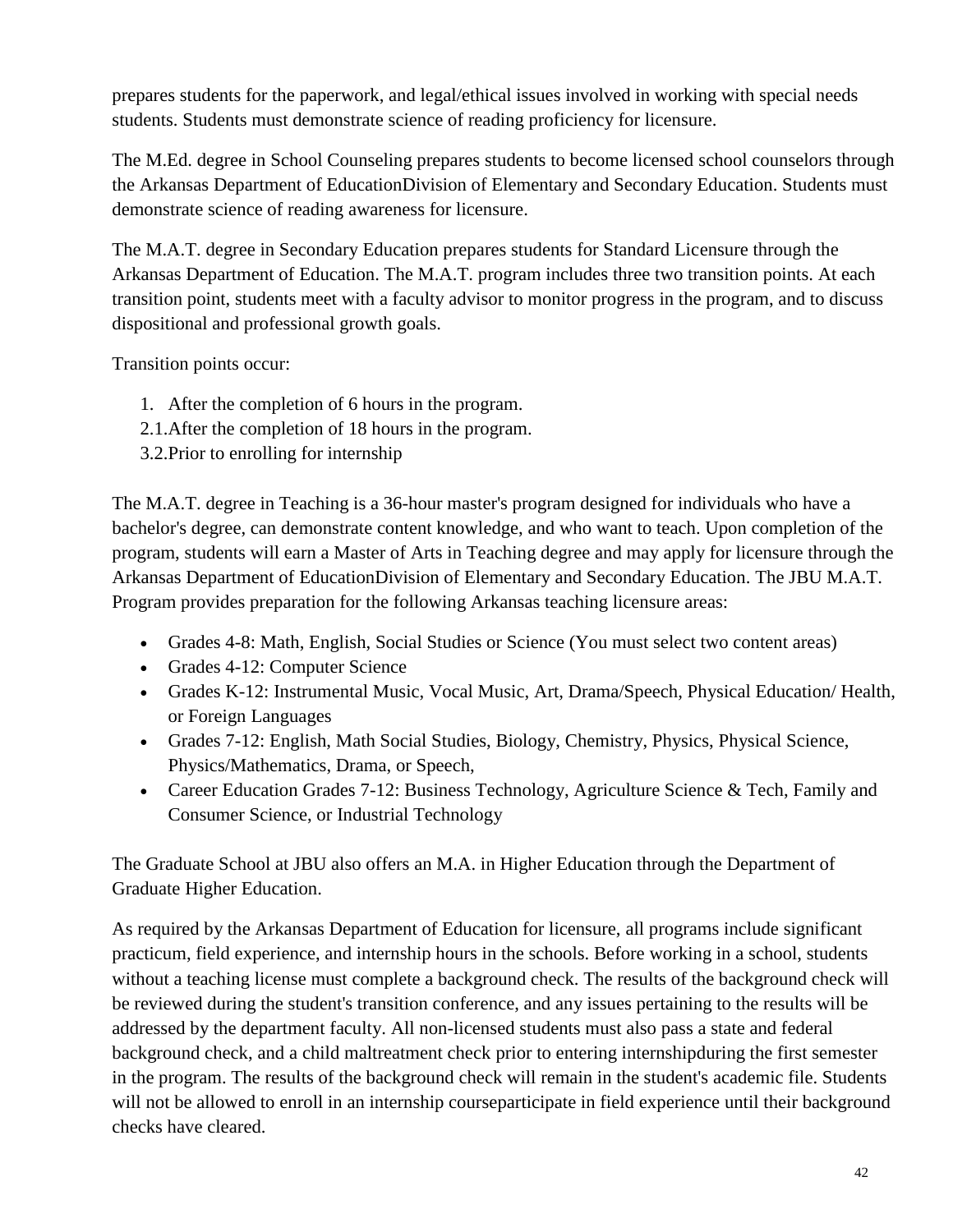The College of Education and Human ServicesSocial and Behavioral Sciences at John Brown University is approved by the Arkansas State Department of Education (ADE), http://www.arkansased.org/. The John Brown University Educator Preparation Program is accredited by the Council for the Accreditation of Educator Preparation (CAEP) [http://caepnet.org,](http://caepnet.org/) (202) 223-0077.

The education programs offered at John Brown University are approved by Arkansas Division of Elementary and Secondary Education (DESE), [http://www.arkansased.org/.](http://www.arkansased.org/) Successful completion of an education program at John Brown University prepares the student for certification in the state of Arkansas.

The education preparation programs are accredited by the National Council for Accreditation of Teacher Education (NCATE). On July 1, 2013 NCATE consolidated with the Teacher Education Accreditation Council (TEAC) and formed the Council for Accreditation of Educator Preparation (CAEP) as the new accrediting body for educator preparation http://caepnet.org, (202) 223-0077.

## Education Studies, M.A.

The Masters of Arts in Education Studies is designed for individuals whose goal is to work with students outside of the K-12 public school system, in educational positions that do not require state licensure. Educational positions not requiring state licensure might include, home school, private schools, charter schools, youth organizations, etc.

This program is for educators who plan to pursue careers outside of the public school system. Graduates of this program are not qualified for state licensure/certification.

Students who complete the M.A. in Education Studies will be able to:

- 1. Demonstrate an understanding of the complex needs of today's learners.
- 2. Develop and deliver engaging and coherent instruction while addressing the needs of a variety of learners.
- 3. Apply knowledge of classroom management to successfully manage groups of students.
- 4. Apply the concept of legal and ethical decision-making when working in a setting with students.
- 5. Develop curriculum that meets the needs of a variety of learners.

## **Requirements for the Master of Arts (M.A.) degree in Education Studies**

Education Core Requirements - 15 hours

- ED 7033 Christian Foundations in Education
- ED 7233 Human Development
- ED 7353 Human Intellect and the Brain
- ED 7513 Action Research and Data Analysis for School and Classroom Use
- ED 7733 Differentiated Learning

Education Studies Major Requirements - 7 hours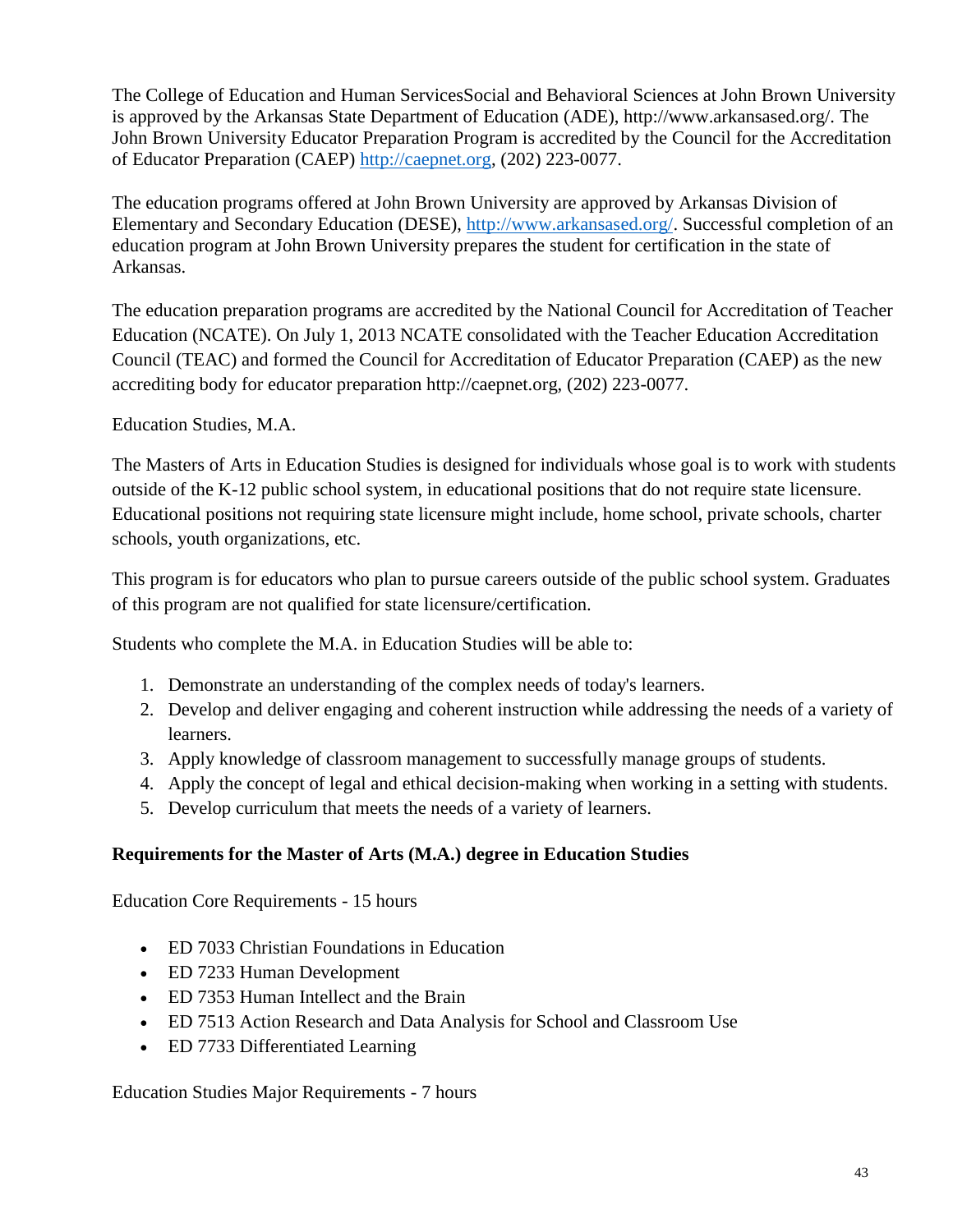- ED 8423 Pedagogy: Classroom Instruction
- ED 8443 Pedagogy: Management and Assessment
- ED 8711 Practicum I

Elective Focus - 9 hours

Elective courses will be determined in conjunction with advisor. Possible focus areas include Special Education, Higher Education, Education Leadership, Classical Education, , or School Counseling.

Capstone - 3 hours

• ED 8513 Education Project

Minimum total semester hours - 34

## **Teaching, M.A.T.**

The Master of Arts in Teaching degree is a 36-hour master's program designed for individuals who have a bachelor's degree, can demonstrate content knowledge, and who want to teach. Upon completion of the program, students will earn a Master of Arts in Teaching degree and may apply for licensure through the Arkansas Department of Education. The M.A.T. provides preparation for the following Arkansas teaching licensure areas:

- Grades 4-8: Math, English, Social Studies or Science (You must select two content areas)
- Grades 4-12: Computer Science
- Grades K-12: Instrumental Music, Vocal Music, Art, Drama/Speech, Physical Education/ Health, or Foreign Languages
- Grades 7-12: English, Math Social Studies, Biology, Chemistry, Physics, Physical Science, Physics/Mathematics, Drama, or Speech
- Career Education Grades 7-12: Business Technology, Agriculture Science & Tech, Family and Consumer Science, or Industrial Technology

Successful completion of John Brown University's Master of Arts in Teaching prepares the student for licensure in the state of Arkansas. While the teacher education program at John Brown University fulfills Arkansas teacher licensure requirements, John Brown University does not guarantee nor can it confirm that programs that fulfill Arkansas teacher licensure requirements will satisfy the criteria of professional licensure boards in other states. Students interested in obtaining a teaching license in a state other than Arkansas, need to contact the appropriate licensing agency in the state where they expect to teach before beginning a course of study. The majority of states automatically grant initial licensure to graduates of CAEP accredited Education programs. In addition, most states will grant initial licensure to individuals licensed in the state of Arkansas.

## **Requirements for the Master of Arts (M.A.T.) in Teaching degree**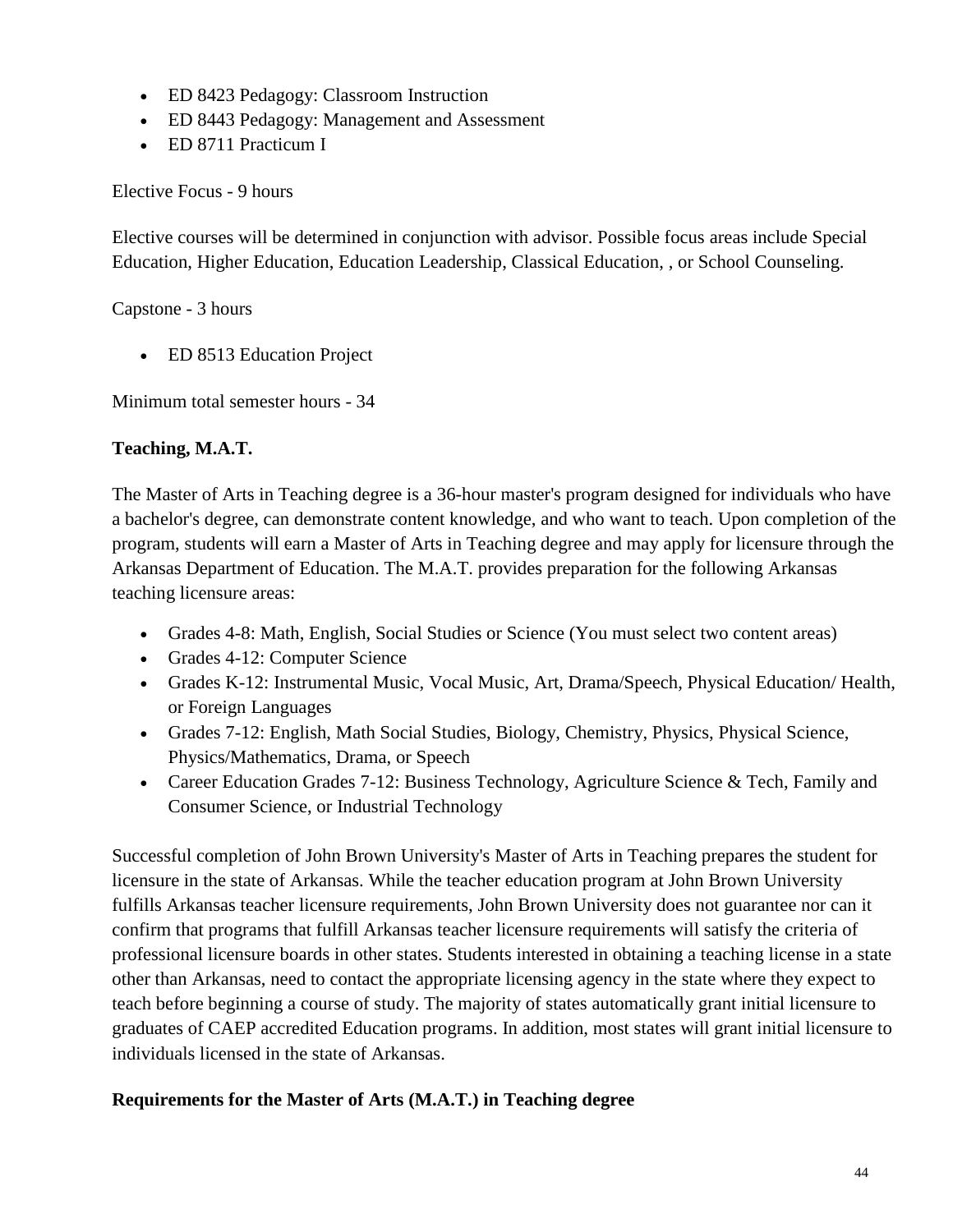Curriculum & Instruction Core Requirements - 15 hours

- ED 7033 Christian Foundations in Education
- ED 7233 Human Development
- ED 7353 Human Intellect and the Brain
- ED 7513 Action Research and Data Analysis for School and Classroom Use
- ED 7733 Differentiated Learning

Education Major Requirements - 21 hours

- ED 8423 Pedagogy: Classroom Instruction
- ED 8443 Pedagogy: Management and Assessment
- ED 8643 Literacy: Content-Specific
- ED 8711 Practicum I
- ED 8721 Practicum II
- ED 8881 Intern Seminar
- ED 8886 Internship

One of the following:

- ED 8453 Literacy: Reading Pedagogy (4-8 Licensure Candidates)
- ED 8653 Literacy: All Areas (4-12, 7-12, and K-12 Licensure Candidates)

Minimum Semester Hours – 36

## **School Counseling, M.Ed.**

The forty-eight credit hour Master's program in School Counseling exceeds the standards for school counselors in the State of Arkansas. Completion of a minimum of 290 direct client contact hours is required for this major as part of the practicum and internship experience.

Students are required to complete the Praxis II Professional School Counselor Exam prior to exiting the program.

Completion of this degree and passing the required state assessments leads to an initial Arkansas teaching license in the area of School Counseling.

School Counseling students are eligible to also add a Play Therapy Emphasis.

## **Requirements for the Master of Education (M.Ed.) degree in School Counseling**

Education Requirements - 33 hours

- ED 7033 Christian Foundations in Education
- ED 7233 Human Development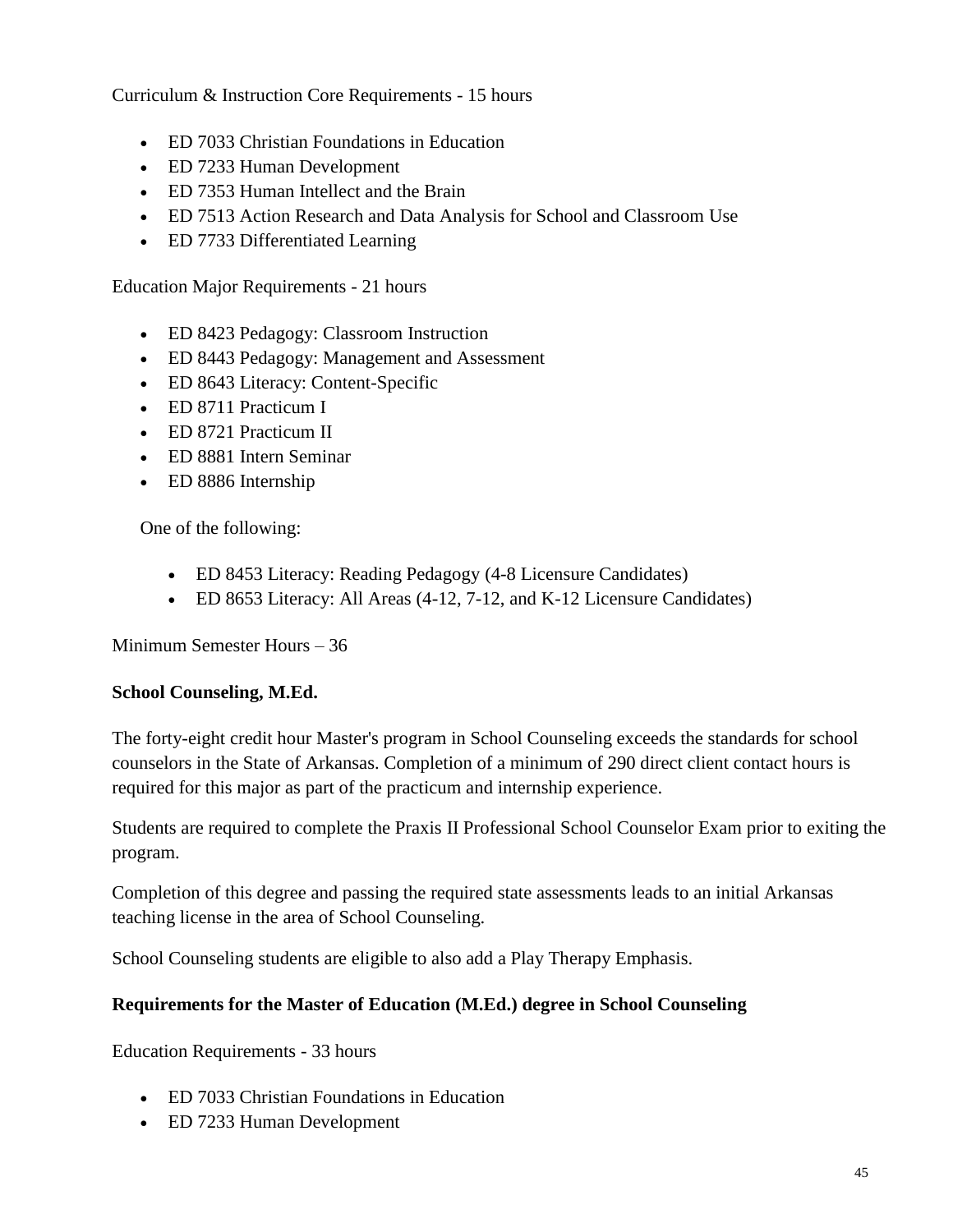- ED 7513 Action Research and Data Analysis for School and Classroom Use
- ED 7623 Special Education Behavior Management/Assessment
- ED 8333 Orientation to Counseling in Elementary & Secondary Schools
- ED 8373 Ethics and School Policies
- ED 8423 Pedagogy: Classroom Instruction
- ED 8763 School Counseling Practicum
- ED 8863 School Counseling Internship I
- ED 8873 School Counseling Internship II
- ED 8843 Child and Adolescent Counseling

Counseling Requirements - 15 hours

- CNL 7033 Social and Cultural Foundations in Counseling
- CNL 7123 Group Counseling
- CNL 7133 Counseling Theories
- CNL 7323 Career Counseling
- CNL 7413 Counseling Skills

Minimum Semester Hours - 48

## **Optional Play Therapy Emphasis**

A Play Therapy Emphasis may be added to the M.Ed. in School Counseling program.

- CNL 7353 Introduction to Play Therapy
- CNL 8213 Family Play Therapy
- CNL 8913 Selected Topics in Play Therapy

Minimum Semester Hours with Play Therapy Emphasis - 57 Hours

## **Special Education, M.Ed.**

The JBU Master of Education degree in Special Education is a master's degree program designed form the post-baccalaureate candidate that will prepare students for an Arkansas Special Education K-12 endorsement. Individuals possessing a baccalaureate degree and holding a current teaching license are eligible to make application to enter the program. The 35 credit hour program includes a 23 hour licensure only option.

In additional to all course work, students must pass the Praxis Test for Special Education: Core Knowledge and Applications #5354 to be eligible for Special Education K-12 licensure through the Arkansas Department of Education.

## **Requirements for the Master of Education (M.Ed.) degree in Special Education**

Course Requirements – 35 hours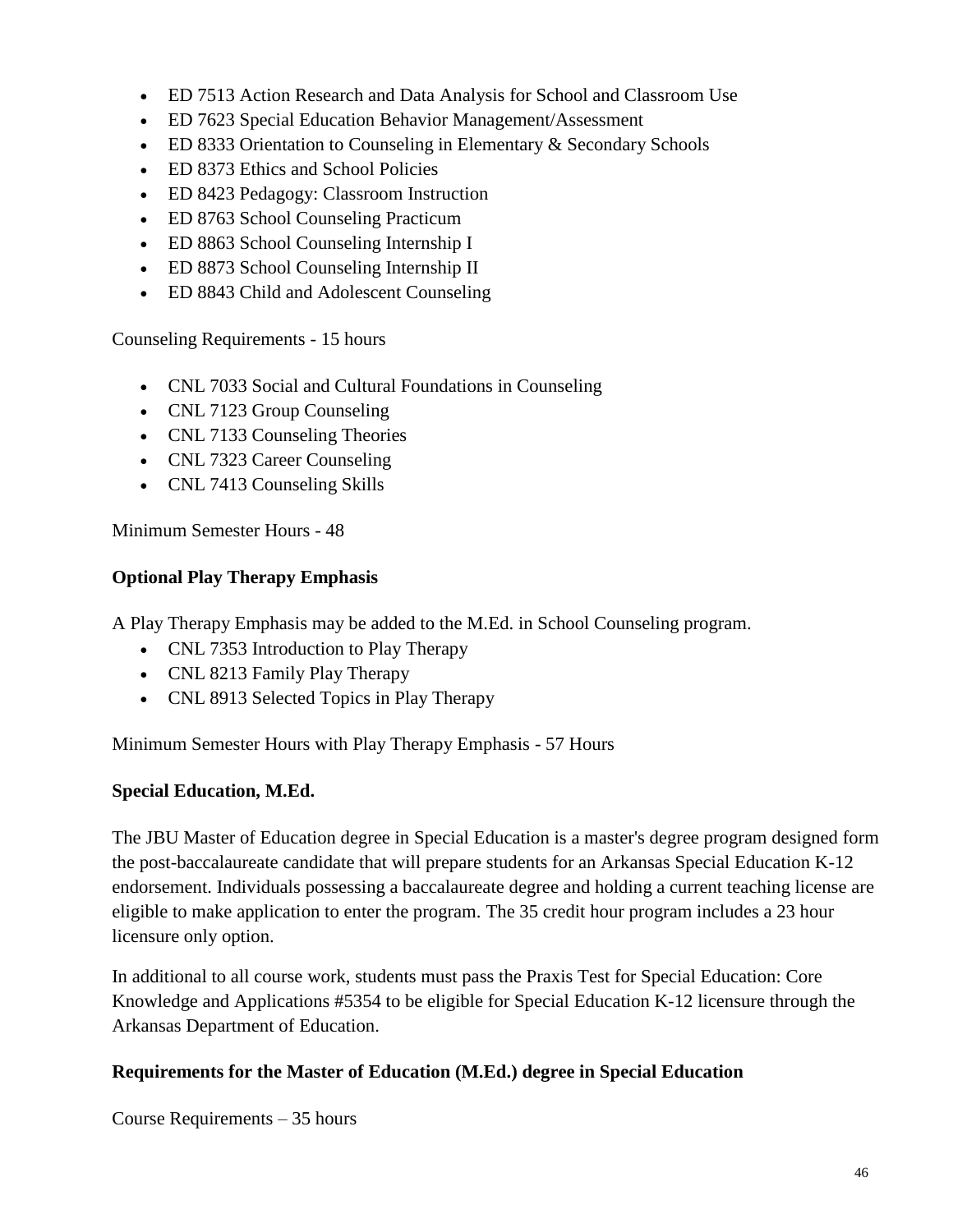- ED 7033 Christian Foundations in Education
- ED 7433 School Law and Ethical Issues
- ED 7513 Action Research and Data Analysis for School and Classroom Use
- ED 7523 Parent and Community Relations
- ED 7623 Special Education Behavior Management/Assessment
- ED 7633 Special Education Instructional Strategies
- ED 7643 Foundations of Special Education
- ED 8133 Building Learning Communities
- ED 8323 Teaching Literacy in the SPED Classroom
- ED 8343 Programming for Students with Exceptionalities
- ED 8363 Characteristics of Students with Exceptionalities
- ED 8382 Special Education Practicum K-12

Note: *The Praxis Test for Special Education: Core Knowledge and Applications #5354 is needed to fulfill the program requirements.*

## Minimum Semester Hours - 35

Special Education K-12 Licensure Option - 23 hours

- ED 7433 School Law and Ethical Issues
- ED 7623 Special Education Behavior Management/Assessment
- ED 7633 Special Education Instructional Strategies
- ED 7643 Foundations of Special Education
- ED 8323 Teaching Literacy in the SPED Classroom
- ED 8343 Programming for Students with Exceptionalities
- ED 8363 Characteristics of Students with Exceptionalities
- ED 8382 Special Education Practicum K-12

Note: *The Praxis Test for Special Education: Core Knowledge and Applications #5354 is needed to fulfill the program requirements.*

## **Special Education Resource K-6, 7-12 Endorsement**

The Special Education Resource K-6, 7-12 Endorsement program is a 12 hour program designed for individuals currently holding a standard Arkansas K-6 or 4-8 license, or a standard 7-12 license in a content area of English Language Arts, Mathematics, or Science. This program of study prepares teachers to work with special education students in resource or co-taught classrooms.

Upon completion of the program and passing the Special Education Praxis Exam individuals can add a Special Education Resource K-6 or 7-12 endorsement to their license.

## **Requirements for the Special Education Resource K-6, 7-12 Endorsement**

Course Requirements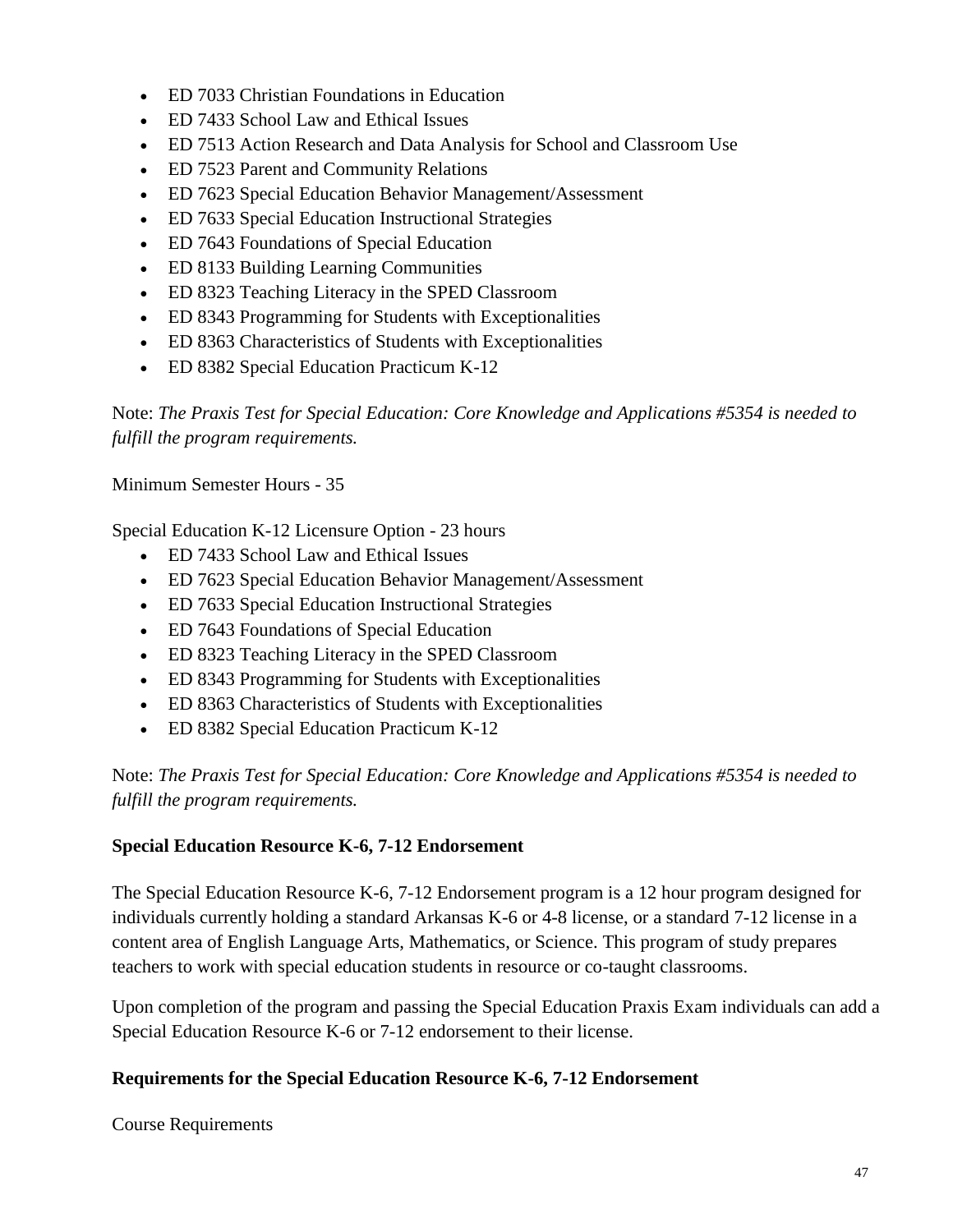- ED 7613 SpEd 101 Academy
- ED 7623 Special Education Behavior Management/Assessment
- ED 7633 Special Education Instructional Strategies
- ED 7643 Foundations of Special Education

Note: Successful completion of an approved special education foundations course in an undergraduate program could substitute for ED 7643 with advisor approval.

# **School Counseling License Endorsement**

Candidates for the School Counseling Licensure only program must hold a master's degree or higher in a license content area or a master's degree or higher in a different area of counseling, and a current teaching license. The program will provide a licensure endorsement addition to an existing Arkansas teaching license. To add this endorsement to a license from another state, candidates must check with the licensure office for the rules and requirements governing licensure in the state where they seek licensure.

Required Courses - 33 hours

- CNL 7123 Group Counseling
- CNL 7133 Counseling Theories
- CNL 7323 Career Counseling
- CNL 7413 Counseling Skills
- ED 7623 Special Education Behavior Management/Assessment
- ED 8333 Orientation to Counseling in Elementary & Secondary Schools
- ED 8373 Ethics and School Policies
- ED 8763 School Counseling Practicum
- ED 8843 Child and Adolescent Counseling
- ED 8863 School Counseling Internship I
- ED 8873 School Counseling Internship II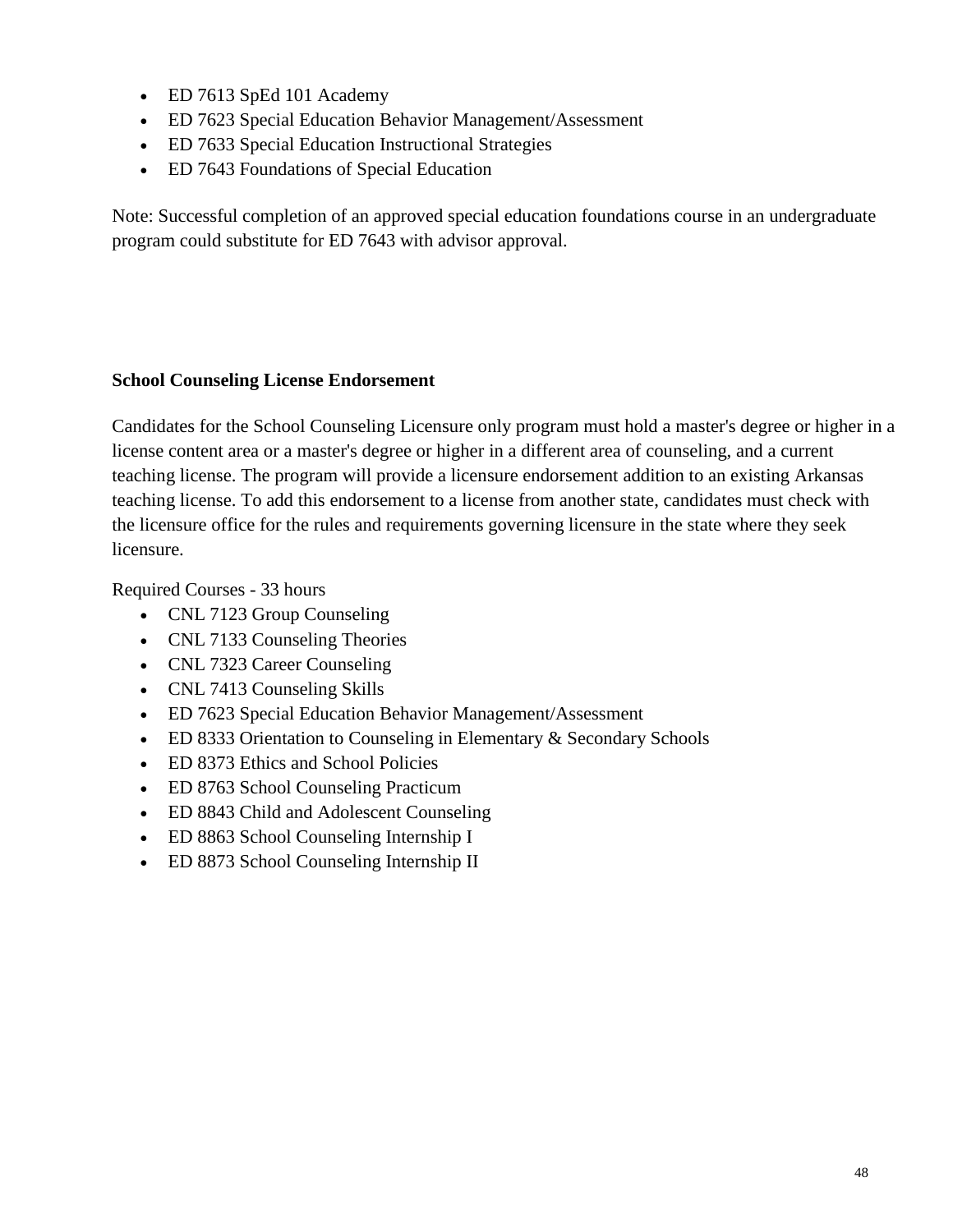# **College of STEM and Health Professions**

Hahn (dean)

# **Department of Graduate Cybersecurity**

Song (department chair)

(SYMBOL: CYB)

# **Cybersecurity, M.S.**

The M.S. in Cybersecurity program equips students to meet the growing demand for cybersecurity experts across all industries. The program is designed for working professionals seeking to develop an understanding of digital threats, laws, compliance, and securing the assets that guard private information.

# **Requirements for the Master of Science (M.S.) degree in Cybersecurity**

Cybersecurity Core Requirements - 24 hours

- CYB 7103 Cybersecurity Foundations
- CYB 7113 Legal Issues and Ethics
- CYB 7213 Network Security
- CYB 7233 Information Technology Risk Management
- CYB 8113 Security Policies and Privacy
- CYB 8233 Ethical Hacking
- CYB 8913 Advanced Topics in Cybersecurity
- CYB 8983 Cybersecurity Capstone

Cybersecurity Elective Options - 6 hours

- CYB 7133 Digital Forensics
- CYB 7243 Web Application Security
- CYB 7311 Block Chain Fundamentals
- CYB 8313 Secure Software Programming
- CYB 8411 Malware Analysis
- CYB 8421 Secure Software Design

Minimum Semester Hours - 30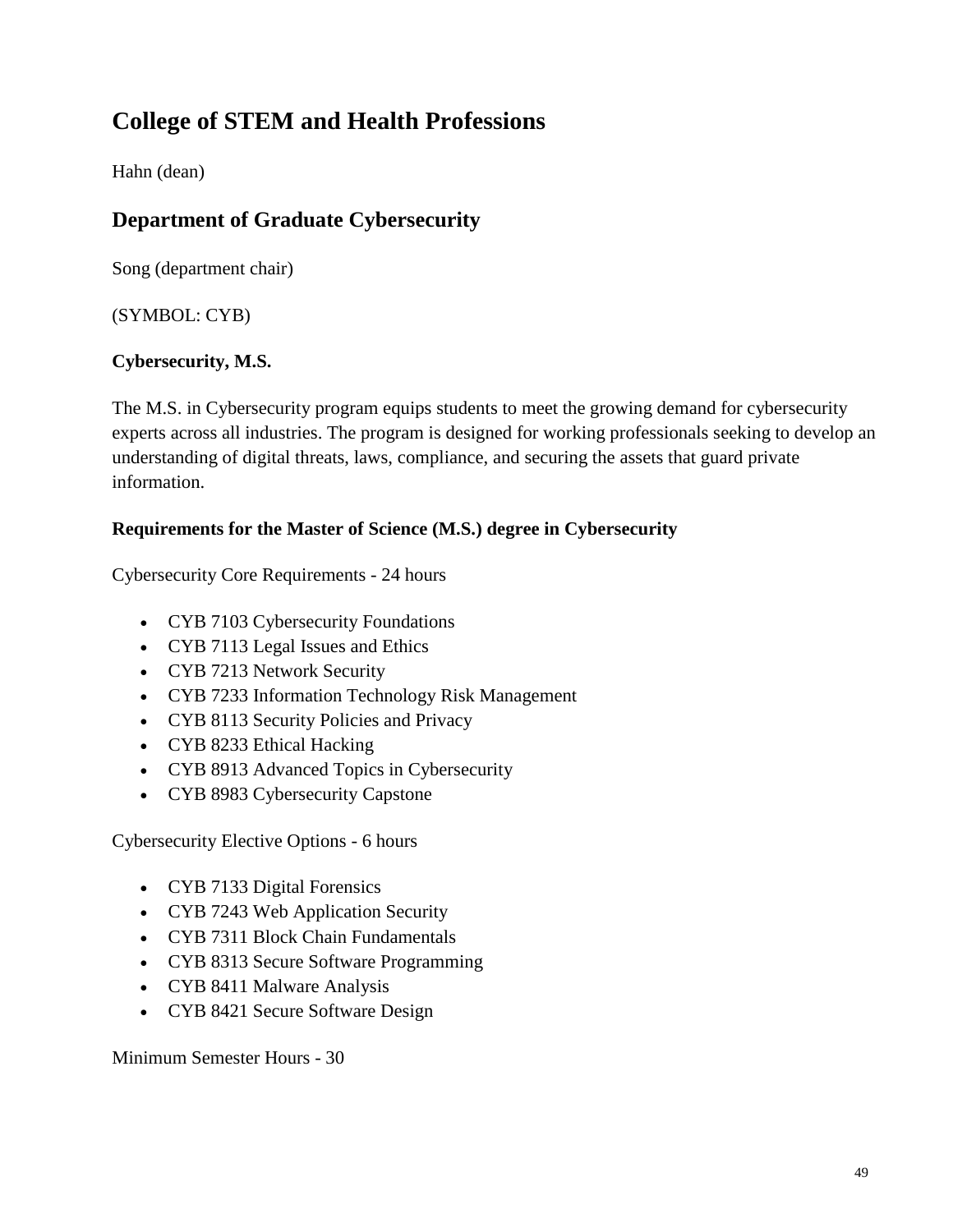# **Course Descriptions**

Course offerings are numbered utilizing four digits, the first indicating college year and the last the number of semester hours credit.

Courses numbered 0001 to 0999 are considered remedial; hours do not count toward minimum requirements for graduation.

Courses numbered 3001 to 4999 fulfill requirements for upper-division credits. Most of these courses have specified prerequisites.

A prerequisite course must have been completed with an acceptable passing grade before enrollment in the given course is permitted.

A corequisite is a course in which a student must be enrolled and satisfactorily participating concurrently with the given course.

# **BUS 5100 Graduate Curricular Practical Training**

**No credit** Alternative work/study, internship, cooperative education, or other type of internship or practicum offered by a sponsoring employer through cooperative agreements with the university.

## **BUS 6003 Foundations of Accounting & Finance**

**Three hours** A discussion of concepts and tools used in financial decision making including the time value of money, an understanding of the financial market and financial statement creation and analysis.

## **BUS 6013 Foundations of Quantitative Methods**

**Three hours** The application of statistical methods to solve business and organizational problems with an emphasis on basic data analysis and decision processes.

## **BUS 6023 Foundations of Economic Theory**

**Three hours** A discussion of microeconomic and macroeconomic theory. Topics include supply and demand analysis, overall market structures, the theory of the firm, the role of profits and incentives, price levels, inflation, unemployment, economic growth, and the business cycle.

# **BUS 7013 Managerial Accounting**

**Three hours** An applied examination of the development and use of accounting information for managerial planning and control, providing insight for strategies designed to maximize organizational performance.

Prerequisite: BUS 6003, or undergraduate accounting course; or enrolled in 36 hour program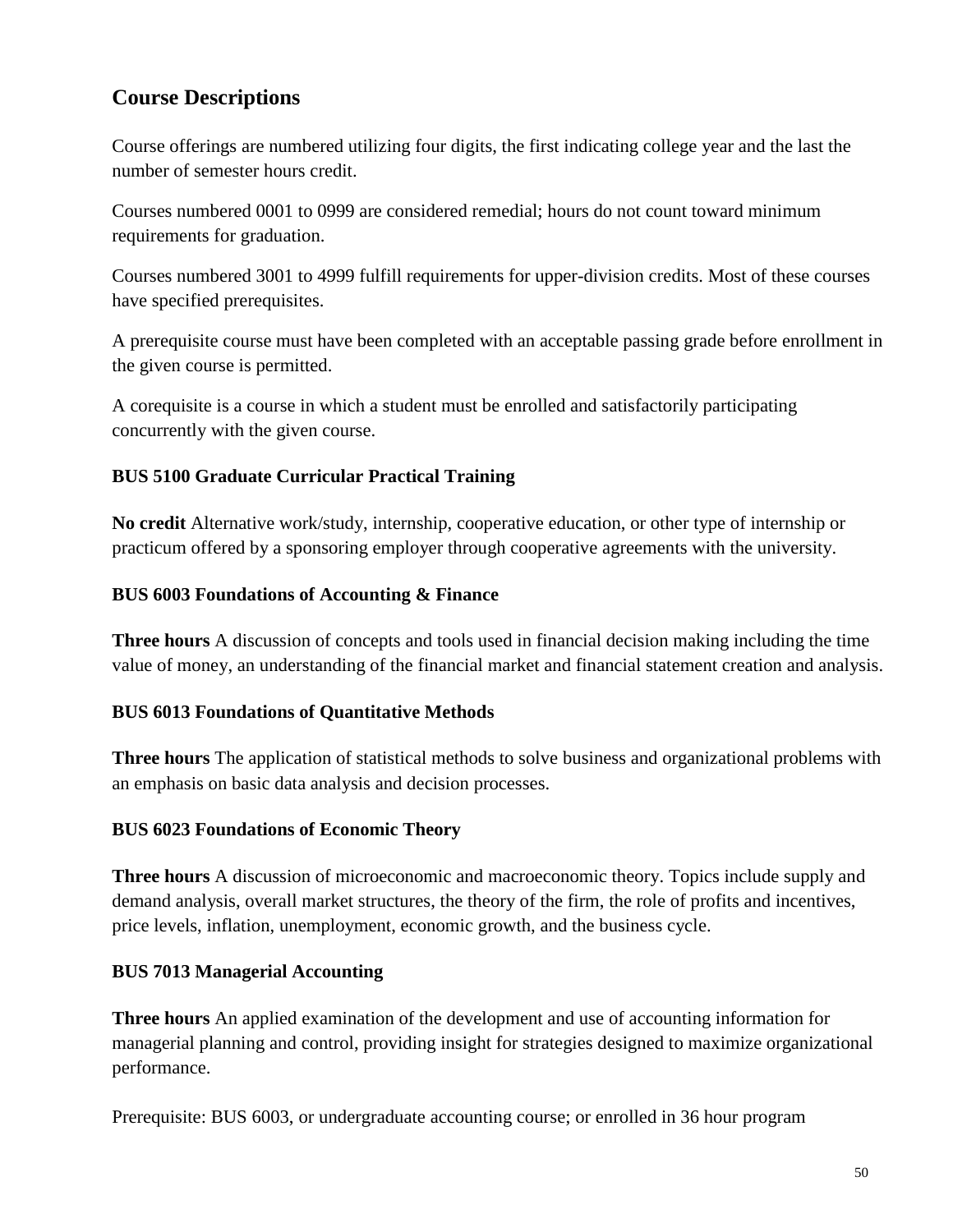## **BUS 7033 Organizational Management and Leadership**

**Three hours** A review of leadership and management theory and practice with emphasis on moral and ethical considerations. Leader competency and management practice are compared and contrasted and students practice effective applications of each to achieve personal and organizational goals. Mission, vision, and values as significant strategic planning and execution mechanisms are explored in relationship to both the organization and the individual.

# **BUS 7043 Community Development and Dynamics**

**Three hours** A study of the principles and dynamics of community development. Particular attention will be paid to the unique characteristics of temporary communities who live in close proximity for specified amounts of time and the leadership necessary to foster health and effectiveness in such communities.

# **BUS 7113 Marketing Strategies**

**Three hours** A study of integrative marketing strategies encompassing consumer behavior and market research, branding and product management, distribution, and promotion.

# **BUS 7213 Global Leadership and Ethics**

**Three hours** An exploration of how cross-cultural and global perspectives highlight competitive advantage through diversity. Application of universal standards of leadership and ethics in multiple organizational settings.

# **BUS 7223 Managerial Economics**

**Three hours** A study of economic theories of the firm and of the market with an emphasis on applications to current business issues, global economic development, and shareholder influence.

Prerequisite: BUS 6023, undergraduate economics course or equivalent; or enrolled in 36 hour program

## **BUS 7253 Design Thinking Methods**

**Three hours** Through the study of Design Thinking Methods, students will cultivate creative thinking, innovation, and problem-solving skills. Students will research and collaborate on complicated humancentered design problems to develop the skills needed to begin the process of solving complex problems and challenges. Students will study methods developed by Design Thinking and Design Research companies and learn to integrate those methods into their design arsenal.

## **BUS 7313 Outdoor Program Management**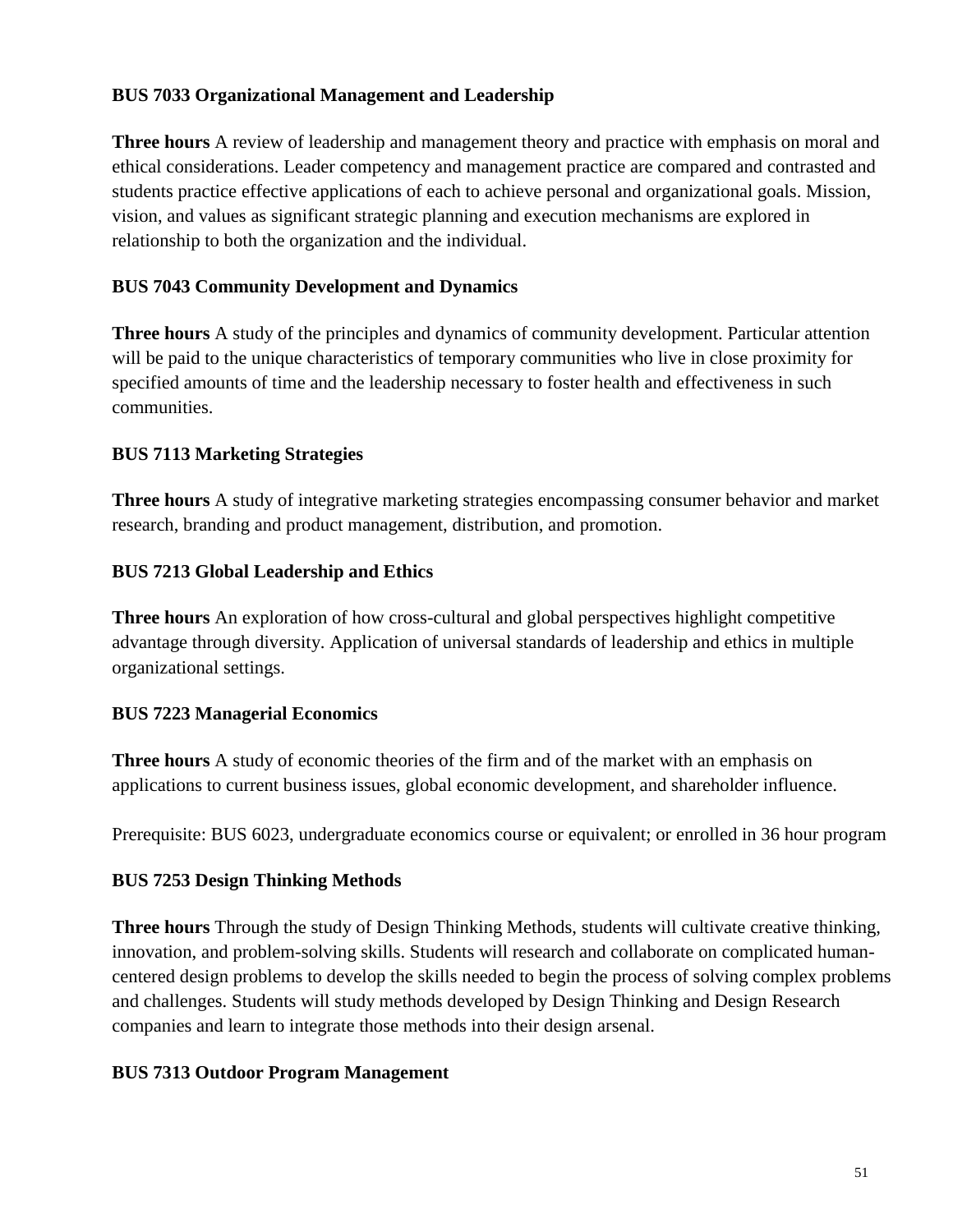**Three hours** An applied investigation of the processes for operating and maintaining outdoor programming including equipment selection, equipment maintenance, trip logistics and leadership, marketing, skill training, instructor progressions, and program and personnel evaluation.

## **BUS 7353 Creativity in Business**

**Three hours** This course will provide an understanding of how the power of creativity can promote innovation within an organization.

# **BUS 7443 Leading Organizational Transformation**

**Three hours** A study of when and where transformation models are most effective. Involves the process of assessing organizational readiness for change and forecasting and designing alternative futures.

# **BUS 7453 Personality and Emotional Health in Organizations**

**Three hours** An exploration of emotional intelligence and the development of relationships among various hierarchical work levels. Includes a study of the impact of cultural differences on organizational settings and a review of tools and models related to this process.

# **BUS 7501 Selected Topics in Leadership**

**One hour** A course offering students opportunities to study subjects of special interest in leadership. May be repeated for credit when content differs.

## **BUS 7601 Selected Topics in Innovation**

**One hour** A course offering students opportunities to study subjects of special interest in innovation. May be repeated for credit when content differs.

# **BUS 8003 Managerial Finance**

**Three hours** An applied examination of financial concepts as a process of acquiring, analyzing, synthesizing, and disseminating relevant insights to facilitate strategies that maximize organizational performance and stakeholder value.

Prerequisite: BUS 6003, undergraduate finance course or equivalent; or enrolled in 36 hour program

# **BUS 8033 Christian Foundations of Business**

**Three hours** An examination of the basic elements of the Christian faith with the purpose of understanding Christian worldview, faith, practice, values, testimony, lifestyle, and the application of those in business and organizational settings.

## **BUS 8043 Quantitative Methods for Business**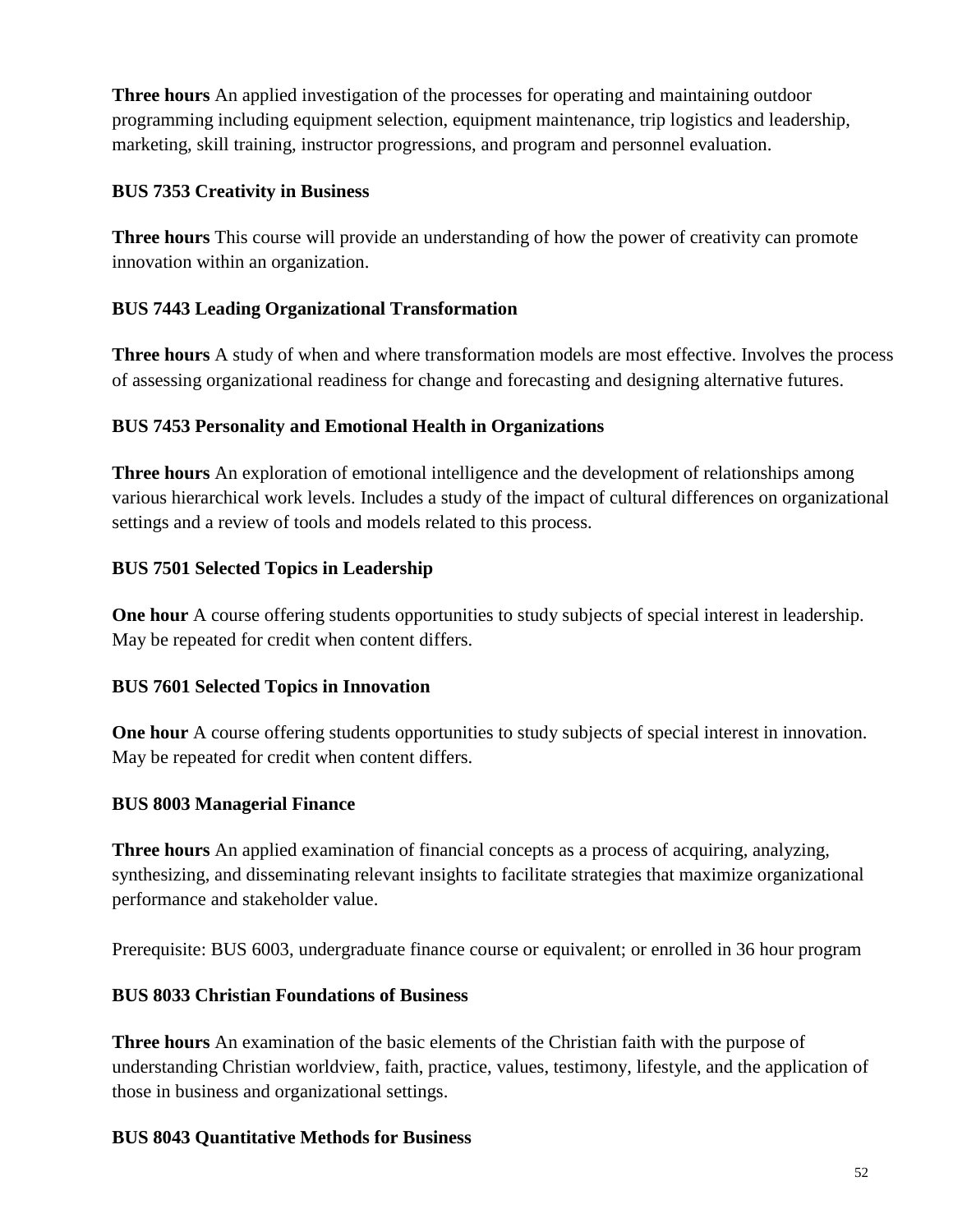**Three hours** The application of quantitative modeling to decision making methods in business.

Prerequisite: BUS 6013, undergraduate quantitative methods course or equivalent; or enrolled in 36 hour program

# **BUS 8113 Global Supply Chain Management**

**Three hours** A study of the application of business management in a global environment and the human resource implications on international operations.

# **BUS 8143 Development & Formation in an Outdoor, Experiential Context**

**Three hours** An exploration of the processes for formation and development of youth and adults utilizing outdoor and experiential based contexts. Specific focus will be given to learning that derives from embodied participation in intentional learning environments.

# **BUS 8153 Emerging Models in Outdoor & Experiential Based Programs**

**Three hours** An examination of program models emerging in the field of outdoor and experience based programming including gap years, college programs, college-camp partnerships, multi-site camp designs and traveling camp programs. Attention will also be given to appropriate program design in the context of emerging program formats.

## **BUS 8213 Quantitative Marketing Research**

**Three hours** The application of research methods to make informed decisions about complex marketing problems.

Prerequisite: BUS 6013, undergraduate statistics course or equivalent; or enrolled in 36 hour program

## **BUS 8263 International Business Practicum**

**Three hours** An 8-week location-specific study experience with a one- to two-week travel component. Class sessions prior to and following the travel component of the class will be used for research, preparation, presentations, and assessment.

## **BUS 8283 Marketing Analytics**

**Three hours** An examination of the creating, collecting, analyzing, measuring, and presenting marketing information and its impact on firm performance.

## **BUS 8343 Strategies for Emerging Markets**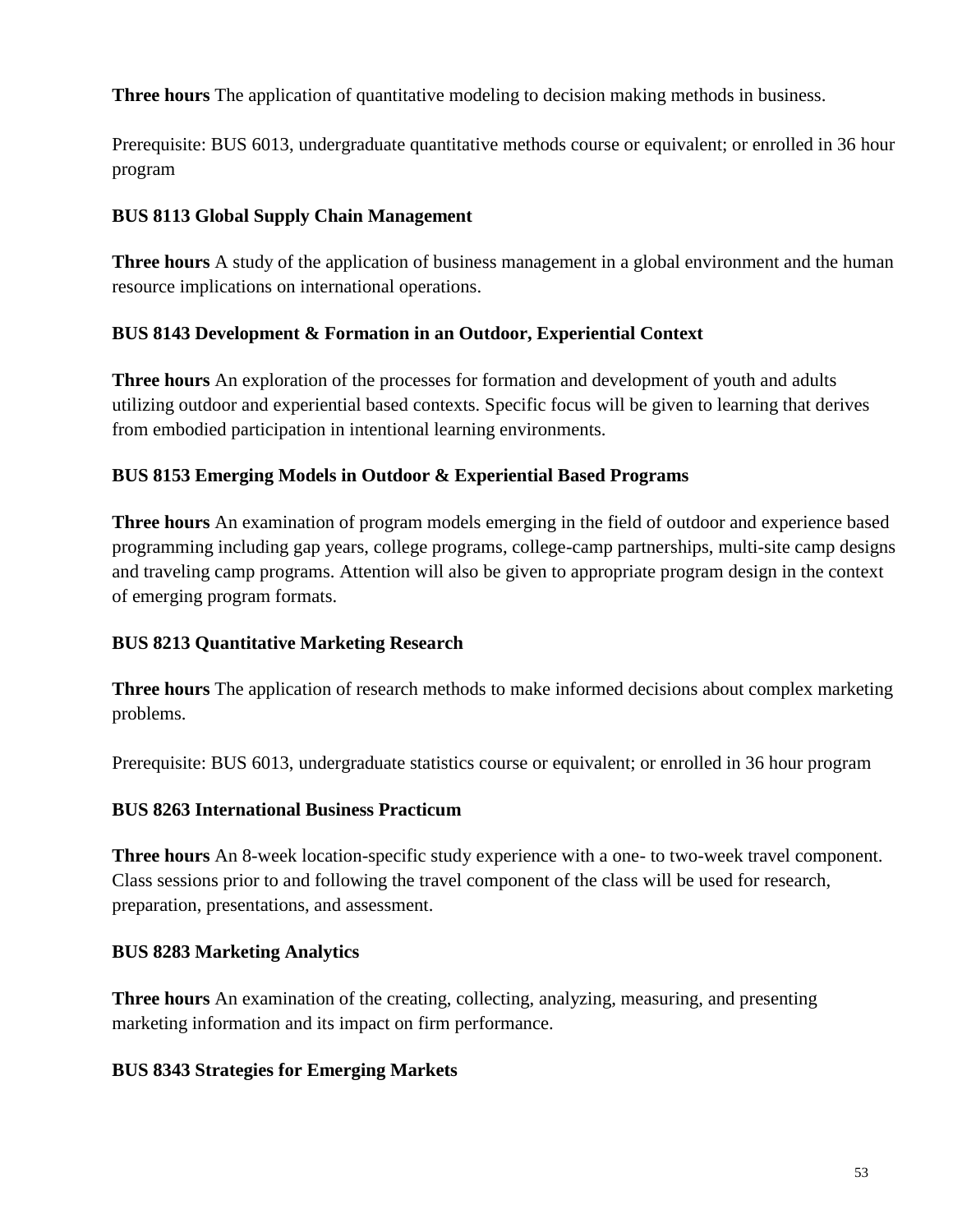**Three hours** A study of strategy development by multinational enterprises as it applies to complex business environments in developing countries.

# **BUS 8373 Consumer Insights & Decision Making**

**Three hours** An in-depth study of use of insights to transform business data related to consumer decision making into useful information to support business decision making.

## **BUS 8413 Qualitative Marketing Research**

**Three hours** The application of qualitative research methods to explore complex marketing problems.

# **BUS 8443 Ethical Decision Making in Organizations**

**Three hours** A study in how decision and actions incorporate perspectives. This course examines, from a Christian perspective, the ethical foundations, responsibilities, and consequences of decisions and practices in our organizational life and in society as a whole.

## **BUS 8793 Designing & Executing Strategies**

**Three hours** The analysis of internal and external structures and forces of organization to determine core competencies and strategies.

Must be taken in the last 12 hours of the program.

## **BUS 8893 Graduate Business Seminar**

**Three hours** An intensive development experience which allows participants to explore, discover, and affirm practices which enable individuals to address personal and organizational challenges. This course must be taken in the last twelve hours of a student's course of study.

## **CNL 5100 Graduate Curricular Practical Training**

**No credit** Alternative work/study, internship, cooperative education, or other type of internship or practicum offered by a sponsoring employer through cooperative agreements with the university.

# **CNL 7013 Statistics and Research in Counseling**

**Three hours** The study of statistics and basic research approaches related to solving applied research questions in the field of counseling and psychology. The course examines and critiques research studies seminal to understanding human behavior and evidence-based counseling approaches.

## **CNL 7033 Social and Cultural Foundations in Counseling**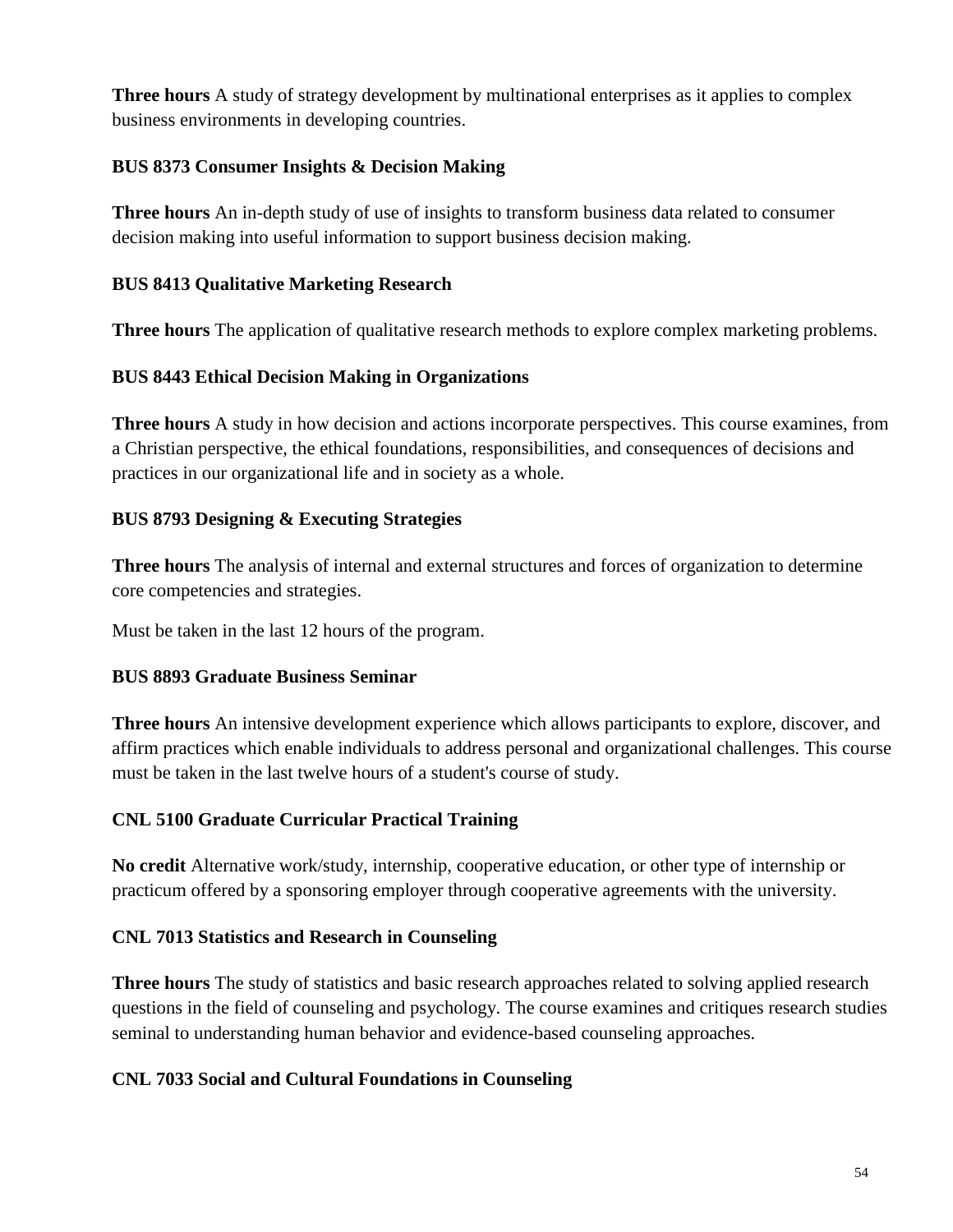**Three hours** The study of social, cultural, ethnic, racial, spiritual, and gender issues in counseling. The course examines the impact of special issues (e.g., cultural differences, sexism, gender roles, ethnicity, race, discrimination, socioeconomic status, and social and multi-cultural trends) on individuals, couples, families, and communities.

# **CNL 7043 Human Growth & Lifespan Development**

**Three hours** The study of cultural, biological, psychological, spiritual, and social/emotional theories of lifespan development. The course examines and applies developmental research and theory to mental health counseling and family therapy, including the impact of gender, sexual, and spiritual development on psychosocial functioning.

# **CNL 7123 Group Counseling**

**Three hours** The study and application of group counseling theories, processes, dynamics, and techniques. The course promotes trainee self-awareness, counselor identity, and skill competency development related to effectively facilitating therapeutic group experiences.

Prerequisite: CNL 7413

## **CNL 7133 Counseling Theories**

**Three hours** The study of major counseling and psychological theories and their associated philosophical influences. The course examines the therapeutic implications of these theories across diverse mental health settings and contexts.

## **CNL 7323 Career Counseling**

**Three hours** The study and application of career development theories and techniques across diverse settings. The course examines the unique vocational and mental health needs related to child, adolescent, and adult learners, with particular attention on assessing and treating these issues in college and schoolbased counseling contexts.

## **CNL 7353 Introduction to Play Therapy**

**Three hours** This course will cover the history, prominent theories, and research support for play therapy, as well as current trends and practices in play therapy. Fundamental play therapy skills will be covered, with a strong emphasis on child-centered play therapy. Implementation of play therapy within a family systems orientation will be a component of the course. Students who successfully complete the course will have sufficient knowledge to begin providing supervised play therapy.

Prerequisite: CNL 7133

## **CNL 7413 Counseling Skills**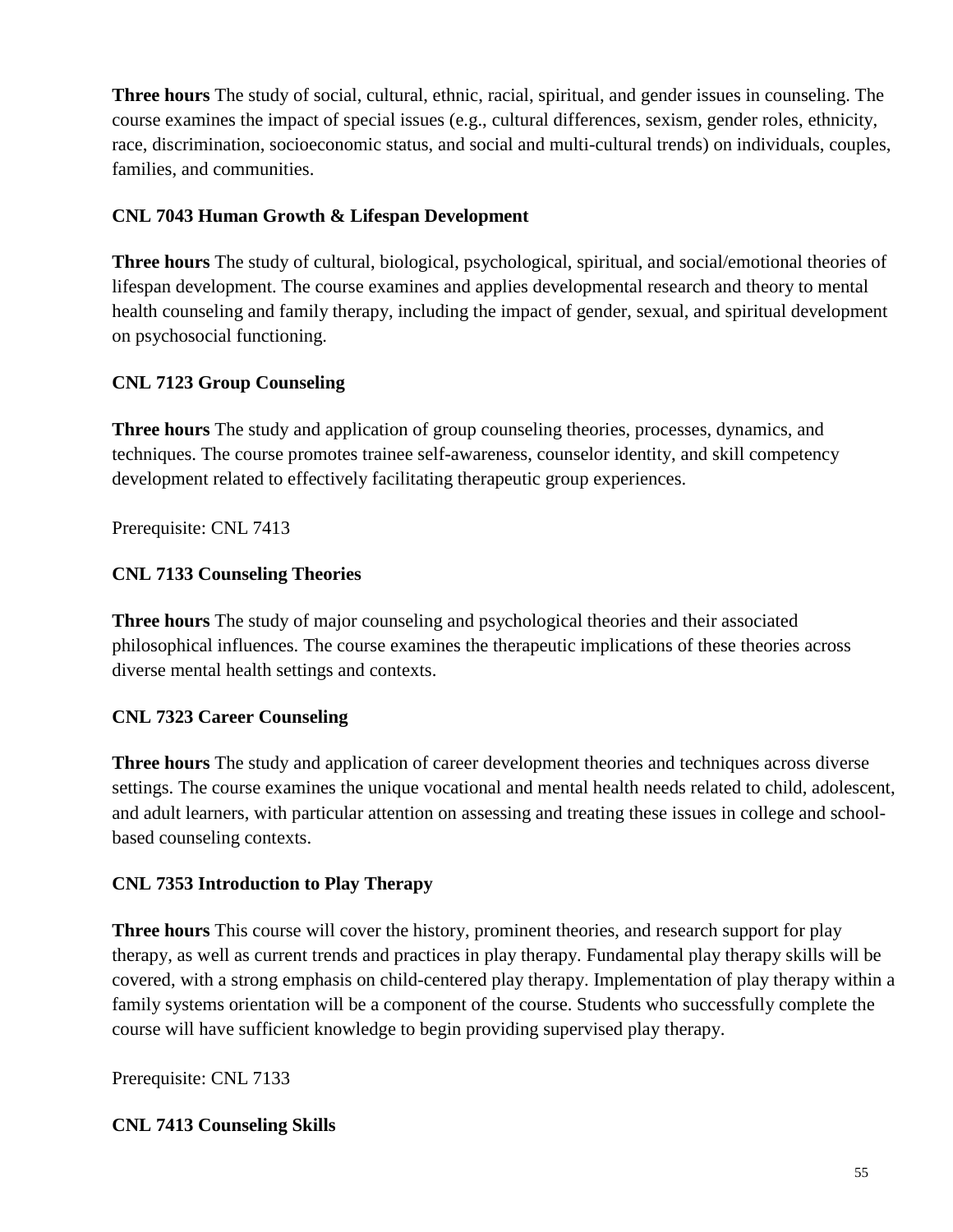**Three hours** The study and application of foundational counseling skills and techniques. The course promotes trainee self-awareness, counselor identity, and skill competency development related to effectively facilitating helping relationships.

## **CNL 7523 Introduction to Counseling & Professional Development**

**Three hours** The study of the counseling profession and counselor identity development. The course examines the diverse roles, functions, and contexts counselors serve while preparing trainees for academic, clinical, and dispositional effectiveness through counselor identity development activities.

# **CNL 7533 Foundations of Marriage, Couples, and Family Counseling**

**Three hours** The study of major theories and principles of marital, couples, and family counseling. The course introduces and examines the therapeutic implications of working with clients and systems across diverse marital, couple, and family contexts.

# **CNL 8053 Crisis and Trauma Counseling**

**Three hours** The study of crisis and trauma counseling theory and practice. The course examines relevant and evidenced-based counseling approaches to assessing, triaging, and treating crises and traumas with individuals, couples, families, and communities.

## **CNL 8073 Psychopathology & Diagnosis**

**Three hours** The study of diagnostic and treatment criteria for mental disorders, abnormal behavior, and personality issues. The course examines the major categories of mental disorders as delineated in the DSM with particular attention on diagnostic case conceptualization, treatment planning, intervention selection, and clinical documentation.

## **CNL 8083 Testing, Assessment, & Appraisal in Counseling**

**Three hours** The study of psychometric measurement, evaluation, assessment, and appraisal of issues related to mental health counseling and marriage, couples, and family therapy. The course examines diverse formal and informal assessments focused on achievement, aptitude, intelligence, interests, personality, relationships, premarital/marriage, and familial or organizational functioning.

## **CNL 8132 Psychopharmacology in Counseling**

**Two hours** The study of neurological and physiological functioning and psychopharmacological treatment of mental disorders. The course examines psychotropic approaches to managing psychological, emotional, and behavioral issues and the correlation between medicinal management and counseling treatment.

Prerequisite: CNL 8073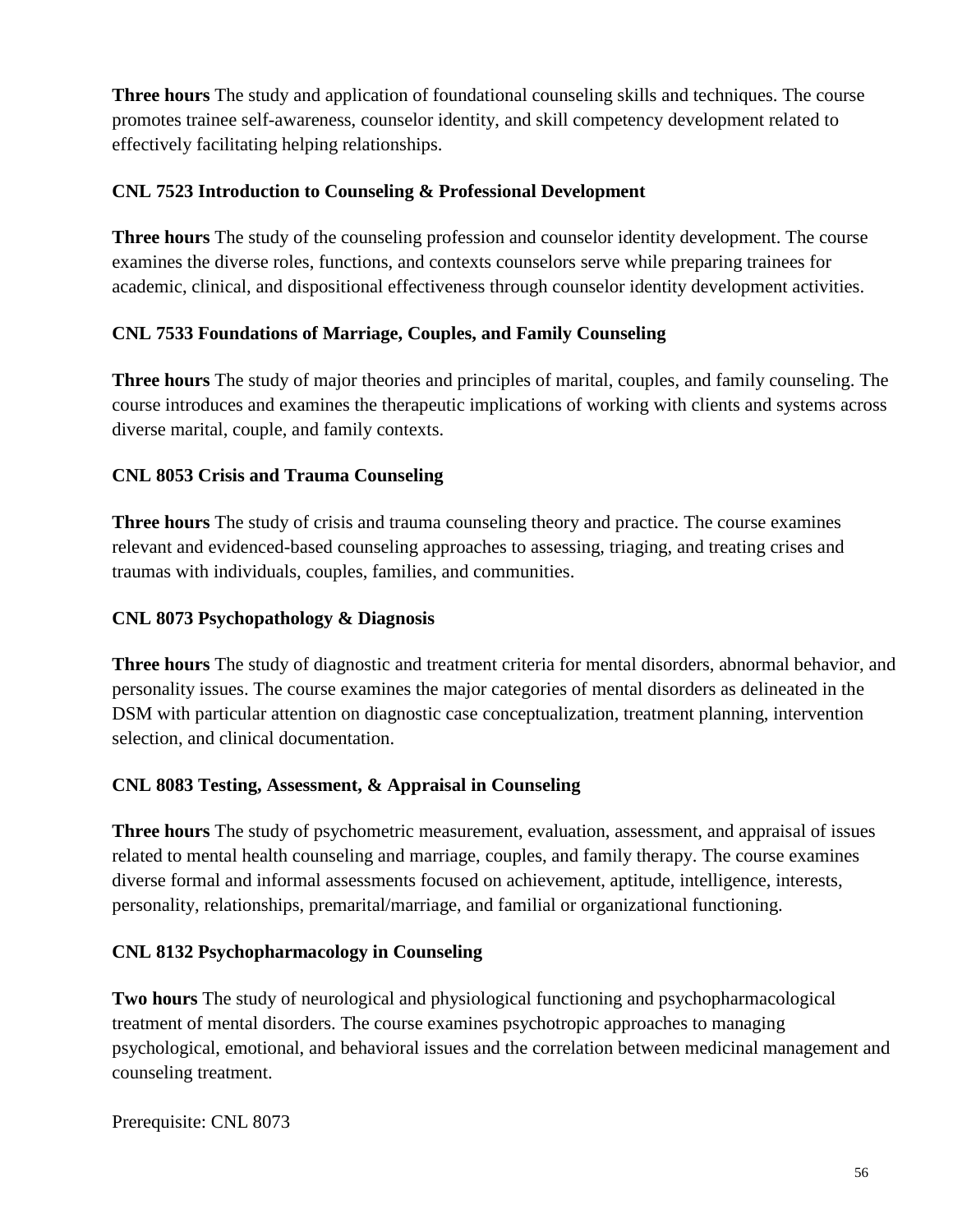# **8133 Psychopharmacology in Counseling**

**Three hours** The study of neurological and physiological functioning and psychopharmacological treatment of mental disorders. The course examines psychotropic approaches to managing psychological, emotional, and behavioral issues and the correlation between medicinal management and counseling treatment.

Prerequisite: CNL 8073

# **CNL 8153 Addictions Counseling**

**Three hours** The study of physiological, psychological, and social effects of substance use, chemical dependency, and addictive behaviors. The course examines the etiology, diagnosis, and treatment of addictions and comorbid mental health issues from various theoretical perspectives with particular attention on examining evidence-based treatment strategies.

# **CNL 8213 Family Play Therapy**

**Three hours** This advanced play therapy course focuses on concepts and skills for working with children and their families using an integration of play therapy and family systems approaches. The class will also focus on learning how to train parents/caregivers to be therapeutic agents in their children's lives through the utilization of filial therapy. Other play-based approaches aimed at improving parentchild relationships will also be reviewed. Students will also learn play-based activities that can be used for assessing and improving family relationships in conjoint family therapy sessions.

Prerequisite: CNL 7353

# **CNL 8221 Technology Assisted Counseling**

**One hour** The study of telemental health counseling and related competencies, ethical and legal standards, and best practices. This course examines varied technologies needed for effective telemental health delivery including HIPAA compliance, client screening, and emergency management planning.

## **CNL 8253 Spiritual & Religious Values in Counseling**

**Three hours** The study of spiritual and religious values and their impact on psychosocial functioning and counseling treatment. The course examines worldview development and tenets of spirituality and religiosity applied to counseling ethics, theories, and treatment approaches.

## **CNL 8433 Professional Ethics & Legal Issues in Counseling**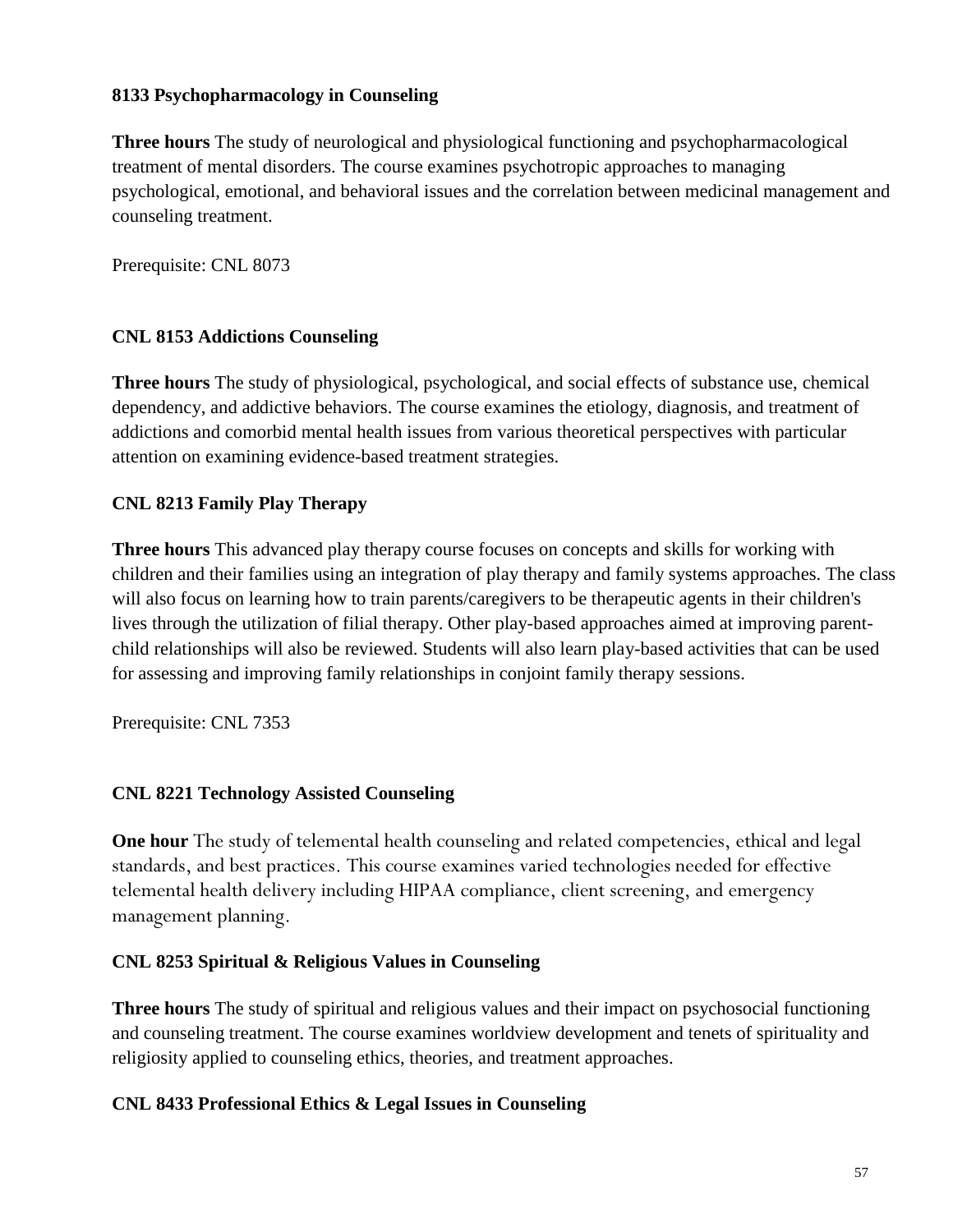**Three hours** The study of relevant and current ethical and legal codes or standards related to the practice of mental health counseling and marriage, couples, and family therapy. The course examines ethical decision making models, professional roles and functions, state licensure and certification requirements, and counseling liabilities and obligations as determined by the counseling profession.

# **CNL 8443 Advanced Marriage & Couples Therapy**

**Three hours** The study and application of premarital, marital, and couples therapy models, assessments, techniques, and intervention strategies. This course builds upon an introductory overview of marriage and family therapy by promoting the integration of marital/couples theory, models/approaches, and advanced marital/couples skills in practice.

Prerequisite: CNL 7533

# **CNL 8453 Advanced Family Therapy**

**Three hours** The study and application of family therapy models, assessments, techniques, and intervention strategies. This course builds upon an introductory overview of marriage and family therapy by promoting the integration of family systems theory, family of origin education, and advanced family therapy skills in practice.

Prerequisite: CNL 7533

## **CNL 8813 Practicum**

**Three hours** A minimum 100 hour entry-level supervised clinical experience designed for the development and application of introductory-level counseling skills, case management and treatment when working with diverse populations.

Prerequisites: CNL 7123, CNL 7133, CNL 7523, CNL 7533, CNL 8073, CNL 8253, CNL 8433

## **CNL 8873 Internship 1**

**Three hours** A minimum 300 hour supervised clinical experience designed for the development of counseling competencies and dispositional traits necessary for ethical and professional practice.

Prerequisites: CNL 8813

## **CNL 8883 Internship 2**

**Three hours** A minimum 300 hour supervised clinical experience designed for the development of counseling competencies and professional counselor identity.

Prerequisite: CNL 8873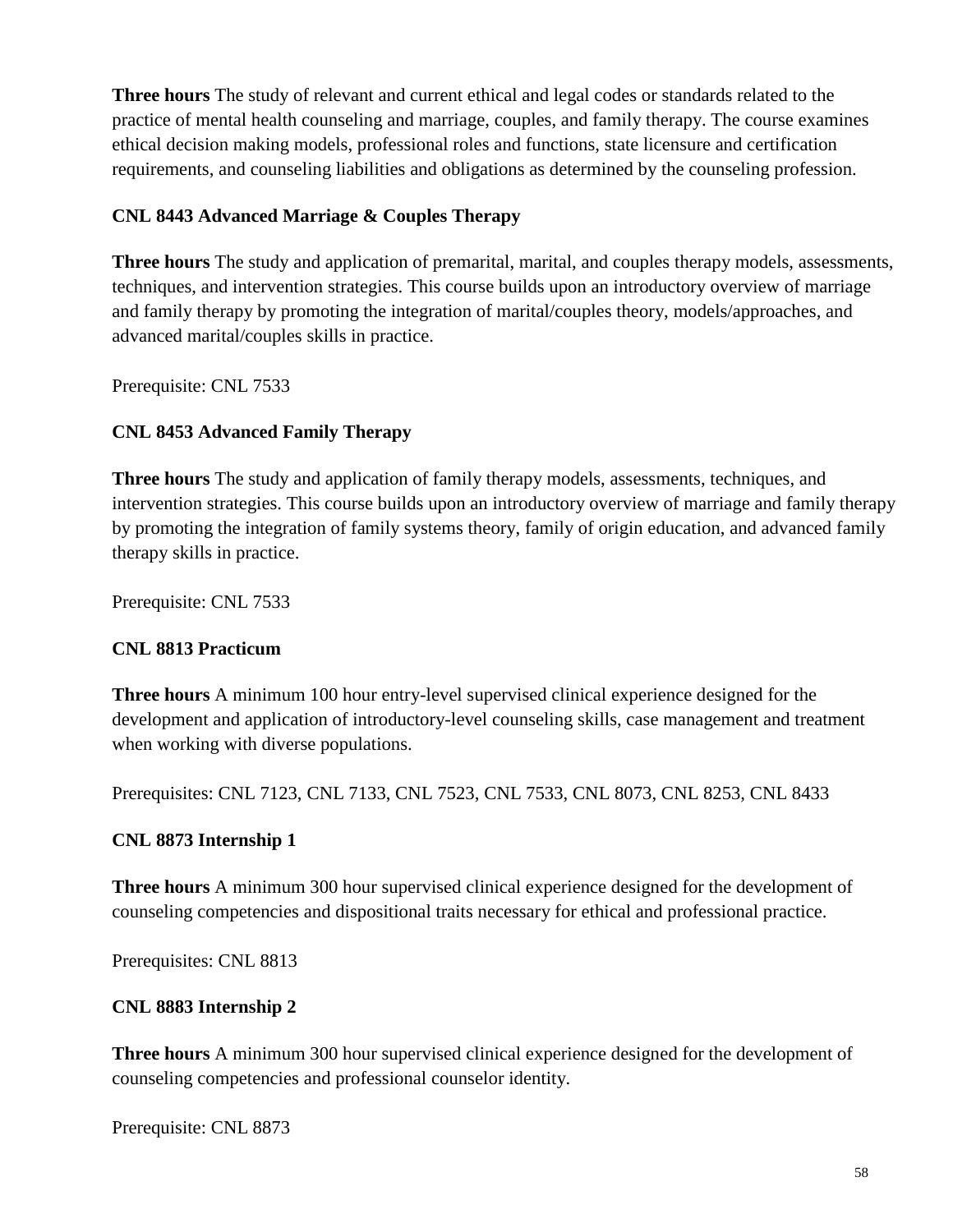## **CNL 8901 Selected Topics in Counseling**

**One hour** An intensive study of a selected area of counseling designed to meet the particular needs of pre-service and/or in-service counselors or administrators.

Prerequisite: consent of instructor

# **CNL 8902 Selected Topics in Counseling**

**Two hours** An intensive study of a selected area of counseling designed to meet the particular needs of pre-service and/or in-service counselors or administrators.

Prerequisite: consent of instructor

# **CNL 8903 Selected Topics in Counseling**

**Three hours** An intensive study of a selected area of counseling designed to meet the particular needs of pre-service and/or in-service counselors or administrators.

Prerequisite: consent of instructor

# **CNL 8911 Selected Topics in Play Therapy**

**One hour** An intensive study of a selected area of play therapy designed to meet the particular needs of pre-service and/or in-service counselors or administrators.

# **CNL 8912 Selected Topics in Play Therapy**

**Two hours** An intensive study of a selected area of play therapy designed to meet the particular needs of pre-service and/or in-service counselors or administrators.

# **CNL 8913 Selected Topics in Play Therapy**

**Three hours** An intensive study of a selected area of play therapy designed to meet the particular needs of pre-service and/or in-service counselors or administrators.

Prerequisite: CNL 7353

# **CNL 8943 MFT Field Experience 1**

**Three hours** A minimum 300 hour supervised clinical experience designed for the development of competencies in the specialty area of marriage and family therapy.

Prerequisites: CNL 8443, CNL 8453, CNL 8883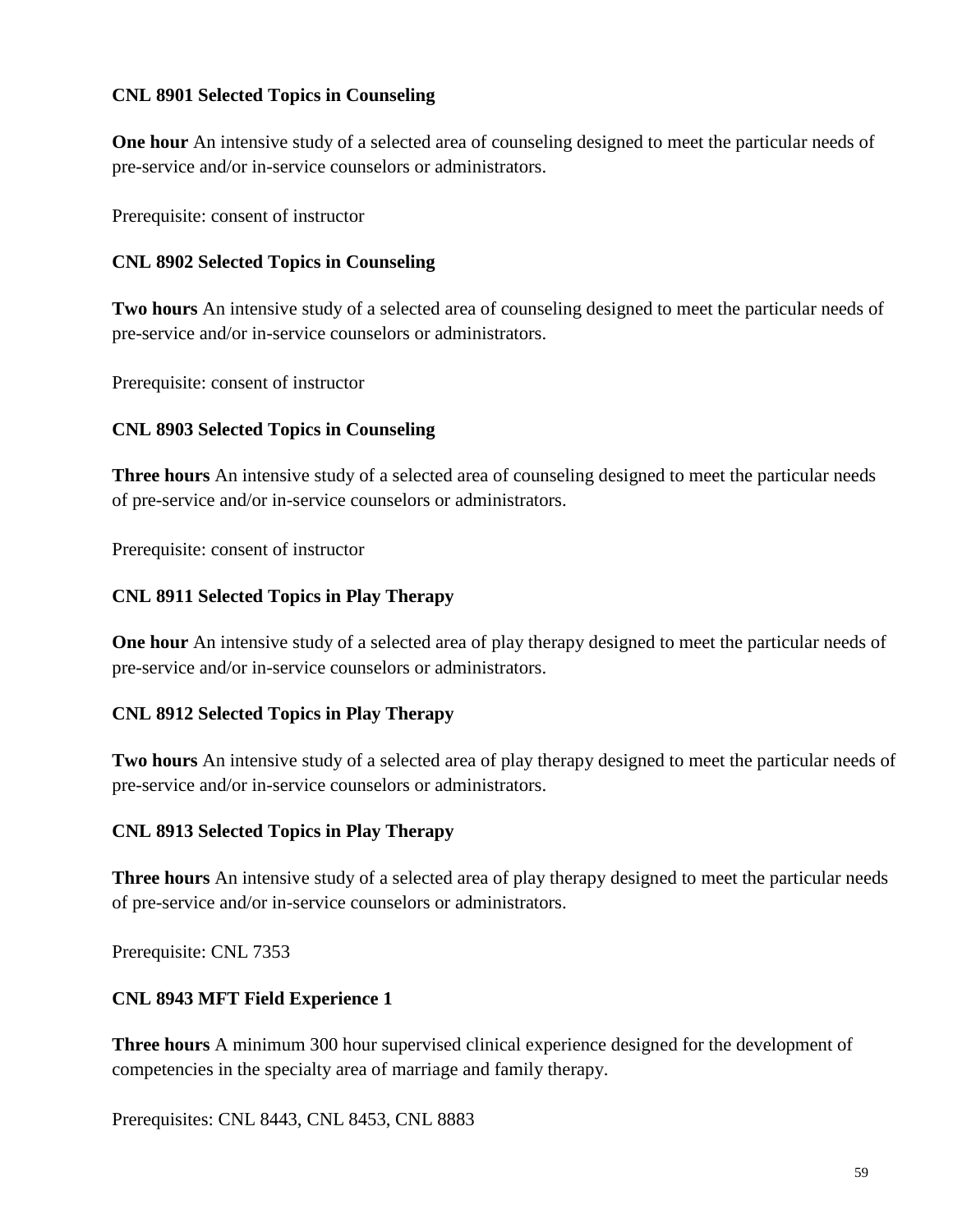# **CNL 8953 MFT Field Experience 2**

**Three hours** A minimum 300 hour supervised clinical experience designed for the development of competencies in the specialty area of marriage and family therapy.

Prerequisite: CNL 8943

# **CNL 8963 MFT Field Experience Extension**

**Three hours** A supervised clinical experience designed to extend the development of competencies in the specialty area of marriage and family therapy.

# **CNL 8983 Internship Extension**

**Three hours** A supervised clinical experience designed to support the completion of counseling competencies and professional development.

# **CYB 7103 Cybersecurity Foundations**

**Three hours** The course will provide students with an overview of various cybersecurity concepts. We begin by exploring the history, terminology, and need for security, then navigate through ethical, legal and professional issues. We introduce numerous security technologies and their importance. The overview ends with discussions on planning, risk management, and implementing information security.

## **CYB 7113 Legal Issues and Ethics**

**Three hours** This course explores ongoing ethical dilemmas created by technology and the concepts of governance and how it applies to information systems. Discussions deal with topics centered on ethics, regulations, laws, and the importance of compliance to minimize risk.

## **CYB 7133 Digital Forensics**

**Three hours** This course covers the fundamentals of digital forensics covering both theoretical and practical foundations of commonly used techniques and methods. Evidence collection, recovery, extraction, and data hiding are essential topics of the course. The discussion also covers processes and procedures required to comply with legal standards of evidence as well as the legal and ethical implications of forensic methods.

Prerequisite: CYB 7103

# **CYB 7213 Network Security**

**Three hours** This course explores numerous network technologies. We review network fundamentals and topologies before looking into threats, vulnerabilities, cyber crimes, and information assurance.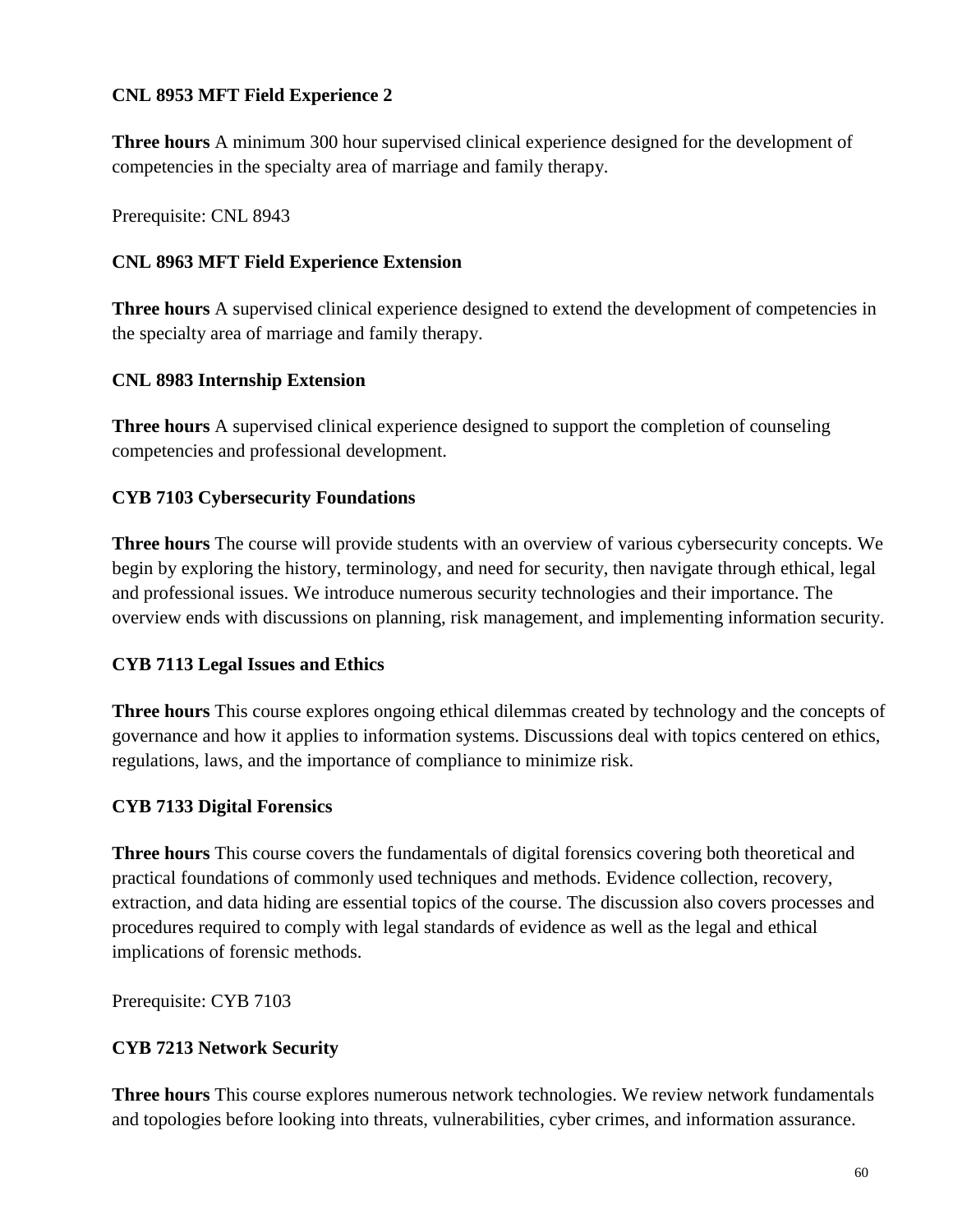After covering disasters, access controls, and authentication, the course includes cryptography, firewalls, intrusion detection and prevention systems, wireless and mobile networks, anti-virus/anti-malware, and other topics. The hands-on focus will give students a substantial knowledge of network security technologies as a result.

# **CYB 7233 Information Technology Risk Management**

**Three hours** This course examines the risks organizations face and how proper planning can reduce those risks. Discussions include threats, vulnerabilities, compliance, security controls, and assets. The course culminates by discussing risk mitigation plans such as business impact analysis, business continuity plans, disaster recovery plans, and incident response.

# **CYB 7243 Web Application Security**

**Three hours** The number of web applications is growing at an exponential rate and security professionals must be able to evaluate, test, and report on weaknesses in these applications. This course focuses on web applications using various tools and techniques with the goal of identifying security flaws and reporting them so businesses can make notable improvements in their applications that reduce business risk and improve the security posture.

Prerequisite: CYB 7103

# **CYB 7311 Block Chain Fundamentals**

**One hour** Block chain is the underlying technology that drives cryptocurrency. It's potential uses are vast and being explored by many industries. This course takes students on a deep dive into block chain and investigates how it works, the peer to peer networking supporting it, and its cryptographic backbone. Students will build and test a basic block chains, implement smart contracts, and investigate node election and block validation processes. Students must have basic programming skills and a working knowledge of network protocols.

Prerequisite: CYB 7103

# **CYB 8113 Security Policies and Privacy**

**Three hours** This course introduces and reinforces the importance of information security policy for all organizations. Topics will include governance, business drivers, types of policies and frameworks, data classification, implementing and maintaining IT security policies. Discussions surrounding privacy and ethics will play an important role in shaping views on policy and their creation.

# **CYB 8233 Ethical Hacking**

**Three hours** This hands-on course delves into the offensive side of security by examining tools and techniques of hackers and professionals alike to identify system weaknesses. Students will become part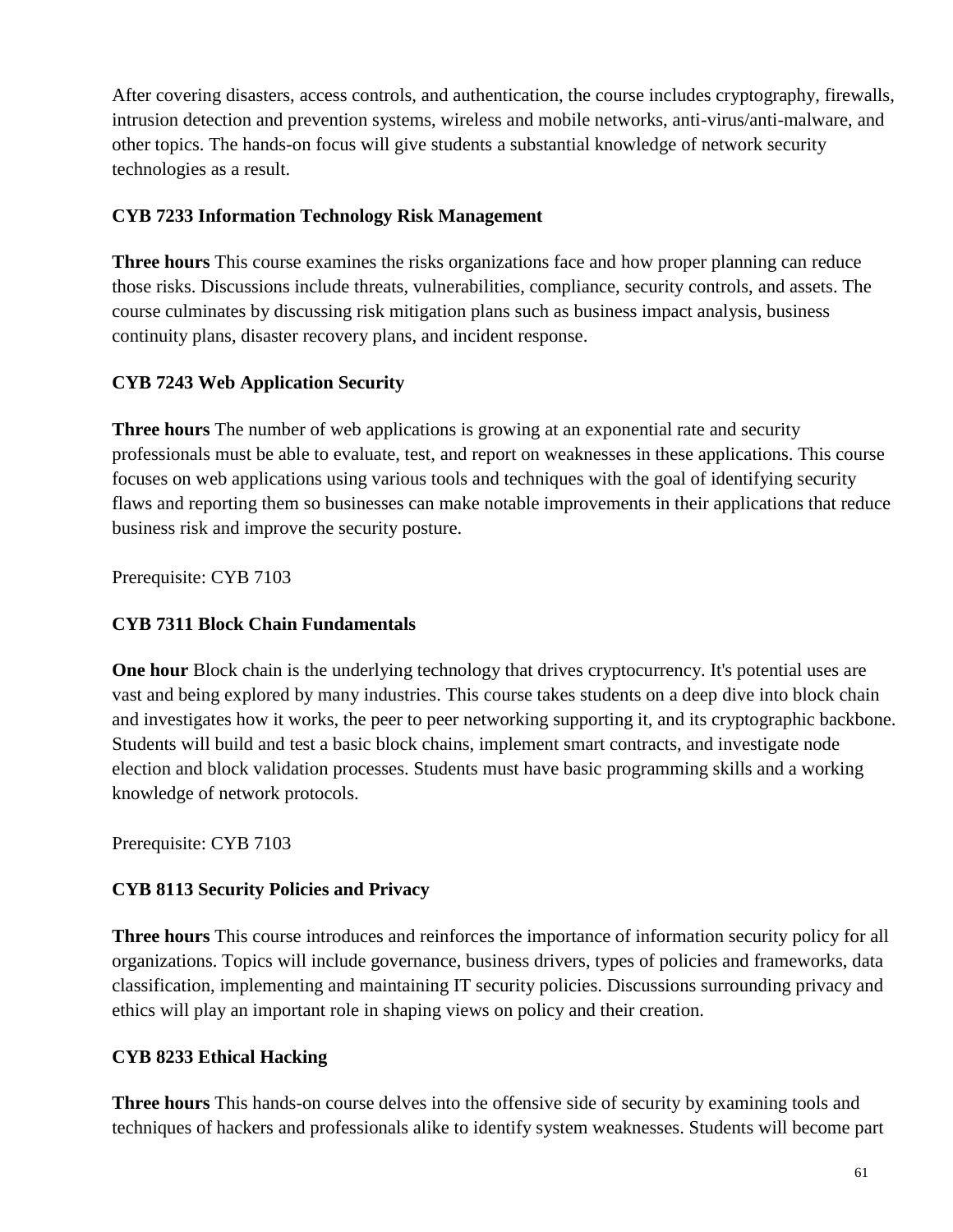of the Red Team and learn how to find weaknesses, exploit them, and pivot their way deep into networks.

Prerequisite: CYB 7103

# **CYB 8313 Secure Software Programming**

**Three hours** This course will equip the students with the knowledge and skills necessary to develop and operate dependable and secure software systems. It covers topics including emerging threats, development and implementation, application review and testing, vulnerability mapping, web application threats, secure data management, and secure software development frameworks. This course is designed for programmers, development team leads, and technical managers.

Prerequisite: CYB 7103

## **CYB 8411 Malware Analysis**

**One hour** Malicious software is on the rise and its use by hackers has no end in sight. Security professionals are called on to analyze the latest threats that are found on their networks. Malware analysis introduces and teaches students the latest tools and techniques necessary to decode the mysteries behind the latest hacks and strengthen the defenses against them.

Prerequisite: CYB 7103

## **CYB 8421 Secure Software Design**

**One hour** As applications become the backbone of business it is important to understand the risks associated with developing in-house software to meet business needs. This course takes a managerial view to understand software development processes and how to build processes that reinforce proper coding, testing, and delivery techniques.

Prerequisite: CYB 7103

# **CYB 8913 Advanced Topics in Cybersecurity**

**Three hours** This course will investigate a variety of topics that are important to understand but are not easily categorized. Topics may include the Internet of Things (IoT), onion routing, SecOps, blockchain, threat modeling, software defined networks, and others as technology evolves. Students will be expected to research the latest threats, technologies, and trends while exchanging ideas with other students.

Prerequisite: CYB 7103

## **CYB 8983 Cybersecurity Capstone**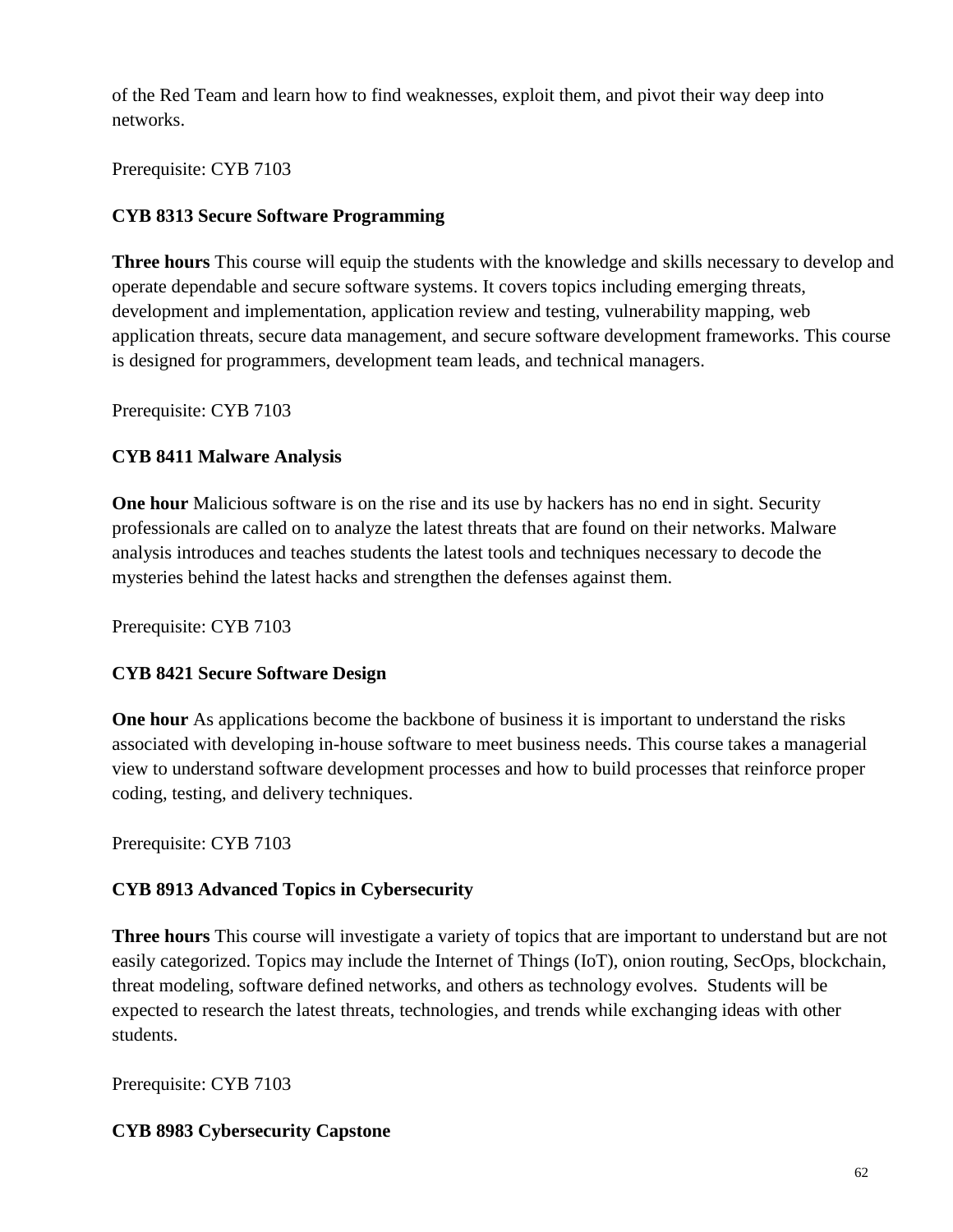**Three hours** The pinnacle course of the program culminates with a project that integrates all aspects of the program. Students will be required to design policy, model a secure infrastructure, and demonstrate an implementation of technology that complies with both policy and network design for a fictitious company. It will encompass the entirety of the program and ensure students succeed in the workplace. To be taken in final semester and advisor approval required.

# **ED 5100 Graduate Curricular Practical Training**

**No credit** Alternative work/study, internship, cooperative education, or other type of internship or practicum offered by a sponsoring employer through cooperative agreements with the university.

# **ED 7033 Christian Foundations in Education**

**Three hours** This course challenges individuals to consider the strong connections between a Christian application of life and the field of education. While considering the historical and philosophical foundations of education and current education issues, connections between the role of a teacher/administrator and the role of biblical "shepherding" will be explored and discussed.

# **ED 7233 Human Development**

**Three hours** The course will review the developmental characteristics of children from birth through adolescence in five domains: physical, cognitive, social, emotional, and moral. The developmental characteristics will be investigated in many contexts for infants/preschooler, elementary, middle school, and high school children. Both developmental characteristics and context will be used to understand individual children.

# **ED 7353 Human Intellect and the Brain**

**Three hours** This course will focus on a broad understanding of human intelligence and cognition while exploring answers to the following questions: What is human intelligence? Can we know and measure a person's intellectual capabilities? Can intelligence be increased or improved? How does the brain learn? What do teachers do that affect learning?

## **ED 7433 School Law and Ethical Issues**

**Three hours** This course will provide an analysis of the legal and ethical problems facing school administrators. Case studies will provide material for discussion about current issues that face schools across the nation. Legal issues surrounding special education and ethical decision-making will be a focus throughout this course.

## **ED 7513 Action Research and Data Analysis for School and Classroom Use**

**Three hours** This course will focus on basic knowledge of statistics as applied to the field of education (broadly and content-specific); multiple methods of assessment; using assessment to inform instruction;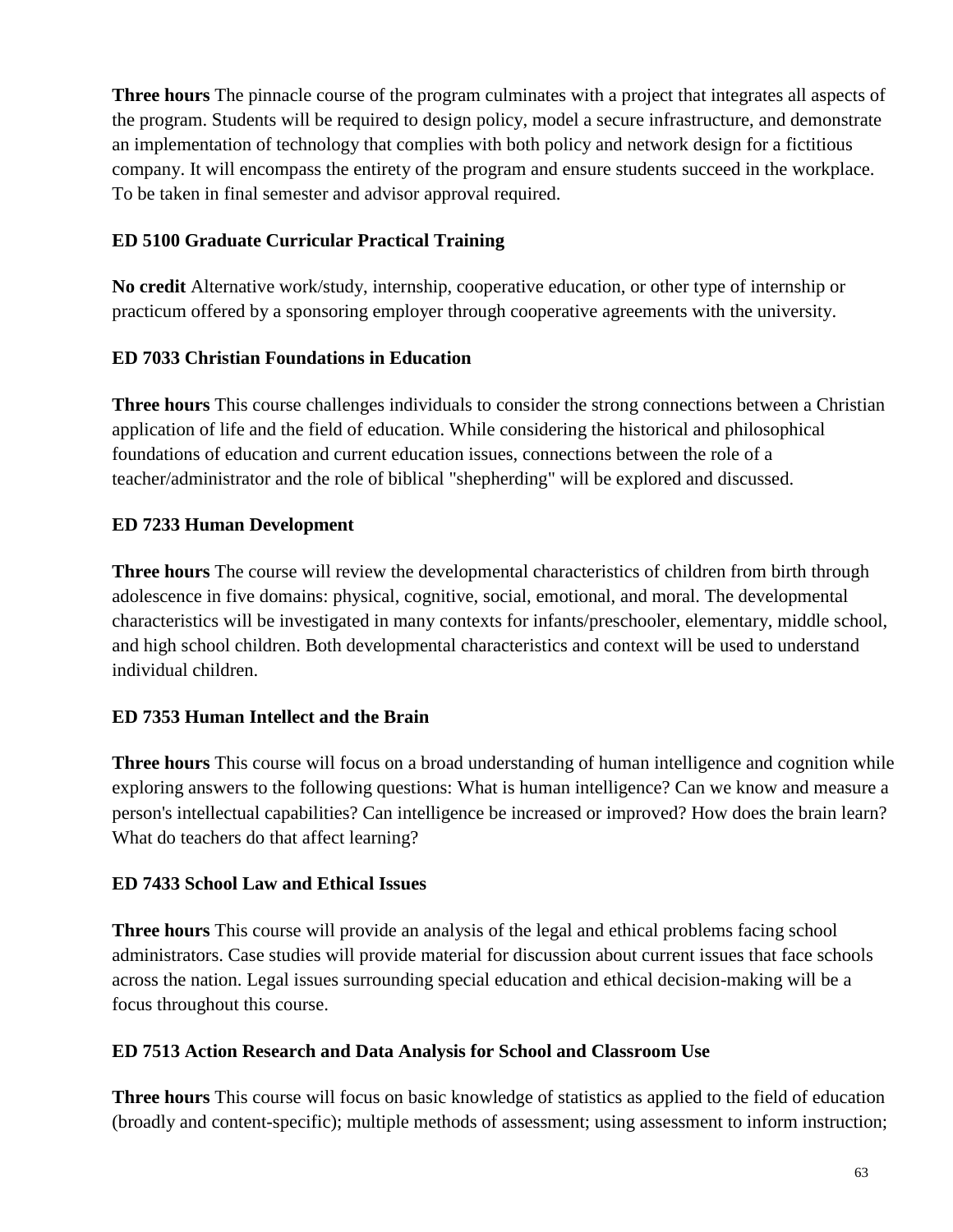and being advised by school leaders as they create an action research proposal that could benefit a regional school and move students toward established goals.

# **ED 7523 Parent and Community Relations**

**Three hours** How schools and communities relate to one another determines the overall success of an educational program. This course is designed to prepare school administrators to develop the communication and outreach strategies needed to create effective partnerships between the school, families, and the community. Relationship-building strategies will be addressed along with strategies for managing stressful situations. The focus of this course is to view students, teachers, staff, families, and the community as partners in the education process. Field experience required.

# **ED 7613 SpEd 101 Academy**

**Three hours** This course will provide knowledge and practical support for teachers initiating work teaching in the field of Special Education. Various types of exceptionalities in children will be examined including those with pervasive cognitive delays, specific learning disabilities, physical impairments, emotional disturbances, and other health impairments. Also discussed within this course are the legal responsibilities, support systems, and instructional strategies necessary to provide effective instruction for special education learners, including an understanding of Response to Intervention (RTI) and the Individual Education Plan (IEP) process and accommodation plans. The focus will be on the resource room environment and inclusive classroom (co-teaching). Candidates will be equipped to respond to the breadth of needs of children with exceptionalities within the public school system.

# **ED 7623 Special Education Behavior Management/Assessment**

**Three hours** This course will focus on developing an understanding of students with behavioral issues and how to apply appropriate behavior intervention systems based on evidence collections used to identify, understand and work with children that have challenging behaviors. Topics in this course will include: understanding the behaviors, the difference between symptoms and problems, redirection to appropriate behaviors, individual and whole classroom interventions, behavior management strategies, social skills development, and cultural competency. Additionally, this course will focus on available assessments that can support the data collection necessary to identify cognitive and behavioral issues and monitor interventions to support an Individual Education Plan (IEP). Both special education and regular classroom teachers will benefit from the behavior management and assessment tools provided by this course.

# **ED 7633 Special Education Instructional Strategies**

**Three hours** This course will examine research-based instructional strategies that promote student achievement and how these strategies can be used to specifically support academic growth for students with exceptionalities. The course will also examine the importance of word study to the development of reading skills, and how the use of multi-sensory techniques can increase reading success rates for students with exceptionalities.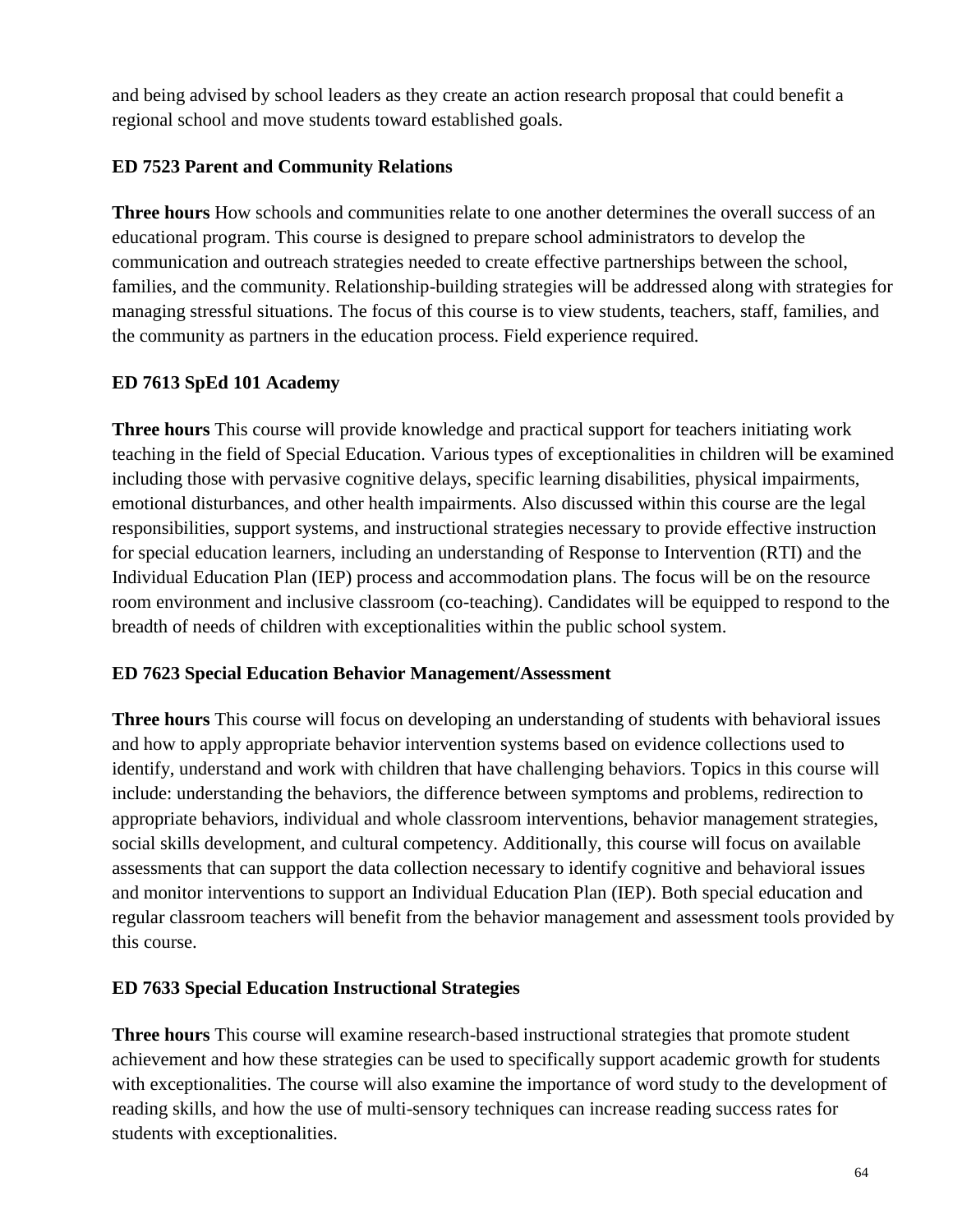# **ED 7643 Foundations of Special Education**

**Three hours** Examination of the types of exceptionalities in children including those with pervasive cognitive delays, specific learning disabilities, physical impairments, emotional disturbances, and other health impairments. This course covers the legal responsibilities, support systems, and instructional strategies necessary to provide effective instruction for learners in Special Education, including understanding of the Individual Education Plan (IEP) process, as well as awareness of students with Section 504 accommodation plans. This includes the self-contained environment, and inclusive classroom (co-teaching). Designed to equip candidates to respond to the breadth of learners in Special Education needs within the public school system. Field experience required.

# **ED 7733 Differentiated Learning**

**Three hours** Differentiated Learning promotes the value of all learners and their unique contributions to the classroom as individuals. This course encompasses teacher preparation for the diverse learners in their classroom and provides the skills and knowledge necessary to allow for customization of instruction for learners with a range of differences. Learners will develop knowledge about the categories of disabilities under the Individuals with Disabilities Act as well as English Language Learners and gifted learners. Strategies to differentiate instruction, apply modifications and accommodations and incorporate assistive technology will also be emphasized. Field experience required.

## **ED 8133 Building Learning Communities**

**Three hours** In response to known needs, the teacher-as-leader must cast a vision and oversee the construction of a strategic plan in an environment that fosters trust among and between all stakeholders. Taking on the role of Instructional Facilitator, students will work collaboratively to analyze data and construct a plan for leading a professional community toward achievement of goals that are aligned with the local institution's school improvement plan. Opportunities and training for planning regular staff meetings and designing professional development geared toward the needs of individual faculty and staff members will be a strong emphasis for this course. Field experience required.

## **ED 8173 Instructional Facilitation/Teacher Leadership**

**Three hours** Emphasis on theoretical foundations for Instructional Facilitators (IF); taking on the role of IF while applying knowledge of adult learning theories and practicing strategies for working with faculty to improve in identified areas of need. Application of good questioning skills for diagnosis and for instruction is an important part of this course; students will work together while experiencing/roleplaying leadership aspects of an IF, demonstrating their ability to lead in-service teachers to higher levels of competency related to but not limited to the following: content, classroom management, instruction, and assessment. Field experience required.

## **ED 8233 Advanced Curriculum Design**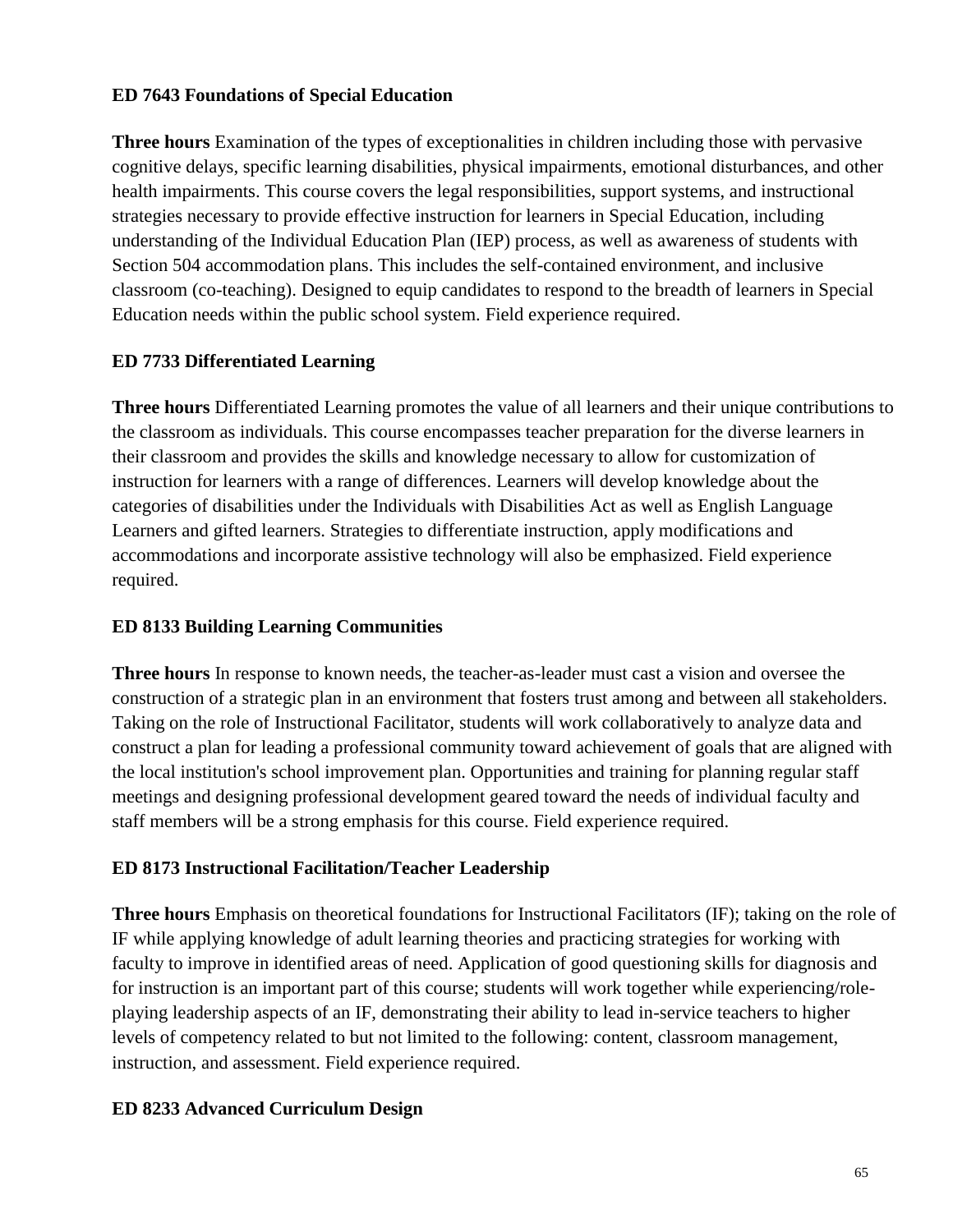**Three hours** Emphasis on mastery of the curriculum development process, along with knowledge of adult learning theories and the dynamics of collaboration between and among colleagues and community members. This course seeks to fine tune the intuitive and informed practice of a teacher who will be facilitating the professional development of colleagues. Field experience required.

# **ED 8323 Teaching Literacy in the SPED Classroom**

**Three hours** This course will examine effective methods for teaching reading to students with exceptionalities. The history and structure of the English language will be covered as well as techniques in teaching encoding and decoding. The course will also examine the importance of word study in the development of reading skills and how the use of multi-sensory techniques can increase reading success rates for students with exceptionalities. Field experience required.

# **ED 8333 Orientation to Counseling in Elementary & Secondary Schools**

**Three hours** An introduction to the application of counseling in an educational environment; this course is designed to familiarize the student with the following content areas: educational terminology, educational process, educational leadership, testing in culture, and structure. It will expose the student to a variety of educational experiences through observational hours in approved school settings.

# **ED 8343 Programming for Students with Exceptionalities**

**Three hours** This course will examine the need to develop and adapt curriculum for individual learners in the general and special education classroom. Individualized Education Programming (IEP) development will be reviewed and discussed at length with clinical experience required. Adaptations in the form of modifications and accommodation will be reviewed. The importance of universal design instruction for all students and response to intervention best practices will be reviewed and discussed. Field experience required.

# **ED 8363 Characteristics of Students with Exceptionalities**

**Three hours** This course will examine the different disabilities under the Individuals with Disabilities Education Improvement Act (IDEA 2004). Characteristics of each disability will be explored through reading assignments, online videos, and classroom observations. In addition, this course will look at how to structure classroom learning and the physical environment in order for students with exceptionalities to learn and succeed in the school setting.

## **ED 8373 Ethics and School Policies**

**Three hours** Study of the principles and models that are the basis for the organization and administration of counseling services in schools. Content includes construction of needs assessments, crisis response, community referrals and empirically sound techniques used to provide counseling services to school aged children. Based on the Arkansas model, course will emphasize the importance of outcome based assessments. Students will receive a variety of educational experiences through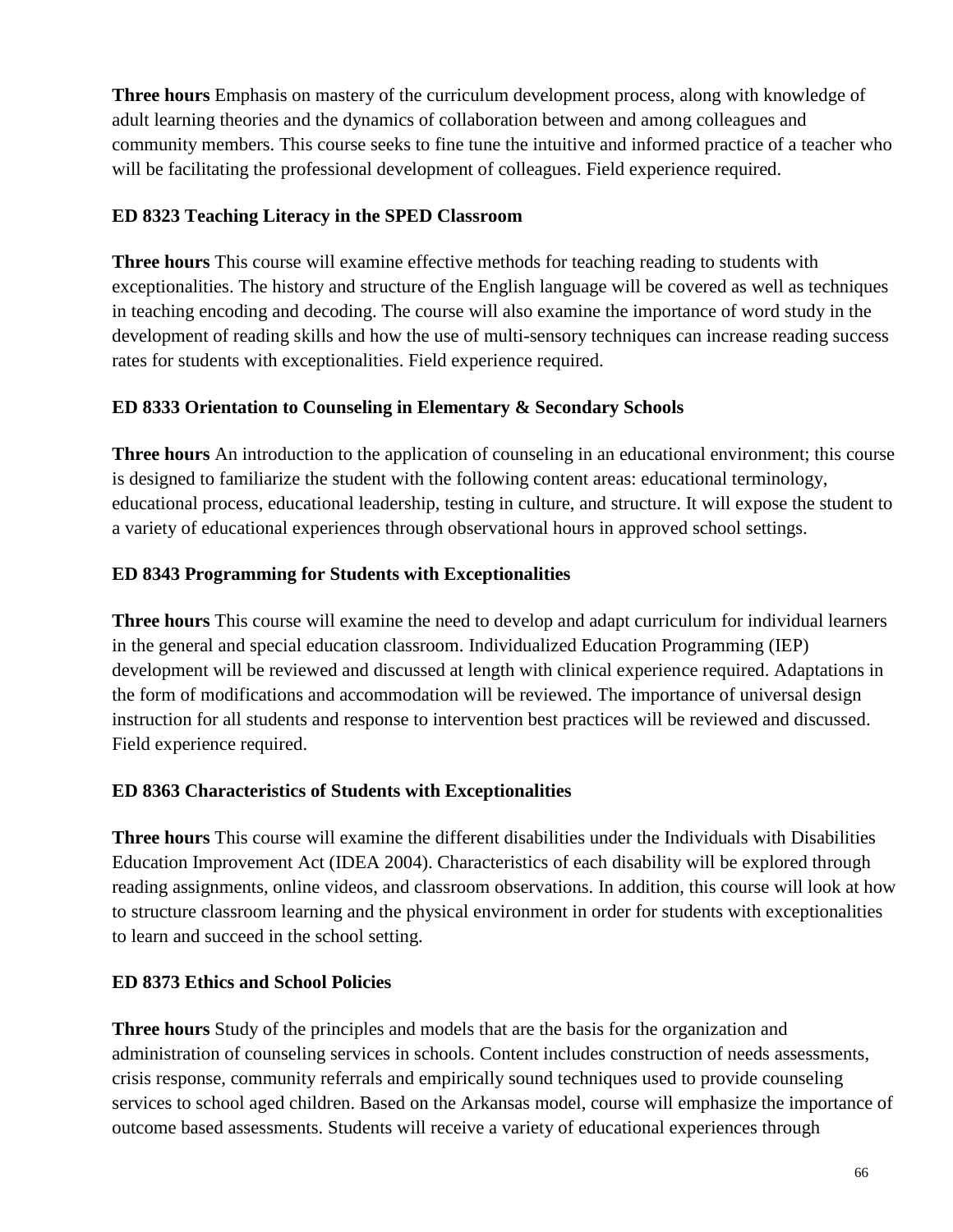observation hours in approved school settings.

Prerequisite: ED 8333

# **ED 8382 Special Education Practicum K-12**

**Two hours** This course is a two-hour course designed to give M.Ed. Special Education candidates the opportunity to practice the skills that they have acquired throughout the program under the guidance of a licensed special education teacher. The goal is to develop individuals who are able to address the complex multidimensional challenges facing special education teachers. Field experience required.

# **ED 8423 Pedagogy: Classroom Instruction**

**Three hours** This course will focus on general pedagogies, strategies, and methodologies that work well with all disciplines; students will learn how to create and select appropriate objective and subjective test items. General behavior management and assessment principles will be integrated into the content area; the students will know and use the Danielson Framework when constructing lesson plans and a unit of study. Field experience required.

Corequisite for School Counseling (MED): ED 8763; Corequisite for Teaching (MAT): ED 8711

# **ED 8443 Pedagogy: Management and Assessment**

**Three hours** This course will focus on two major professional responsibilities that foster classroom learning: classroom management and assessment. Learners will explore how the assessment system and classroom management system in a classroom work together to create a learning environment marked by high expectations, optimism, responsibility, resilience, and success. Candidates will construct an overall assessment plan and a behavior management plan for their future classroom. Field experience required.

# **ED 8453 Literacy: Reading Pedagogy**

**Three hours** This course provides a balanced overview of literacy theories, instruction, strategies, intervention, and assessment and is designed to encompass both the theoretical and practical aspects of learning how to teach reading, language arts, and writing with an emphasis on guided reading and the Arkansas State Standards for kindergarten-sixth grade.

## **ED 8473 Technology for School Leaders**

**Three hours** Students will take on the role of an instructional leader with regard to use of technology in the classroom and with classroom management. Emphasis on the most important things leaders need to know and know how to do with regard to use of technology, including application of adult learning theories while demonstrating skills related to use of technology. Field experience required.

# **ED 8513 Education Project**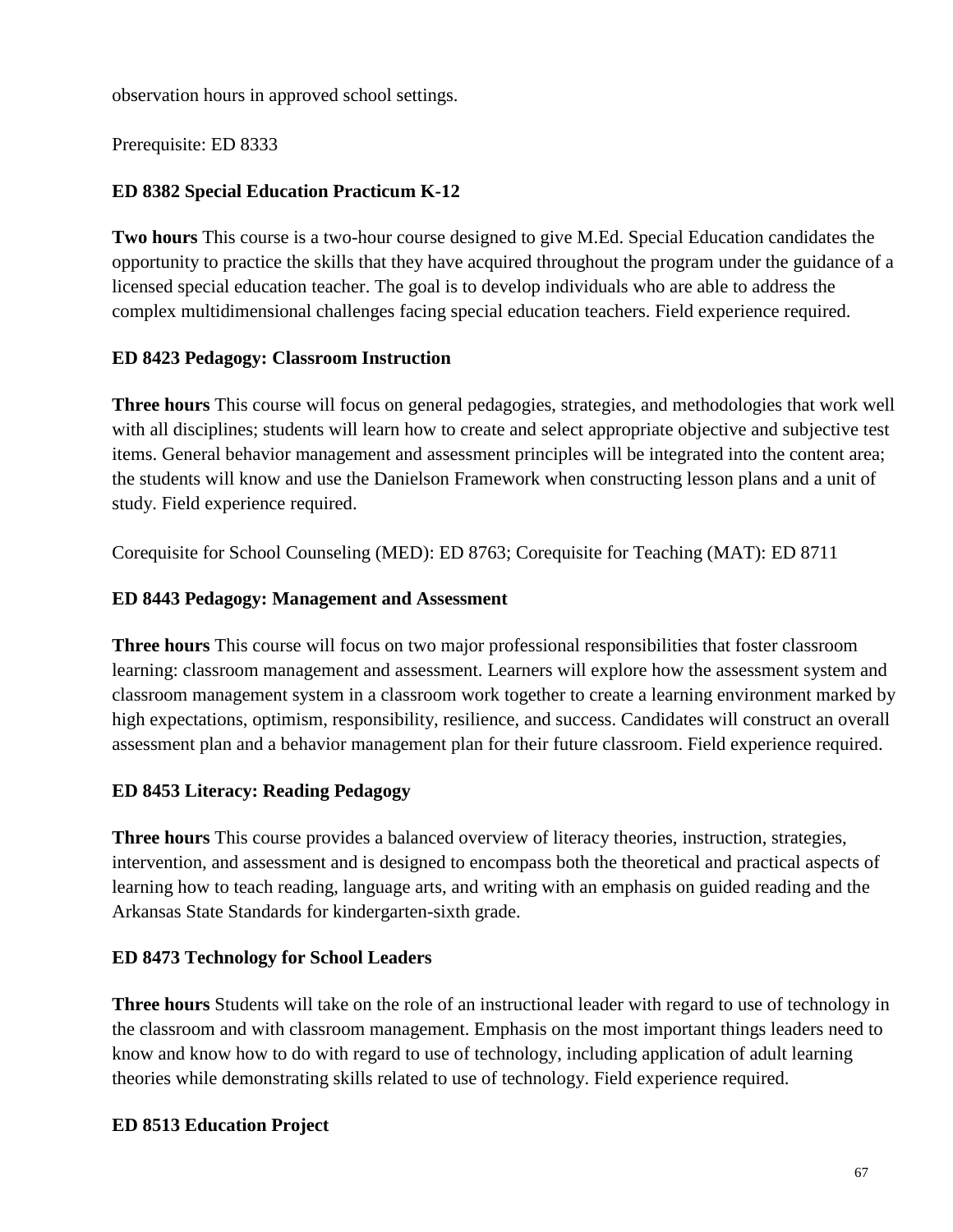**Three hours** A robust culminating project or thesis where the student demonstrates competencies and skills learned from the graduate program. Project should align with the student's career goals and must be approved by either the student's advisor or the course instructor.

Prerequisite: ED 7513

# **ED 8623 Literacy and Linguistics**

**Three hours** This course is designed to provide students with a critical understanding of instructional delivery which caters to the linguistic/ bilinguistic and literacy/biliteracy needs of English language learners from diverse language backgrounds. Topics will include linguistics, biliteracy, multilingualism, discourse analysis, and computer mediated communication.

# **ED 8643 Literacy: Content-Specific**

**Three hours** Literacy: Content-Specific is a course designed for content teachers (grades 7-12) who will be expected to teach literacy strategies and methods while also teaching content. Learners will write objectives and lesson plans, using the Danielson Framework, Common Core Standards, and the Bloom Taxonomy; they will teach a lesson in a school classroom. Learners will lead a minimum of one class discussion, taking responsibility for content during part of one class session. Field experience required.

Corequisite: ED 8721

# **ED 8653 Literacy: All Areas**

**Three hours** Literacy: All Areas is a course designed to prepare and challenge candidates for the responsibility of meeting the literacy needs of all students in the classroom, regardless of the content area represented. Candidates will understand the main elements of literacy and how these elements affect success at any level and any content area. Candidates will be exposed to the influence of phonemic awareness, phonics, vocabulary, fluency, and comprehension on student engagement; learners will examine the Common Core, the Bloom Taxonomy, and some basic assessment techniques for literacy within the sub-contexts of listening, speaking, writing, and reading. Candidates will create lesson plans, with one JBU classroom "teach." Field experience required.

# **ED 8701 School Counseling Pre-Practicum Lab**

**One hour** An orientation to the requirements of practicum/internships. Students practice basic counseling skills, and review the ethical considerations required of practicing counselors. Upon demonstration of a satisfactory working knowledge in each of these areas, the supervising faculty will grant approval for the student to enroll in practicum.

# **ED 8711 Practicum I**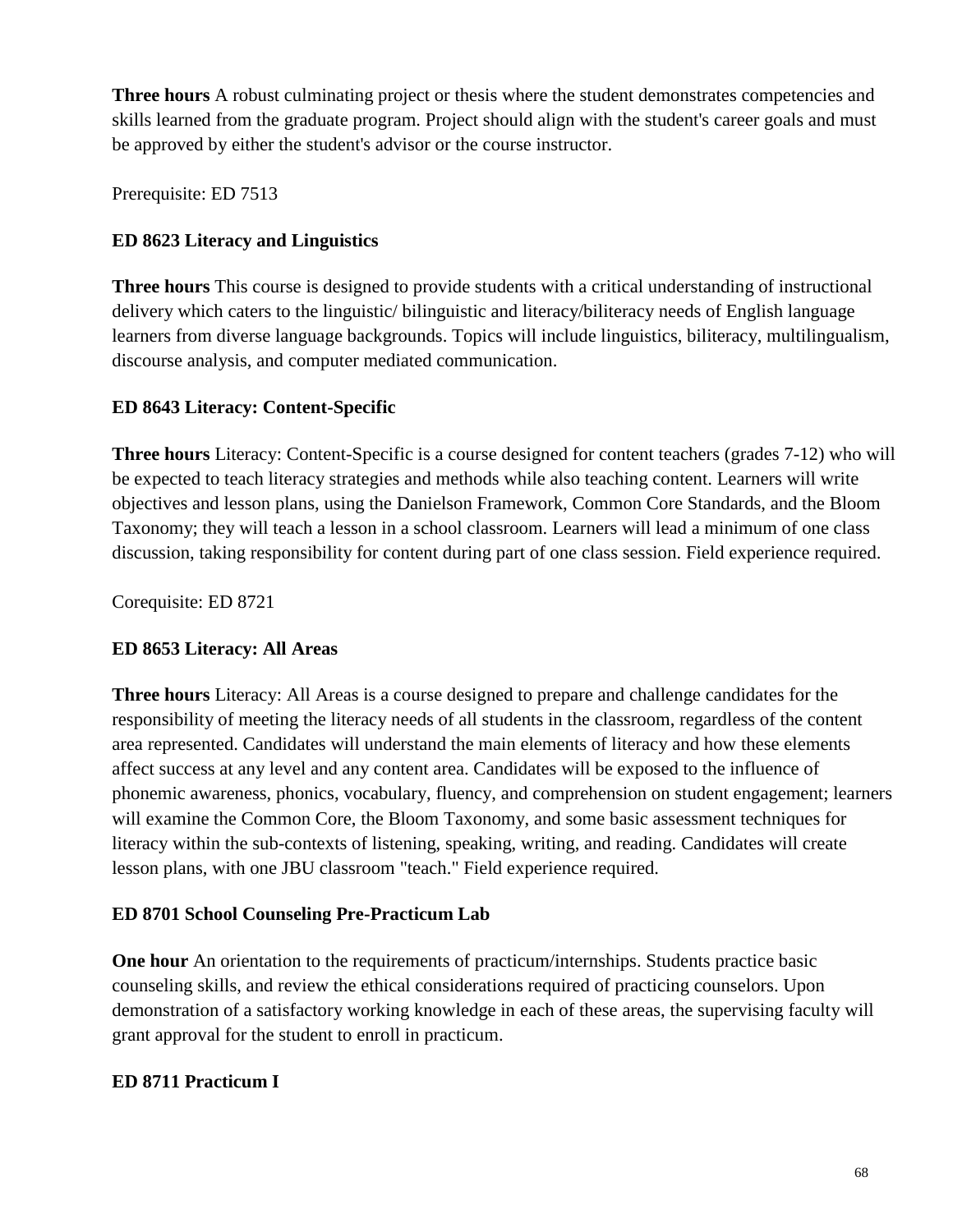**One hour** This course provides an opportunity for the candidate to gain experience in a school setting for a minimum of 15 hours, prior to internship. The candidate will play the role of participant-observer, making focused observations that are intentionally correlated with content learned in Pedagogy: Classroom Instruction and through the post-baccalaureate initial licensure program of study at John Brown University. Field experience required.

Corequisite: ED 8423

# **ED 8721 Practicum II**

**One hour** This course provides an opportunity for the candidate to gain experience in a school setting for a minimum of 15 hours, prior to internship. The candidate will play the role of participant- observer, making focused observations that are intentionally correlated with content learned in Literacy: Content Specific and through the post-baccalaureate initial licensure program of study at John Brown University. Field experience required.

Corequisite: ED 8643

# **ED 8763 School Counseling Practicum**

**Three hours** A supervised experience for the development of school counseling skills. Recommendations by the department and admission into candidacy required.

Prerequisites: CNL 7123, ED 8373, and ED 8701

# **ED 8813 Action Research Practicum**

**Three hours** Students take on the role of teacher-as-researcher while constructing, implementing, analyzing, and writing about an action research project in cooperation with a local educational institution. Field experience required.

# **ED 8843 Child and Adolescent Counseling**

**Three hours** This class prepares counselors to address the specific needs of children and adolescents in both individual and group settings. Emphasis placed on appropriate developmental, cultural, and common emotional issues and behaviors for children and youth at-risk.

# **ED 8863 School Counseling Internship I**

**Three hours** Supervised experience designed to develop competencies necessary for school guidance counseling.

Prerequisites: ED 8763 and recommendation by Graduate Education faculty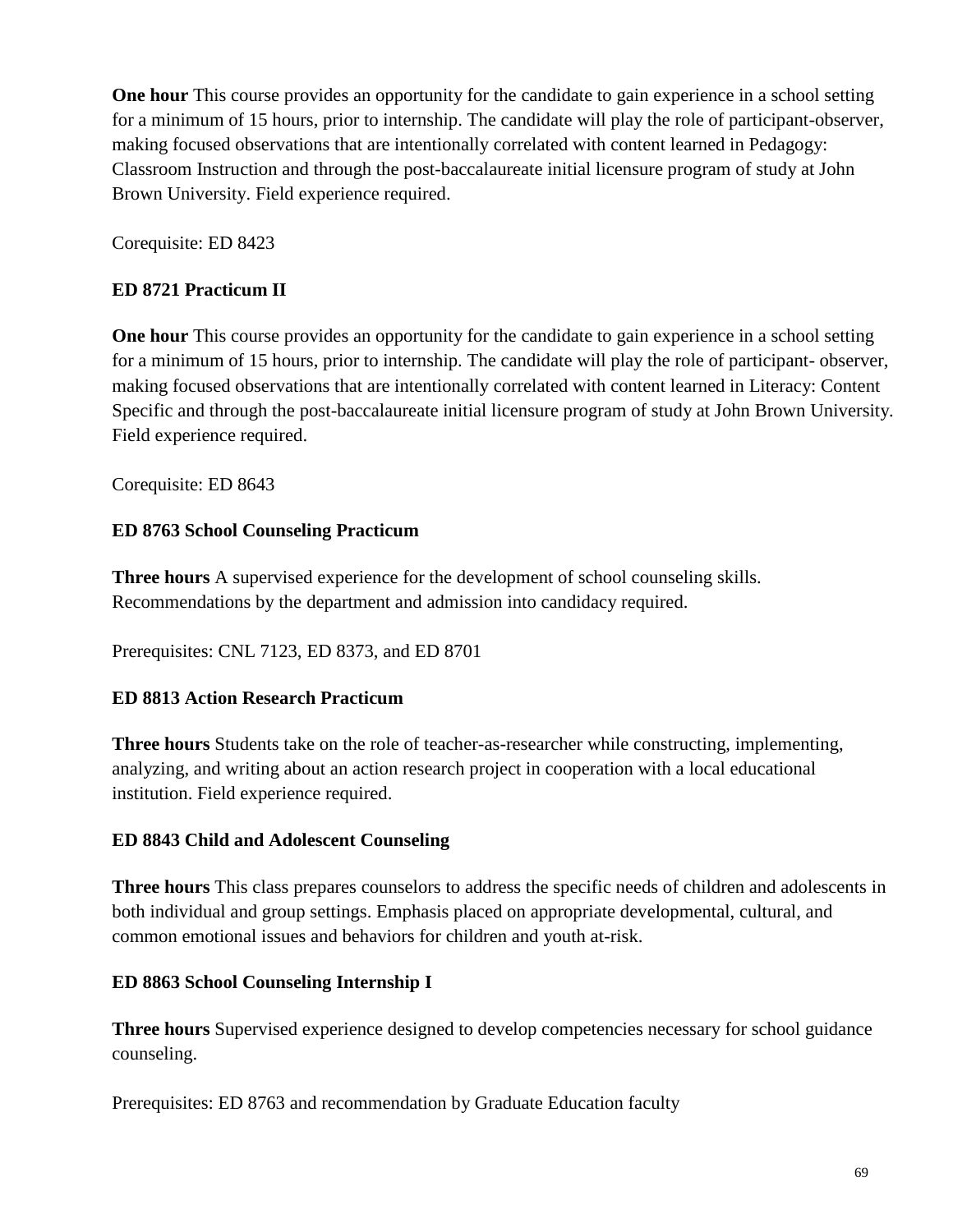# **ED 8873 School Counseling Internship II**

**Three hours** Supervised experience designed to develop competencies necessary for school guidance counseling.

Prerequisites: ED 8863 and completion of 425 of the 750 total Practicum and Internship hours.

## **ED 8881 Intern Seminar**

**One hour** Interns meet one hour per week to participate in presentations and discussions focused on issues common to all teachers such as but not limited to: concepts of classroom management, safety, legal, and ethical issues affecting teaching, working with parents, portfolio assessment, current school issues, and cultural diversity. The seminar is also used as a place for groups of interns to meet with their supervisors.

Corequisite: ED 8886

## **ED 8886 Internship**

**Six hours** Interns complete a full 15 week semester of internship; two placements (different levels and/or courses), with three weeks of full-time responsibility for each placement. Interns work under the joint supervision of an experienced classroom teacher and a university faculty member. An additional fee associated with this course.

Prerequisites: completion of all program course work; completion of required Gate Portfolio and Gate Interview; evidence of passing the Praxis II Content area of exam related to the intern's licensure discipline

Corequisite: ED 8881

## **HCA 7013 Financial Management of Healthcare Organizations**

**Three hours** An applied examination of the accounting, financial, and managerial aspects of financial management within the healthcare industry with a specific focus on using accounting information to make financial decisions that reduce risk and create economic value. Topics include financial analysis and management; methods and techniques for evaluating costs and cost-effectiveness of health and medical interventions; and an examination of third-party payer systems including managed care.

## **HCA 7253 Healthcare Law & Ethics**

**Three hours** An overview of healthcare laws and regulations, how they are enacted, and what their impact is on providers, payers and patients. The course also examines ethical issues specific to the healthcare industry including malpractice, negligence, fraud and abuse, rationing, uninsured treatment, the role of government, and patient consent and rights.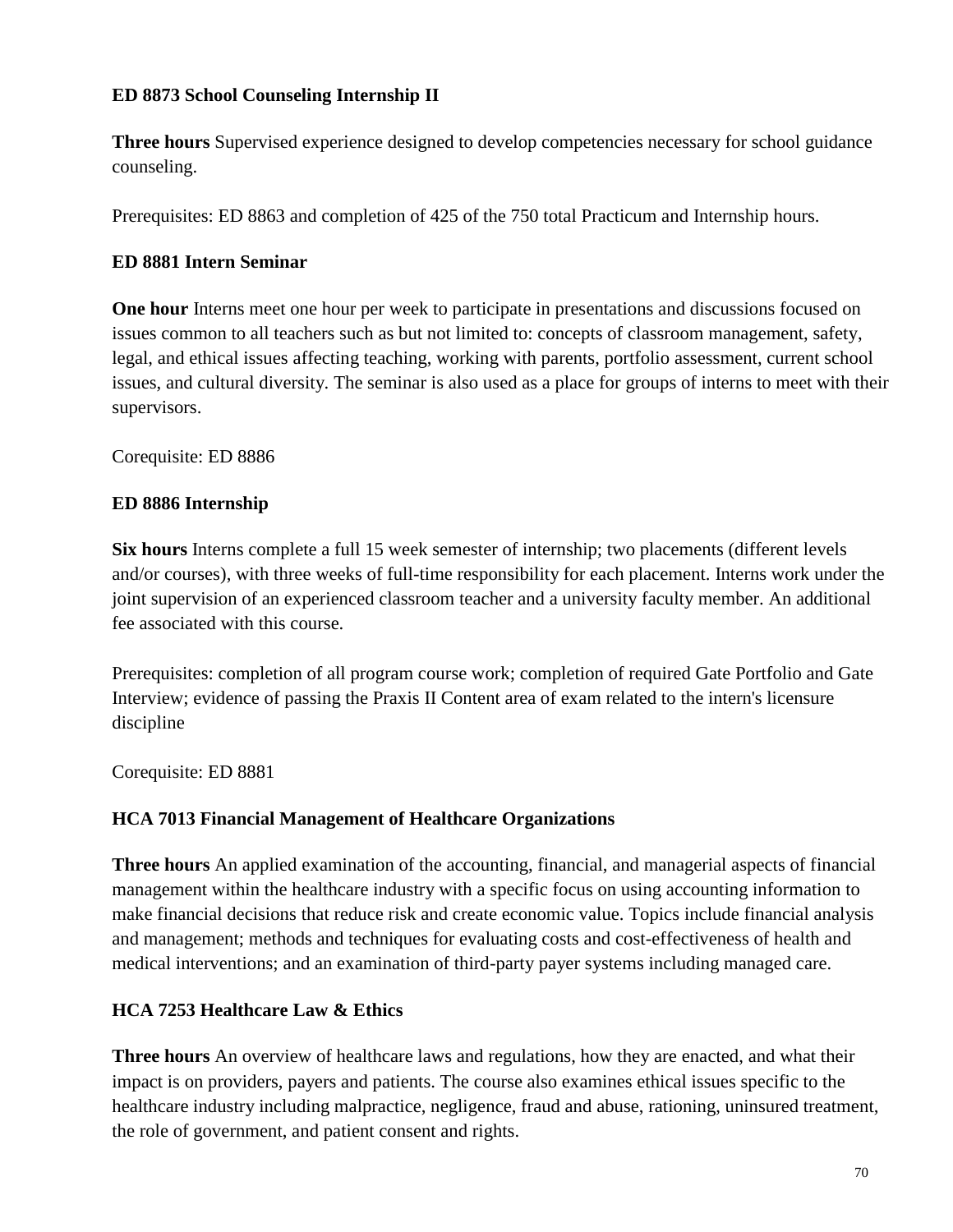# **HCA 7503 Healthcare Operations & Patient Care Management**

**Three hours** A review of how to effectively design, manage, measure, and improve processes that deliver excellent healthcare to patients in both inpatient and outpatient settings.

# **HCA 8513 Healthcare Analytics**

**Three hours** An introduction to basic economic concepts related to healthcare, the language used to analyze market structure, conduct and performance in healthcare, and the use of business intelligence and decision sciences in the healthcare industry. Students will gain hands-on experience with statistical analysis and linear programming as a way to gain insight into system performance.

# **HCA 8623 Seminar in Healthcare Administration**

**Three hours** An intensive course that focuses on current health care issues.

# **HCA 8993 Strategic Management in Healthcare Organizations**

**Three hours** An analysis of the strategic thinking skills needed to create a sustainable competitive advantage in the Healthcare industry.

# **HED 7113 History and Philosophy of American Higher Education**

**Three hours** A study of the historical development of American higher education. The course reviews significant changes within the higher education system, focusing on higher educational institutional philosophy, objectives, and functions. This serves to lay the foundation for understanding higher educational programs, issues, and trends. Included as a focus of the course is an overview of the development and issues in Christian higher education.

# **HED 7213 Understanding and Applying Research in Higher Education**

**Three hours** An introduction to research design and methodology relevant to research in the field of higher education within the contexts of both academic research and applied research.

## **HED 7663 The College Student: Issues, Policies, and Programs**

**Three hours** A foundational examination of student characteristics, demographics, beliefs, and cultural patterns in North American higher education. Major theories are reviewed that will assist the educational leader in developing policy and programs to maximize learning in the collegiate environment.

## **HED 7993 Administrative Leadership in Higher Education**

**Three hours** Analysis of leadership theories and concepts as they relate to utilizing higher education resources to manage change. The course incorporates current higher education trends and issues as contexts for inquiry and analysis into leadership of the various functional areas of higher education.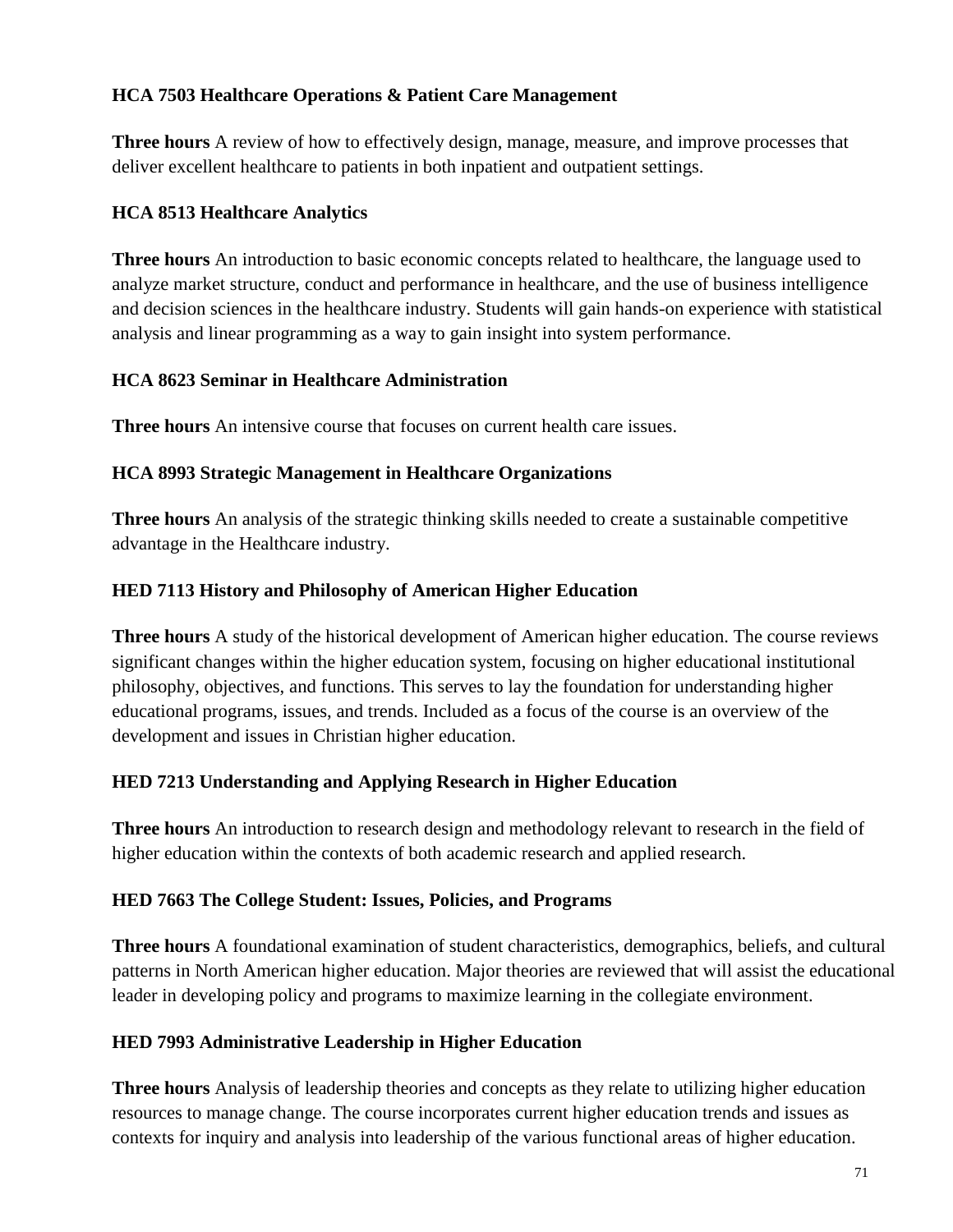# **HED 8003 Planning and Financial Management of Colleges and Universities**

**Three hours** An examination of the planning and financial management practices internal to colleges and universities, with a primary focus on non-profit private institutions. Provides a working knowledge of budget development, financial management, and fiduciary control in higher education institutions.

## **HED 8033 Christian Foundations in Higher Education**

**Three hours** An investigation of the foundational elements of Christian faith, values, and perspectives and their relationship to principles of higher education and the role of the academic administrator.

# **HED 8263 Higher Education Practicum**

**Three hours** An approved one- to two-week higher education experience in an international or crosscultural setting. This course will typically include several pre- and post-trip class meetings with specific expectations to fulfill both before and after the travel experience.

# **HED 8443 Law and Higher Education**

**Three hours** An examination of basic legal theories and their application in higher education and to the various constituencies within colleges and universities, such as students, faculty, administrators, staff, and governing boards. Constitutional mandates of due process and equal protection, nondiscrimination in employment and educational programs, privacy and openness, academic freedom, and contractual obligations are among the topics addressed.

## **HED 8903 Selected Topics**

**Three hours** A study of specialized topic or area of focus within or related to the field of higher education. May be repeated for credit. Prerequisites (if any) are dependent upon the topic as determined by the instructor.

## **HED 8913 Higher Education Project**

**Three hours** A robust culminating project or thesis in which the student demonstrates learned skills and competencies of the graduate program. Individual project must be approved by advisor or instructor.

Prerequisites: HED 7213 and instructor consent

## **OPM 7823 Principles and Practices of Experiential Education in Adventure Therapy**

**Three hours** Theories and principles of leadership and experiential education (e.g. transfer of learning, sequencing of activities, debriefing/processing, providing appropriate feedback, framing experiences with special attention to therapeutic approaches) are applied to program development and implementation for outdoor ministry settings, with special consideration for how therapists can foster a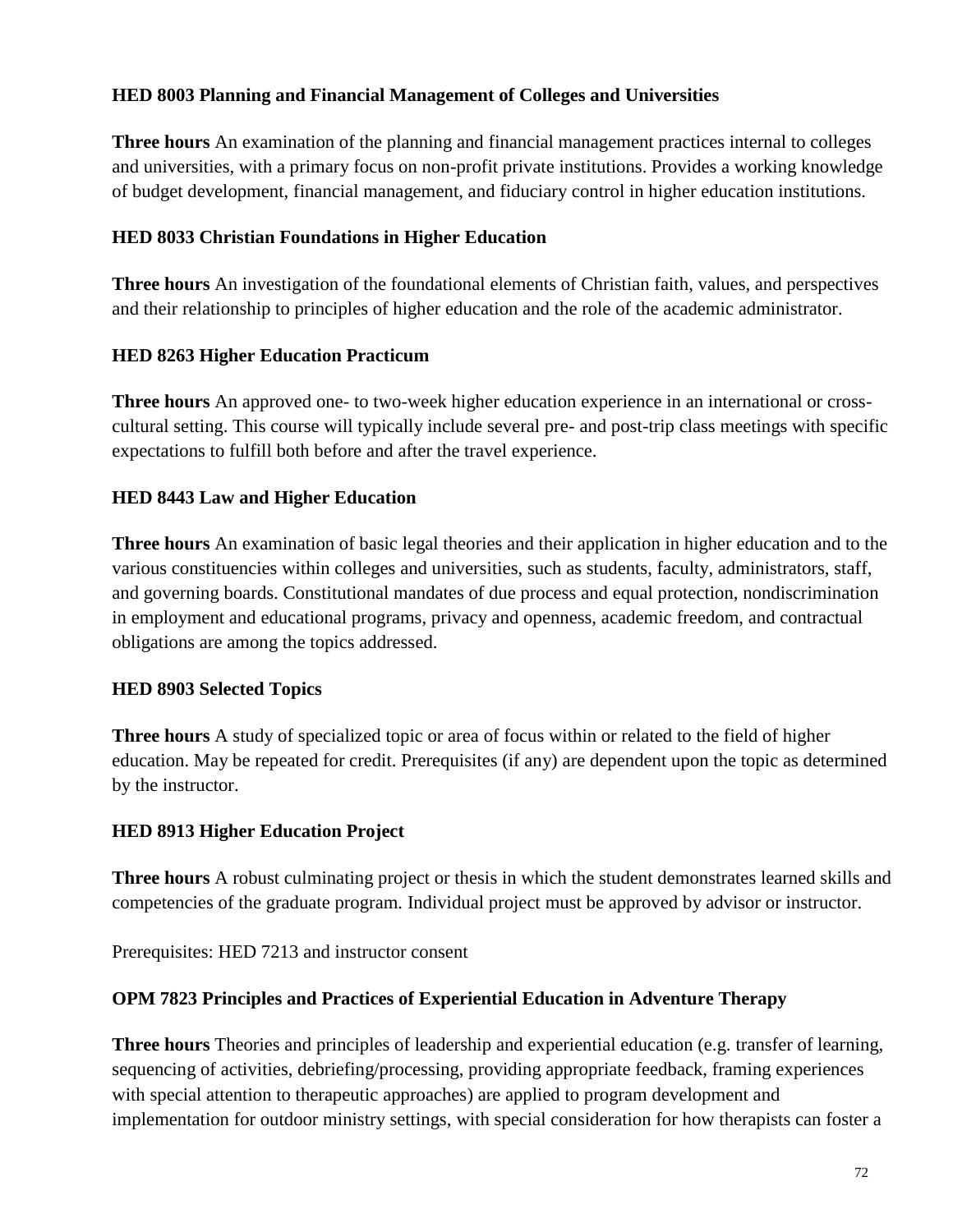helping environment through structured, shared experience. Opportunities to develop, lead and evaluate adventure education experiences are incorporated.

## **OPM 7833 Outdoor Living Skills for Adventure Therapy**

**Three hours** Introduction to basic living skills in wilderness environments. This course has a high level of hands-on activity, including a backpacking trip focused on skills such as Leave No Trace principles, appropriate clothing, water purification, stoves, fire building, navigation, meal planning and preparation, and trip planning. Additionally, graduate students will explore the uses of wilderness travel and connection to nature as a means to design and lead therapeutic interventions. Field trip required. This course is a qualifying course for trip leaders who work with JBU's Outdoor Adventure Center.

## **OPM 7843 Therapeutic Interventions in Adventure and Wilderness Settings**

**Three hours** A field based integration of using therapeutic interventions and practices which can be applied when using adventure activities. The course will explore techniques, metaphors and reflection practices which bring therapy to wilderness and adventure settings.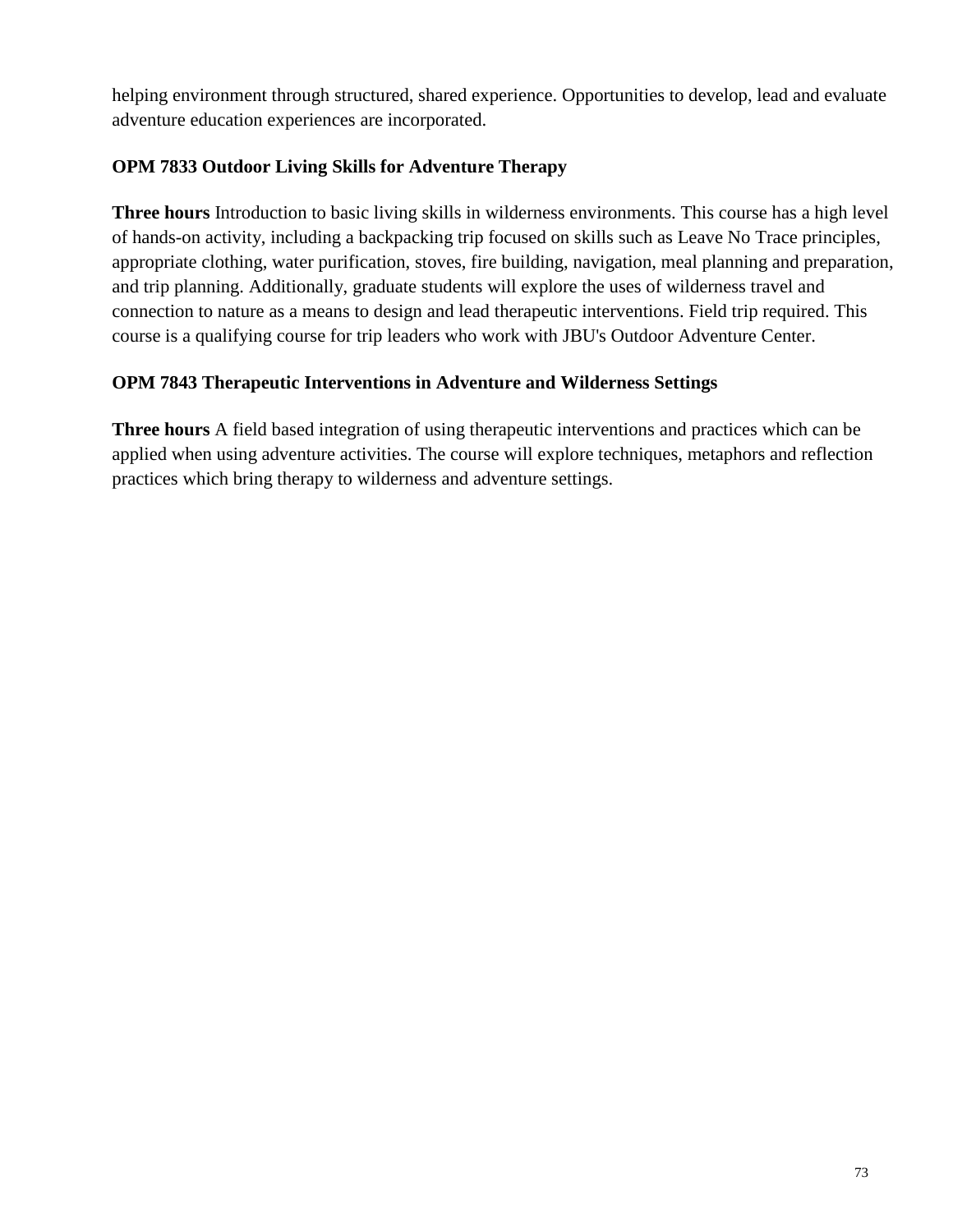# **Academic Policies**

## **Governing Policies for Satisfying Academic Progress**

Policies which apply to all degree programs are set forth in this section. Requirements applicable to specific degree programs are stated in the curricular outlines which appear in the academic program sections of the catalog.

The ultimate responsibility for understanding university policies and meeting all degree requirements rests with the student.

### **Students Subject to the Catalog Provisions**

### **Catalog Regulations**

All students are subject to the provisions of the catalog which was in effect at the time of their initial enrollment at John Brown University, with the exception of charges for tuition, etc., which apply only for a specified period of time. enrollment at John Brown University, with the exception of items that apply for only a specified period of time, such as tuition charges. Approval by the department chair is required if a student wishes to change to a later catalog.

### **Changes in Requirements and Regulations**

The university reserves the right to make modifications in policies, procedures, and regulations: e.g., grading system, transfer of credit, guidelines for degree requirements, housing regulations and charges, tuition and fees, and admission standards, and to make such modifications applicable to any or all currently-enrolled students. When modifications occur, sensitivity to reasonable dates of implementation and appropriate categories of currently-enrolled students affected will be exercised. Students will be notified of such changes through their advisors, written notices, and campus publications.

## **Course Credits**

The basic unit of course credit is the semester hour.

### **Enrollment Status**

A full-time graduate student is one who is enrolled for six or more semester hours.

### **Prerequisites and Corequisites**

Students are not permitted to enroll in courses for which they have not completed all prerequisites. A prerequisite course must have been completed with an acceptable passing grade before enrollment in the given course is permitted. A corequisite is a course in which a student must be enrolled and satisfactorily participating simultaneously to the given course.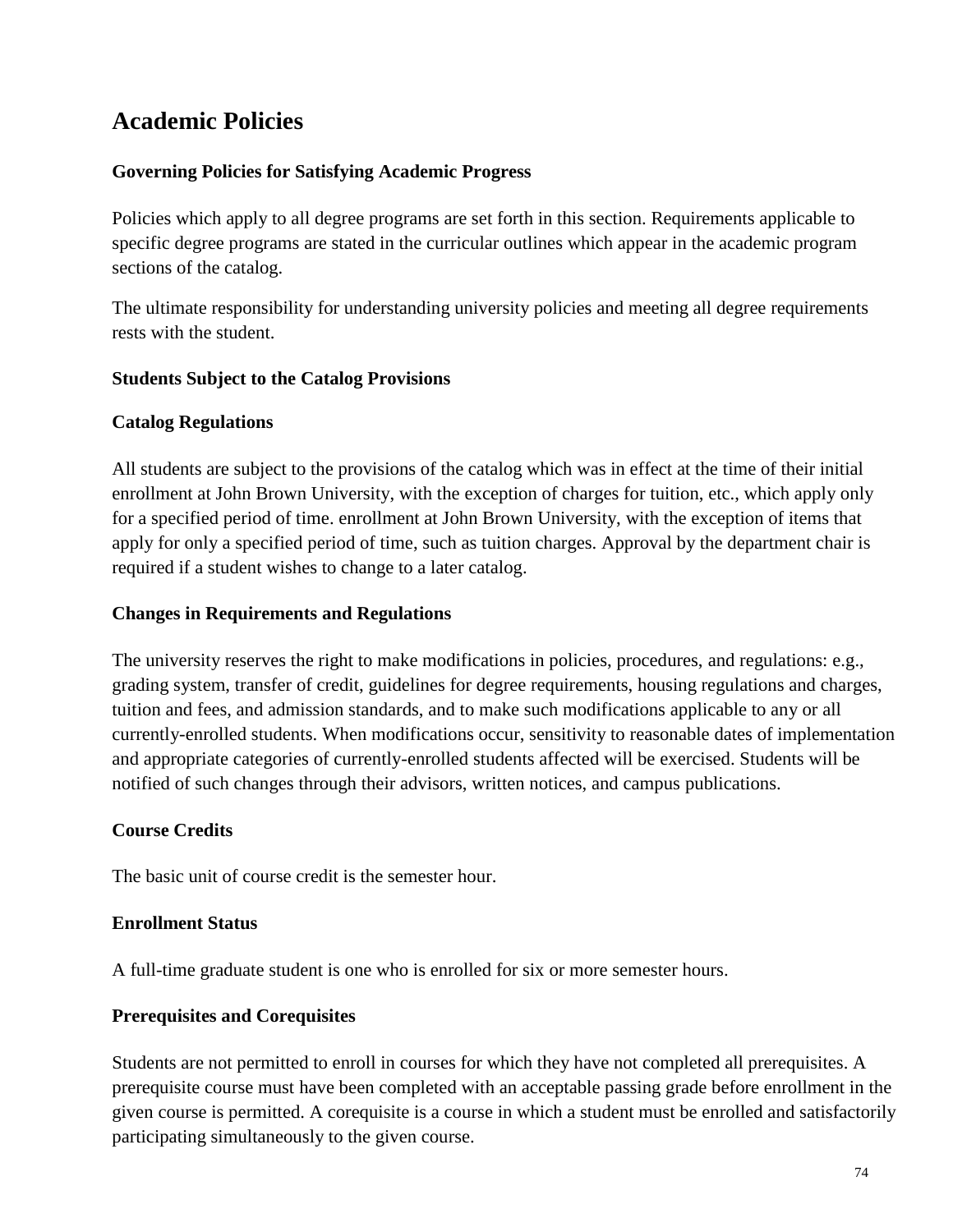#### **Availability of Courses**

Accompanying the description of each course is an indication of the semester in which the course is to be offered. This data is subject to occasional modification. Accordingly, the university reserves the right to withdraw, with reasonable notice, any course offering for a particular semester.

The university reserves the right to withdraw, with reasonable notice, any course offering for a particular semester.

### **Graduate Credit toward Undergraduate Degree**

John Brown University undergraduate students may receive permission to substitute JBU graduate courses for required or elective courses in an undergraduate degree program and then subsequently count those same courses as fulfilling graduate requirements in a related graduate program that the institution offers. Graduate courses must have been taken at JBU. A maximum of 12 graduate hours may apply toward both an undergraduate degree and a graduate degree. For more details, see the Traditional Undergraduate or Online Undergraduate catalog.

### **Time Limits**

A student enrolled in a graduate program requiring 40 or fewer hours is allowed a maximum period of four years, measured from the date of first enrollment, to complete the degree under the entering curriculum. A student enrolled in a program requiring 41 or more hours is allowed a maximum of six years to complete the degree under the entering curriculum. Students who do not complete their degree requirements within these time limits are subject to the degree requirements in effect at the time of completing the degree.

#### **Recency of Credit**

Credit earned ten years or more prior to admission to a student's current graduate program may not be applied toward meeting graduation requirements without special approval by the department chair and the associate vice president for academic administration. This policy applies to transfer credit as well as credit earned at JBU. Students wishing to apply older graduate credit toward a current degree must submit a petition to the respective department chair for acceptance.

### **Adding and Dropping Courses**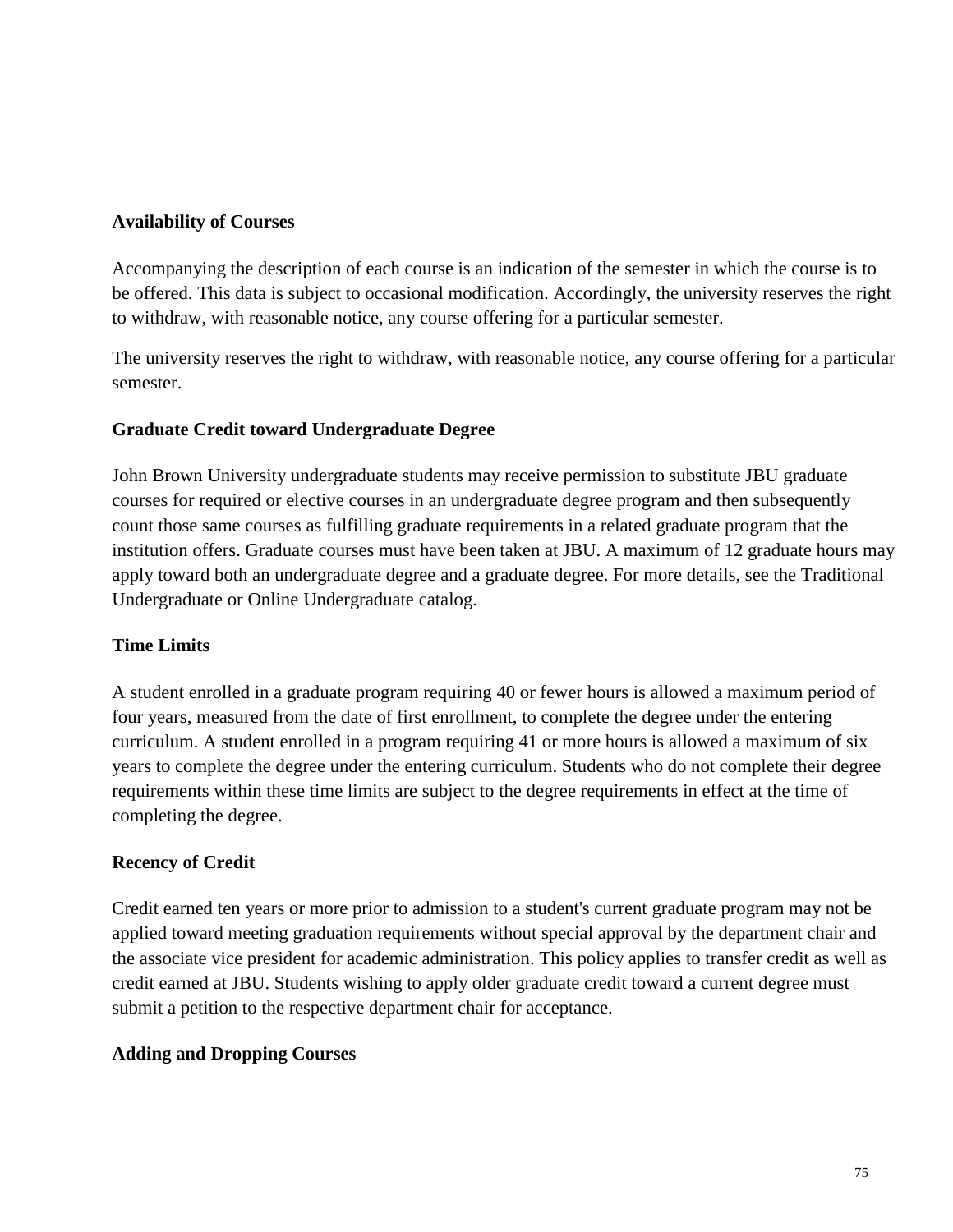Students register for graduate courses during the official published registration time periods. Students may not register for courses after the close of the late registration time period. Course registrations completed during the late registration period are subject to a late fee.

Courses dropped by the approved procedure before the end of the first week of classes will not appear on the permanent record.

Courses dropped after the first week but before the end of the 8<sup>th</sup> week for semester courses, or the 4<sup>th</sup> week for half-semester courses, will receive a grade of 'W'.

Non-completion of a course thereafter will result in a letter grade based upon the student's performance relative to the required work for the entire course.

See the official academic calendar for specific drop deadlines at https://www.jbu.edu/catalog/grad/current/calendar/.

## **Refund Policy**

Graduate students who withdraw from the university or drop a course may be entitled to a partial refund of that term's tuition and course fees. The percentage of refund is determined by the official date of withdrawal, according to the following schedules:

### **If the program follows the traditional semester format (14-16 weeks):**

100% refund before the end of the first week of the semester

80% refund before the end of the second week of the semester

60% refund before the end of the third week of the semester

40% refund before the end of the fourth week of the semester

20% refund before the end of the fifth week of the semester

No refund after the fifth week of the semester

## **For short terms or courses (typically 7 and 8 week terms):**

100% refund before the end of the first week of the term

80% refund before the end of the second week of the term

40% refund before the end of the third week of the term

No refund after the third week of the term

#### **For non-sequential weekend courses:**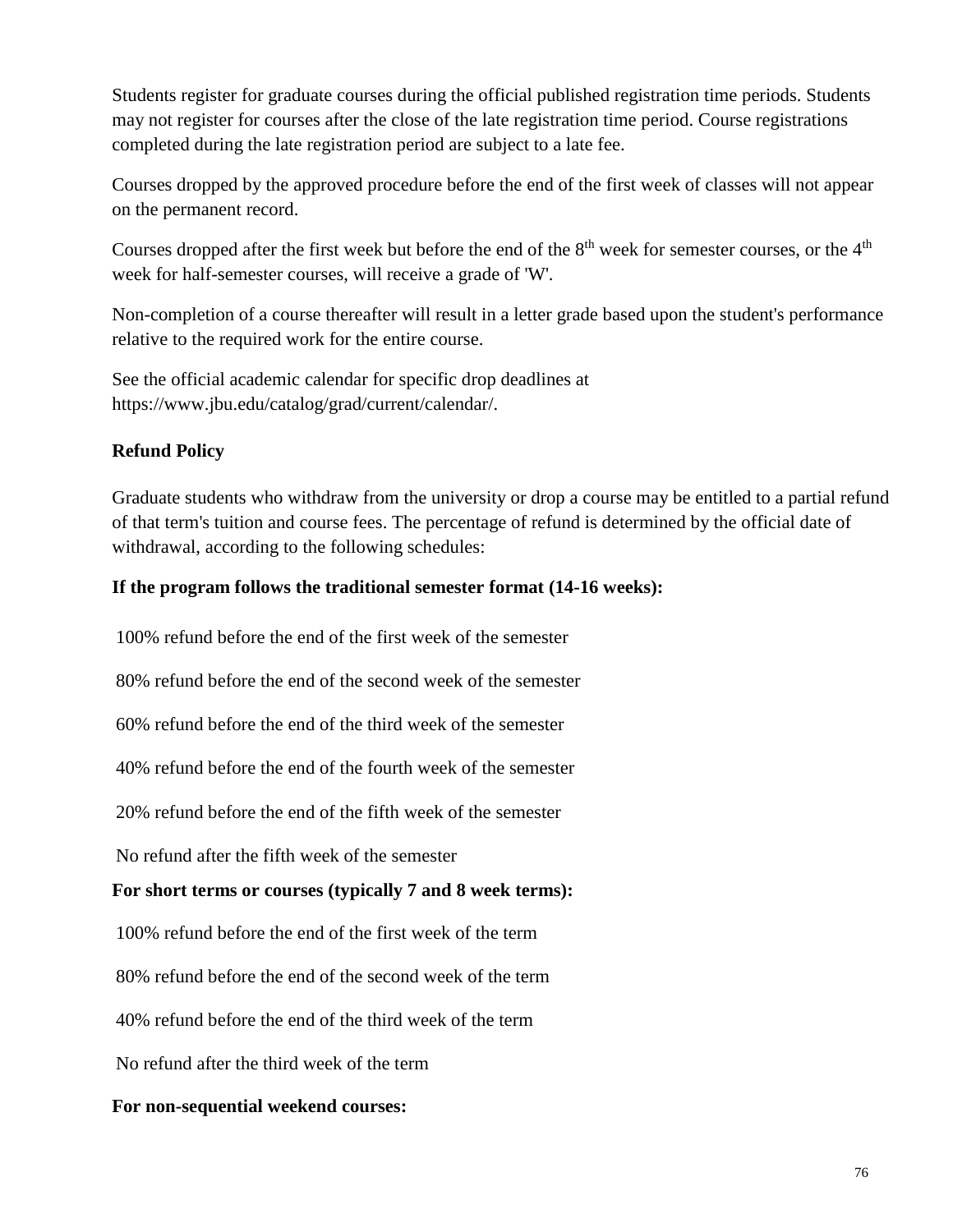100% refund before the end of the first week of class, beginning with the start of the first day of class

80% refund before the end of the second week following the first day of class

40% refund before the end of the third week following the first day of class

No refund after the third week of class

For example, for classes that meet Fridays and Saturdays, the first week of class begins the day of the course and ends Thursday of the following week. The second week begins the Friday after the first class meeting and ends Thursday of the next week, even if no further class meetings have occurred.

### **For 1-4 day seminar courses:**

100% refund if dropped seven or more days before the first class meeting

80% refund if dropped within the seven days before the first class meet

No refund beginning the first day of class or later

Courses that are presented in different formats, such as international study trips and seminars, are not subject to the above refund schedule. Information regarding refund schedules for these types of courses is available upon request from the respective graduate program office.

Other fees are non-refundable.

In the event of medical withdrawal prescribed by a physician, special consideration will be given to tuition adjustment.

### **Attendance Regulations**

### **General Policy**

A student must be registered for a class and on the official roster in order to attend. This includes students who are attending under audit status. Attendance at and participation in all class sessions, except for times when students are absent for reasons beyond their control, is regarded as essential. Class activities are planned for the benefit of all students.

A student who misses **50% or more** of scheduled contact time for any course will not receive credit for that course. The instructor, at their discretion, may impose a penalty for any absence and/or require compensatory work for some absences. Substantial tardiness, as well as missing an entire class session, may be charged against the 50% limit.

## **Non-Attendance Resulting in Withdrawal**

Except in cases of extenuating circumstances, students who do not attend any class for ten consecutive days may be withdrawn from John Brown University for non-attendance. It is the responsibility of the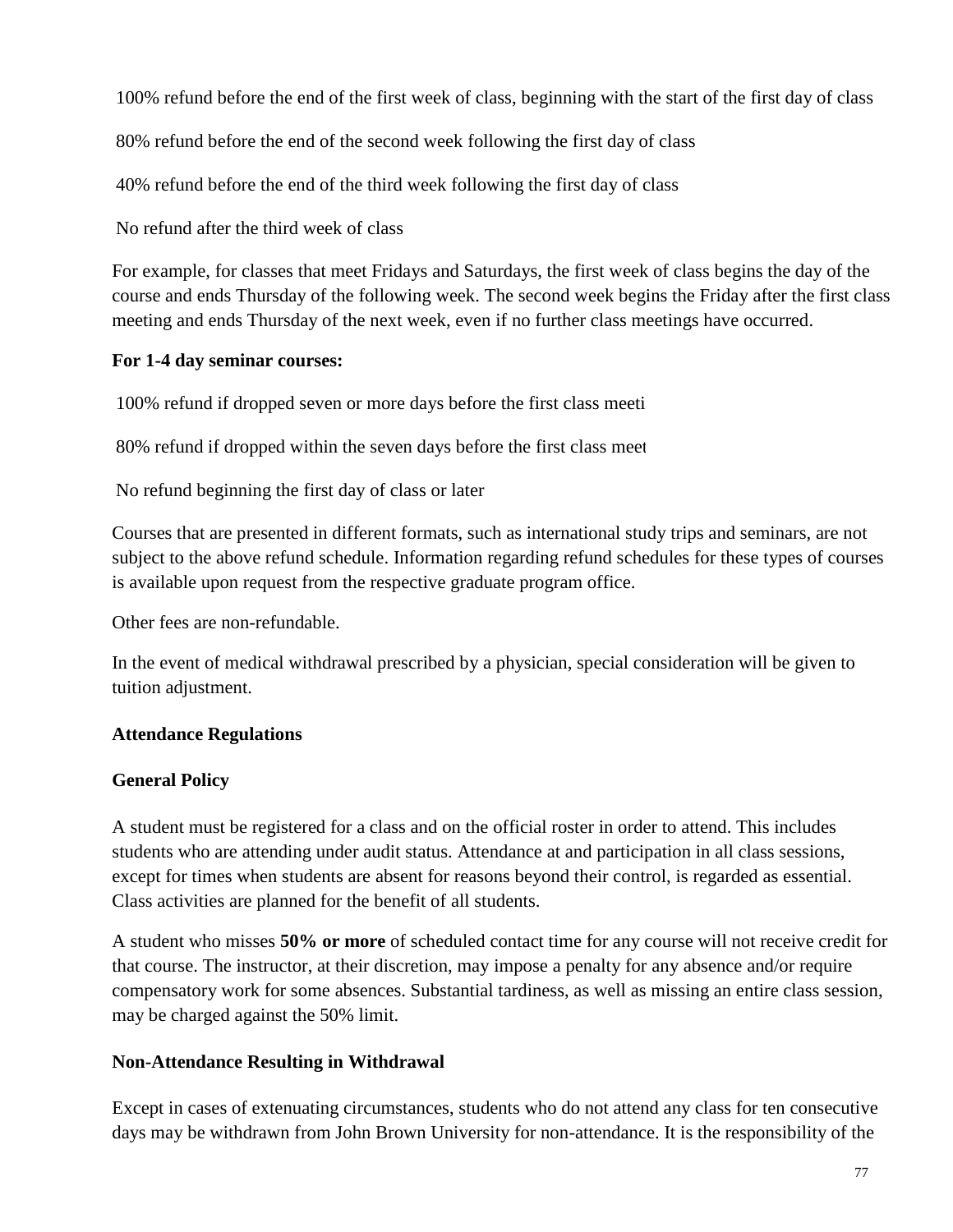student to contact instructors, advisor, Registrar, Student Accounts Services, and Financial Aid if extenuating circumstances exist. If the withdrawal occurs before the mid-point of the term, students will receive a grade of 'W'. Students will have a grade of 'F' recorded if they are withdrawn after the midpoint of the term.

## **Professional Demeanor**

Students are expected to display online behavior that is appropriate to a professional program at a Christian university. Online postings and emails require polite behavior; evidenced in font, word use, and grammar that is indicative of college level, professional communication. A professor may remove any postings that are uncivil, defiant, or otherwise disruptive to the learning environment.

## **Academic Integrity**

As a Christian institution of higher education, John Brown University seeks to maintain the highest standards of academic integrity. Violations of these standards will result in substantial penalties. Violations and their definitions are as follows:

- Plagiarism: Submitting as part or all of one's own work material that is copied or paraphrased from another source, including online sources, without the proper acknowledgment of that source. Examples include: failing to cite a reference, failing to use quotation marks where appropriate, misrepresenting another's work as your own, etc.
- Cheating: Using unauthorized material or study aids for assistance on examinations or other academic work. Examples include: looking at a peer's exam, altering a graded exam, using notes without permission, etc.
- Fabrication: Submitting altered or contrived information in any academic assignment. Examples include: falsifying data, text material, or sources.
- Facilitating academic dishonesty: Helping another student violate this policy. Examples include: allowing one's work to be copied, working together on an assignment where collaboration is not allowed, doing work for another student.

However, the primary responsibility for knowledge of and compliance with this policy rests with the student.

## **Faculty Action Regarding Violations of Academic Integrity**

All violations of the academic integrity policy will be reported to the associate vice president for academic administration, who will maintain a file on student offenses.

First offense: In the first case of dishonesty, the faculty member will normally give the student a zero for the assignment or test on which the student has been dishonest. Faculty members are free to impose more severe penalties if such penalties are announced in the course syllabus.

Second offense: A second violation of the integrity policy in the same course or in any other course will result in an "F" in the course.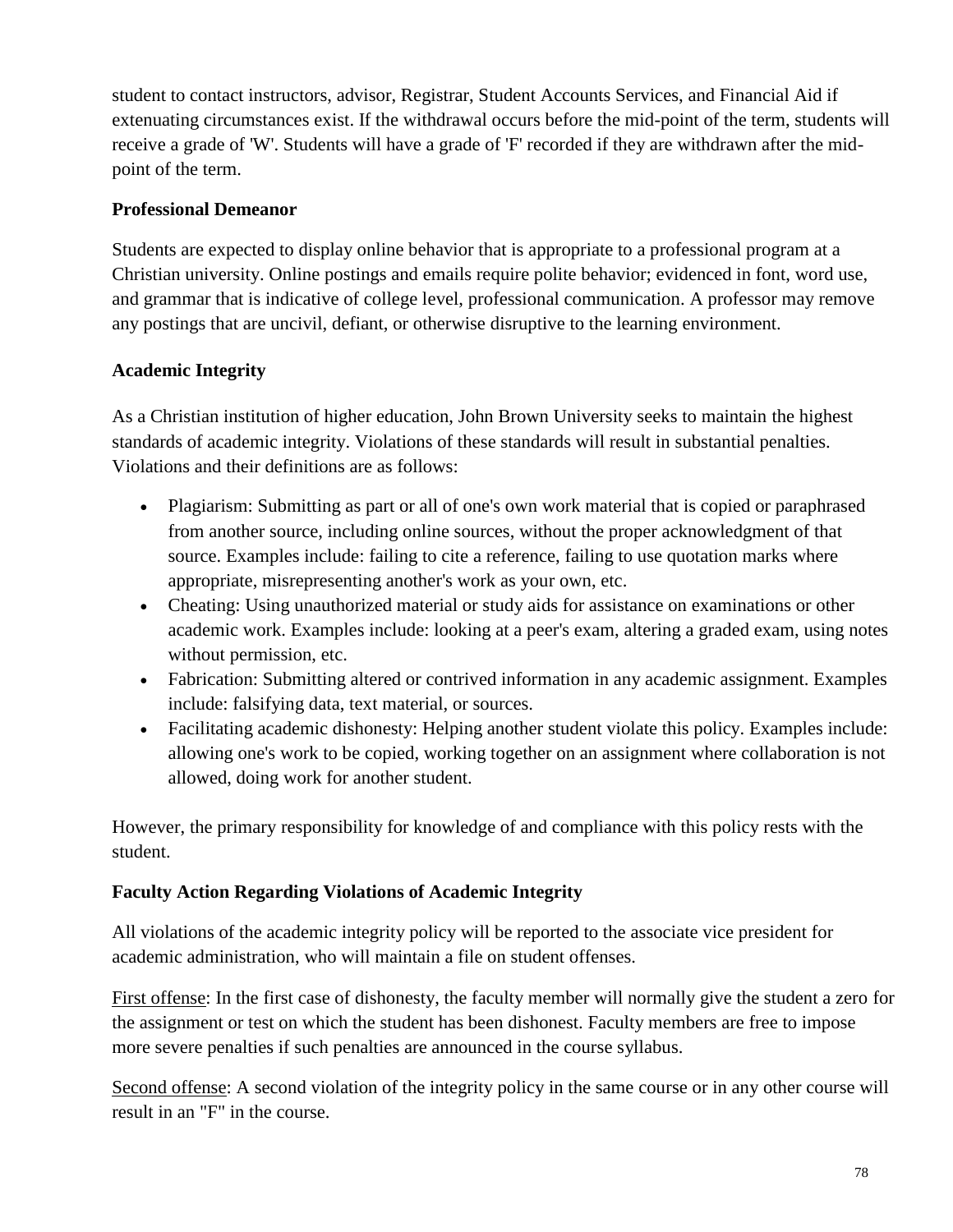Third offense: Any further violations of the integrity policy may result in suspension or dismissal from the university.

## **Appeal**

A student who can provide specific reasons that he/she has been unjustly accused may appeal to the associate vice president for academic administration by sending an email including a well-written appeal letter with specific facts and any documentation available.

## **Grading System**

Indication of each student's progress is reported regularly by instructors. The grading scale used as a basis for letter grades is established by the instructor of each course.

| A              | 4.0 | $C+$                  | 2.3 |
|----------------|-----|-----------------------|-----|
| $A -$          | 3.7 | $\overline{C}$        | 2.0 |
| $B+$           | 3.3 | $C -$                 | 1.7 |
| B              | 3.0 | $D+$                  | 1.3 |
| $\overline{B}$ | 2.7 | $\overline{\text{D}}$ | 1.0 |
|                |     | F                     | 0.0 |

#### **Grade points per semester hour (in effect as of Fall 1999) are determined as follows:**

*Note: A graduate level course in which a grade of 'C-' or lower was received cannot be applied toward a graduate degree.*

The following are not included in grade point average:

| I-Incomplete Work | S-Satisfactory   | NC-No Credit Earned |
|-------------------|------------------|---------------------|
| W-Withdrawn       | U-Unsatisfactory |                     |

### **Incomplete Grades**

In extenuating circumstances, students may request to receive an incomplete ('I') grade for a particular course before the last day of class. Students should submit a written request by email to their instructor, including any and all supporting documentation.

All grades of incomplete must be approved by the instructor. An 'I' grade must be made up within a time frame established by the instructor but no more than 30 days after the last day of the term.

Upon completion of the course work, the instructor will notify the Registrar's Office to replace the 'I' grade with the earned grade. If the student does not complete the work by this deadline, the instructor will assign a grade based on work received, or the grade will convert to  $F'$  automatically.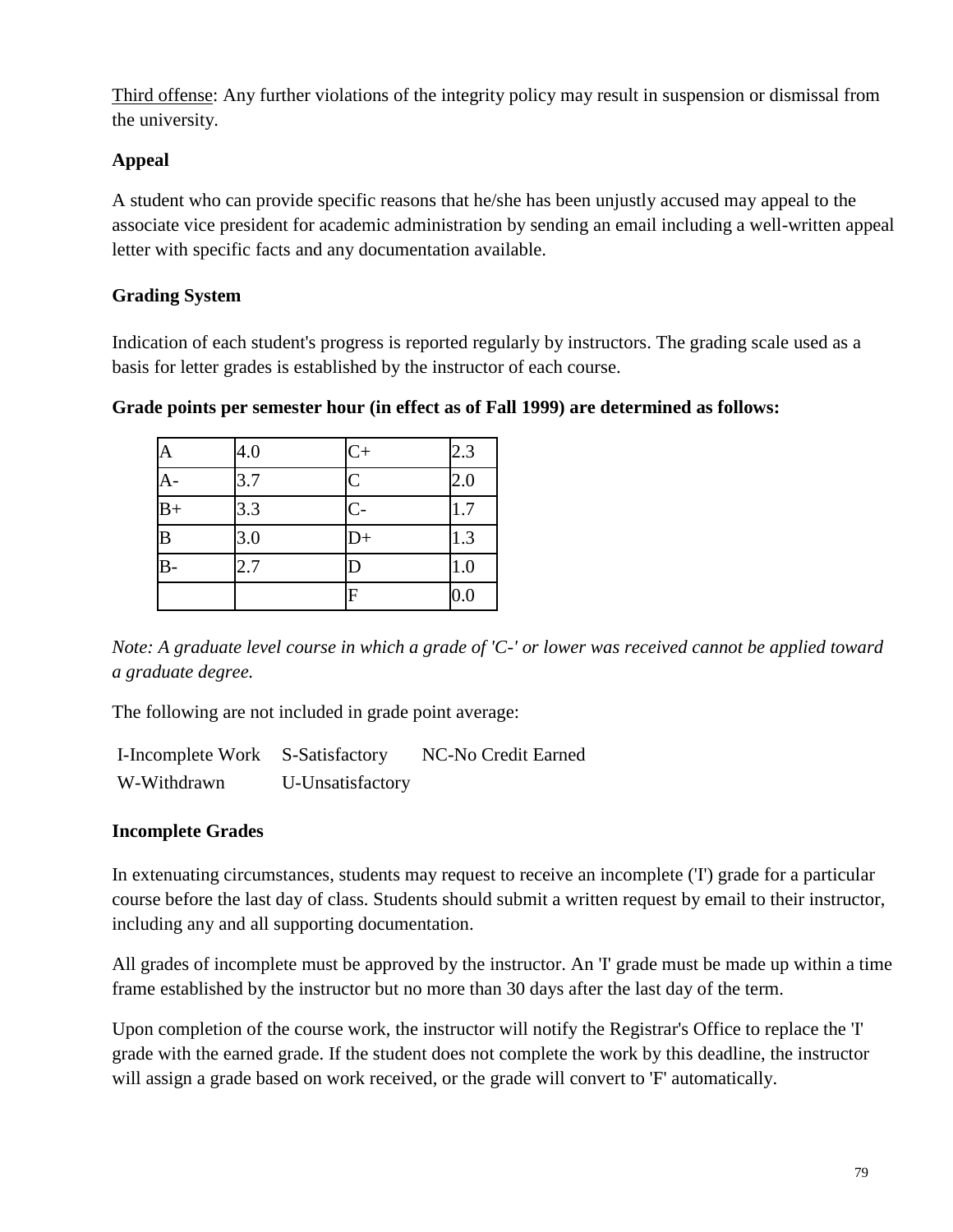If warranted, the instructor may request an extension date for the incomplete grade from the associate vice president for academic administration.

## **Independent Study**

Independent study courses are those in which students do not meet in a regularly-scheduled course but study independently under the regular supervision of a graduate faculty member. Such arrangements must be approved in advance by the instructor, the student's advisor, the department chair, and the college dean. A student is limited to three hours of independent study per semester or summer, and a total of six hours per degree program. A non-refundable fee of \$135 per semester hour will be charged to the student.

The student will also pay all normal per-credit tuition charges.

## **Auditing Courses**

Because of the participatory nature of most graduate classes, students wishing to audit a graduate class must secure the permission of the instructor and the approval of the department chair. The student must register as an auditing student. The name of the student will be entered on the class roll, and the course appears on the student's academic record, but without credit and with a final grade of 'AU' for satisfactory completion or 'U' for unsatisfactory completion. Auditing students are subject to limitations on in-class participation and to standards for satisfactory performance established by the instructor. The fee for auditing a graduate class is one-half of the regular tuition.

## **Transfer of Credit**

Applicants who have taken graduate courses at other universities may be allowed to transfer some of their previous courses into their JBU graduate program. Students may transfer up to 25% of the degree program toward fulfillment of a graduate degree. No grade below a 'B-' may be transferred into a graduate degree program at JBU. Transfer of credit must be approved by the department chair and the associate vice president for academic administration. Grades from transfer credits are not included in the calculation of JBU grade-point averages.

## **Additional Master's Degree (after conferral of degree)**

A student desiring to begin an additional master's degree at JBU after having one or more master's degrees conferred by JBU must apply through the admissions process as a degree-seeking student.

At the point in time when the first degree is conferred, that degree is "frozen." No additional majors, minors, or emphases will be added to the degree, and the GPA for the degree is final. If a second degree is in progress at the time the first degree is conferred, then the student will be allowed to complete the second degree without readmission.

Students will meet the requirements for the degree in the catalog that is current when they apply for readmission. Students must complete at least 75% of major hours uniquely for the second degree.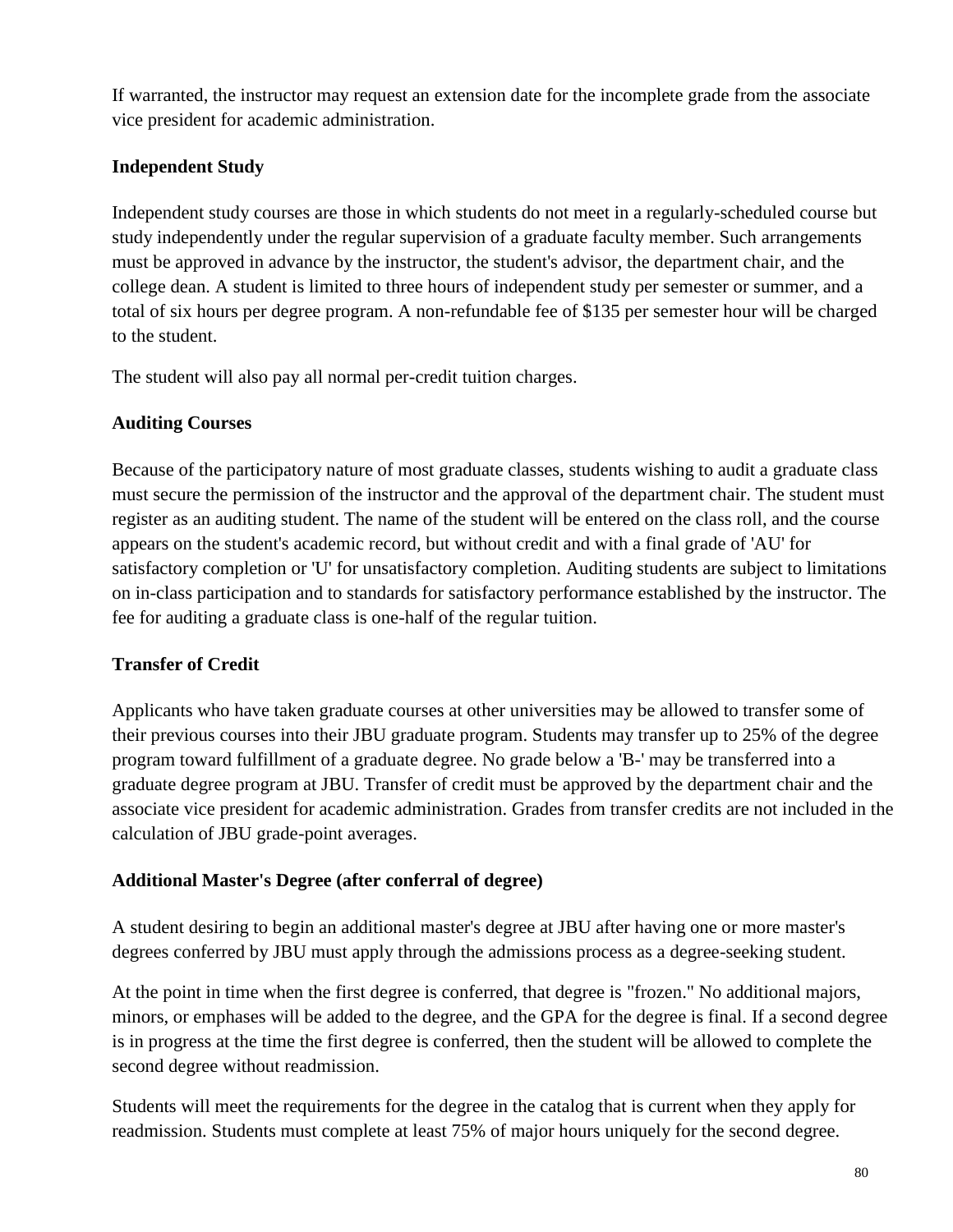## **Late Enrollment**

Any student who enrolls after the close of the regular registration period may be subject to limitations in the course load and a late registration fee.

## **Quality Standards for Continuance in Graduate Programs**

To maintain satisfactory academic standing, graduate students must make satisfactory progress toward their degrees and have a minimum cumulative grade point average of 3.0. A student whose cumulative GPA falls below a 3.0, who is not making satisfactory progress toward the degree or who is failing to demonstrate an ability to succeed in their plan of studies, may be denied permission to register, required to withdraw, or dismissed from the program.

The grade of 'C' is the minimum passing grade for graduate credit (except for Graduate Counseling students; see below\*); however, the maximum number of credit hours of 'C' or 'C+' that may be applied toward a master's degree is nine semester hours or 25% of the hours required for a degree, whichever is less. A graduate-level course in which the student earned a grade of 'C-' or lower cannot be applied toward a graduate degree.

\*The grade of "B-" is the minimum passing grade for graduate credit in Graduate Counseling degree program courses; courses in which the student earned a grade of "C+" or lower cannot be applied toward a Graduate Counseling degree and must be repeated.

An enrolled student whose cumulative GPA (CGPA) falls below 3.0 is automatically placed on probationary status. The department chair and the student will be notified in writing by the Registrar's Office. Probation becomes effective at the time that a student's grade point average falls below 3.0, not at the time of notification. Students whose cumulative GPA is still below 3.0 after being on probation for two successive semesters, or a student with less than a 1.5 term GPA, will be suspended unless a petition for re-enrollment is approved by the Graduate Scholastic Appeals Committee. Students whose CGPA is 3.0 or higher will be taken off probation.

A student on academic probation when last enrolled in a graduate program who wishes to be readmitted or change a degree program must petition the Graduate Scholastic Appeals Committee. The petition should provide reasons for the poor academic record; explain how conditions that produced this poor performance have changed; and present specific plans for improvement.

### **Academic Suspension**

A graduate student who earns a term grade point average below 1.5 for an individual semester will be placed on suspension at the end of that semester. The student will be required to petition to the Registrar's Office. The petition will be reviewed by the Registrar's Office and the appropriate graduate school program department chair in order to enroll in courses. The suspension is imposed regardless of the student's cumulative grade point average.

A graduate student who earns a term grade point average below 1.5 for an individual semester will be placed on suspension at the end of that semester. The student will be required to petition to the graduate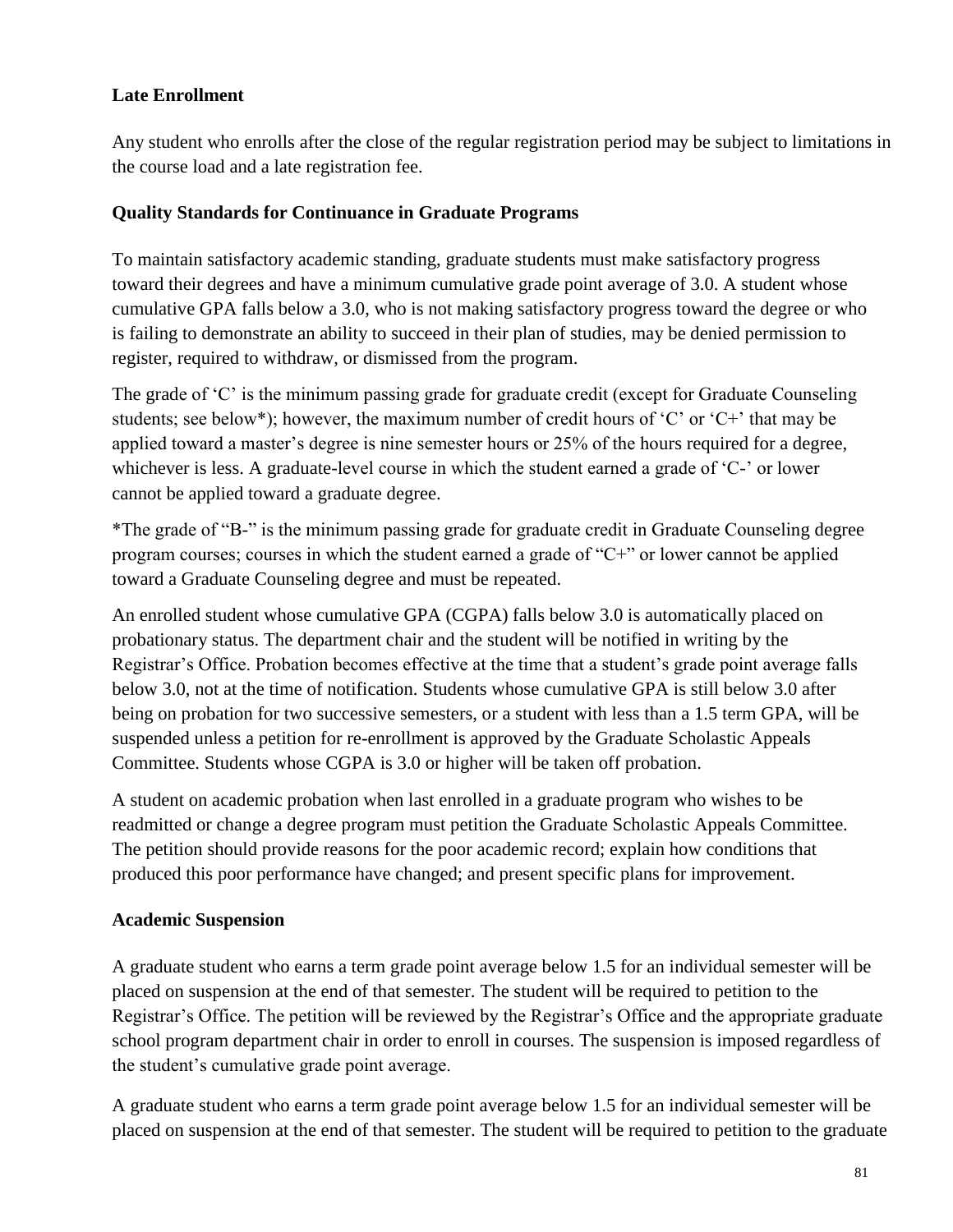dean and department head in order to enroll in courses. The suspension is imposed regardless of the student's cumulative grade point average.

## **Appeal Policy**

Occasionally a student may wish to appeal an academic action such as a grade, a graduation requirement, or a withdrawal penalty. Such appeals should be made in writing to the college dean. In most cases the student should first request the support of their advisor or department chair. If the complaint is about a faculty member, the following process should be followed.

This process applies to alleged violations of student's rights such as unequal treatment, violation of grading procedures as stated in the course syllabus, disagreements over assigned course grade, disagreements over accommodations given, or other academic matters.

- 1. Any student with a complaint about a faculty person should discuss the complaint first with that faculty person.
- 2. If talking with the faculty person does not bring resolution, or if there is reluctance to approach the faculty person, the student should meet with the appropriate department chair and present a concise, well thought out statement of the problem and the desired resolution.
- 3. Before officially considering the complaint, the department chair will offer to meet with the student and the accused faculty person. If the student is unwilling to attend such a meeting, the college dean or department chair is at liberty to dismiss the complaint at that point.
- 4. The college dean, or any other administrator, faculty, or staff person, when approached by a student with a complaint against a faculty person, must advise the student to follow the procedure listed above.
- 5. If the student consents to a meeting with the department chair and the faculty person, the complaint will be heard formally in that meeting. The department chair will be responsible for documenting the proceedings and outcome of the meeting in writing and for keeping that documentation on file.
- 6. The accused faculty person or the aggrieved student may request a second meeting within seven days to which both the faculty person and the student, within limits set by the department chair, may invite colleagues and students. The written documentation of the proceedings and outcome of this second meeting is the department chair's responsibility as well.
- 7. If the problem is not resolved to the satisfaction of either party, an appeal may be made to the college dean.
- 8. If the problem is still not resolved, a written appeal may be made to the associate vice president for academic administration who is empowered to make the final decision and communicate the decision in writing to those involved.
- 9. Any of the above written documentation may be included in the accused faculty member's file only after that person has reviewed the document.

### **Grade Renewal**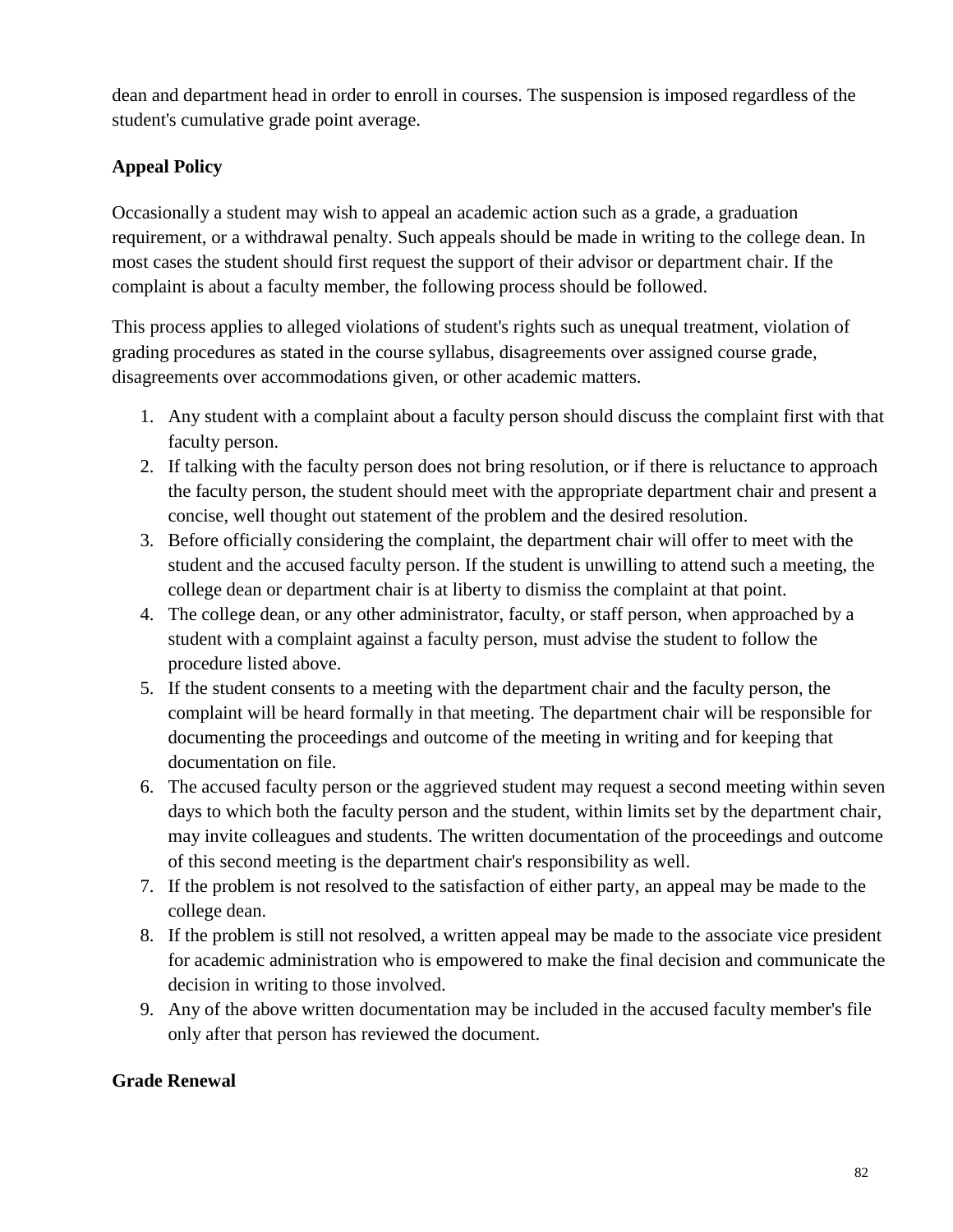A student may repeat any course on their academic record with prior approval of the department chair and the Registrar, with the understanding that all courses and grades will remain on the permanent record. However, only one taking of the course may contribute hours to the total for graduation, and only the highest grade received will be included in the calculation of the student's grade point average. If the student receives permission and renews a grade by means of transferring an equivalent course from another institution, the completed course is posted with a grade of 'CR', and any prior attempts are excluded from graduation hours and the grade point average.

## **Graduation Requirements**

All students must complete a program of study that meets the academic policies set by the Graduate School before becoming eligible for graduation. The following graduation requirements apply to all master's degree programs.

Note: particular degree programs may have additional requirements. It is the responsibility of the student to determine and meet all academic and graduation requirements for their degree.

In order to graduate, each student must:

- 1. Satisfactorily complete requirements for the specific graduate program for which the student is enrolled within the time designated in the catalog (refer to Time Limits), following acceptance as a graduate student. In the case of extenuating circumstances, a petition for extension of time will be considered by the department chair and the associate vice president for academic administration.
- 2. Achieve a cumulative grade point average of 3.0 or higher. Cumulative GPA is based on all graduate courses completed at John Brown University in the respective discipline. If a student's cumulative GPA falls below 3.0, the advisor will review the student's status and may make appropriate recommendations for continuance in the program or removal from the program.
- 3. Submit an Application for Graduation.
- 4. Pay the required \$35 graduation application fee.

### **Application for Graduation**

An Application for Graduation form, available on-line during the pre-registration process, should be completed when registering for the final semester or term in residence before completion of degree requirements. This application provides information regarding the graduation fee, exit assessment requirements, and a final check of the student's name as it is to appear on the diploma and in the commencement program.

### **Participation in Commencement**

Commencement is held in December and May. Two months prior to the intended completion date, each candidate must file an online Application for Graduation. The Registrar's Office will notify students by email of the dates and provide a link to the online application. A graduation application fee of \$35 will be charged to the candidate's account without regard to commencement participation.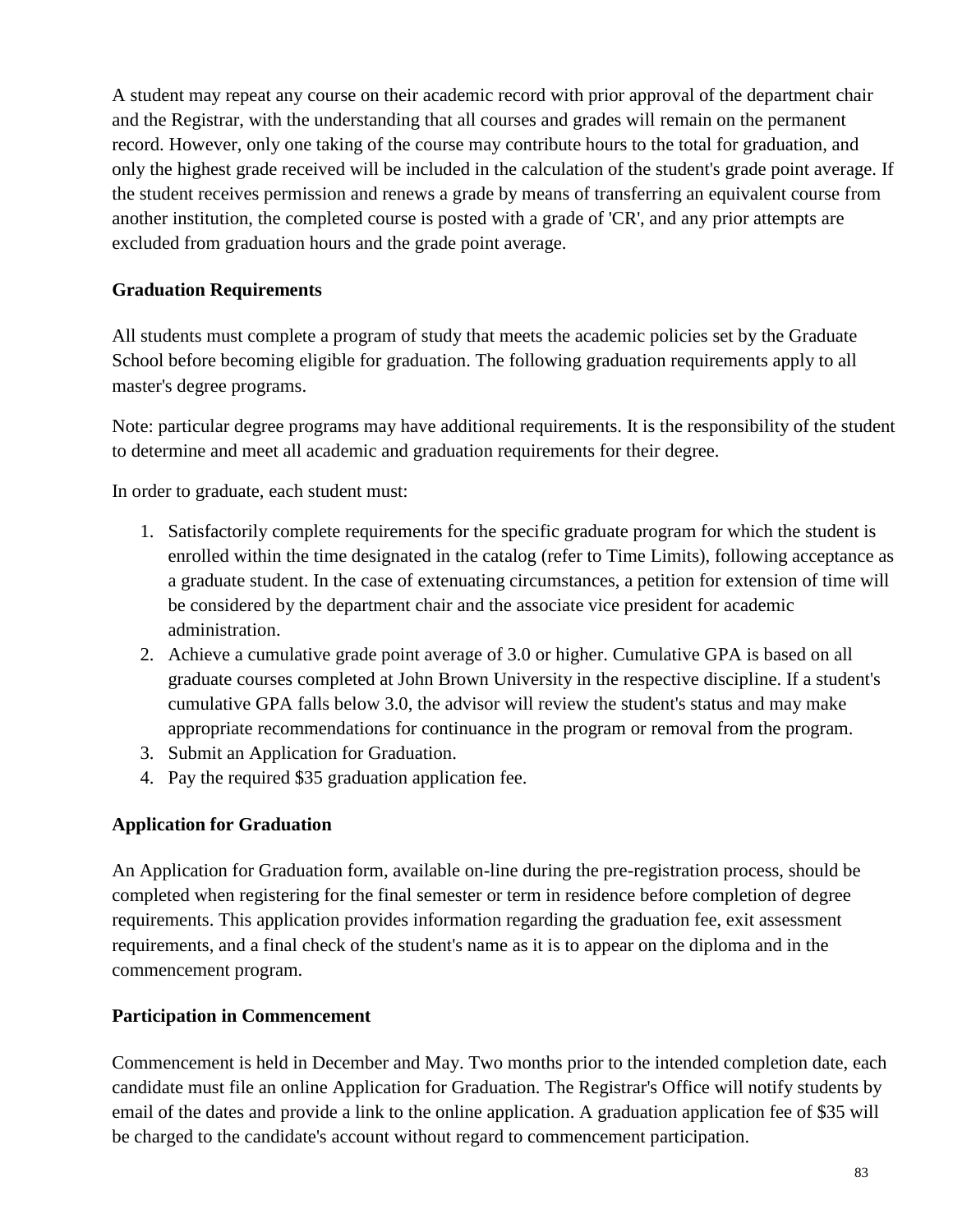Degree candidates may participate in commencement only if all graduate degree requirements will be completed no later than the last day of the semester.

Eligibility to participate in commencement is limited to the commencement exercises at the end of the student's final semester in attendance or the commencement at the end of the following semester. Furthermore, participation eligibility is dependent upon compliance with all of the deadlines posted on the JBU commencement web site.

## **Transcript Request**

An official transcript of a student's academic record may be obtained by submitting a request through the National Student Clearinghouse (NSC) at

[https://tsorder.studentclearinghouse.org/school/ficecode/00110000.](https://tsorder.studentclearinghouse.org/school/ficecode/00110000) The request will be processed provided the student has made satisfactory arrangements with the Business and Financial Aid Offices with respect to financial obligations. Payment is made at the time you submit your transcript request through the NSC website above.

## **Access to Educational Records**

The Family Educational Rights and Privacy Act of 1974 (FERPA) extends to all former and presently enrolled students at John Brown University the right of access to certain educational records maintained by the institution.

Student rights include:

- 1. inspection and review,
- 2. explanation or interpretation of content,
- 3. duplication of the record at a standard fee, and
- 4. a formal hearing, if necessary, to challenge the content of any such record.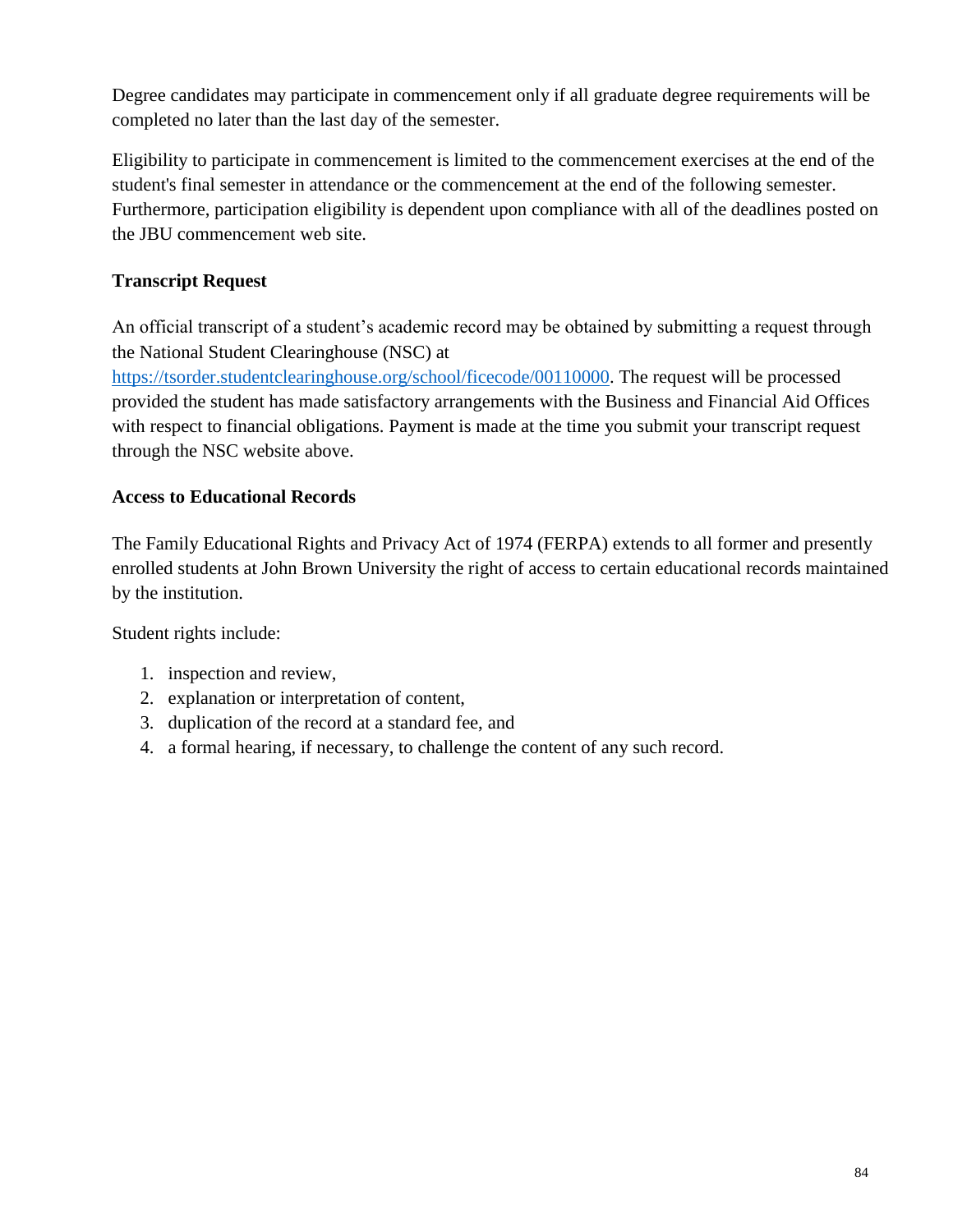# **Services & Resources**

# **Office of Academic Assistance & Student Support Services**

Students may contact the academic assistance coordinator for assistance in further developing their academic skills. This includes such areas as study skills, note-taking skills, time management, testtaking skills, and other skills that help students succeed academically. Study skills videos that help improve reading, writing, and math are available. The coordinator will help a student engage an individual tutor, if one is available, but payment is the responsibility of the student.

The Office of Academic Assistance on the Siloam Springs campus administers the CLEP and proctors tests for correspondence courses. DANTES and MAT testing are administered at the Rogers Center. For general information, fees, or to schedule an appointment at the Siloam Springs campus, call (479) 524- 7471. The Rogers Center can be reached at (479) 631-4665.

## **Services for Students with Disabilities**

It is the goal of John Brown University that all enrolled students be given equal opportunity to succeed in their quest for a higher education that is based upon our "Christ Over All" philosophy and that integrates the educational principles of "Head, Heart, and Hand."

In accordance with the Rehabilitation Act of 1973, the Americans with Disabilities Act of 1990, and the ADDA, John Brown University is committed to providing reasonable accommodations to students who are disabled. The director of student support services works with students and instructors to arrange appropriate assistance in learning and physical access. Students having documented disabilities are encouraged to contact Jarrod Heathcote, Director, by email to jheathcote @jbu.edu, or by phone at  $(479)$ 524-7401.

# **International Programs Department**

The International Programs Department (IPD) serves the needs of international students including Walton scholars, MK's and third culture students. The office also offers assistance with international student orientation, immigration regulations, and international education opportunities. IPD sponsors social and cultural activities to promote Intercultural awareness and understanding among the entire JBU community.

**Mission Statement:** The International Programs Department of John Brown University supports students, faculty, and staff who will benefit from and contribute to the intercultural environment of JBU.

**United States Citizenship and Immigration Services.** IPD assists students, faculty, and staff in obtaining and maintaining the proper immigration status. Workshops are conducted on immigration, employment, and U.S. tax issues.